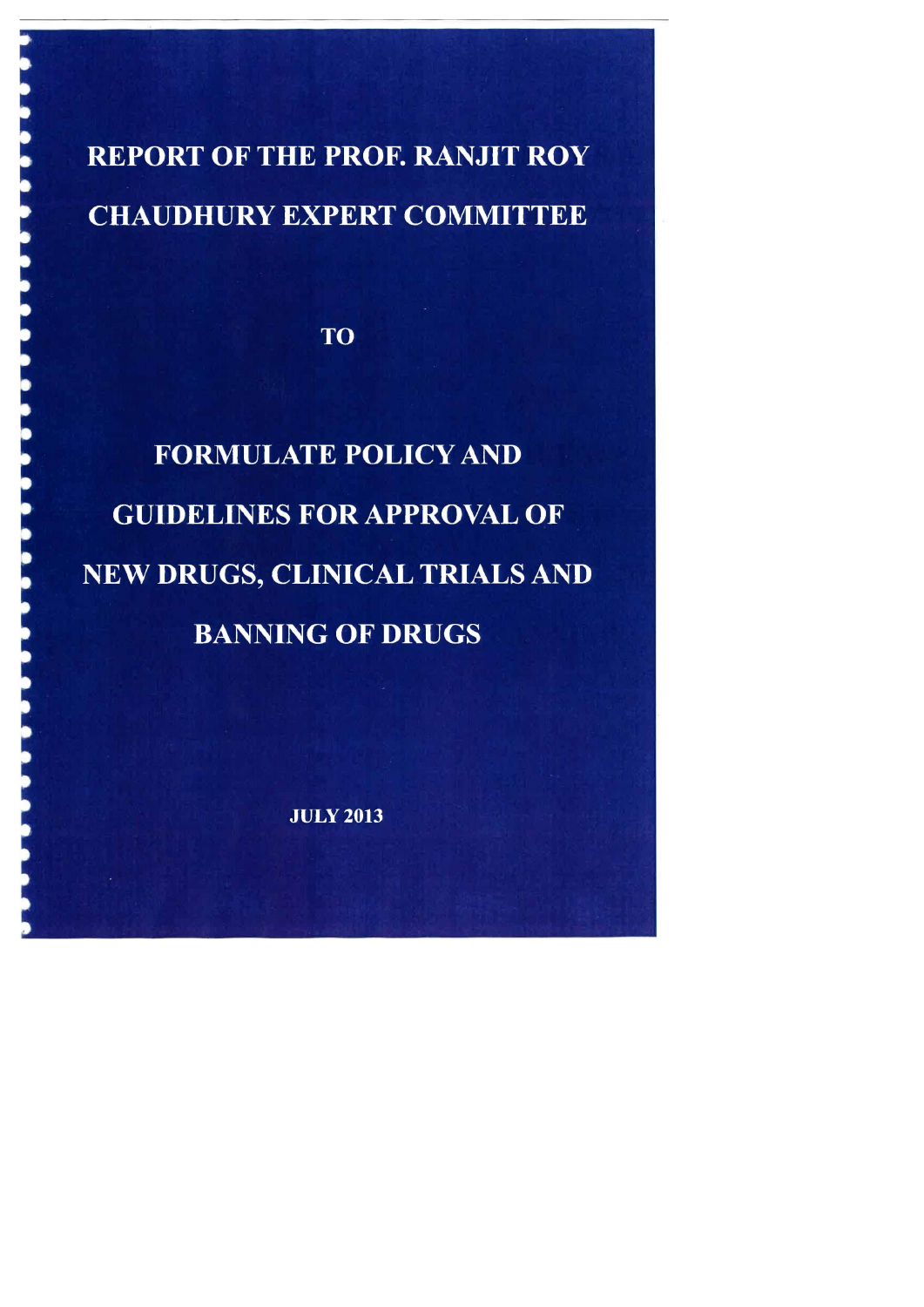## REPORT OF THE PROF. RANJIT ROY CHAUDHURY EXPERT COMMITTEE

TO

# FORMULATE POLICY AND GUIDELINES FOR APPROVAL OF NEW DRUGS, CLINICAL TRIALS AND BANNING OF DRUGS

JULY 2013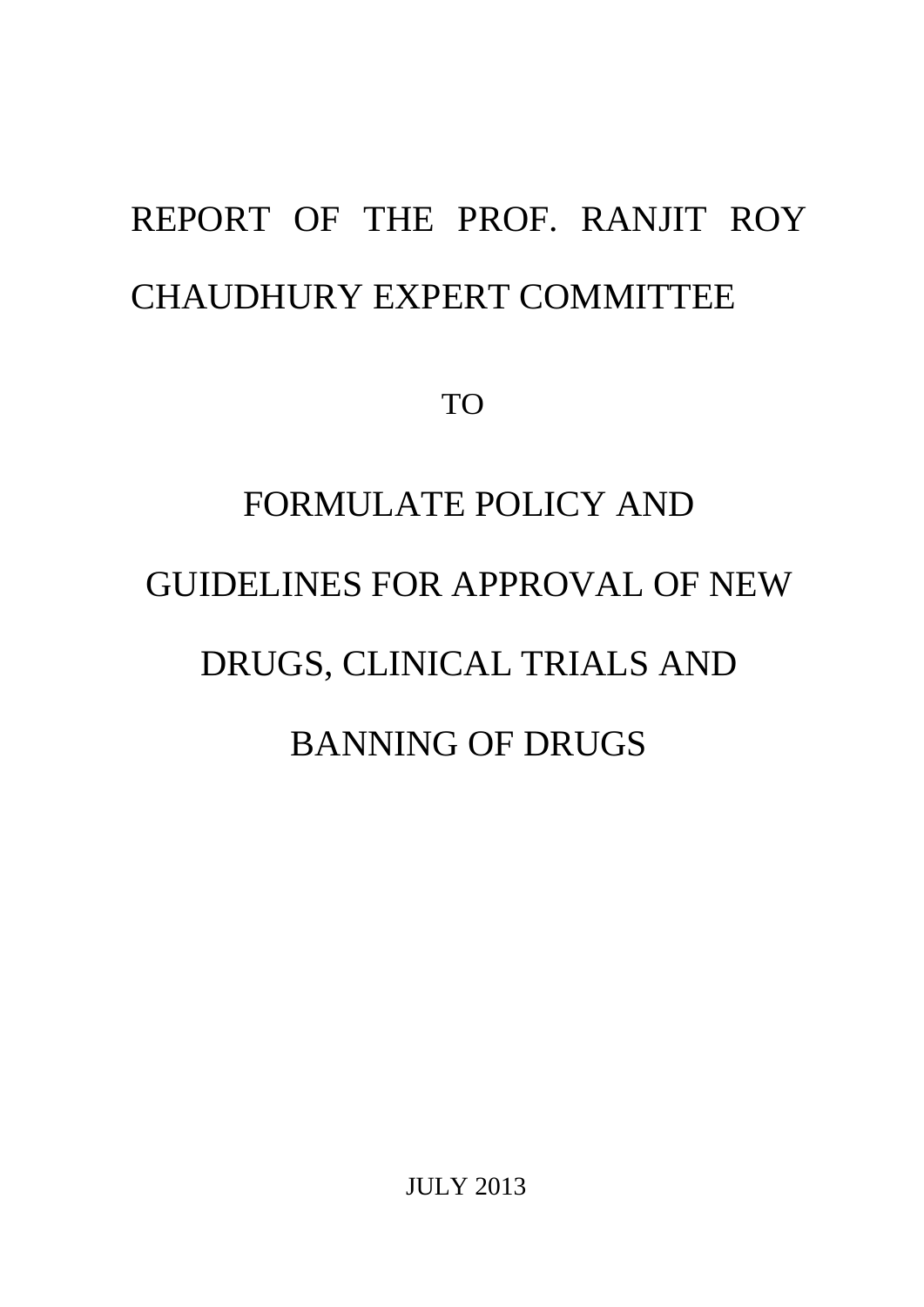## Members of the Committee

|  | 1. Professor Ranjit Roy Chaudhury                            | Chairman |
|--|--------------------------------------------------------------|----------|
|  | National Professor ofPharrnacology                           |          |
|  | Adviser - Departmen t of Health and Family Welfare           |          |
|  | Govt of NCT of Delhi                                         |          |
|  | Former Member, Board of Govemors<br>Medical Council of India |          |
|  |                                                              |          |
|  | Y-85, Hauz Khas, New Delhi - 110016                          |          |
|  | 2. Dr V.P.Kamboj                                             | Member   |
|  | <b>Former Director</b>                                       |          |
|  | Central Drug Research Institute. Lucknow - 226 00 I          |          |
|  | C-Illl, Opposite Church, Indira Nagar, Lucknow - 226 0] 6    |          |
|  | 3. DrBTKaul                                                  | Member   |
|  | Professor of Law                                             |          |
|  | Delhi University, Delhi Law Centre - II                      |          |
|  | Dhaula Kuan, New Delhi - ] 10 021                            |          |
|  | 4. Dr Vasantha Muthuswamy                                    | Member   |
|  | Former Senior Deputy Director General                        |          |
|  | <b>Indian Council of Medical Research</b>                    |          |
|  | A-IOI, Manchester Regent, Avinashi Road,                     |          |
|  | P N Palayam, Coimbatore - 641 037                            |          |
|  | 5. Dr Mira Shiva                                             | Member   |
|  | Coordinator, Initiative for Health, Equity and Society       |          |
|  | A-60, Hauz Khas, New Delhi - 110 016                         |          |
|  | 6. Dr Uma Tekur                                              | Member   |
|  | Professor and Head                                           |          |
|  | Department of Pharmacology                                   |          |
|  | Maulana Azad Medical College, New Delhi - 110 002            |          |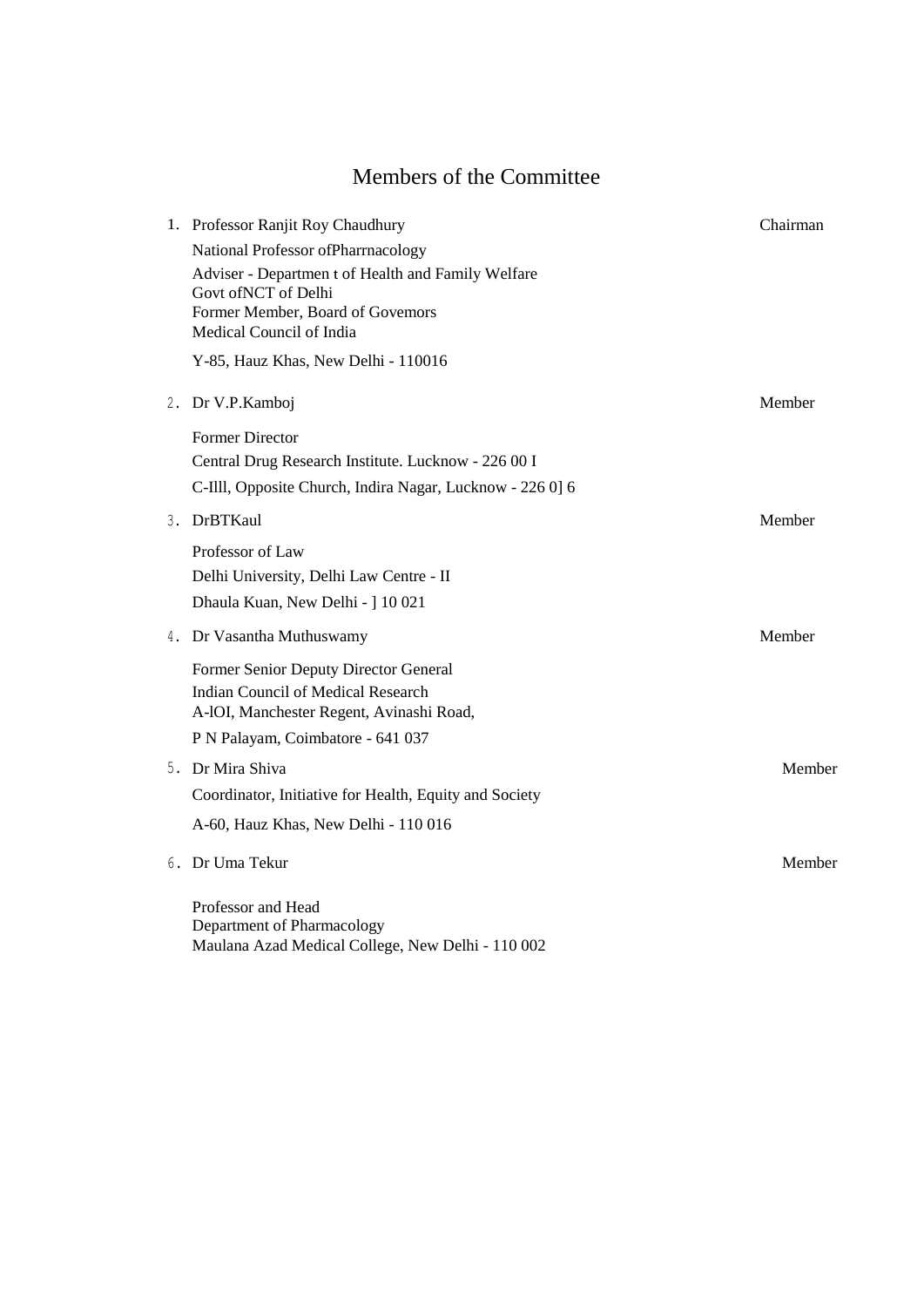#### **Salient recommendations**

- 1. Clinical trials can only be carried out at centres which have been accredited for such purpose. The principal investigator of the trial should be an accredited clinical investigator. The ethics committee of the institute must also have been accredited. Only those trials conducted at centres meeting these stipulations will be accepted by the Drugs Controller General of India (DCGI).
- 2. A Central Accreditation Council should be set up to oversee the accreditation of institutes, clinical investigators and institute ethics committees.
- 3. Selection of assessors for accreditation and of experts to review new drug applications and other purposes will be made by a blind randomized procedure from a Roster of Experts. This Roster will be prepared after a nationwide search of appropriate experts and approval by the Technical Review Committee. The selection will have built-in safeguards for gender sensitivity and geographical representation.
- 4. A roster will be maintained of accredited institutes and medical centres approved for carrying out clinical trials. Pharmaceutical houses will be permitted to identify centres from this roster where they wish a particular clinical trial to be carried out.
- 5. The 12 drug advisory committees which are functioning at present will be replaced by one broad expertise-based Technical Review Committee to ensure speedy clearance of applications without compromising on quality of data and rules and regulations. The Committee would be assisted as required by appropriate subject experts selected from the Roster of Experts.
- 6. An informed consent from each participant is a mandatory prerequisite for a clinical trial. In circumstances where informed consent has to be obtained from special groups of people who have diminished capacity to protect their interests or give consent for themselves, the consent given by the guardian should be witnessed by an independent person who also has to sign the informed consent document. Audiovisual recording of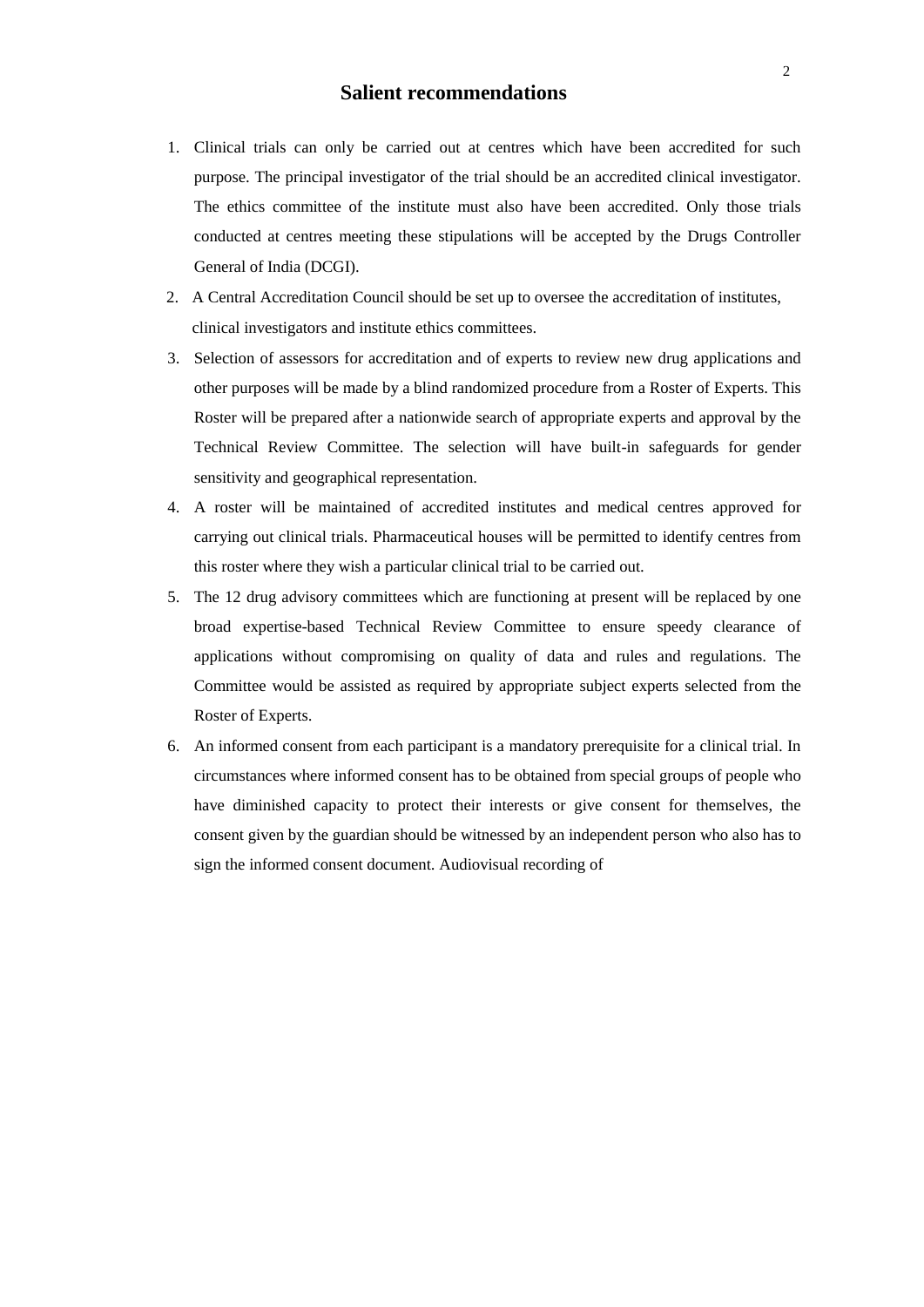the informed consent process should be undertaken and the documentation preserved, adhering to the principles of confidentiality.

- 7. If any adverse effect (AE) or serious adverse effect (SAE) occurs during a clinical trial, the sponsor investigator will be responsible for providing medical treatment and care to the patient at his/their cost till the resolution of the *AE/SAE.* This is to be given irrespective of whether the patient is in the control group, placebo group, standard drug treatment group or the test drug administered group.
- 8.a) Compensation need not be paid for injury or death due to totally proven unrelated causes. In all other cases of death or injury/disability, compensation should be paid to the participant or his legal heirs.

b) Compensation will be paid to the trial participant if any drug-related anomaly is discerned at a later stage and accepted to be drug related by a competent authority whether in India or abroad.

- 9. Any SAE arising in the group receiving the placebo in place of the standard treatment should also be compensable if the SAE is related to the use of placebo.
- 10. There must be strong provision for ancillary care to cater for patients suffering from any other illness during the trial.
- 11. No compensation needs to be paid for therapeutic inefficiency, since the very purpose of a clinical trial is to determine the efficacy and safety of a given drug/vaccine/device.
- 12. Academic research may be approved by the institute ethics committee (lEe). However, if a new drug is being evaluated or a new use for an existing drug is being evaluated, then approval of the DCGI is needed.
- 13. The Government of India, state govemments and institutions should create a fund in order to encourage academic and clinical research (non-pharmaceutical company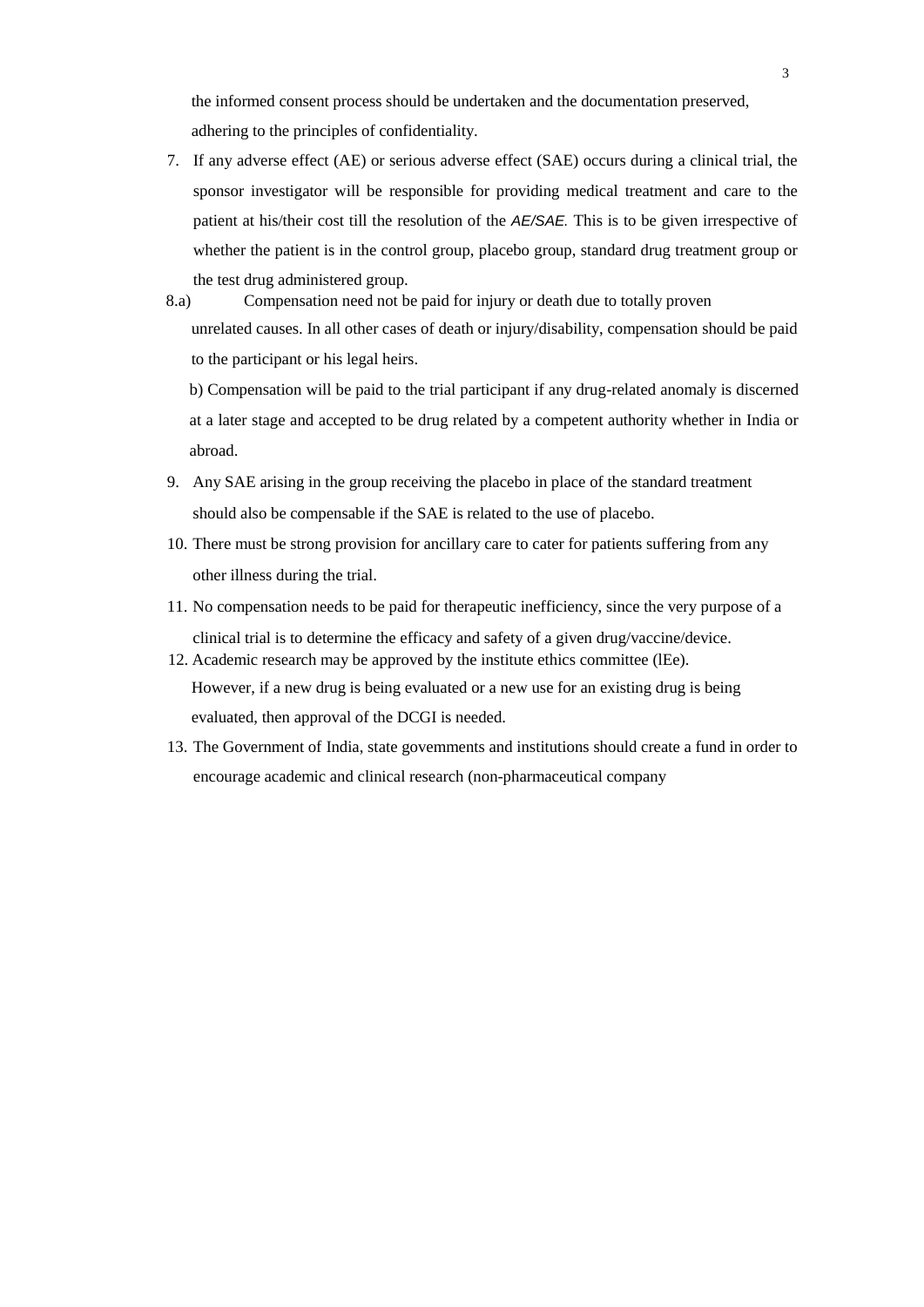related) in institutions. The fund may be raised by imposing a cess if needed. This fund will be available to the institution for paying compensation.

- 14. In cases of clinical trials being carried out on patients suffering from terminal illnesses such as cancer, compensation may be payable if the lEe, after deliberation, is of the considered opinion that
	- there is an increase in the number of SAEs occurring in such a patient as compared to a standard treatment, and which may be irreversible; or
	- life expectancy has been severely curtailed.

For such patients, compensation may not be given if the primary end-point is death, as per the clinical trial protocol.

- 15. The IEC, assisted if necessary by experts, will determine if the drug under trial is the cause of injury or death. The opinion of the investigator and the sponsor will be reviewed by the lEC. The IEC will forward its recommendation to the DCGI, who will ordinarily accept the recommendations of the IEe on the causality.
- 16. Phases I to IV clinical trials of all new entities developed in India to be marketed in India will need to be carried out in India.
- 17. All NCEs/NMEs undergoing clinical trials anywhere can also undergo paralJel Phase II and Phase III trials in India after carrying out a safety assessment through Phase I trials.
- 18.(a) Drugs which have already been on the market in well-regulated countries with good post-marketing surveillance (PMS) for more than four years and which have a satisfactory report may be granted marketing licence, subject to strict PMS for four to six years. The period of four years may be reduced or waived off in cases where no therapy or only palliative therapy is available, or in national healthcare emergencies.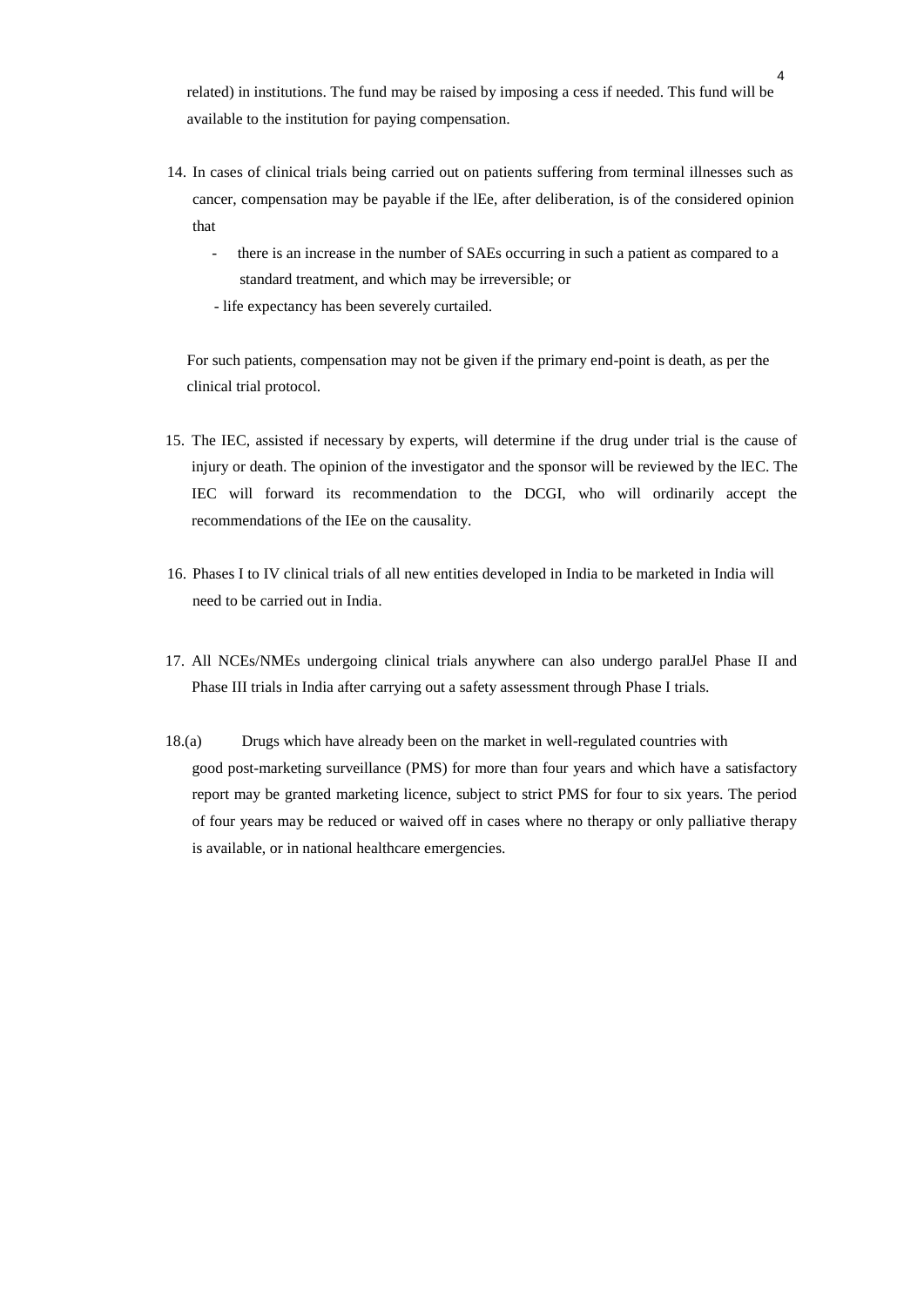(b) First-time genencs manufactured in India will undergo bridging Phase III trials and bioequivalence (BE) studies in humans.

(c) BE studies in humans should be undertaken in subsequent generics along with strict PMS.

(d) Similar biologics (biosimilars) will undergo both pre-clinical development and bridging Phase III clinical trials as per Department of Biotechnology (DBT)- Central Drugs Standard Control Organization (CDS CO) guidelines.

19.(a) In cases where new chemical entities (NCEs)/ new biological entities (NBEs) or new drug substances or their generic drugs or similar biologics are to be introduced in India, bioavailability (BA)/BE studies in patients should be done preferably as a part of the clinical trial.

b) BA and BE studies of new drug substances discovered abroad and not marketed in India should not be approved to be conducted in India.

c) BA and BE studies once conducted with a generic should not be repeated for export purposes only.

- 20. The CDSCO will provide a written assurance to the pharmaceutical house or investigator seeking approval for a clinical trial that if all the papers needed for the review are complete, then a decision, either interim Of full, will be given within three months.
- 21. At any point of time, the representative of the pharmaceutical house or investigator shall have the right of dialogue with an officer of the CDSCO regarding the application on payment of a fee for such consideration.
- 22. Information technology will be used at all steps of a clinical trial to ensure total transparency in the system. From the first step when the application is placed at the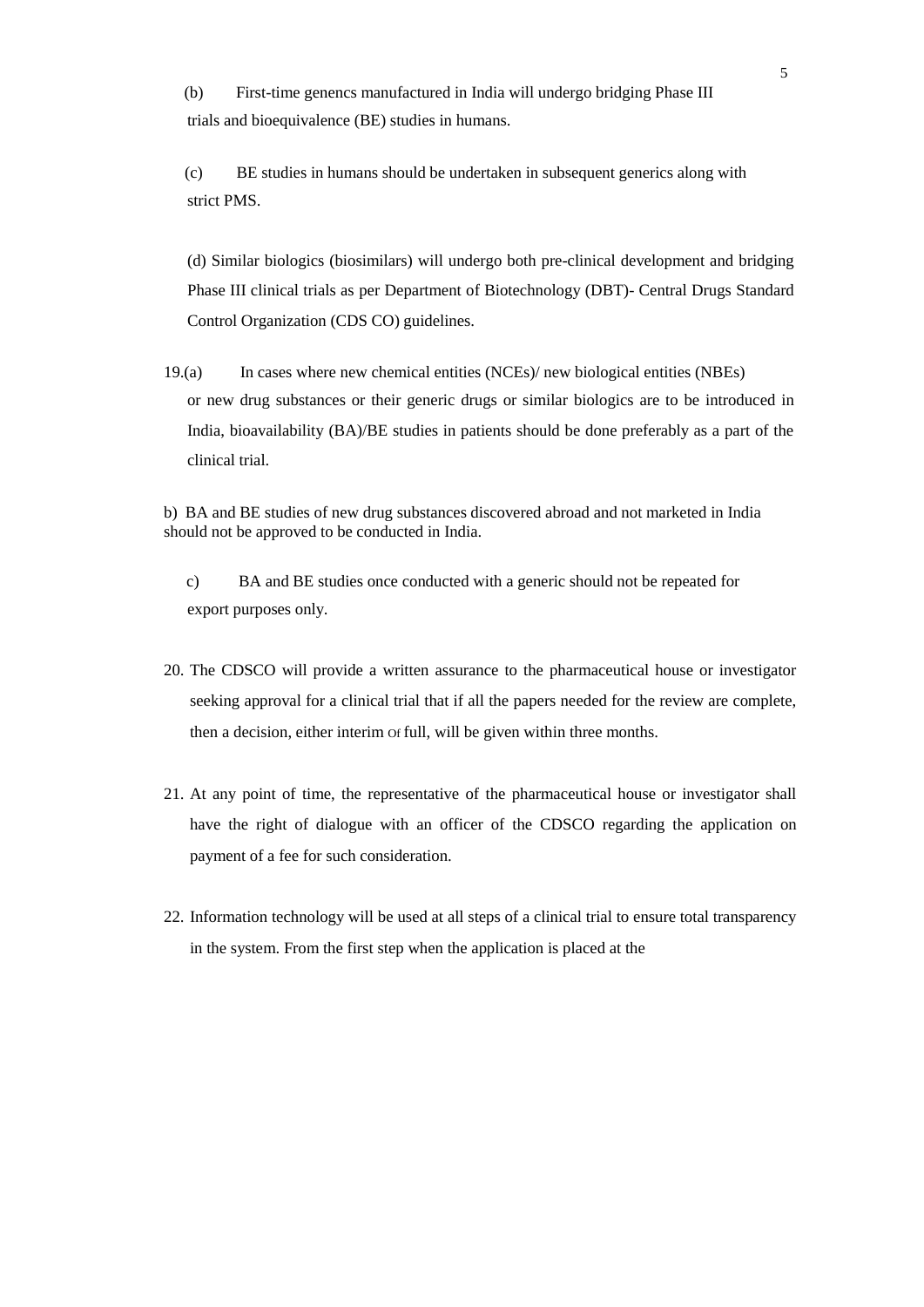single window, till the final approval is received, every step will be recorded and made available in the public domain.

- 23. Three types of activities should be initiated at the state level to help in monitoring clinical trials carried out in state institutions. These are:
- Joint monitoring of clinical trials with personnel from CDSCO
- Coordination and information sharing
- Training of state drug regulatory personnel.

24. (a) A Special Expert Committee should be set up independent of the Drug Technical Advisory Board to review all drug formulations in the market and identify drugs which are potentially hazardous and/or of doubtful therapeutic efficacy.

(b) A mechanism should be put in place to remove these drugs from the market by the CDSCO at the earliest.

25. The CDSCO needs to be reorganized, upgraded and strengthened if it is to perform the various functions envisaged above.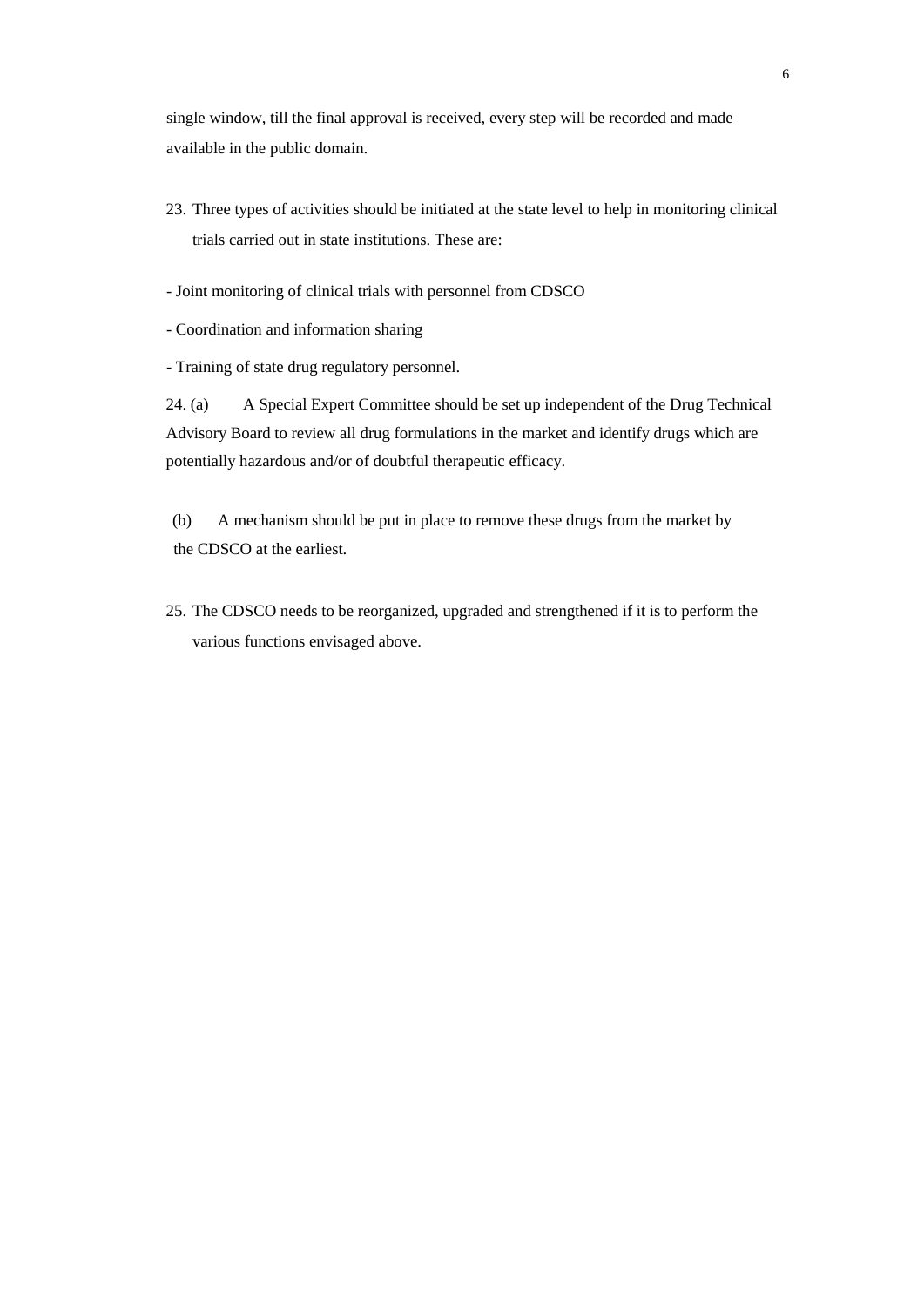### **Terms of reference**

- 1. To formulate policy, guidelines and standard operating procedures (SOPs) for approval of new drugs including biologicals, with special emphasis on the following:
	- a} Planning a transparent and equitable system of clinical evaluation of new drugs
	- b) Requirements of a local clinical trial on the Indian population for drugs approved in other countries
	- c) Specific circumstances, if any, under which a local clinical trial can be abbreviated, relaxed or omitted
	- d) Types of local clinical trial, their design, sample size, sites and their distribution, inclusion of ethnic population, etc. in the local clinical trial
	- e) Requirements of post-marketing (Phase IV) trials to assess safety of new drugs in the post-marketing scenario.
- 2. To formulate policy, guidelines and SOPs for approval of clinical trials including global clinical trials of new drug substances discovered abroad and bioavailability and bioequivalence study for export, with special emphasis on the following:
	- a) Monitoring the functions of ethics committees
	- b) Accreditation of clinical trial sites and investigators
	- c) Clinical trial inspections
	- d) Participation of state authorities in monitoring of clinical trials.
- 3. To formulate policy, guidelines and procedures for examination of issues related to continued marketing of drugs, not only due to safety or other reasons, but also due to launch/availability of safer and more efficacious alternative drugs in the country
- 4. To formulate guidelines and SOPs on the functioning of new drug advisory committees (NDACs)
- 5. To formulate policy and procedures for identification of experts for advising Central Drugs Standard Control Organization (CDSCO) in various matters
- 6. To advise CDSCO in other matters referred to it for advice.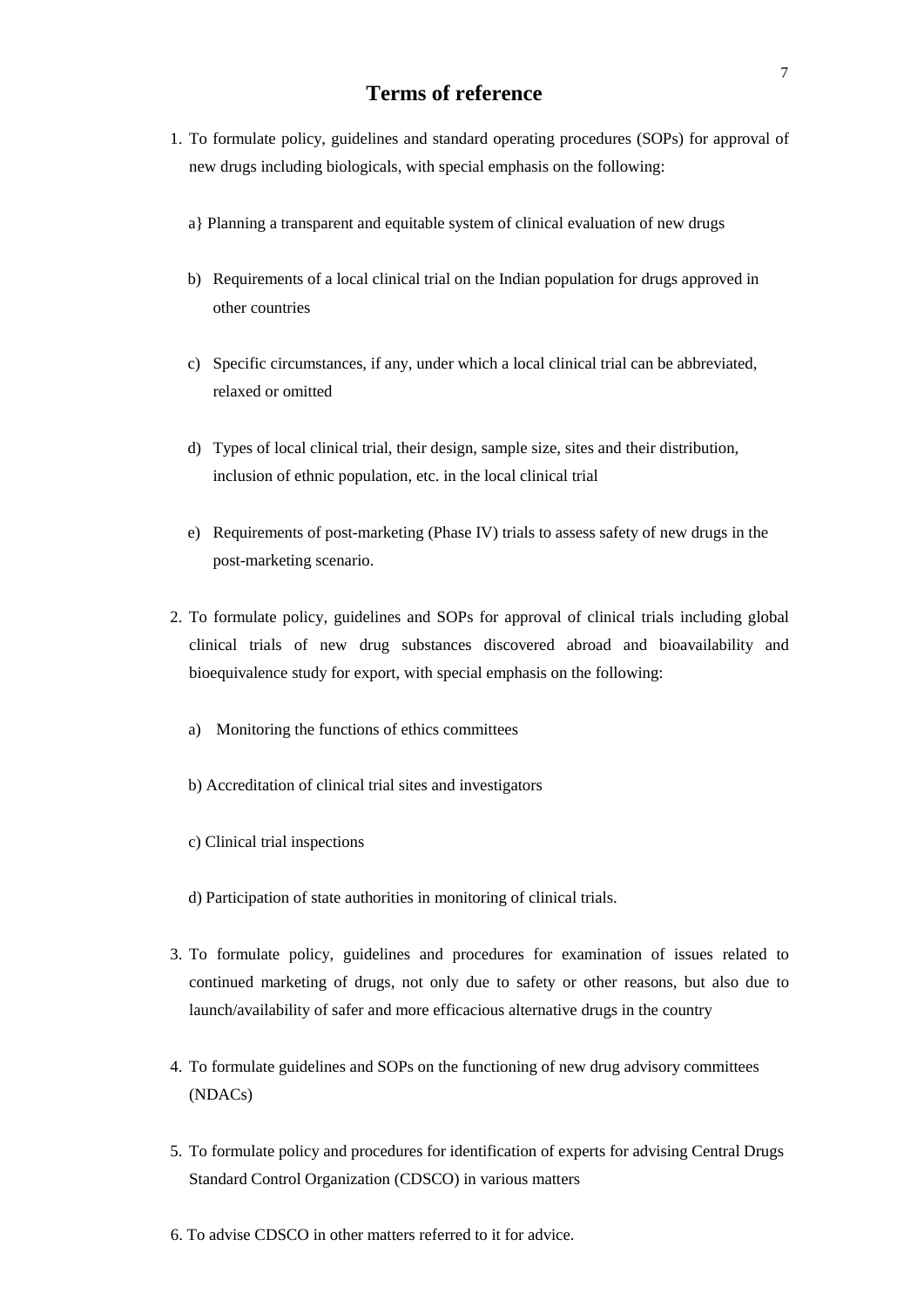## **Contents**

| 1. |                                                                                                 |
|----|-------------------------------------------------------------------------------------------------|
| 2. |                                                                                                 |
| 3. | Types of clinical                                                                               |
|    |                                                                                                 |
| 4. | Guidelines for post-marketing surveillance of drugs and                                         |
|    |                                                                                                 |
| 5. | Changes recommended in Central Drugs Standard Control Organization guidelines for               |
|    | bioavailability and bioequivalence                                                              |
|    |                                                                                                 |
| 6. |                                                                                                 |
| 7. | Institute ethics                                                                                |
|    |                                                                                                 |
| 8. | Monitoring of institute ethics                                                                  |
|    |                                                                                                 |
| 9. | Role of the states in monitoring of clinical                                                    |
|    |                                                                                                 |
|    | 10. Discontinuation of drugs when safer and more effective drugs are available-banning of drugs |
|    | 63                                                                                              |
|    |                                                                                                 |
|    | 12. Unbiased selection of                                                                       |
|    |                                                                                                 |
|    | 13. Informed consent in clinical                                                                |
|    |                                                                                                 |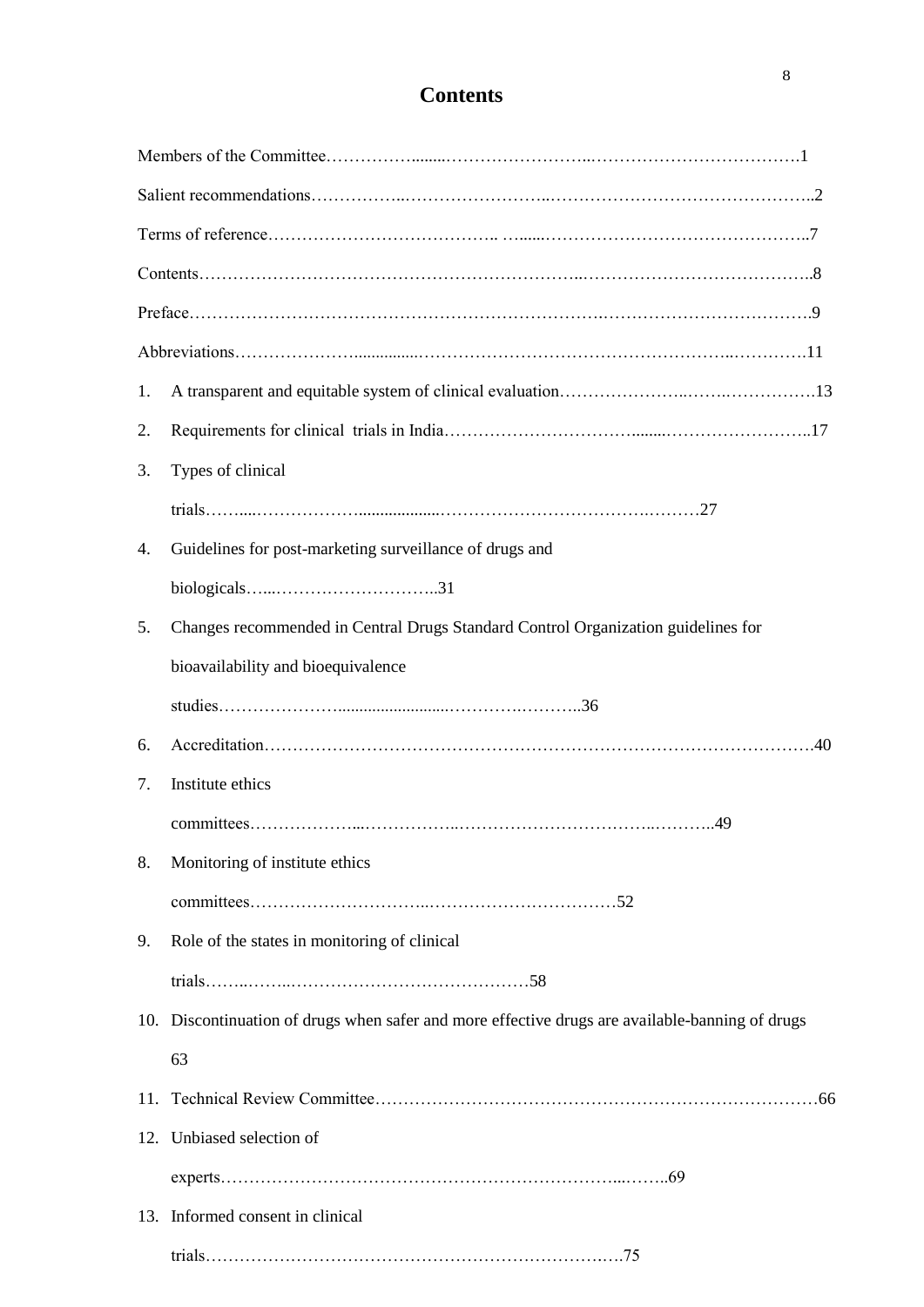#### 14. Management of serious adverse events and compensation in clinical

trials…………………......78

- 15. Reorganization of the Central Drugs Standard Control Organization…………………………...89
- 16. Information technology and

transparency………………………………………………………..95

#### **Preface**

The Expert Committee constituted by the Ministry of Health and Family Welfare to formulate policy, guidelines and standard operating procedures for approval of new drugs including biologicals, clinical trials and banning of drugs was announced on 6th February 2013. The members commenced their work on 14th February 2013 with their first meeting.

The vision of the Committee, based on the extensive mandate given to it, was to recommend changes and introduce measures which would result in a drug regulatory system for India which is robust, transparent and built on the foundations of science and ethics. This report contains the recommendations which the Committee feel will establish such a system.

It is not easy to institute changes in a country as large as India with complexities that are inherent due to varying levels of development in different states and different types of populations. The fact that 'Public Health' is a state subject in the Constitution also had to be kept in mind. The people of the country and their good health are our concern, and throughout our deliberations one guiding principle was paramount to see that they were not exploited in any way. At the same time, we were also acutely aware that the people of the country are entitled to the most advanced therapy available.

In an endeavour to understand the present system better and to understand the perceptions of different segments of society involved in drug regulation and use, the Committee met a large number of people. These included (a) representatives of civil society; (b) representatives of the pharmaceutical industry-Organization of Pharmaceutical Producers of India (OPPI), Indian Drug Manufacturers Association (lDMA) and Indian Pharmaceutical Alliance (IPA); (c) representatives of contract research organizations-Association of Contract Research Organizations (ACRO) and Indian Society for Clinical Research (lSCR); and (d) representatives from industry-Confederation-of Indian Industry (CII), Federation of Indian Chambers of Commerce and Industry (FICCJ) and Associated Chambers of Commerce and Industry of India (ASSOCHAM). The Committee also met clinical investigators and heads of institutes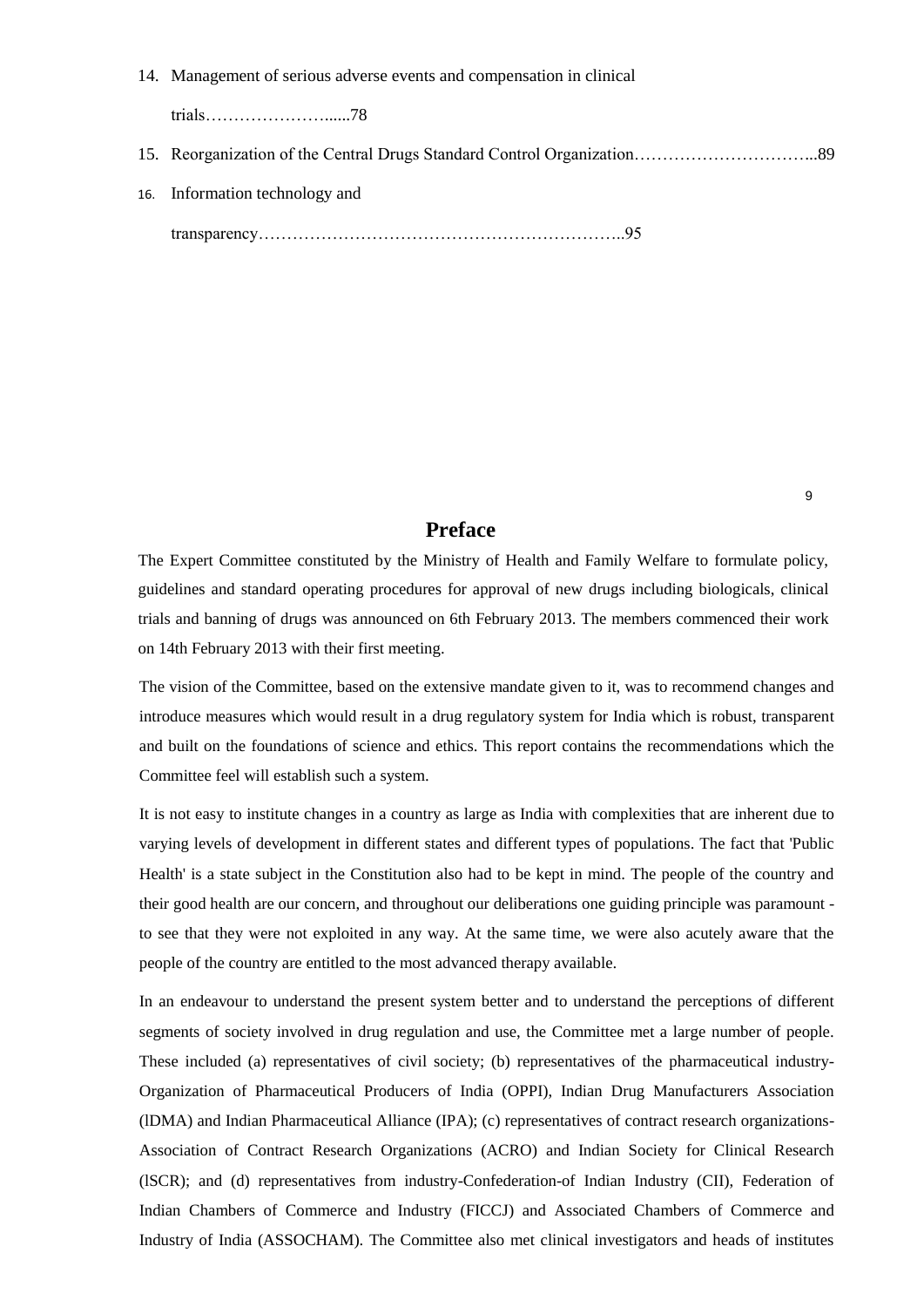carrying out clinical trials, regulators and government officials. In addition, the Committee met several experts and academicians at an individual level as well as heads of industry and leaders of nongovernmental agencies.

What was remarkable was that even though there were markedly different perceptions about specific issues, there was total unanimity that a robust regulatory system was the need of the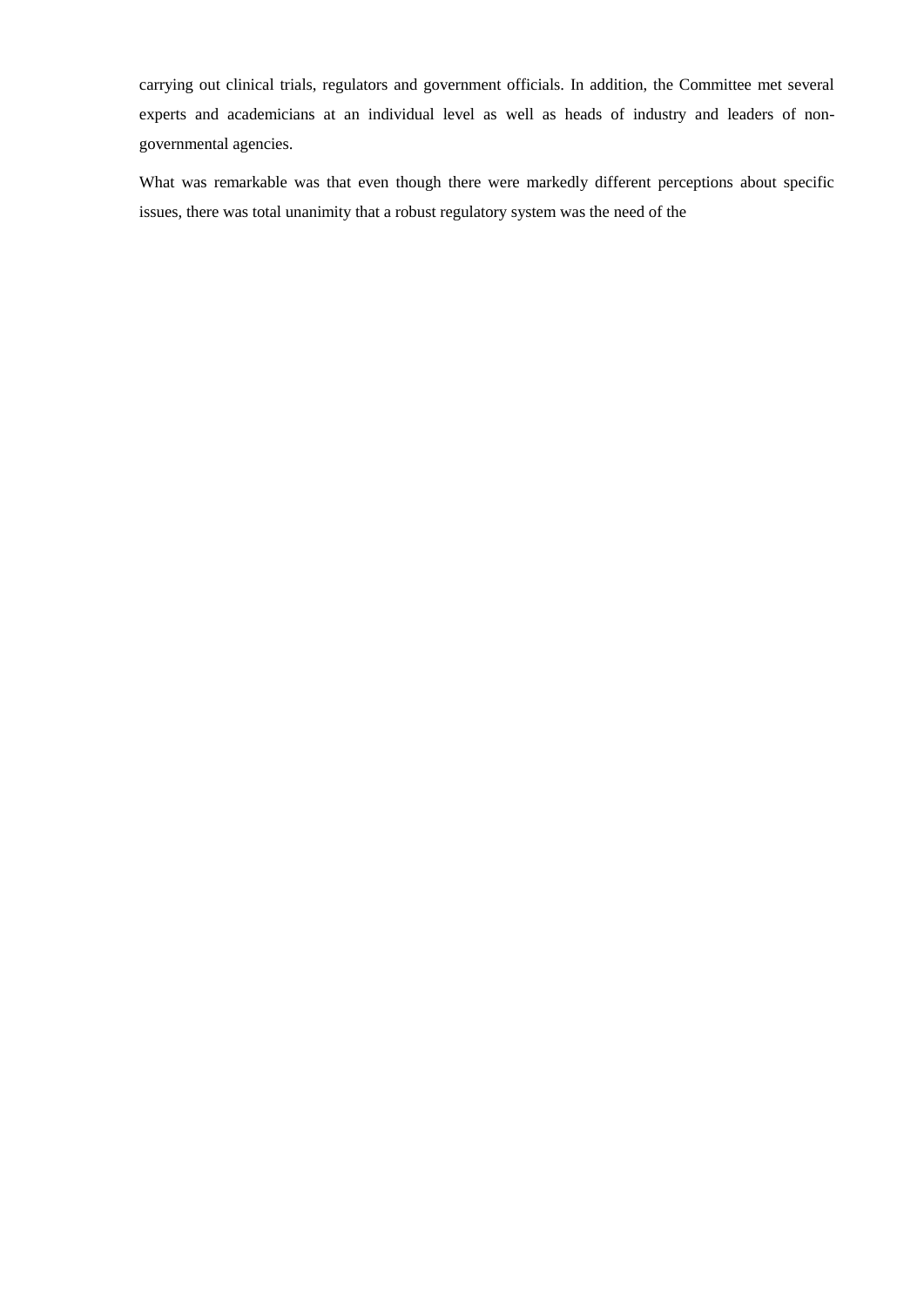hour and that this would be welcomed by all. Following these discussions, the Committee deliberated on the different issues intensively, went back to the different organizations and individuals where necessary, and prepared this Expert Committee Report which they are presenting to the Government for their consideration and implementation. This Report, we earnestly hope, addresses the concerns expressed by the Parliamentary Committee on Health and the Supreme Court of India.

The Committee is well aware that all the 25 recommendations listed in the Expert Committee Report cannot be implemented at the same time. There are, however, several important recommendations which can be implemented immediately. The basic rationale for the changes rests on the following principles: (a) Transparency by use of information technology, (b) Removal of bias and conflict of interest, (c) Accreditation, (d) Science-based decision making, (e) Efficient functioning of institute ethics committees, (f) Equitable compensation for volunteers who experience serious adverse events during the trials, and (g) Strengthening of infrastructure. While some decisions can be taken immediately, others may need changes in the Drugs and Cosmetics Act, 1940 and the rules framed thereunder. We hope that the Government will speedily accept these recommendations.

The Committee would like to thank the many persons and organizations who helped us by giving us their frank views and by participating in our discussions. Not a single person or society refused our invitation to them to meet us. Besides this, a large number of organizations and government agencies both in India and abroad and several foreign universities spontaneously offered to help us. We take this opportunity to thank them all for their suggestions. The Committee appreciates the courtesy extended to it by the CDSCO in organizing various meetings.

The Committee appreciates the trust placed in it by the Ministry of Health and Family Welfare,

Government of India and has tried its utmost to discharge the mandate given to it.

*f{J~.tL~.* 

Prof **Ra.(jit** RJ; ChflUdhUr

Bronany echeq Prof BT Kaul

(Chairman)

 $\tilde{Dr}$  VP Kambol

*~j~* 

DrMir~

Latte Lutiof

**Dr** Vasantha Muthuswamy

 $\frac{1}{W}$ -- $\sim$ 

Prof U rna Tcku r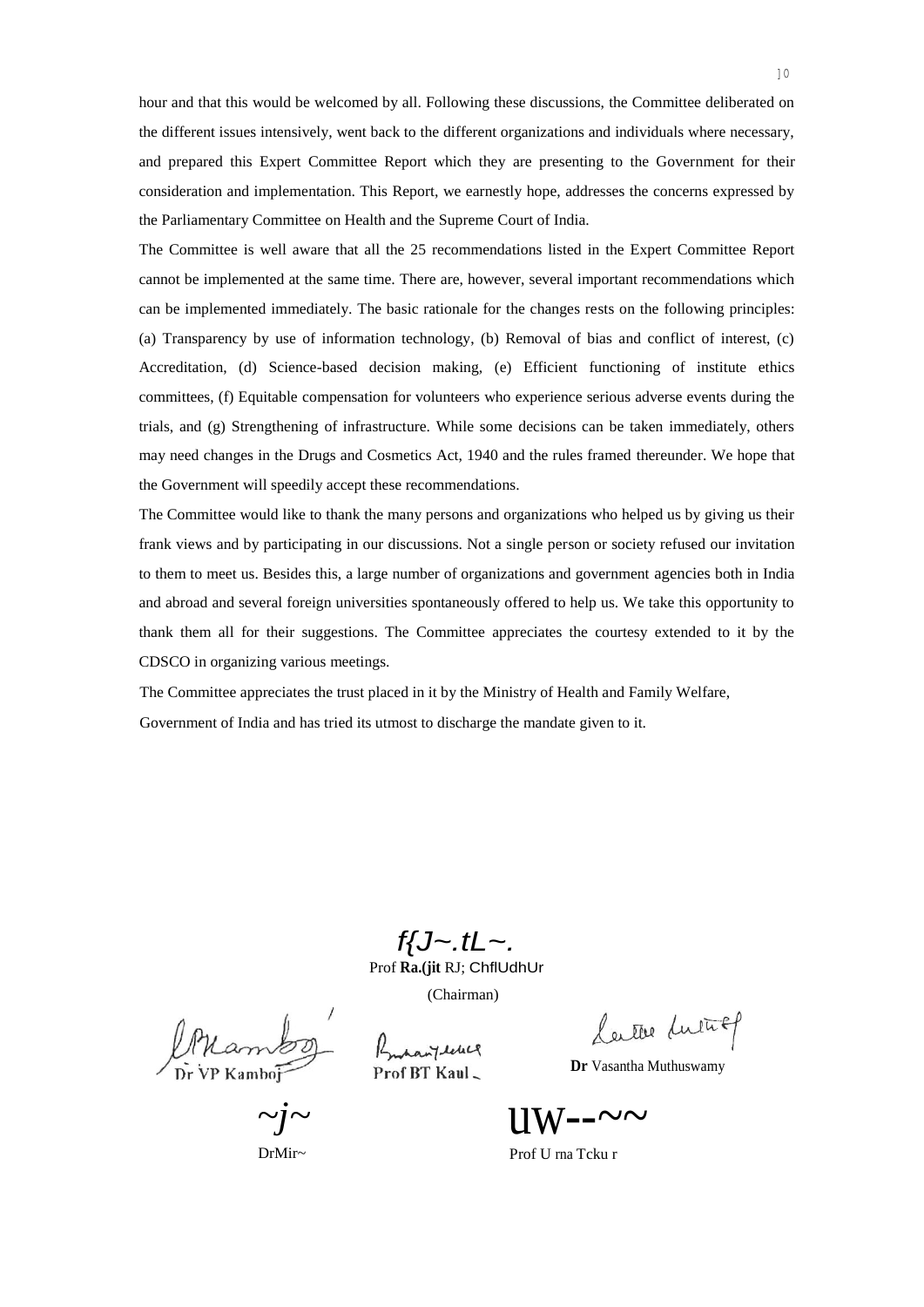## **Abbreviations**

| <b>ACRO</b>     | <b>Association of Contract Research Organizations</b>              |
|-----------------|--------------------------------------------------------------------|
| <b>ADC</b>      | assistant drugs controller                                         |
| AE              | adverse event                                                      |
| <b>ASSOCHAM</b> | Associated Chambers of Commerce and Industry of India              |
| <b>BA</b>       | bioavailability                                                    |
| <b>BE</b>       | bioequivalence                                                     |
| <b>CAC</b>      | <b>Central Accreditation Council</b>                               |
| <b>CDSCO</b>    | <b>Central Drugs Standard Control Organization</b>                 |
| CШ              | Confederation of Indian Industry                                   |
| <b>CIOMS</b>    | <b>Council for International Organizations of Medical Sciences</b> |
| <b>CRO</b>      | contract research organization                                     |
| <b>CTRI</b>     | Clinical Trials Registry India                                     |
| <b>DBT</b>      | Department of Biotechnology                                        |
| <b>DCA</b>      | Drug control authority                                             |
| <b>DCC</b>      | <b>Drugs Consultative Committee</b>                                |
| <b>DCGI</b>     | Drugs Controller General of India                                  |
| <b>DDC</b>      | Deputy Drugs Controller                                            |
| <b>DDCI</b>     | Deputy Drugs Controller (I) Drugs                                  |
| <b>DTAB</b>     | <b>Technical Advisory Board</b>                                    |
| $\rm EC$        | ethics committee                                                   |
| <b>EMA</b>      | European Medicines Agency                                          |
| <b>FICCI</b>    | Federation of Indian Chambers of Commerce and Industry             |
| <b>GCP</b>      | good clinical practice                                             |
| <b>GLP</b>      | good laboratory practice                                           |
| <b>GMP</b>      | good manufacturing practice                                        |
| GOI             | Government of India                                                |
| <b>GVHD</b>     | graft versus host disease                                          |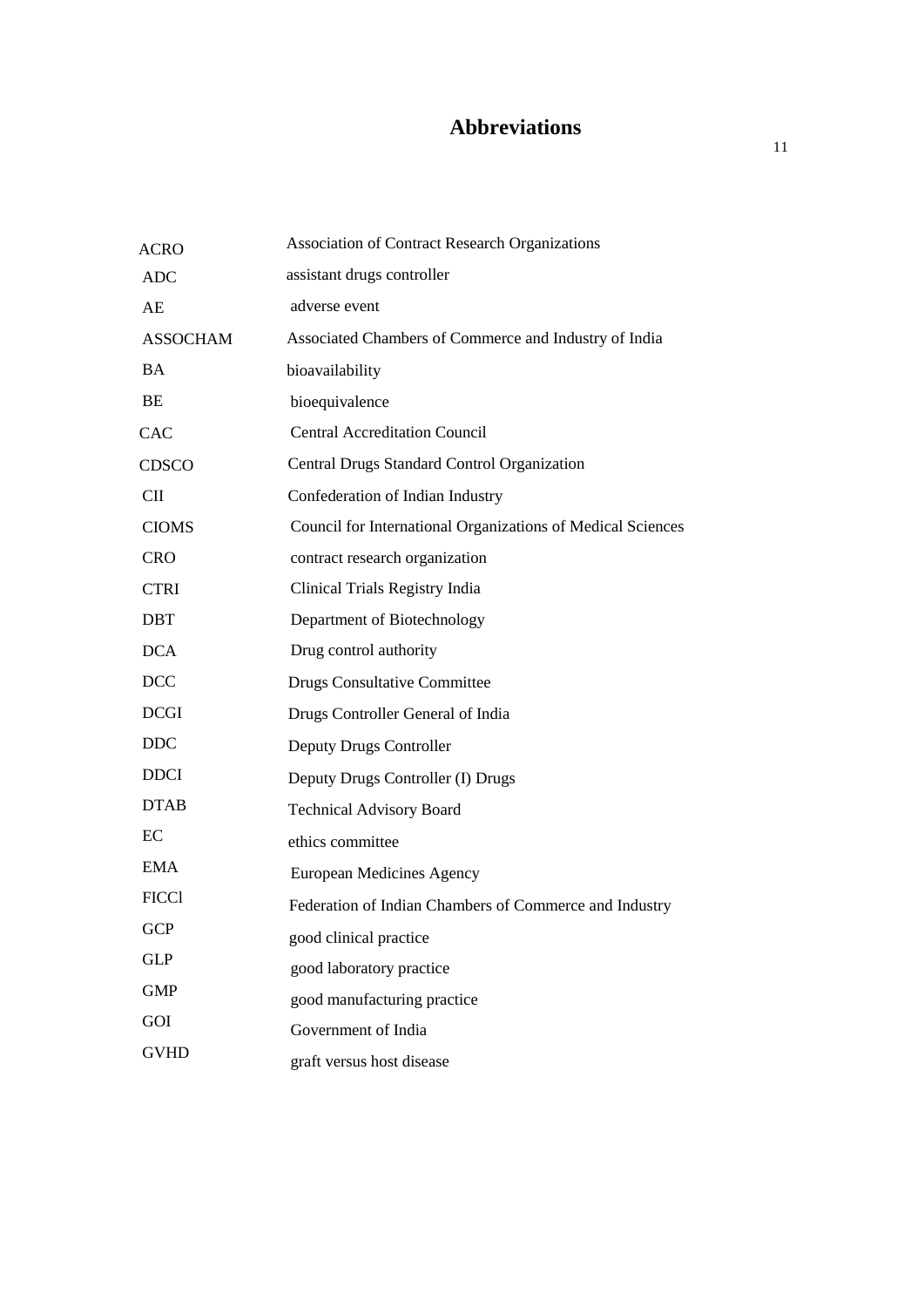| <b>HPV</b>       | human papillomavirus                              |
|------------------|---------------------------------------------------|
| <b>ICH</b>       | International Conference on Harmonization         |
| <b>ICMR</b>      | <b>Indian Council of Medical Research</b>         |
| <b>ISCR</b>      | <b>Indian Society for Clinical Research</b>       |
| <b>IDMA</b>      | <b>Indian Drug Manufacturers Association</b>      |
| <b>IEC</b>       | institute ethics committee                        |
| <b>IPA</b>       | <b>Indian Pharmaceutical Alliance</b>             |
| <b>IT</b>        | information technology                            |
| MCI              | Medical Council of India                          |
| <b>MNC</b>       | multinational corporation                         |
| <b>NBE</b>       | new biological entity                             |
| <b>NCE</b>       | new chemical entity                               |
| <b>NDA</b>       | <b>National Drug Authority</b>                    |
| <b>NDAC</b>      | New Drug Advisory Committee non-                  |
| <b>NGO</b>       | governmental organization National                |
| <b>NIHS</b>      | Institute of Health Sciences National             |
| <b>NIMS</b>      | <b>Institute of Medical Statistics</b>            |
| <b>NME</b>       | new medical entity                                |
| <b>OPPI</b>      | Organization of Pharmaceutical Producers of India |
| PI               | principal investigator                            |
| $\overline{PIL}$ | public-interest litigation                        |
| <b>PMS</b>       | post-marketing surveillance                       |
| <b>RCGM</b>      | Review Committee on Genetic Manipulation          |
| <b>SAE</b>       | serious adverse event                             |
| <b>SDSCO</b>     | <b>State Drugs Standard Control Organization</b>  |
| <b>SOP</b>       | standard operating procedure                      |
| <b>TRC</b>       | <b>Technical Review Committee</b>                 |
| <b>USFDA</b>     | Food and Drug Administration                      |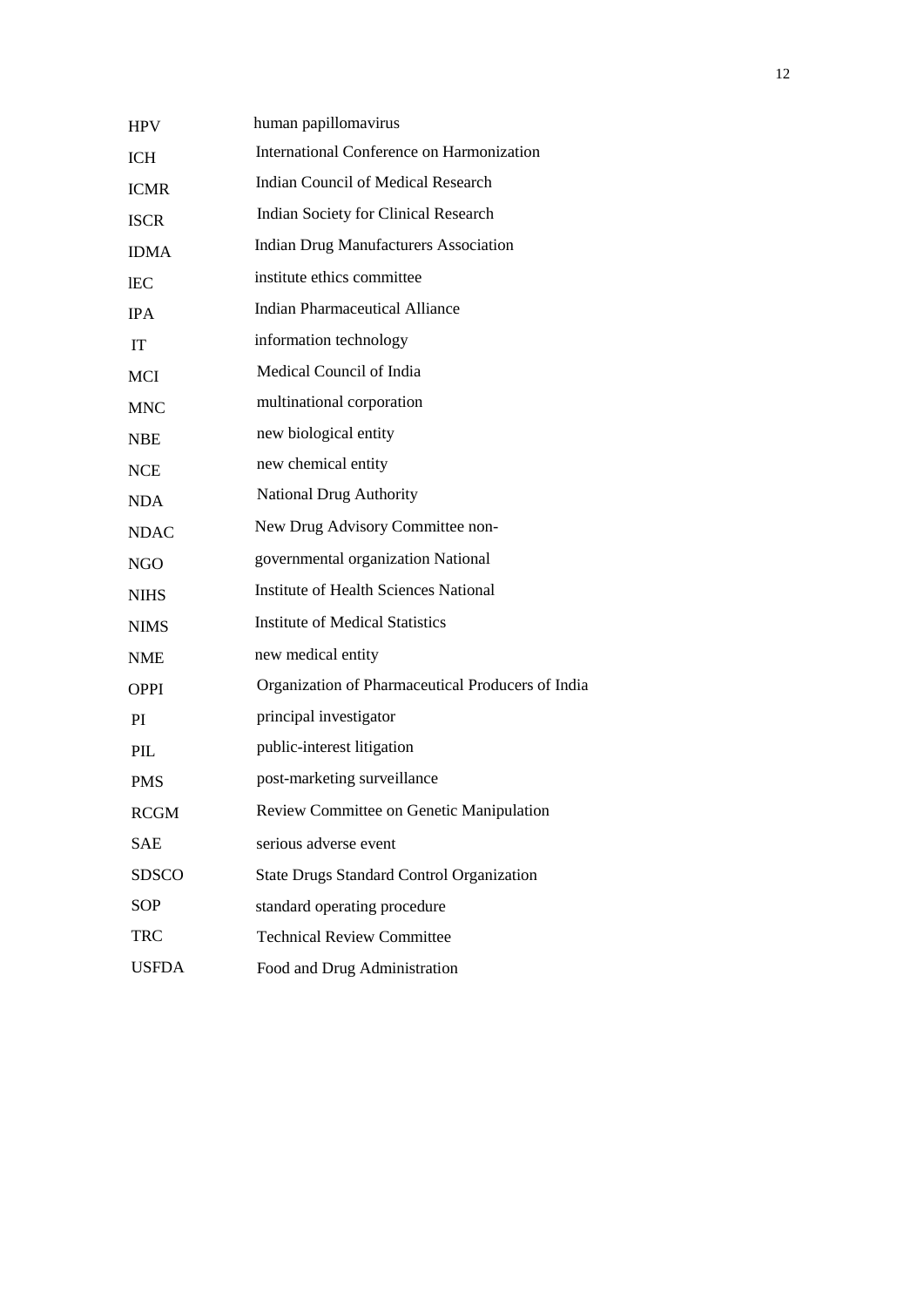## 1. **A transparent and equitable system of clinical evaluation of new drugs**

The system of clinical evaluation of new drugs that is being proposed will be ethical, transparent and equitable. The proposed system will be based on recommendations and decisions taken solely on a scientific basis. Once modifications suggested in this report have been implemented, there will be little opportunity of introducing bias or of a nexus developing in the system.

#### **Control mechanisms**

The modified system will depend on the following mechanisms to make it efficient, transparent and equitable:

*Accreditation* of all centres carrying out clinical trials, principal investigators and institute ethics committees

- *- Standard operating procedures (SOPs)* to be followed for all steps
- *- Randomization* of the system of allocations of experts for review of applications and assessment of centres for accreditation
- Use *oi information technology* at every stage to ensure transparency of the system
- Use of a *single window system*
- A process of *dialogue* to be set up for communications
- Establishment of a *computerized database* of carefully selected experts, which will be updated every year. Experts will be selected only from this database keeping gender bias and geographical considerations in mind.

Evaluation procedures will be equitable for proposals seeking approval for a clinical trial to be conducted by any of the following - an individual scientist, a government institute, a national or foreign research organization, or a national or international pharmaceutical house.

In the proposed system, all information about the new drug or vaccme for which an application is being made will have to be sent to the single window at the Central Drugs Standard Control Organization (CDSCO). This will be followed by a series of sequential steps. These are delineated below.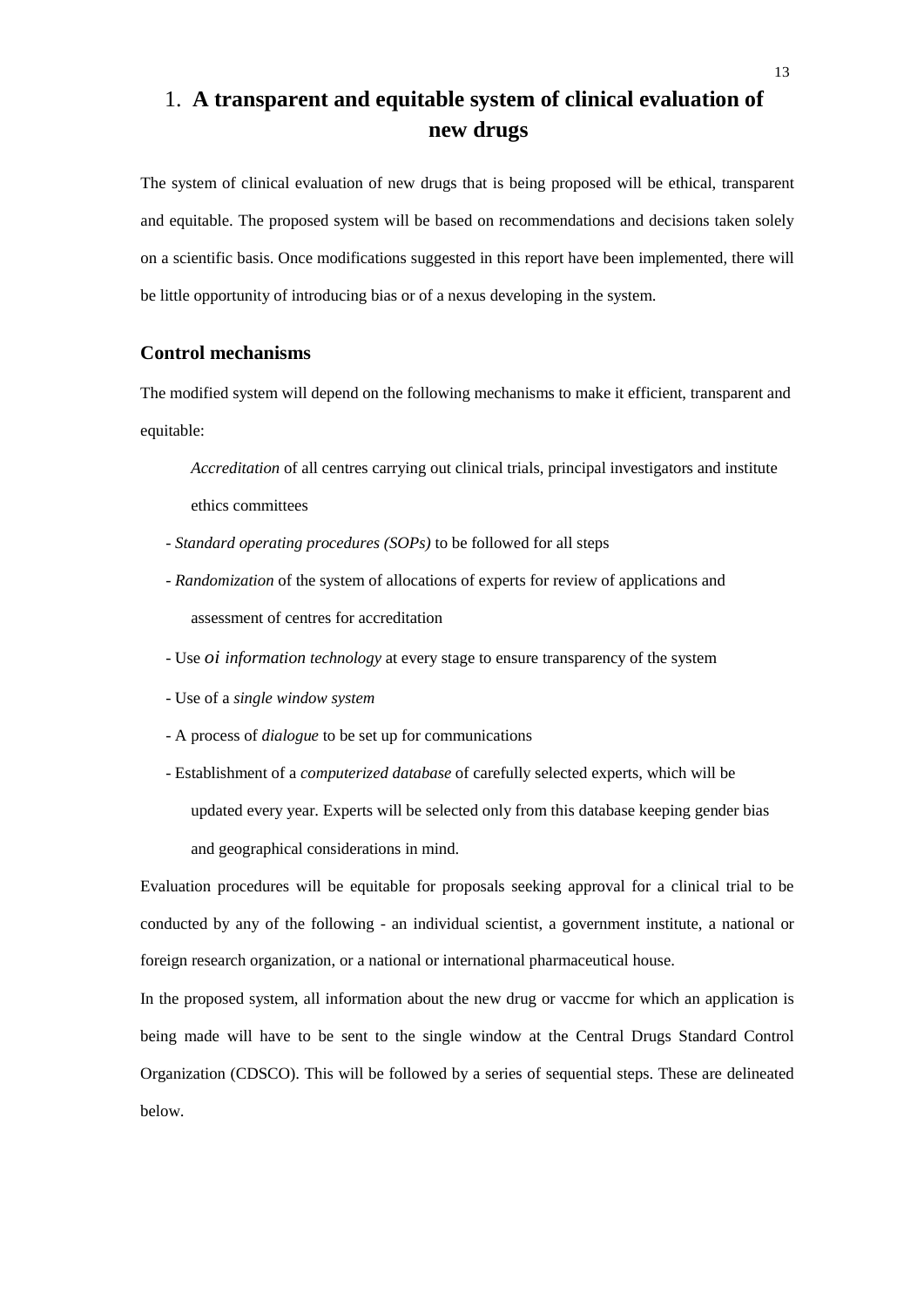#### Steps **of the trial**

#### *Step 1*

The pharmaceutical house or investigator will be given an acknowledgement and a reference number. This will enable the CDSCO to place the correct status of the progress on the Internet from time to time. The applicant should also be given a written assurance that if all the papers needed for the review are complete, then a decision, either interim or full, will be given within three months.

#### *Step* 2

The application will be reviewed by the Technical Review Committee (TRC). This Committee will be assisted, if needed, by carefully selected experts from the roster of experts. The Committee will decide as to whether a clinical trial with the new drug is justified keeping in mind the criteria of safety, effectiveness and need for such a drug, taking into consideration other similar drugs already in the market.

#### *Step* 3

Once the TRC approves the clinical trial proposal the sponsor is informed of the same.

#### *Step 4*

At this stage the proposal will be sent to the Randomization Unit (which may or may not be situated at the CDSCO). This unit will list at least six accredited centres that are considered suitable for carrying out trials with the drug.

#### *Step 5*

The sponsor/applicant will be required to select two or three centres, as recommended by the TRC. The Chief Investigator, the heads of the centres and the CDSCO will be informed of the centres selected.

#### *Step 6*

The proposal with the protocol will be submitted to the Institute Ethics Committee (IEC) for ethical review and approval.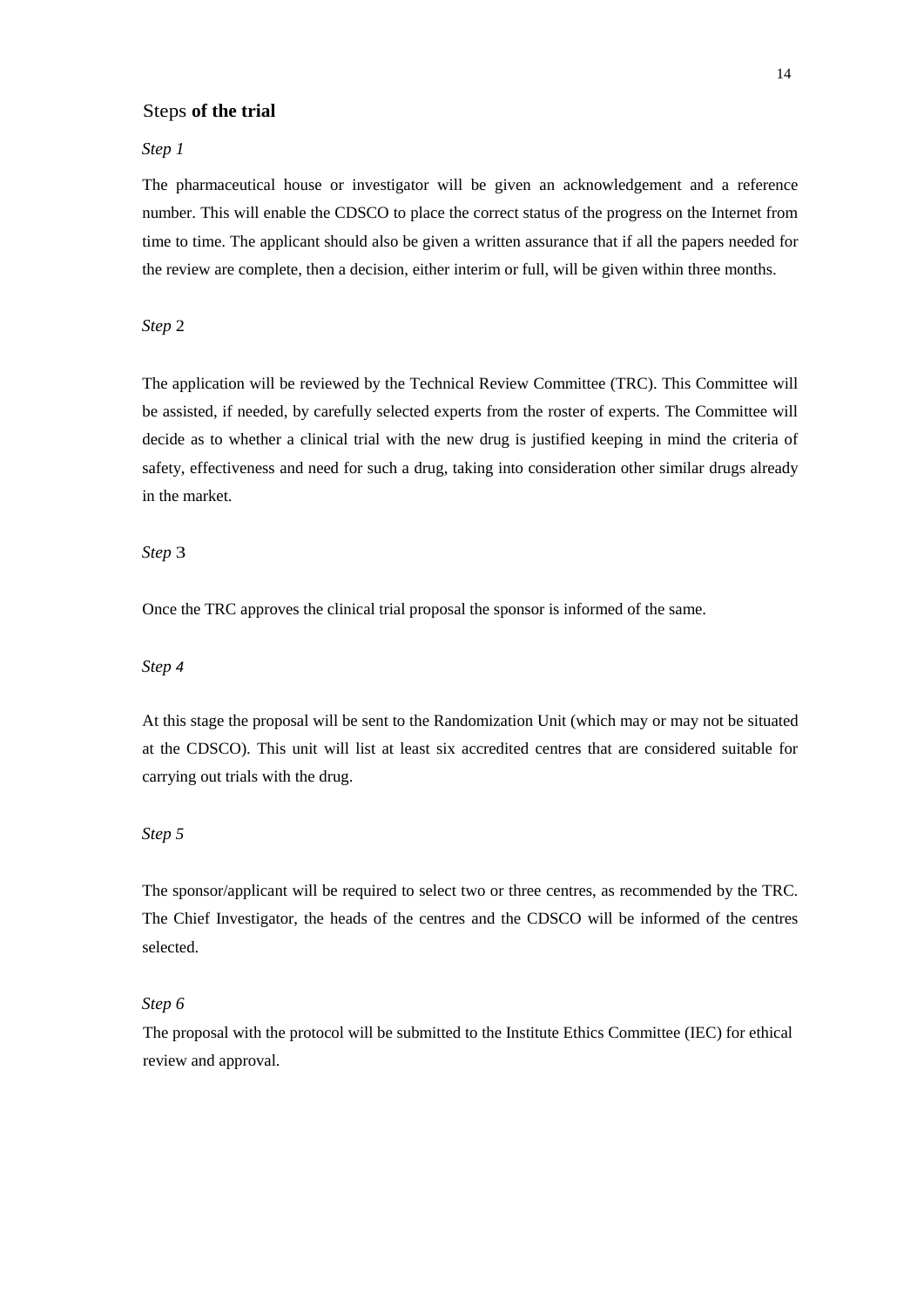#### *Step 7*

If any modification to the protocol is introduced by the Principal Investigator, the CDSCO will need to be informed. If the modification is a major one, it will need to be approved by the TRC.

#### *Step 8*

As soon as the IEC approves the clinical trial, this information will be entered into the central trial registry presently being maintained by the Indian Council of Medical Research (lCMR). Eventually, this registry will be maintained by the CDS CO, which will also be informed of the approval of the lEC.

*Step* 9

The clinical trial will be initiated.

*Step 10* 

The progress of the clinical trial will be reported every six months to the IEC and the CDSCO.

#### *Step 11*

Serious adverse events (SAEs) during the trial, if any, will be reported to the IEC. This aspect has been covered in the chapter on compensation and legal matters. The issue of compensation, in addition to free medical management of the side effects, will be taken up by the IEC in accordance with the guidelines/rules pertaining to this.

*Step 12* 

The final report of the clinical trial will be submitted to the CDSCO and the IEC.

*Step 13* 

The final report will be reviewed by the TRC of the CDSCO, and if approved, the CDSCO will inform the sponsor/applicant of the outcome of the trial.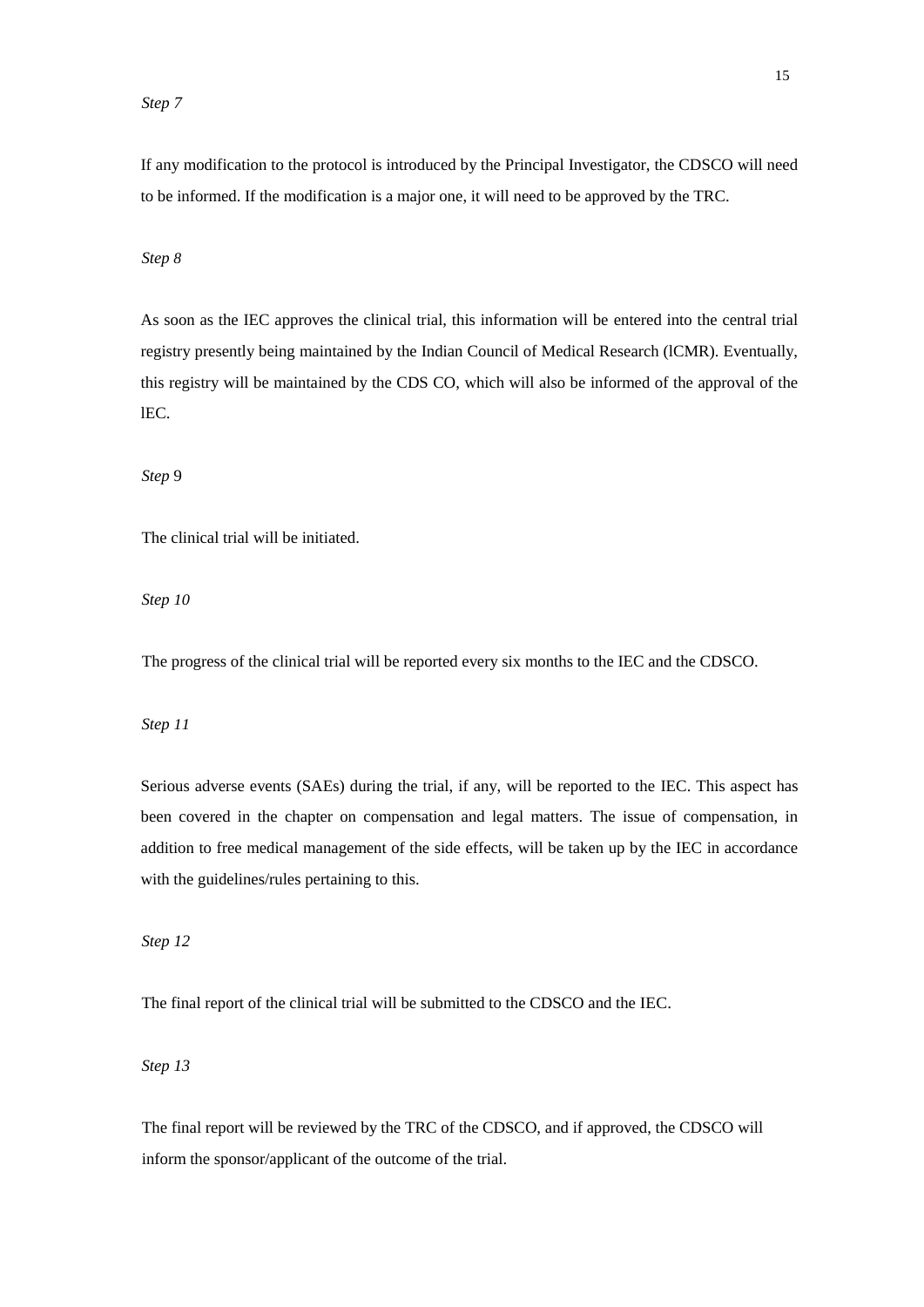#### *Step 14*

The results of the clinical trial, the approval of the IEC and the final decision of the TRC will be placed on the website of the CDSCO.

#### *Step 15*

The CDSCO will take the subsequent steps regarding the drug based on the recommendations of the Technical Advisory Committee.

At any point of time, the sponsor can request for a discussion with a staff member of the Public Information Unit of the CDSCO. Such dialogue will be encouraged, although there will be a fee for this consultation.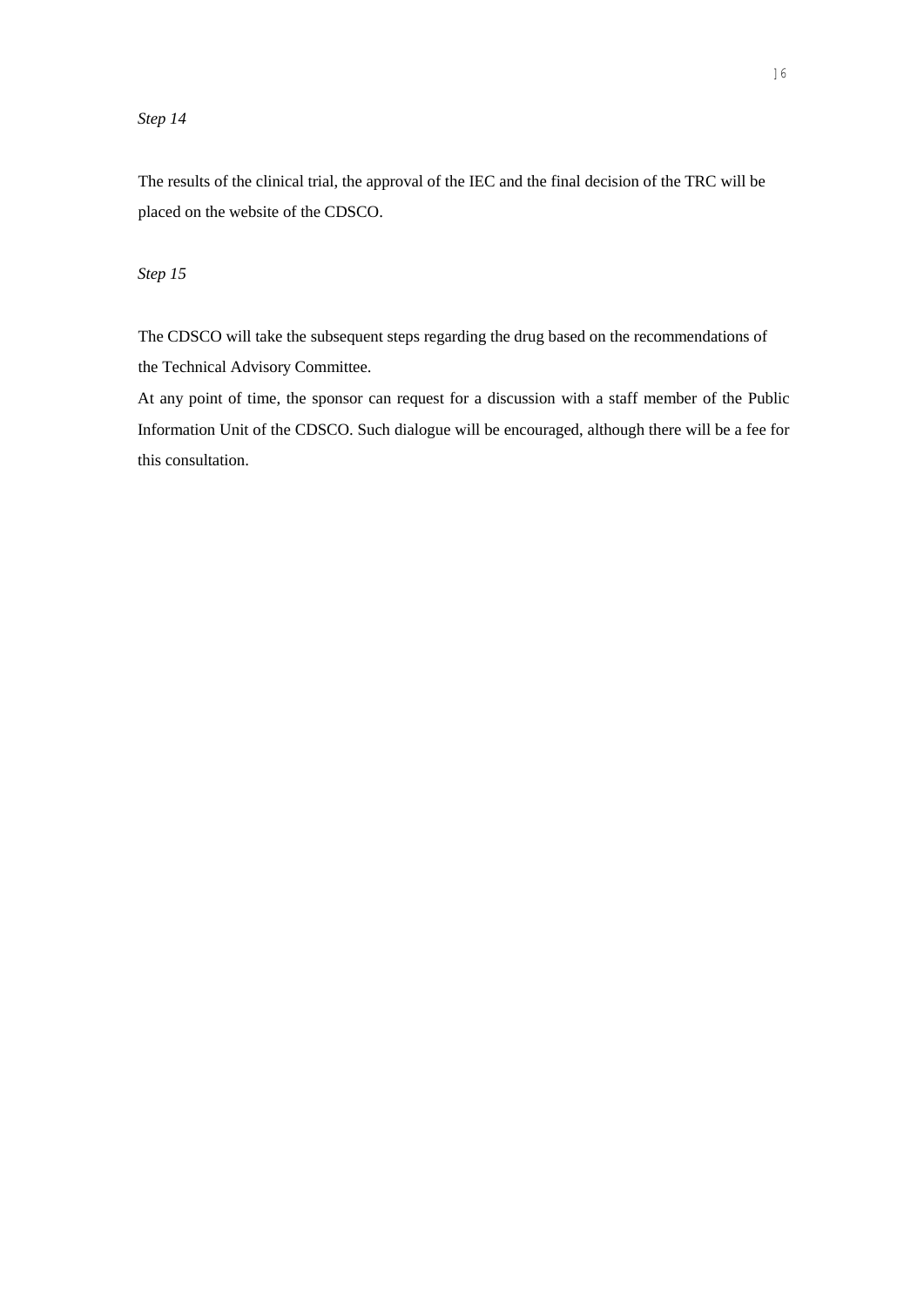#### **2.Requirements for clinical trials in India**

#### **Introduction**

**It** is important that all pharmaceutical products go through a standard quality, safety and efficacy study, both during the pre-marketing evaluation and also during the post-marketing review.

An application for marketing authorization in any country should include the following:

- a) Product information, such as any new chemical or biological active pharmaceutical ingredient, new routes of administration, new strengths and new indications
- b) New dosage form for drugs already existing in the country
- c) Variation in existing marketing authorization in terms of formulations, shelf life, new manufacturing sites, etc.

We will be primarily considering points (a) and (b).

#### **Role of the Drugs Controller General of India**

The objectives of the Drugs Controller General of India (DCGI) in relation to new drugs to be marketed in the country are as follows:

- a) To carry out pre-market evaluation of the new chemical entity (NCE)/new medical entity (NME) for its efficacy and safety
- b) To ensure quality of the NCE/NME.

Ideally, before giving sanction for new medicines, the DCGI should decide on the number of drugs and/or drug trials that should be conducted in the country. Should these be finite or unlimited? This decision will be based on several other factors including the requirement for the country, which in turn may be based on the morbidity and mortality pattern, the number of standardized and accredited facilities for conducting these trials, etc.

It is also important for the Technical Review Committee (TRC) to deliberate and decide whether the approval should be given to only such protocols for which there is a definitive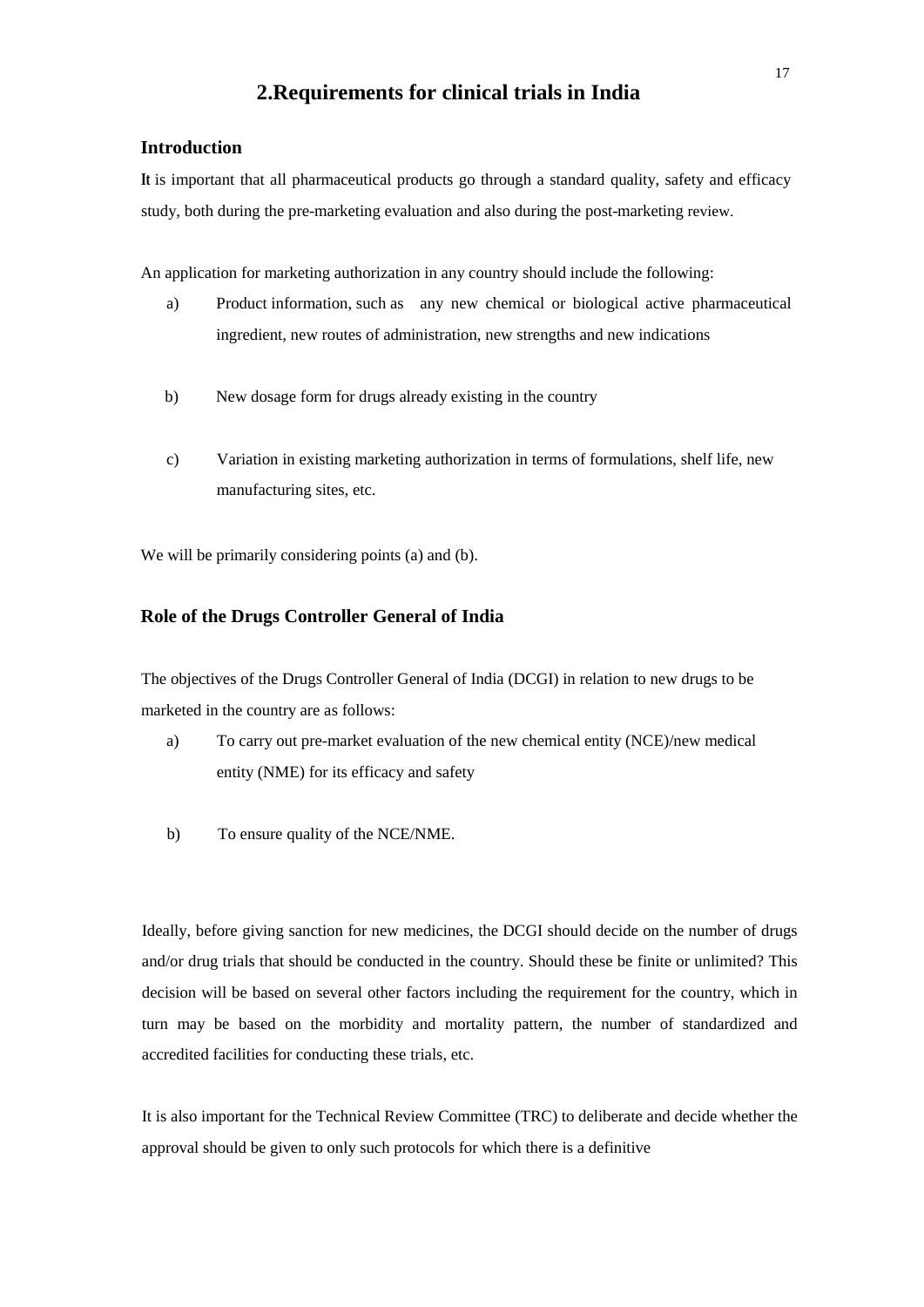need in the country. This decision needs to be taken on a case-by-case basis. If a new drug is added, the Committee can consider if one of the existing drugs on the approved list can. be deleted.

#### **Requirement of clinical trials on Indian populations**

The requirement for clinical trials on Indian populations will be governed by the following stipulations:

- For all new chemical entities developed in India to be marketed in India, all the trial phases (Phases I-IV) will be carried out in India.
- For all NMEs/NCEs developed outside India which are of relevance to our population, it is presently not always necessary to carry out Phase I trials in our country, provided Phase I trials have either been done or are being done in the country of origin.
- All NCEs/NMEs undergoing clinical trials anywhere can also undergo parallel Phase II and Phase III trials in India, after carrying out a safety assessment through Phase I trials. The Phase I trials should have been done in the country of origin if the disease is prevalent there.

If Indians have participated III these global trials in requisite numbers, i.e. in statistically significant numbers, and provided the safety data is satisfactory, direct marketing may be permissible thereafter without the need of Phase III trials or bridging studies. This is however subject to two conditions:

- Strict post-marketing surveillance (PMS) for four to six years, and
- The TRC should have scrutinized the data carefully.

Such permission for direct marketing will be granted on a case-by-case basis.

- Drugs which are already in the market in well-regulated countries with a good PMS for more than four years, and which have a satisfactory report, may also be permitted for direct marketing in India, subject to strict PMS for four to six years or after bridging studies, on a case-by-case basis.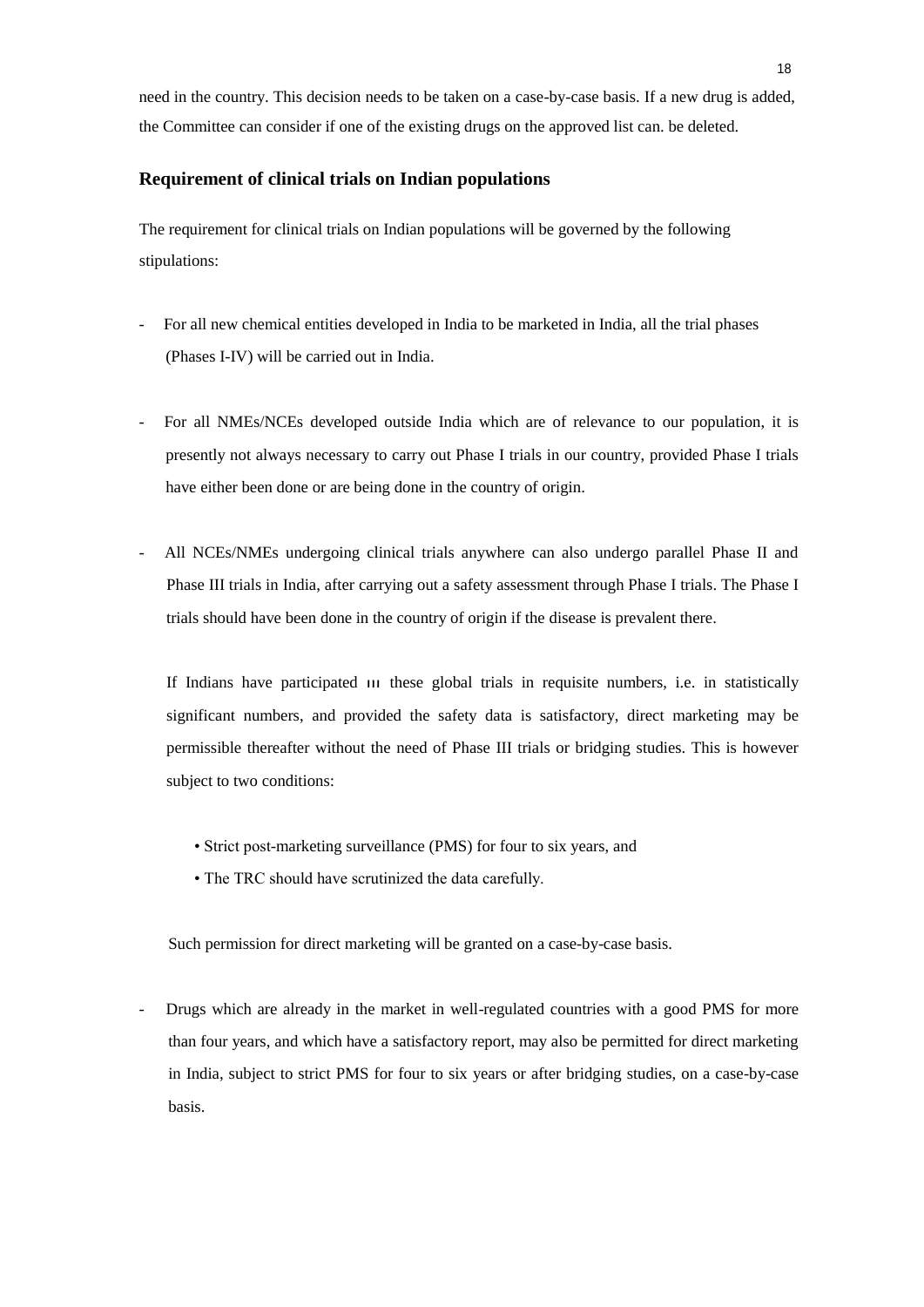- Generics and similar biologics (biosimilars) that have been marketed in well-regulated countries for more than four years and have a satisfactory report can be released for marketing in India after abbreviated trials.
- In all other cases, i.e. NCEs/NMEs undergoing clinical trials, drugs which have been in the regulated market for less than four years, and drugs marketed by countries with an inefficient or no regulatory system will have to go through Phase III clinical trials before permission is granted for marketing the drug in India.

The policy as enunciated above is in keeping with the current regulations. At the same time, these measures will lessen the burden of too many clinical trials with the attendant delays. The imperative is a strong PMS in the country.

#### *Points for consideration*

The following points are also required to be considered in deciding on the requirement of local clinical trials on Indian populations for drugs approved in other countries:

- The country of origin of the *NCE/NME* must have a reliable and dependable regulatory agency.
- The product in question must be identical to the one being marketed in its country of origin.
- The preclinical and clinical data packages must meet the regulatory requirements of our country. Also, the data thus submitted must be in the required formal. In case any amendments are suggested, these should be acceptable to the Indian regulatory agency.
- Countries with efficient and good regulatory agencies such as the USA, UK, countries of the European Union, Japan, Australia, Canada, etc. should be marketing the drug under study.
- In the event of the *NCE/NME* being different from the original chemical/medical entity and these differences not being acceptable to the Indian system, it is mandatory that we generate our own data base. These studies could be anything from bioavailability (BA)/bioequivalence (BE) studies to Phase III/Phase IV clinical trials.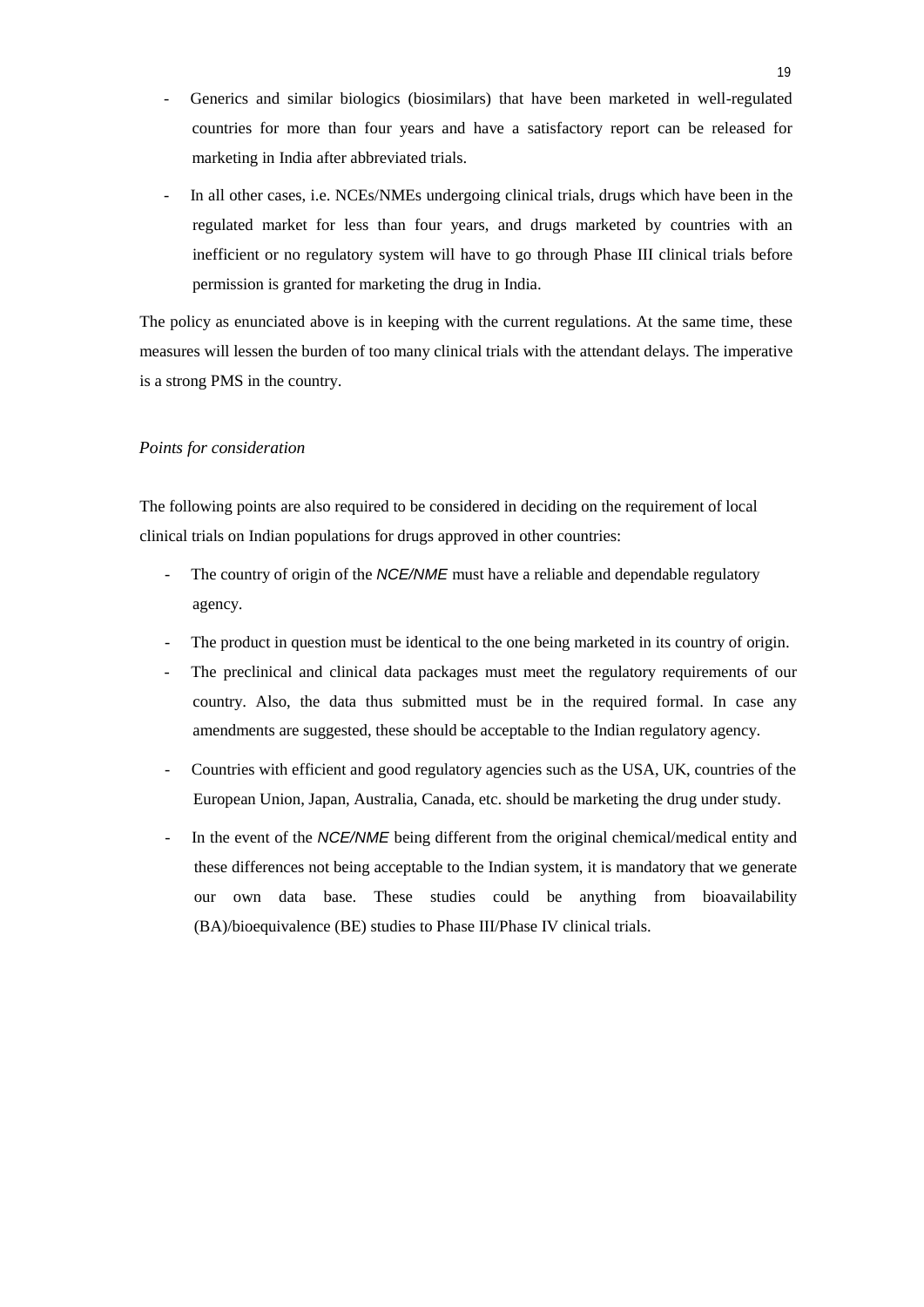These trials must include pharmacokinetic studies. The decision has to be taken on a caseby-case basis.

- In the event of the drug having undergone global clinical trials, it must be confirmed that the product to be marketed in India is identical to the one approved in its country of origin. However, in the event that the drug is different from the one approved in its country of its origin, these differences must conform to the Indian requirements.

- In the event of India being a part of the global multi-centric trial, then

- the numbers of subjects included from India should be adequate, such that there is a reasonable likelihood of showing an effect;
- the sub-analysis data of the Indian subjects should be available to India and be acceptable for drug approval in India;
- If the answer is in the negative for either of the above, then Phase III clinical trial data along with the pharmacokinetic data should be generated for the Indian population.

- In all cases and under all circumstances, PMS has to be conducted in India over a period of four to six years.

#### *Additional points*

In addition, some of the other points that may have to be considered for approval of drug trials in India are:

- Approval of 'me too' drugs similar to drugs already in the Indian market
- The stability of the drug at high temperatures and humidity such as is present in our
- subcontinent
- Adequate clinical/toxicological studies in support of its use
- Its use in endemic diseases prevalent in India

- Outcome of studies conducted on different ethnic groups globally. Were any significant differences observed? If the drug has shown significant ethnic variations in studies conducted earlier, then it is imperative that the trial be done on the Indian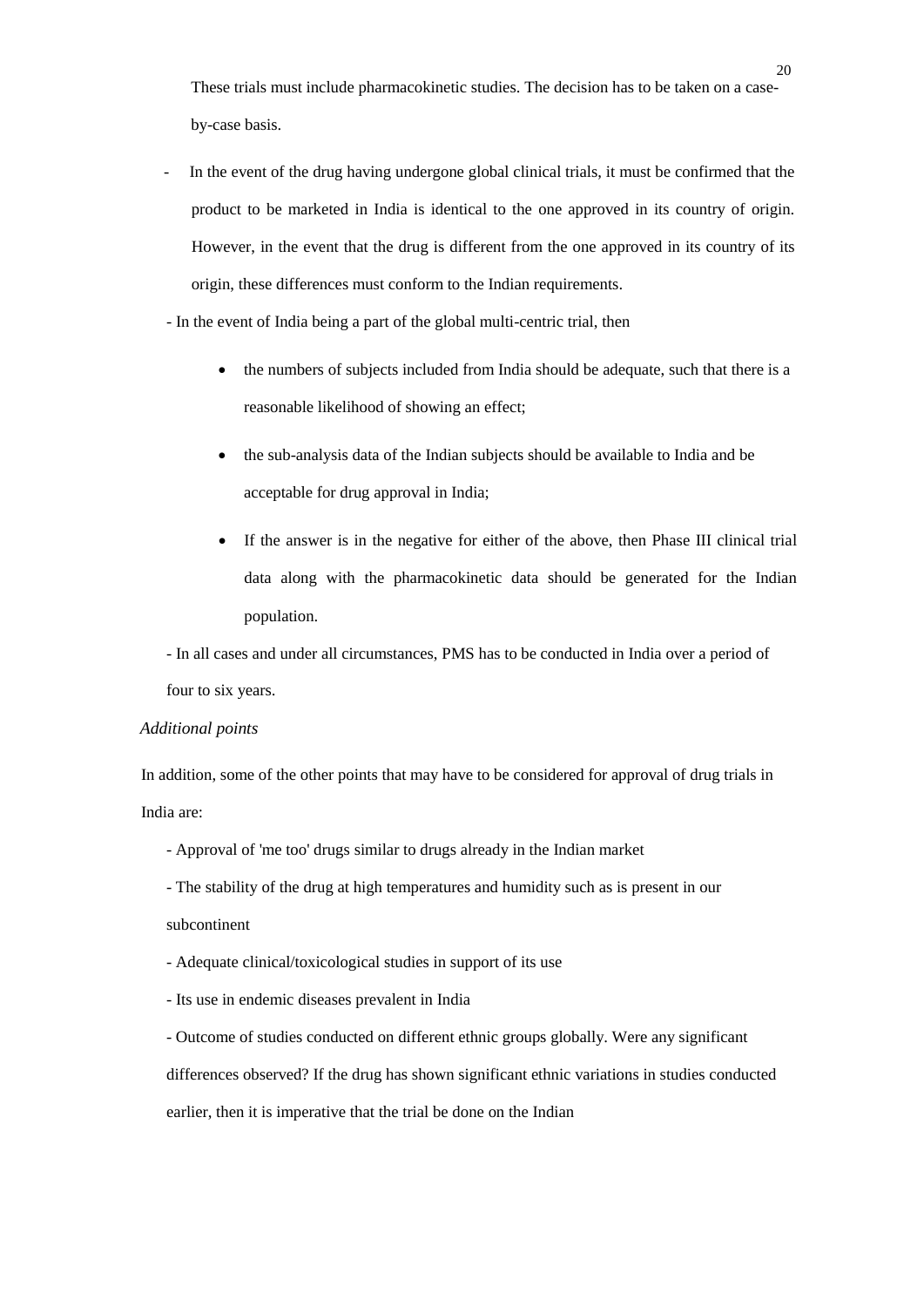population and in different regions of India. This is important because of the vast ethnic variations in our country.

The patient populations for trials conducted in India should be representative of the ethnic population. It is important that at all stages pharmacokinetic data be collected on the Indian population.

Similar guidelines have to be laid down for the following situations:

- Clinical trials for the paediatric population (outside the purview of vulnerable populations)
- Trials for medical devices for which pre- and post-assessment have to be made. The assessment of these medical devices may be made depending on their use and safety profile.
- Clinical trials of vaccines which may be used for
	- Their preventive role
	- Therapeutic use.

It is important that post-marketing surveillance (PMS) be strengthened.

#### **Abbreviated clinical trials**

Classically, abbreviated trials are conducted for generic equivalents of the innovator drug where bioequivalent studies are advocated. The same may be applied to the biosimilar drug group. These drugs should have been marketed for at least four years in a country with an efficient and well regulated drug control agency (USA, UK, countries of the European Union, Japan, Au stral in, Canada, etc.). For these studies, the pre-clinical and clinical data for establishing the efficacy and safety profiles me not required. It is also imperative that at least the first hundred cases included in the study be monitored very closely .

Some of the products for which the process may be expedited/abbreviated or omitted In emergency situations could include:

.

- Drugs for treatment of HIV / AIDS
- Drugs for graft versus host disease (GVHD) crisis in organ transplantation
- The drug is the only choice of treatment for a severe or rare disease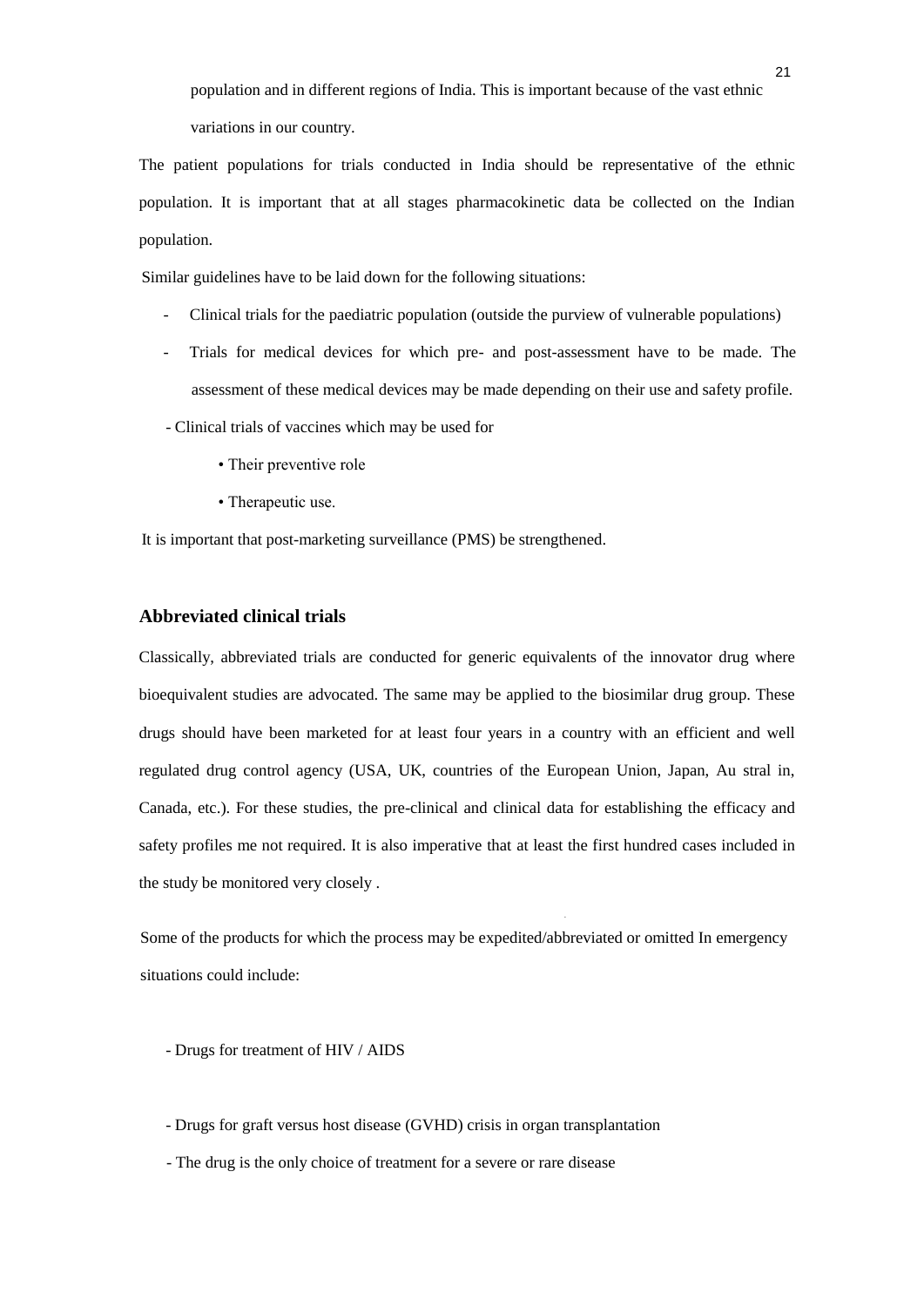- Diseases for which there is only palliative therapy available at present
- Drugs for life-threatening diseases including cancer therapy which have demonstrated efficacy
- Drugs for new and emerging diseases, e.g. H1N1.

#### **Bridging studies**

A bridging study is defined as a supplemental study performed in the new region, e.g. India, to provide pharmacodynamic or clinical data on efficacy, safety, dosage and dose regimen in the new region that will allow extrapolation of the foreign clinical data to the population of the new region. A bridging study for efficacy could provide additional pharmacokinetic information on the population of the new region. When no bridging study is needed to provide clinical data for efficacy, a phannacokinetic study in the new region may be considered as a bridging study.

A new indication or an indication for its use in a special population will necessitate a separate bridging study.

For a bridging study to be conducted, the drug under consideration must have been available in a country with a well-regulated market for more than four years.

#### *Objectives of bridging studies*

- To evaluate the efficacy and safety parameters in the Indian population
- Minimize duplication of clinical data
- Show relevance between completed studies and local (regional) factors.

#### **Ethnic factors**

Ethnic differences affect the efficacy, safety and dose regimen of a medicine. The following factors may be taken into consideration in deciding whether the available data could be ethnically sensitive or insensitive:

- Definition of the disease and diagnosis of the patient
- Choice of control group
- Method of assessment of safety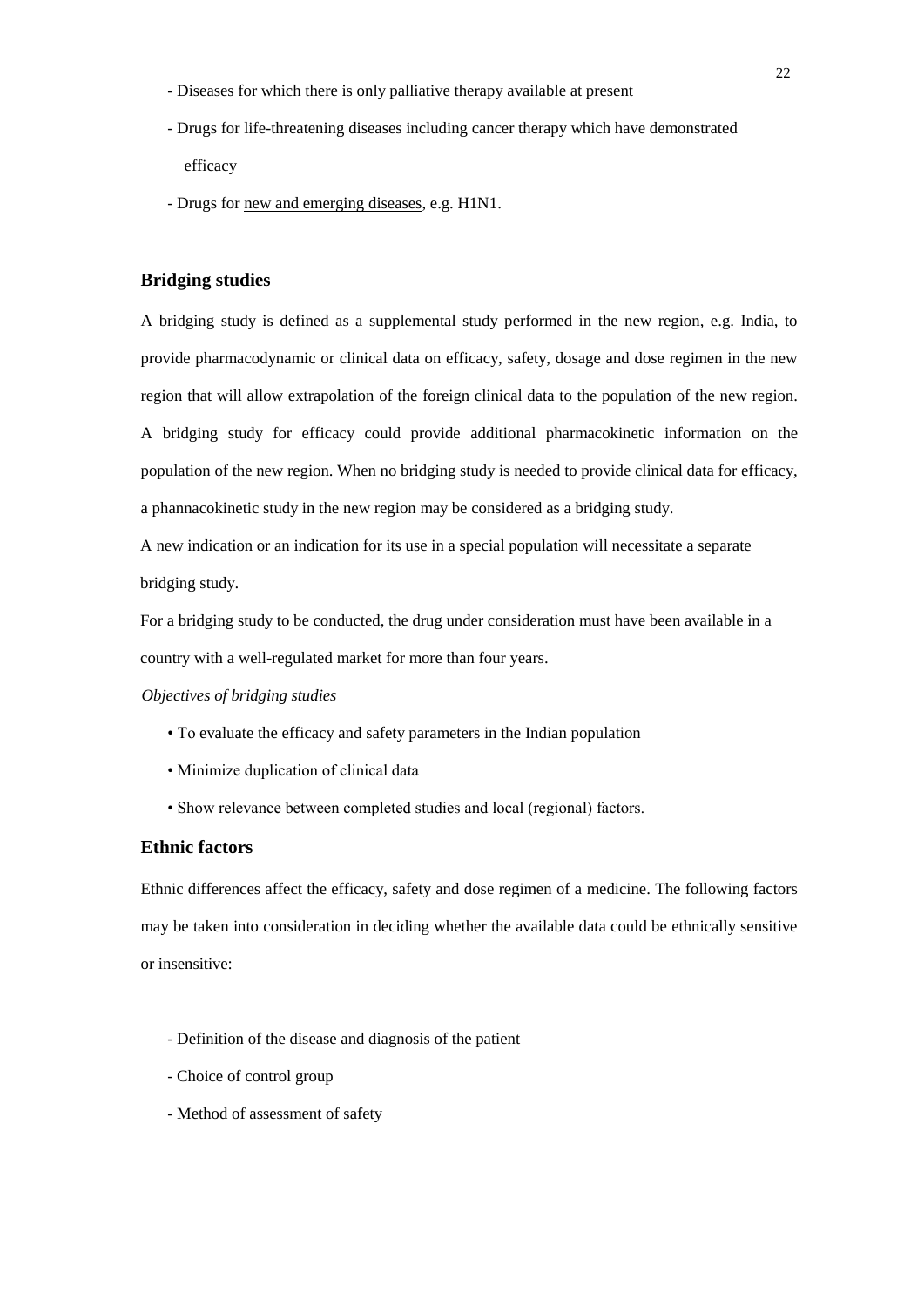- Similarity of medical practice to the country of origin
- Duration of trial
- Regional medical practice of concomitant medication use
- Severity distribution of eligible subjects
- Similarity of dose and dosage regimen
- Clinical end-point has to be acceptable to the region in assessing efficacy.

The following properties of a compound make it more likely to be sensitive to ethnic factors:

- Non-linear pharmacokinetics
- A steep pharmacodynamic curve (a small change in dose results in a large change in effect) for both efficacy and safety in the range of the recommended dosage and dose regimen
- A narrow therapeutic dose range
- Highly metabolized, especially through a single pathway, thereby increasing the potential for drug-drug interaction
- Metabolism by enzymes known to show genetic polymorphism
- Administration as a prodrug, with the potential for ethnically variable enzymatic conversion
- High inter-subject variation in bioavailability
- Low bioavailability, thus more susceptible to dietary absorption effects
- High likelihood of use in a setting of multiple-co-medications
- High likelihood of inappropriate use, e.g. analgesics and tranquil1izers.

#### **Waiver of clinical trials**

Provision of a waiver should be used only when alternative mechanisms for ensuring protection of the rights and welfare of human subjects are acceptable and are in place. The waiver request has to be made to the Technical review Committee (TRC) and applied for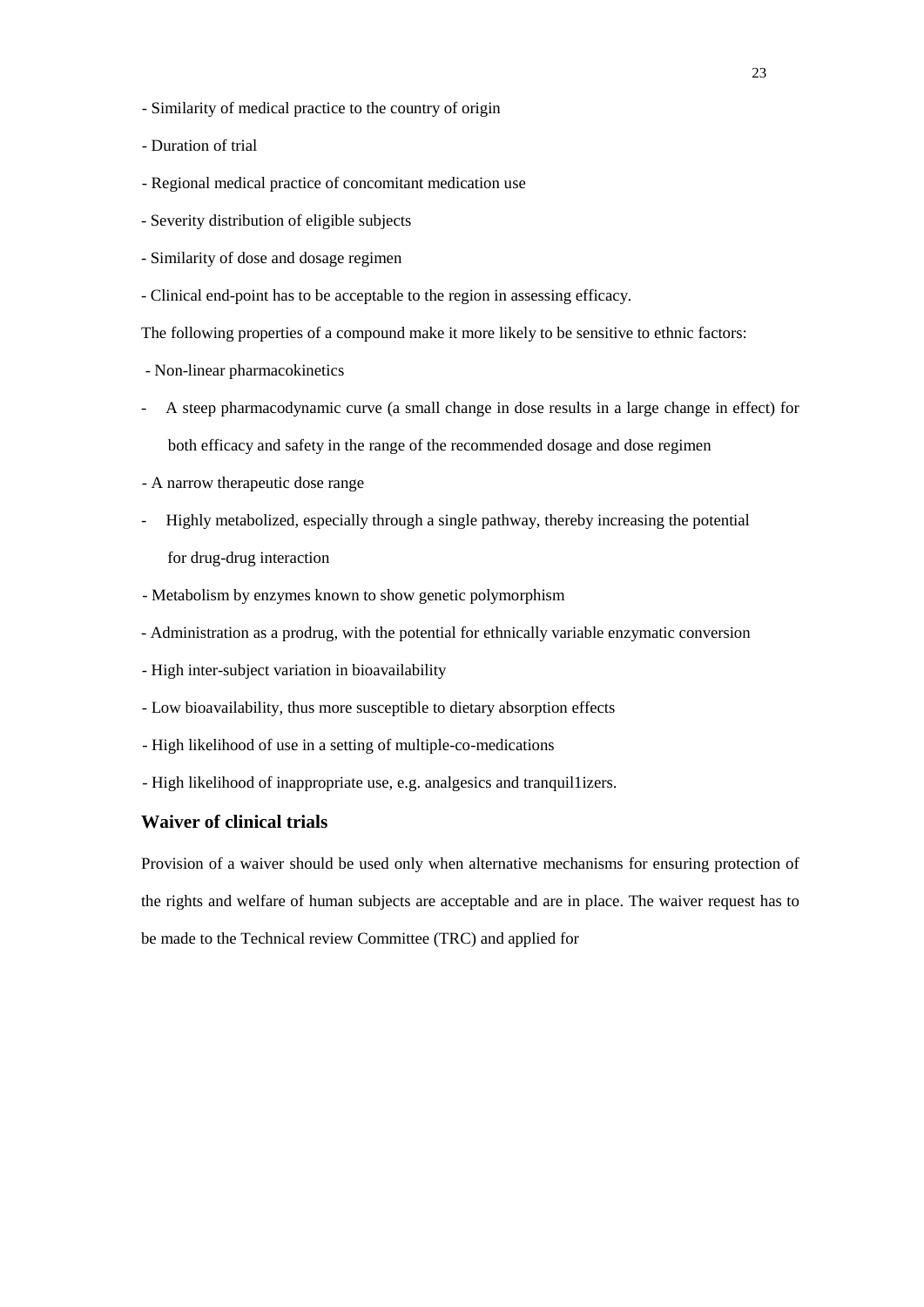prospectively. This information should subsequently be intimated to the concerned institute ethics committee (IEC).

*Waiver in emergency situations* 

Waiver of clinical trials may be considered

if the study is designed to evaluate or examine public health emergencies, e.g. 1ll epidemic situations

when there is a need for emergency healthcare services to respond to a disaster, significant outbreak of an infectious disease, bioterrorist attack or any other significant or catastrophic event, and the health consequences have the potential to overwhelm routine community capabilities.

Even in such cases, it is important to ensure that the drug has been in the global market for a minimum period of four years. Strict post-marketing surveillance must be carried out. *Conditions for grant of waiver* 

The waiver will not adversely affect the rights and welfare of the participants.

- The participants will be provided additional pertinent information whenever required.
- There is no known or likely reason for thinking that the participants would not

have consented had they been asked.

- There is sufficient protection of their privacy.
- There is an adequate plan to protect the confidentiality of data.
- In case the results have significance for the participants' welfare, there is (where practicable) a plan for making information available to them.
- The possibility of commercial exploitation of derivatives of the data will not deprive the participants of any financial benefits to which they would be entitled.
- A waiver request should contain the following information:
- The reason the sponsor believes that a waiver is justified

- A description of the alternative mechanism/s for human subject protection that the sponsor intends to use in the community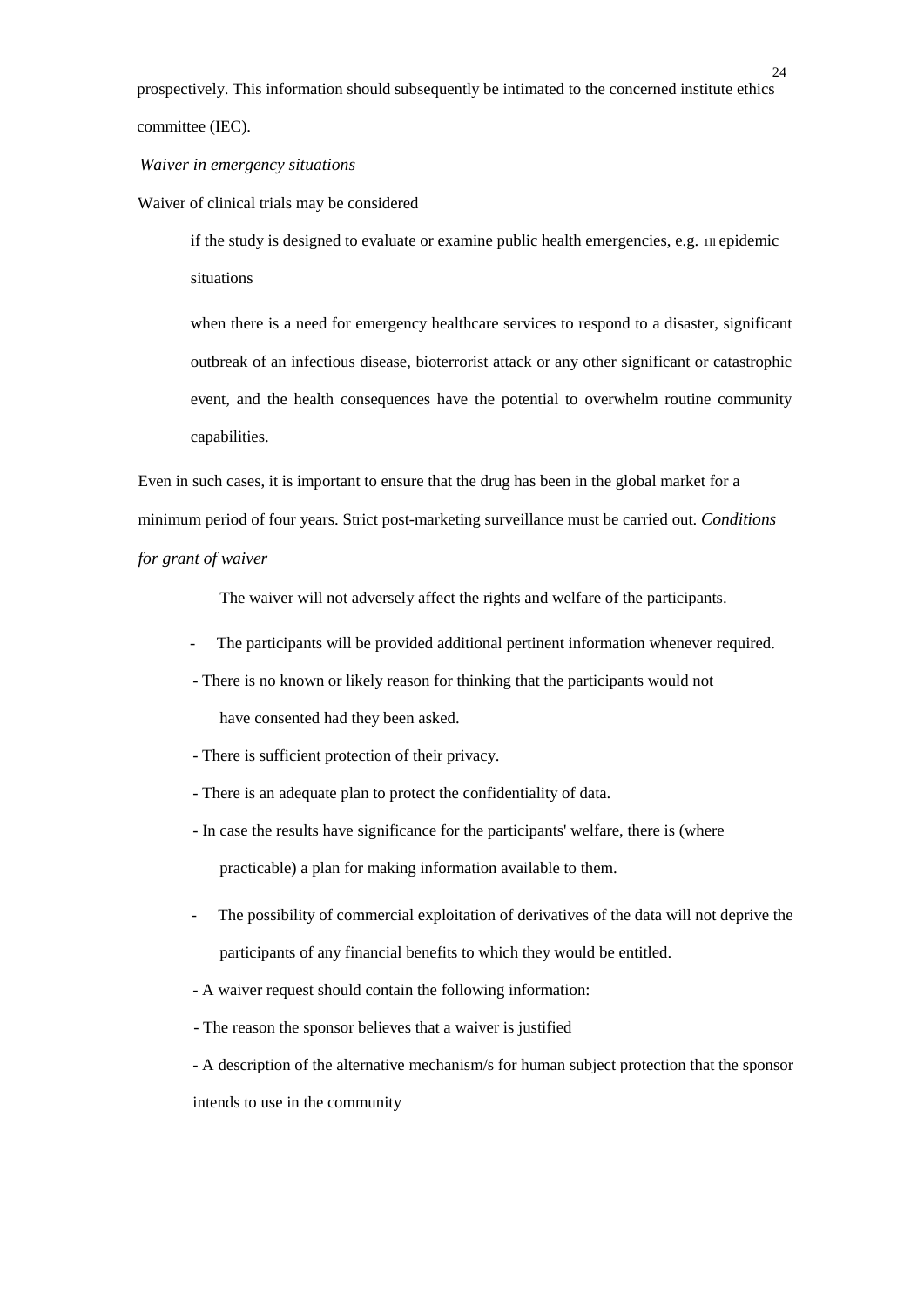Written information should be provided to the participants explaining the implications. This should be translated into the local language.

#### **Summary**

- Clinical trials for drugs developed in India will have to undergo all four phases of trials in India.
- Drugs discovered and approved in foreign countries will be governed by the following:
	- If clinical trials are going on for NCEs/NMEs, parallel Phase II and Phase III trials can be conducted after safety is established through Phase I trials. The trial should have been done in the country of origin if the disease is prevalent there.
	- If the drug has been marketed in well-regulated markets for more than four years without any SAEs, it can be released in India after appropriate bridging studies or with strict PMS for four to six years.
	- Generics and biosimilars that have been marketed for more than four years in well-regulated countries can be released for marketing in India after abbreviated trials.
	- All other drugs marketed in other countries have to undergo mandatory Phase III trials in India before release.
	- In global clinical trials with India as a participating country, if sufficient quantity and ethnic distribution satisfy the regulatory requirements, marketing permission may be granted with strict PMS for four to six years. -

Clinical trials may be abbreviated, relaxed or omitted only under special circumstances keeping in mind the risk-benefit ratio, public interest and welfare of patients, but strict PMS should be insisted upon.

PMS for four to six years should be mandatory for all drugs permitted to be marketed in India. This includes vaccines. devices and biologicals.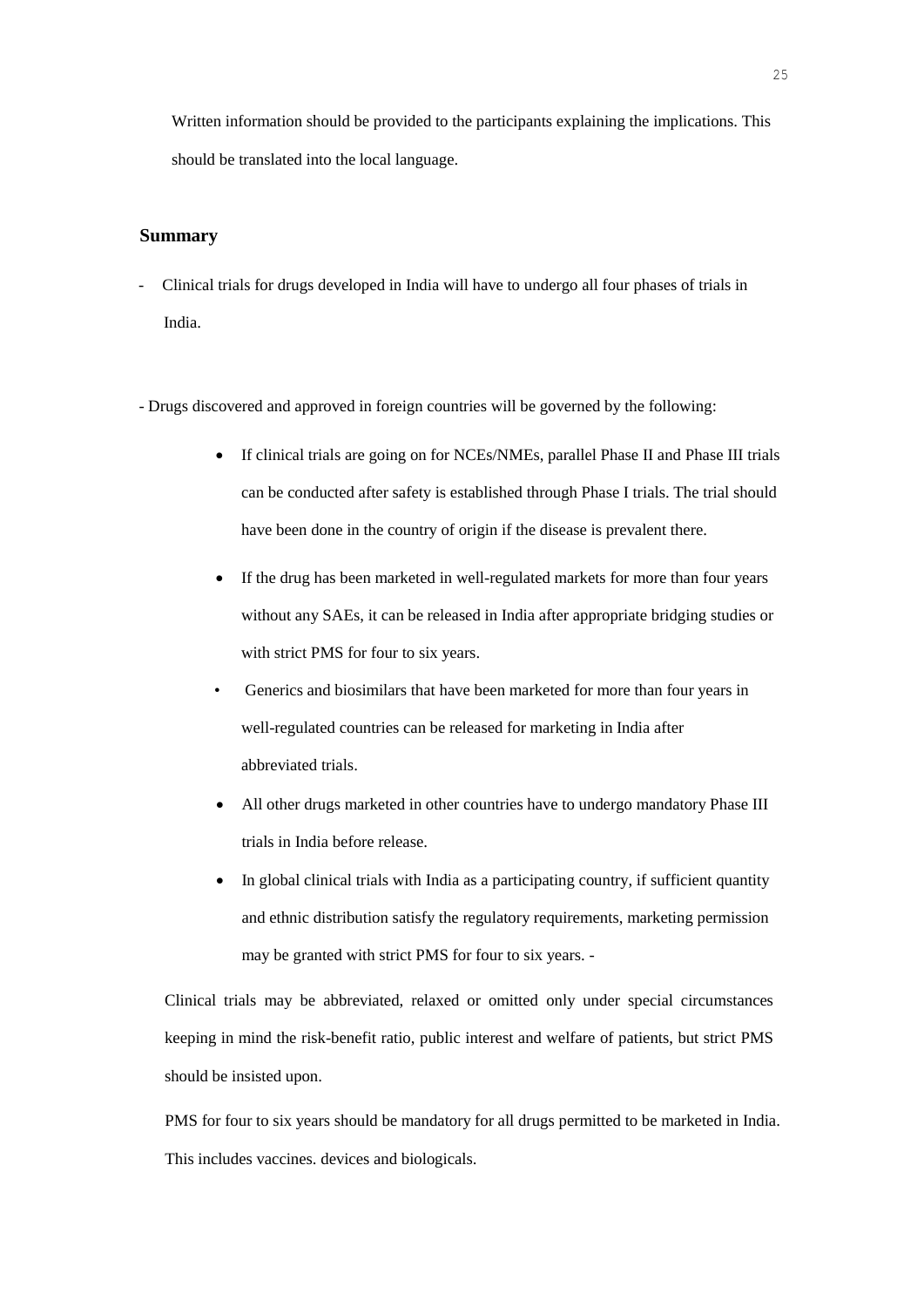Clinical trials for medical devices and vaccines should be carried out under similar conditions as suggested for a NCE.

- In global trials where India is one of the centres, it must be ensured that there are an adequate number (statistically significant number) of patients participating in the trial. The subgroup analysis of the Indian data should show that the NCE will be useful for Indian patients. In addition, the physicochemical properties of the NCE should be appropriate for Indian conditions. Any difference in the NCE compared to the innovator. product should be acceptable to the regulatory agency of India. In the absence of the above, it is imperative that the complete Phase III studies be conducted in India.
- There should be a good regulatory system to oversee all of the above. This system should be transparent (for which new technological innovations may be used), robust and accountable.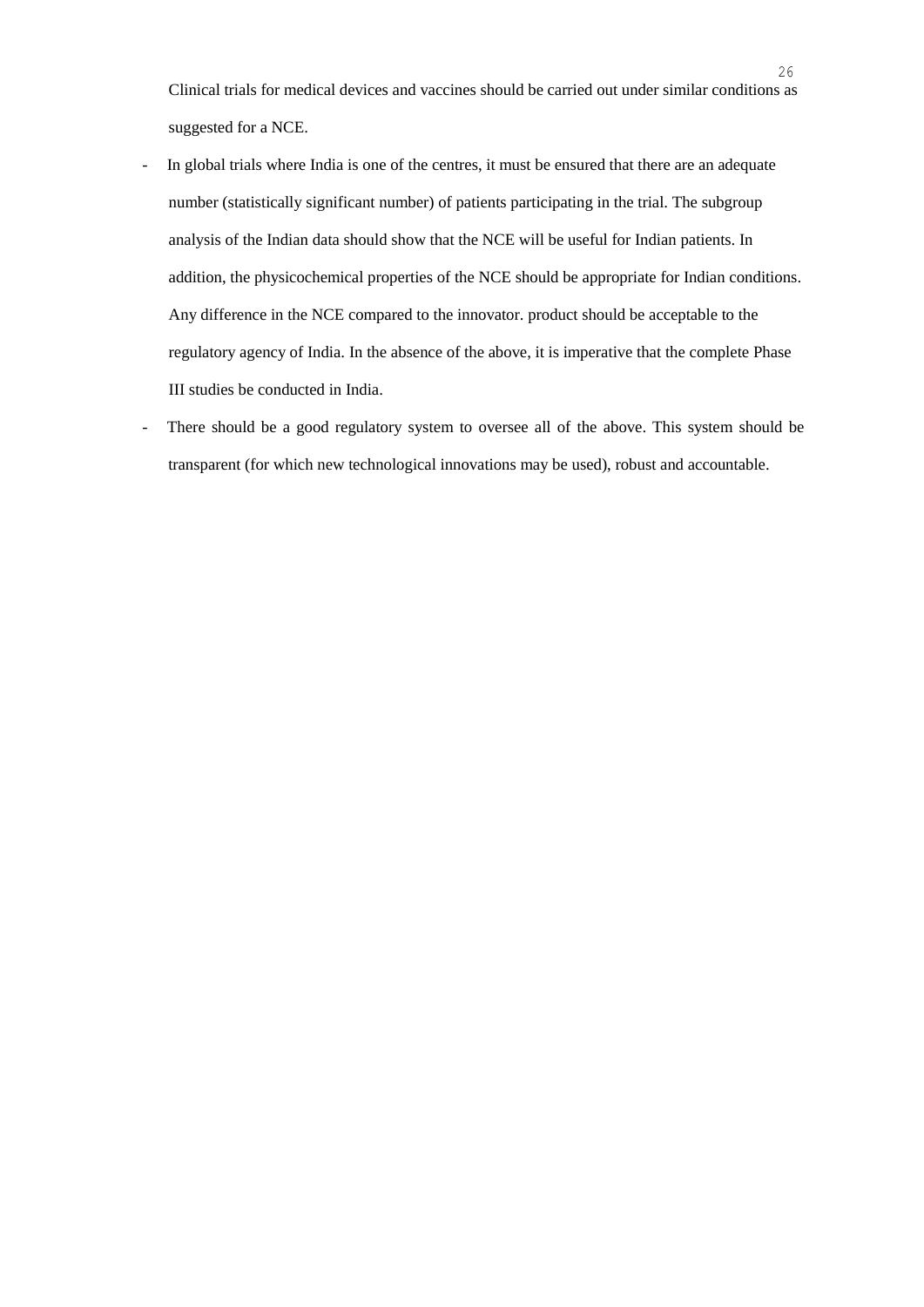## **3.Types of clinical trials**

All clinical trials of new drugs need to be approved by the Drugs Controller General of India (DCGI) and the institute ethics committee (lEC) of the centre where the trial is to be carried out The trial would need to be registered in the Clinical Trials Registry - India (CTRI) hosted at the National Institute of Medical Statistics (NIMS) of the Indian Council of Medical Research (ICMR). The trial can be carried out only at a centre that has been accredited for carrying out clinical trials, and by a principal investigator who has been accredited for the same.

#### Types of clinical trials

The trials which could be carried out would probably be one of the types listed below:

- Phase 0 clinical trials
- Phase I clinical trials
- Phase II clinical trials
- Phase III clinical trials
- Phase IV clinical trials (post-marketing clinical trials)
- Observational clinical trials
- Single case studies
- Adaptive clinical trials
- Add-on studies.

#### *Phase 0 clinical trials*

These are studies carried out using sub-therapeutic doses of candidate drugs to enable the investigator to select a particular compound/drug for further toxicological and clinical studies. These studies are carried out on 10-15 volunteers.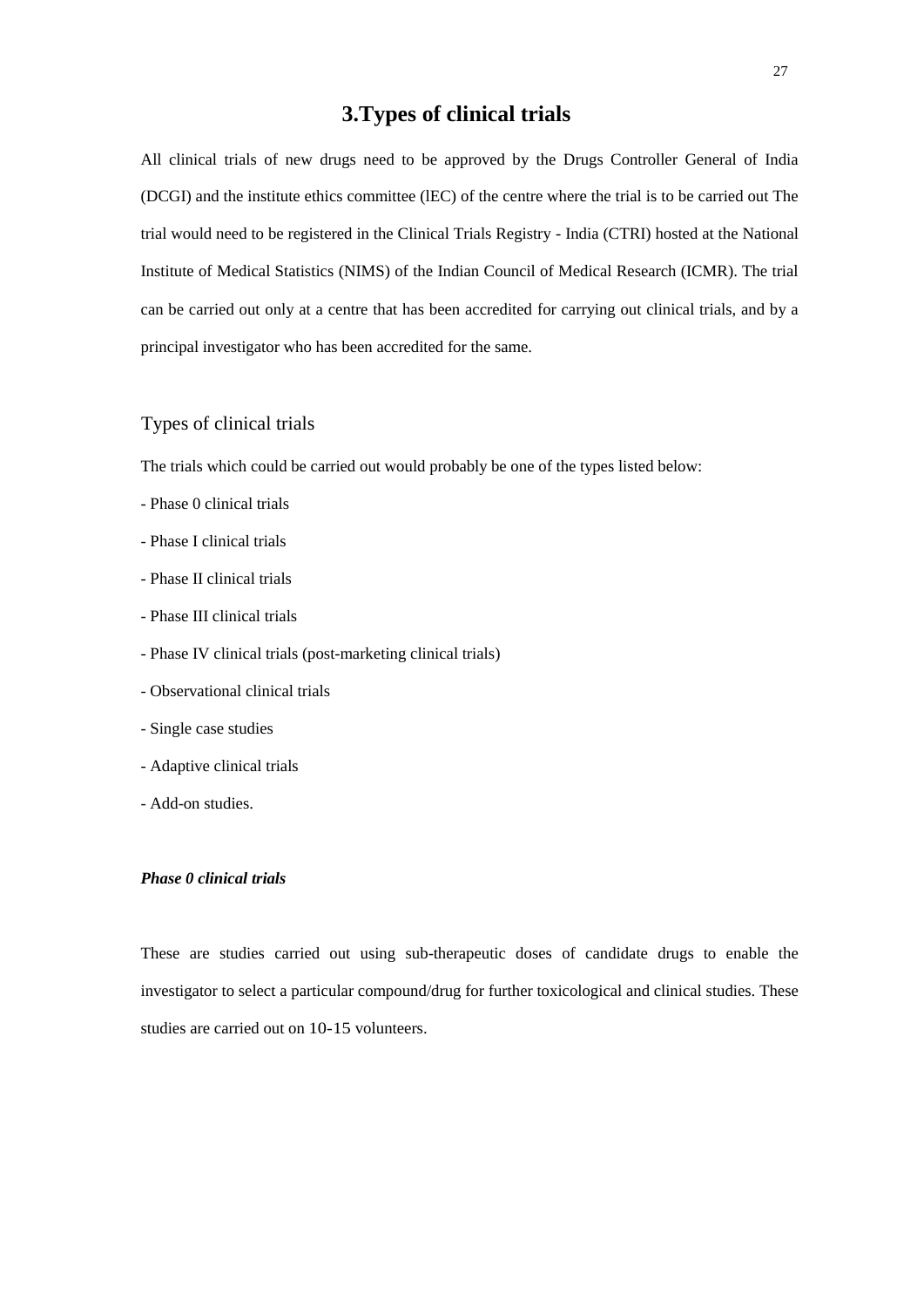Phase I clinical trials, also referred to sometimes as first-in-man studies, are carried out in closelymonitored surroundings to see the effect of the drug the first time it is administered to humans. The study is usually carried out on human volunteers. The dose range can be established in these studies. Certain pharmacokinetic studies can also be conducted as part of Phase I studies.

#### *Phase II clinical trials*

These studies are conducted for the first time on a selected group of 100 to 200 patients to determine the safety of the drug, assess its effectiveness and also determine the dose to be administered.

#### *Phase III clinical trials*

These are an extension of Phase II trials. carried out on a larger number of patients (up to 3000) and at a larger number of centres. The centres should be in different geographical areas of the country so that patients of different ethnic origins can be exposed to the drug. The results of the study determine the efficacy and side effects of the drug being evaluated, and may also shed some light on compliance.

#### *Phase IV clinical trials*

After regulatory approval is obtained and the drug is released in the market, Phase IV studies need to be carried out on the first thousand patients treated with the drug. These studies are carried out when the drug is being used in an uncontrolled environment. Rare side-effects may be identified in these studies.

#### *Post-marketing studies*

These studies are observational studies and are non-experimental in nature. It is expected that the adverse side-effects of a drug would be detected in post-marketing studies since a large number of persons are exposed to the drug.

#### **Design of clinical trials**

There are a wide range of designs of clinical trials which could be undertaken during different phases of a trial depending on the question that is being sought to be answered in that particular trial.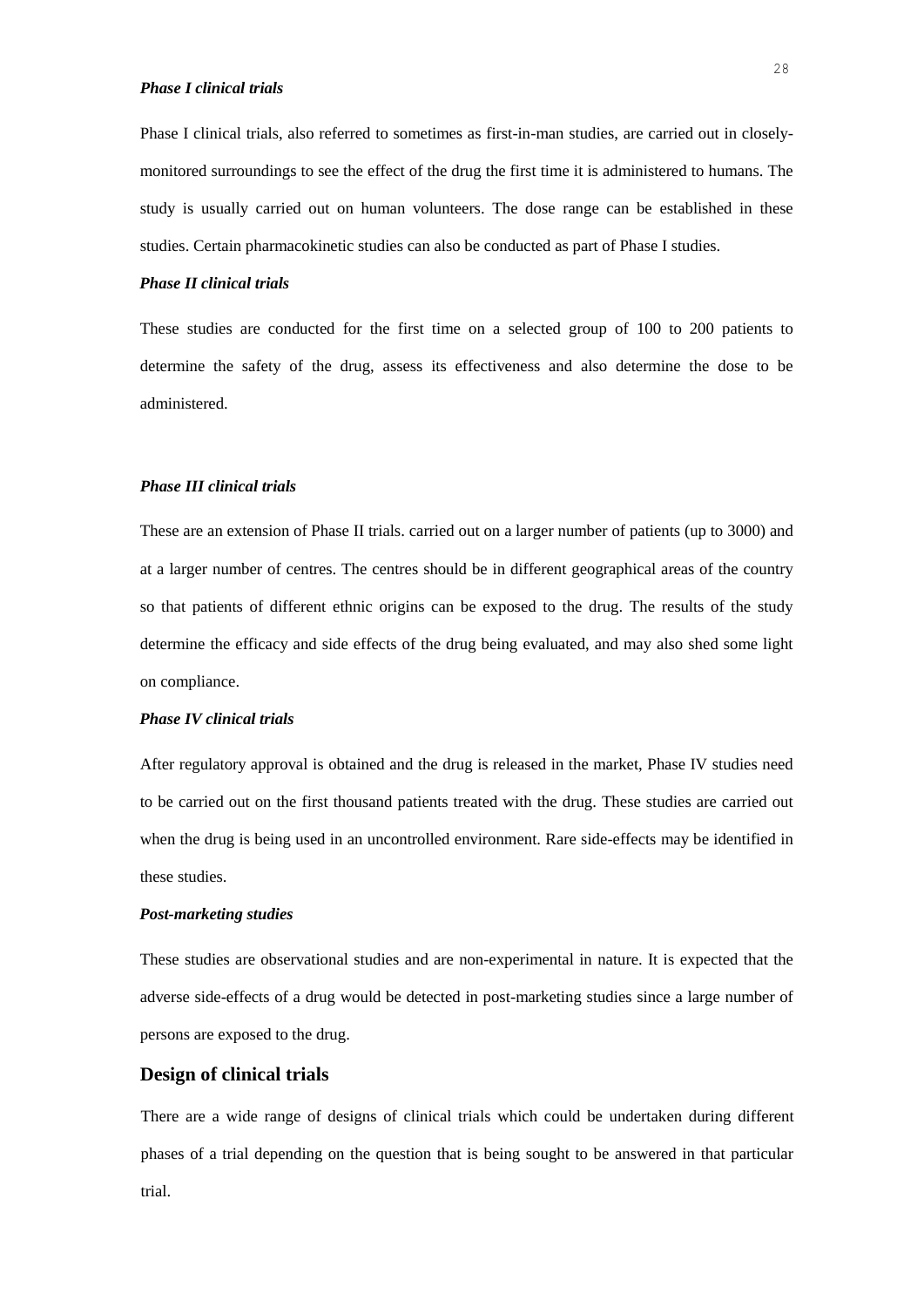The trial could be an *open uncontrolled trial* wherein there is no comparison with another drug. These trials are very rare and are only carried out when a controlled comparative trial is not possible. A *controlled comparative trial* is a trial when one group of patients is given the drug on trial and the other group is given another drug. This control group could also be given a placebo instead of any drug.

In *randomized controlled trials,* the drugs are allocated according to a process of randomization such as the use of random numbers, to reduce bias. In a *non-randomized trial,* the drugs are not given randomly.

The clinical trial could be an open trial, a single-blind trial or a double-blind trial. In an *open trial,*  the patients know that they are receiving the drug that is being clinically evaluated. A *single-blind trial* is when either the patient or the doctor does not know which drug is being given to which patient. A *double-blind trial* is when neither the patient nor the doctor knows which patient is receiving which drug.

For the past few decades, the *controlled, comparative, randomized, multi-centre double blind clinical trial* has been held by regulatory authorities to be the gold standard. However, today other designs are being used. One such design is the *observational clinical trial* where the investigator observes the effect of a drug but does not intervene. The investigator has no role in the administration of the drug.

*Single case study* entails observation of the effect of a drug on a single person at one place, followed by another observation at another place. The protocol and recording of the data is the same. In this way, a large number of patients make up an adequate sample.

*Adaptive clinical trial* is a type of randomized clinical trial which allows modifications of the ongoing trial while aiming to preserve the statistical validity and integrity of the trial.

With so many possible designs, the regulator has to decide which design would be the most appropriate, scientific and ethical. The DCGI's office or the Technical Review Committee could change the design of the trial. The design may also need to be changed to obtain the approval of the lEC, who will have the final say. Centres for clinical trials are encouraged to set up a technical review group. It is suggested that this group could approve the trial on technical grounds and thereafter the drug could go for approval by the IEC.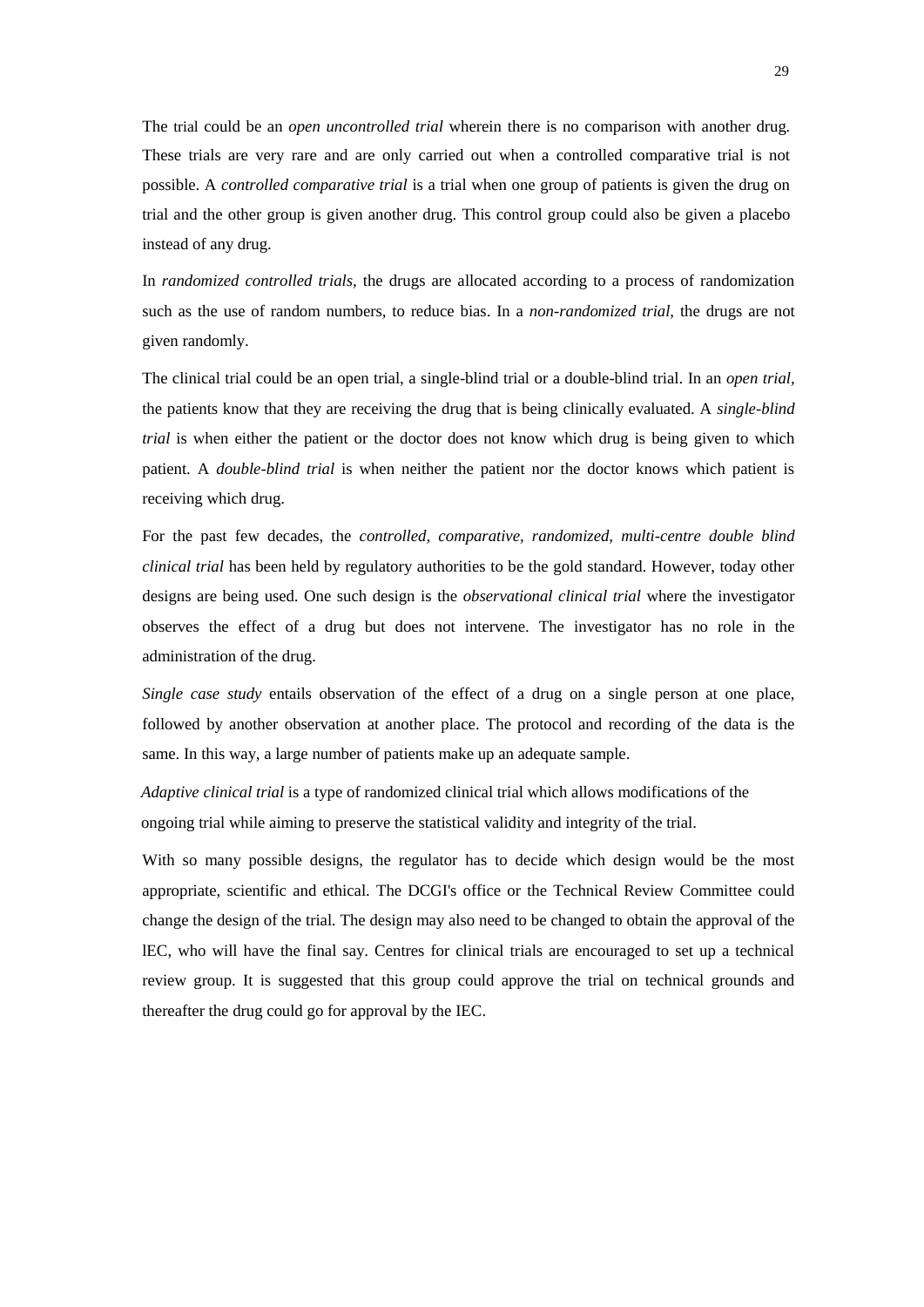#### **Add-on studies**

Another type of clinical trial is the add-on study. Here, both groups of patients receive the same treatment, but one group also receives another drug which may make a difference. The other group receives a placebo. There is no ethical problem in this design as both groups are receiving the standard treatment drug. The add-on study could be randomized and double blind.

#### **Use of the placebo**

Placebo-controlled trials are fairly uncommon these days, although there will always be a case for such trials in special circumstances. These days, since other remedies are usually available, the drug to be tested is compared to the existing therapy. There is thus no issue of depriving a patient of a drug as is the case for the placebo group.

The pharmaceutical houses, the principal investigators, the drugs regulatory agency and the lECs all need to ensure that the design used in a clinical trial is appropriate, efficient and ethical. .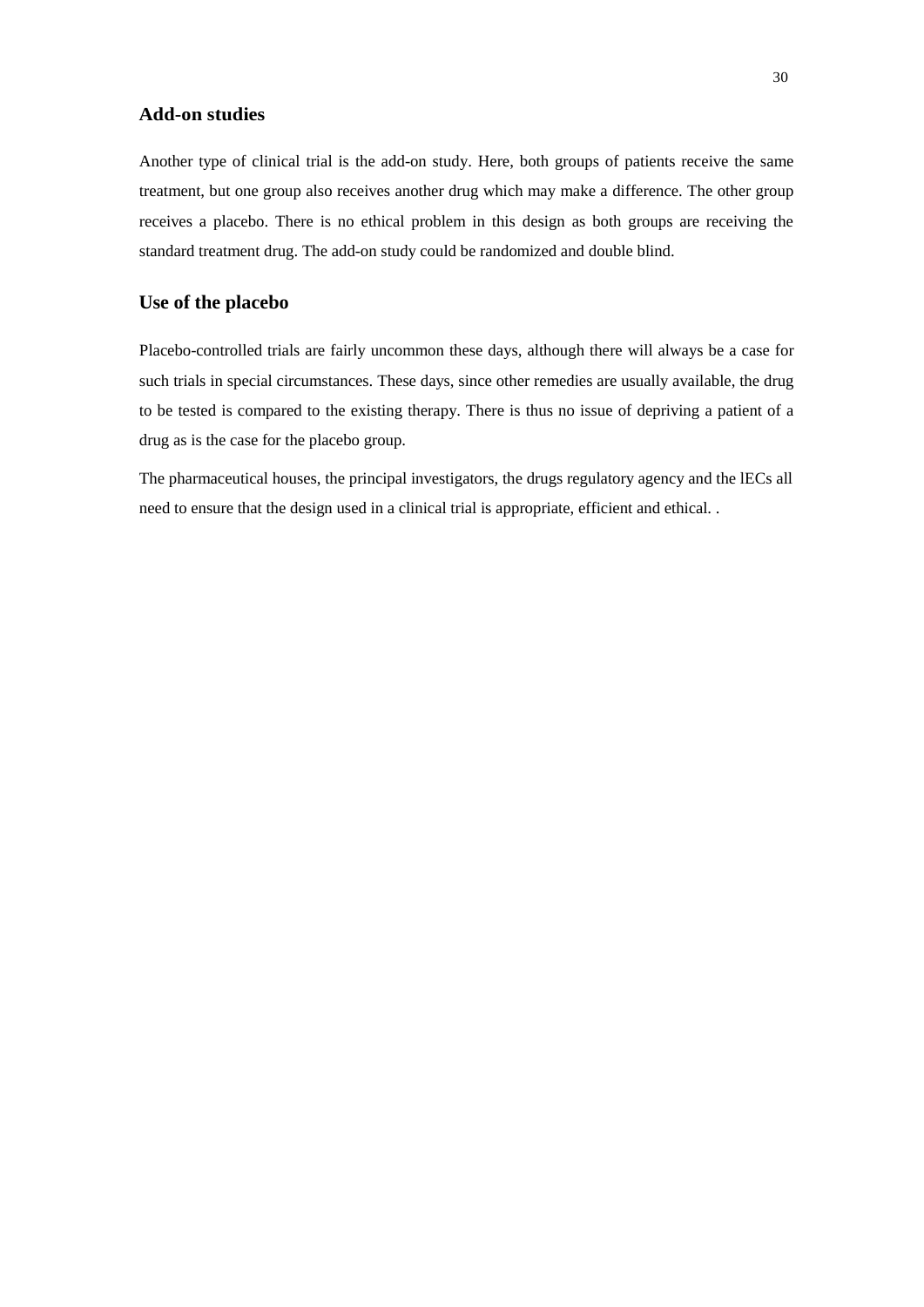## **4.Guidelines for post-marketing surveillance of drugs and biologicals**

#### **Introduction**

Post-marketing surveillance (PMS) is an essential component of pharmacovigilance activities. These guidelines deal with safety specifications and a protocol for monitoring that is submitted by the pharmaceutical company at the time of requesting for market authorisation. It is aimed at confirming the safety and efficacy of the newly-marketed product and its use in various groups and large populations, as also recording and reporting of adverse drug effects. This is a part of the safety assurance system of the product to promote its use and marketing.

PMS pertains to observational studies during the early post-marketing of a new drug (chemical entity, biotechnology-derived product or vaccine). PMS also encompasses its new dosage forms, new routes of administration or a new manufacturing process. The main focus of these studies is to generate additional information on treatment risks, adverse effects (AEs), serious adverse effects (SAEs), benefits, the effect of the drug on various populations and any adverse events observed after its large-scale long-term use.

These guidelines do not cover the entire scope of pharmacovigilance. The objectives of the PMS do not encompass the use of phannacoepidemiological studies as laid down in the WHO definition of pharmacovigilance as the science and activities relating to the detection, assessment, understanding and prevention of adverse effects or any other drug-related problems'.

#### **Background**

The drug/biological is approved for marketing after considering the risk-benefit ratio, based on the information available through clinical trials. In case of generic drugs, similar biologics or new chemical entities (NCEs)/new biological entities (NBEs), the background information available on the safety profile from the innovator's trials, marketing experience and the limited trials within the country under the conditions specified is given on the product label.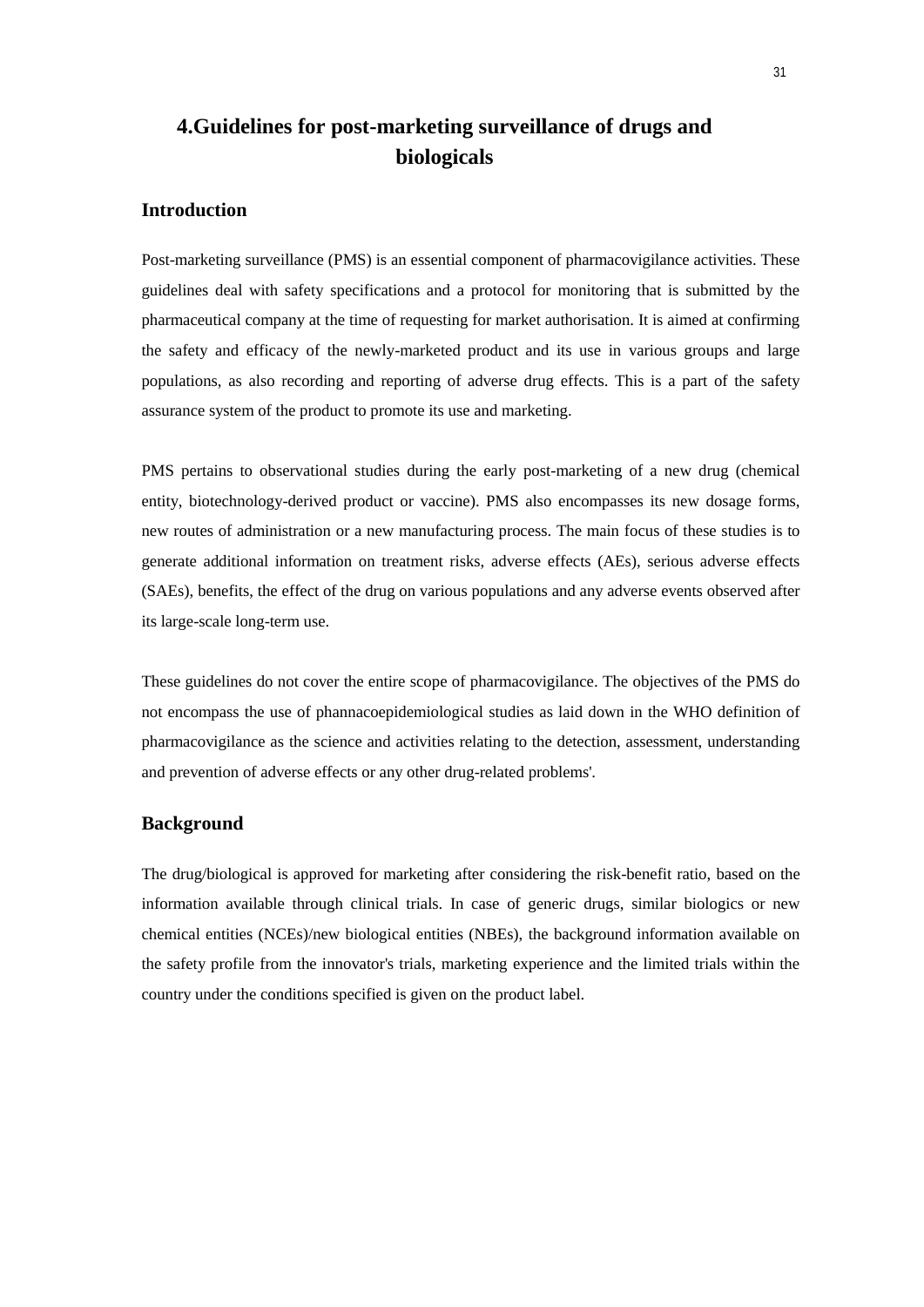However, the safety profile may change due to changes in patient characteristics, larger patient population and ethnicity. Thus, a continuous monitoring of the drug safety profile in different patient populations is of utmost importance for identifying rare side effects.

In order to ensure uniformity in reporting data, a well-developed basic format will be provided by Central Drugs Standard Control Organization (CDSCO) which should be filled by the pharmaceutical company to highlight the profile of the drug/biological approved by the Drugs Controller General of India (DCGI). It is essential to capture AEs/SAEs, if any, as also to establish its efficacy by a wider use of the product.

#### **Scope**

These guidelines are intended to cover the following:

- NCEs and NBEs
- Established products, their new dosage forms, new routes of administration or a new manufacturing process including for a biotechnology derived product when introduced, or in new populations or for new indications.

#### **Objective**

The focus of a PMS study should be to monitor hitherto-identified risks, potential risks and missing information.

A detailed protocol should be developed to monitor and record the side-effects and efficacy of the drug. The protocol should contain background information, including efficacy and the type of population in which the study was carried out. **It** should include adverse events and side-effects observed during the pre-clinical and different clinical phases as also the envisaged potential risks. The identified and potential interactions such as food-drug and dug-drug should be mentioned. The protocol should also include observations on the nonclinical safety findings which had not been hitherto addressed and any unexpected potential risks anticipated based on clinical data.

The benefits of PMS are to identify low-frequency reactions, high-risk groups, long-term effects, any drug-food or drug-drug interactions, increased severity and/or reporting frequency of known reactions.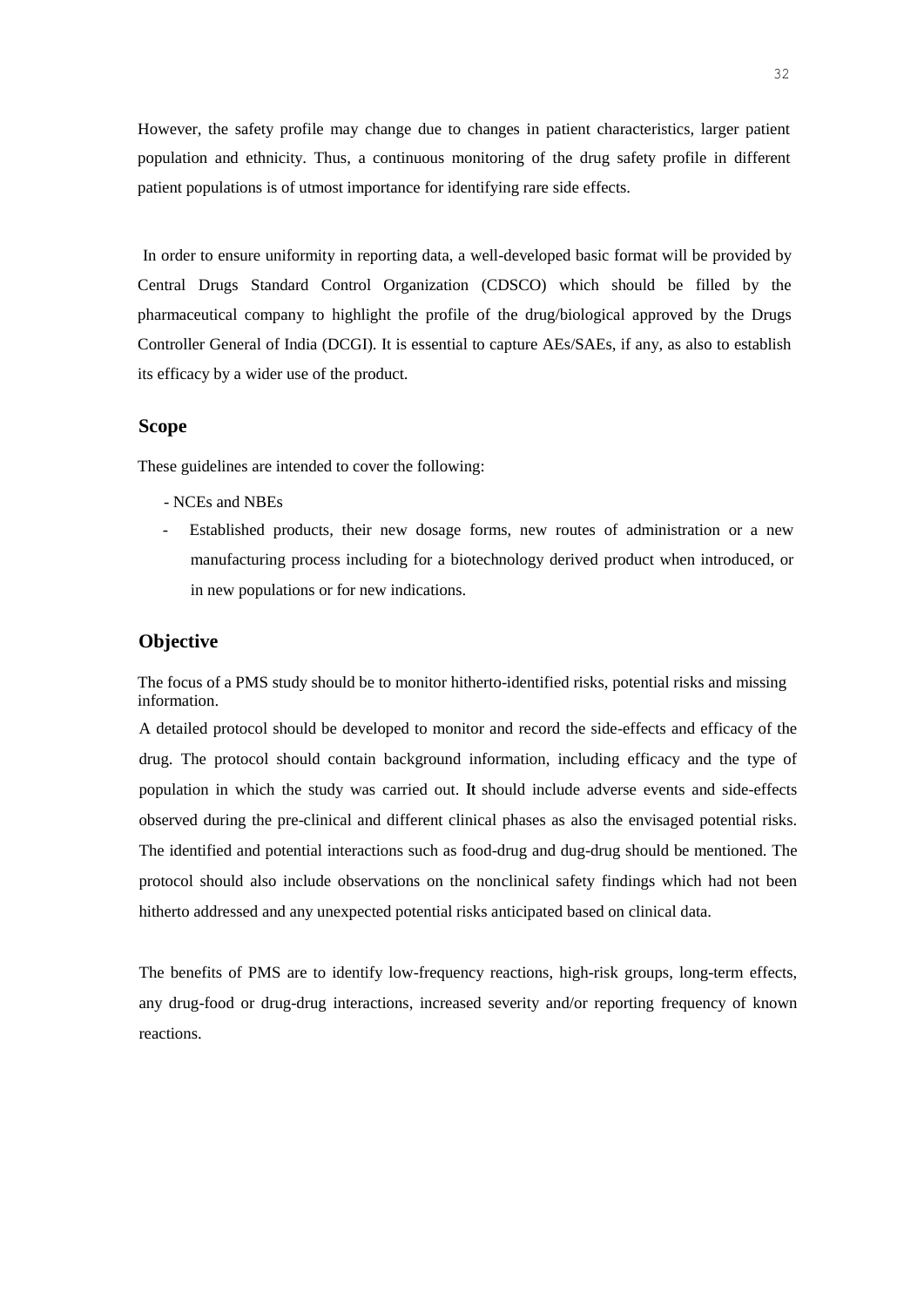Prompt and continuous analysis of the data reports by the safety management division of the pharmaceuticals company and the DCGI, and remedial actions by the DCGI, are essential components of the objective.

#### **Responsibilities**

All AEs and SAEs occurring during the use of the product should be reported as per the details provided in Appendix XI of Schedule Y of the Drugs and Cosmetics Rules, 1945 (as amended). The applicable guideline is 14 days from the time of occurrence and 48 hours of knowledge thereof. The report should be sent to the CDSCO by the drug marketing pharmaceutical company, clinician treating the patient or his/her hospital, or even by a practicing clinician. The product's use for a year or two should be restricted to hospital treated patients to capture AEs/SAEs and efficacy of the product through better monitoring and proper recording.

#### **PMS**

PMS would include the following:

- Spontaneous/voluntary reporting including reporting from scientific literature, publications or

meetings

- Voluntary or required reporting from observational studies and randomized clinical trials - Drug-induced injury
	- Detection of events not seen in clinical trials such as new, previously unknown adverse
		- events or new drug interactions
	- Any observed increase either in quantity or severity of a known adverse event.

In the PMS guidelines, only spontaneous reports and observational studies have been included for recording and reporting.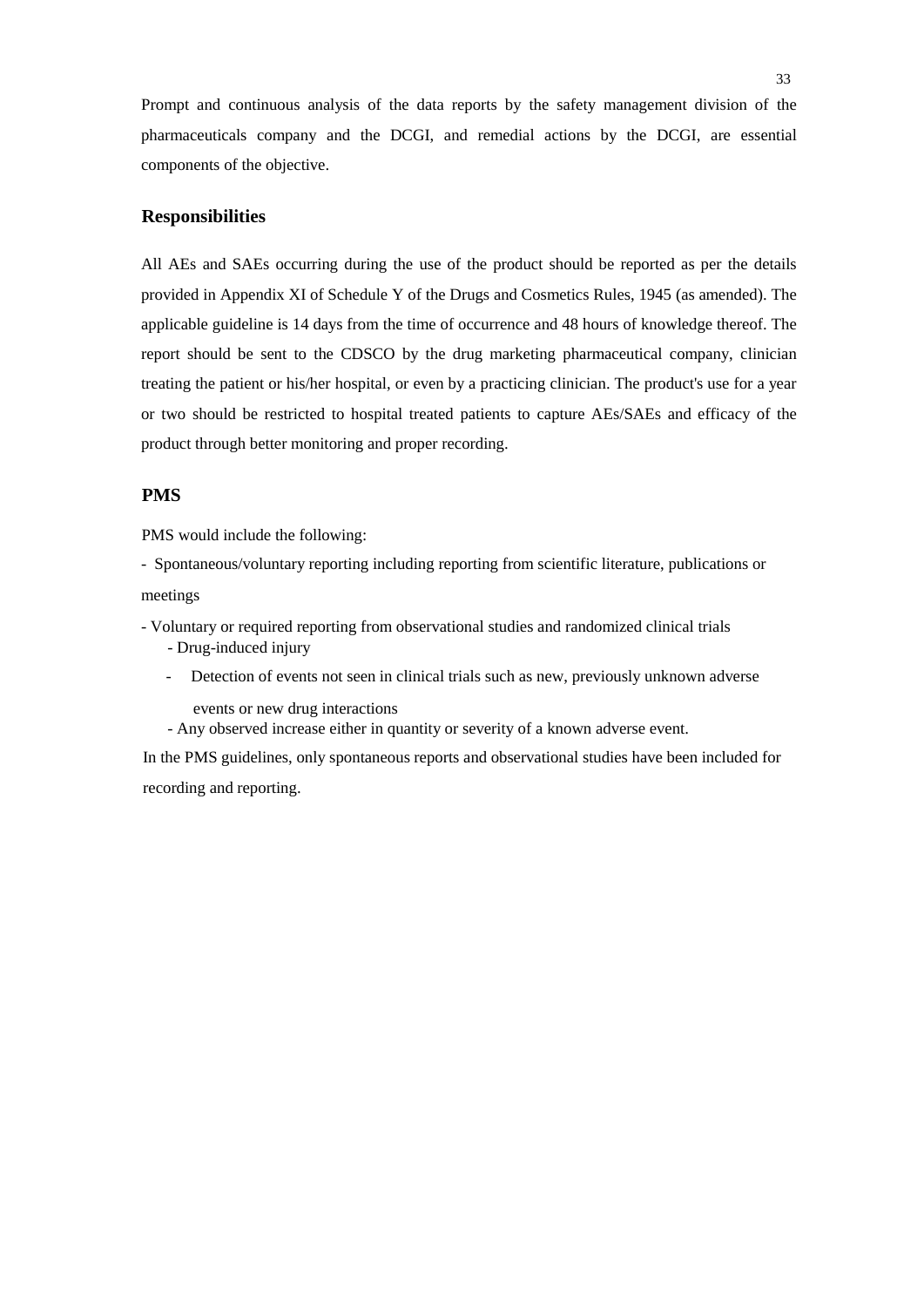# **Spontaneous reports**

A spontaneous report gives useful information about the drug used. This report can be submitted by a clinician, health-care person . or patient to the regulatory authority or the pharmaceutical company. This report may describe one or more SAEs not observed/reported earlier. Such reports may also give information about risk groups, risk factors and clinical features of known serious adverse drug reactions. Spontaneous reports are often incomplete but serve to identify safety signals.

It should be mandatory for pharmaceutical companies, hospitals and health professionals to report benefits and side-effects or SAEs published in scientific literature, meeting reports/discussions or

## newspapers. **Observational studies**

Observations on AEs, SAEs and benefits seen by the clinician or health personnel during or after treatment with a new drug or biological after marketing of the drug and thereafter for a period of five or six years are carefully recorded as per protocol by the treating clinician. These observations can also be reported by the patient or community to the treating clinician, who would then record and report the same directly to the DCGI and pharmaceutical company in case of AEs and SAEs. The pharmaceutical company will be required to make detailed records of the patient and report to the DCGI as per the laid-down protocol. Special attention should be paid to recording of expected SAEs and occurrence of unexpected SAEs not listed on the package insert such as death, disability or any events or signs and symptoms which could possibly lead to death or disability or hospitalisation for treatment. Such events should be immediately reported to the ethics committee, DCGI and the pharmaceutical company. Thereafter, procedures laid down by the DCGI will be followed. **Phase IV trials** 

Phase IV trials in vulnerable and special groups, e.g. pregnant women, children, the elderly population (with reduced dose or the same dose or a new use of the drug) should be evaluated using a well-planned and designed protocol by a pharmaceutical company in consultation' with the DCGl for approval of the Technical Review Committee (TRC). Any higher dose, i.e. beyond the prescribed dose range, should be within the dose permitted as per animal and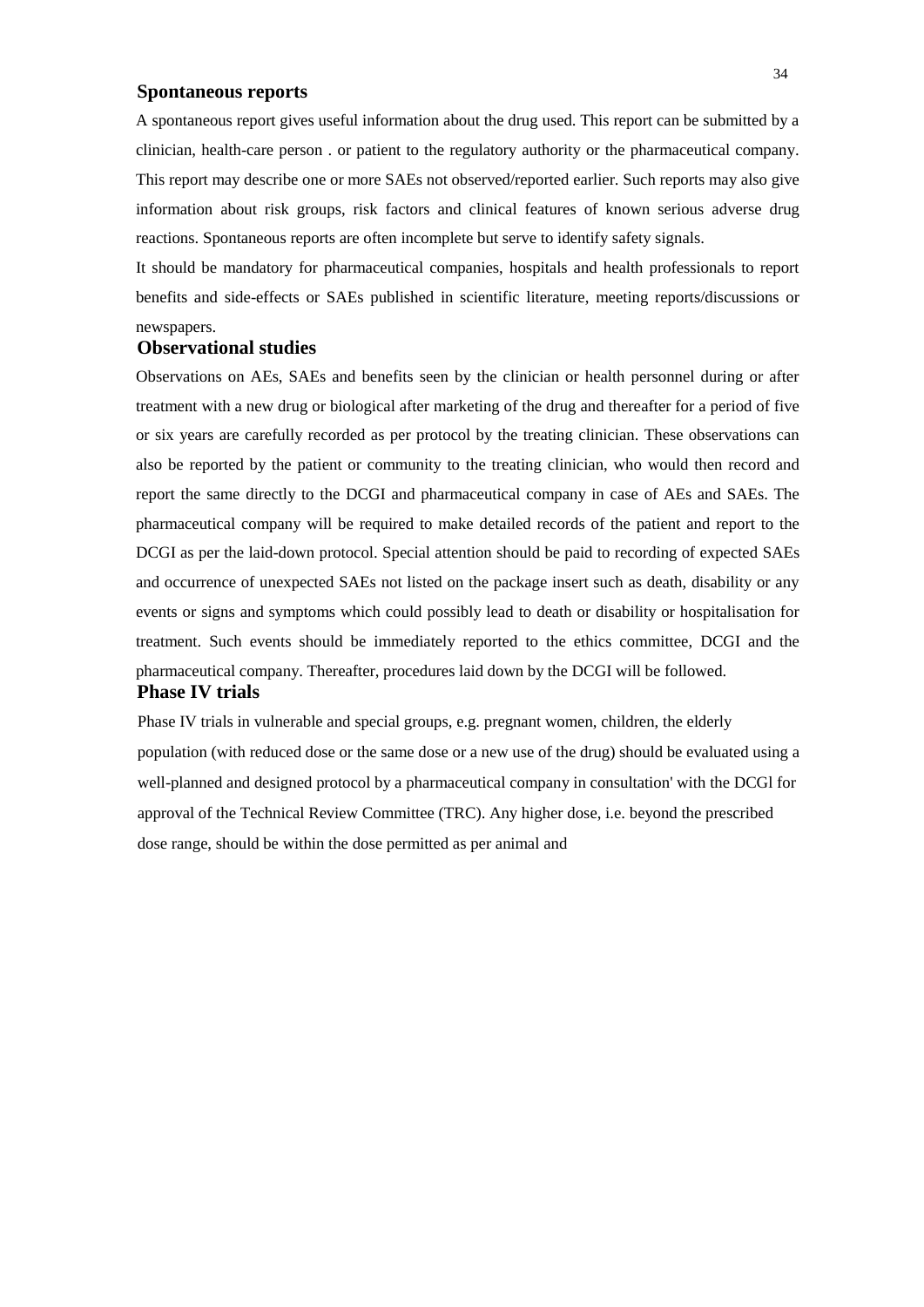human safety studies. The dose outside this range should be first considered for animal toxicological studies. If found safe for human Phase I to Phase III clinical trials as per the advice of the TRC, Phase IV trials should also be conducted by the sponsor of the drug trial after approval by the DCGI and institute ethics committee (IEC).

#### **Reporting of PMS to DCGI**

PMS data should be sent by the pharmaceutical industry/sites/institutions/clinicians to the DCGI once every six months for the first two years and thereafter yearly for two years for new drugs and similar biologics. SAEs or life-threatening adverse effects should be reported by sites/institutions/clinicians (or even by patients immediately after occurrence of the SAE) within 48 hours of their knowledge to the DCGI, allowing the case to first be managed and then reported at the earliest to the DCGL The TRC should fix the cut-off limit for SAEs to suspend use of the drug. In order to monitor the SAE's data speedily, the DCGI's office should be strengthened with sufficient numbers of staff/contractual consultants.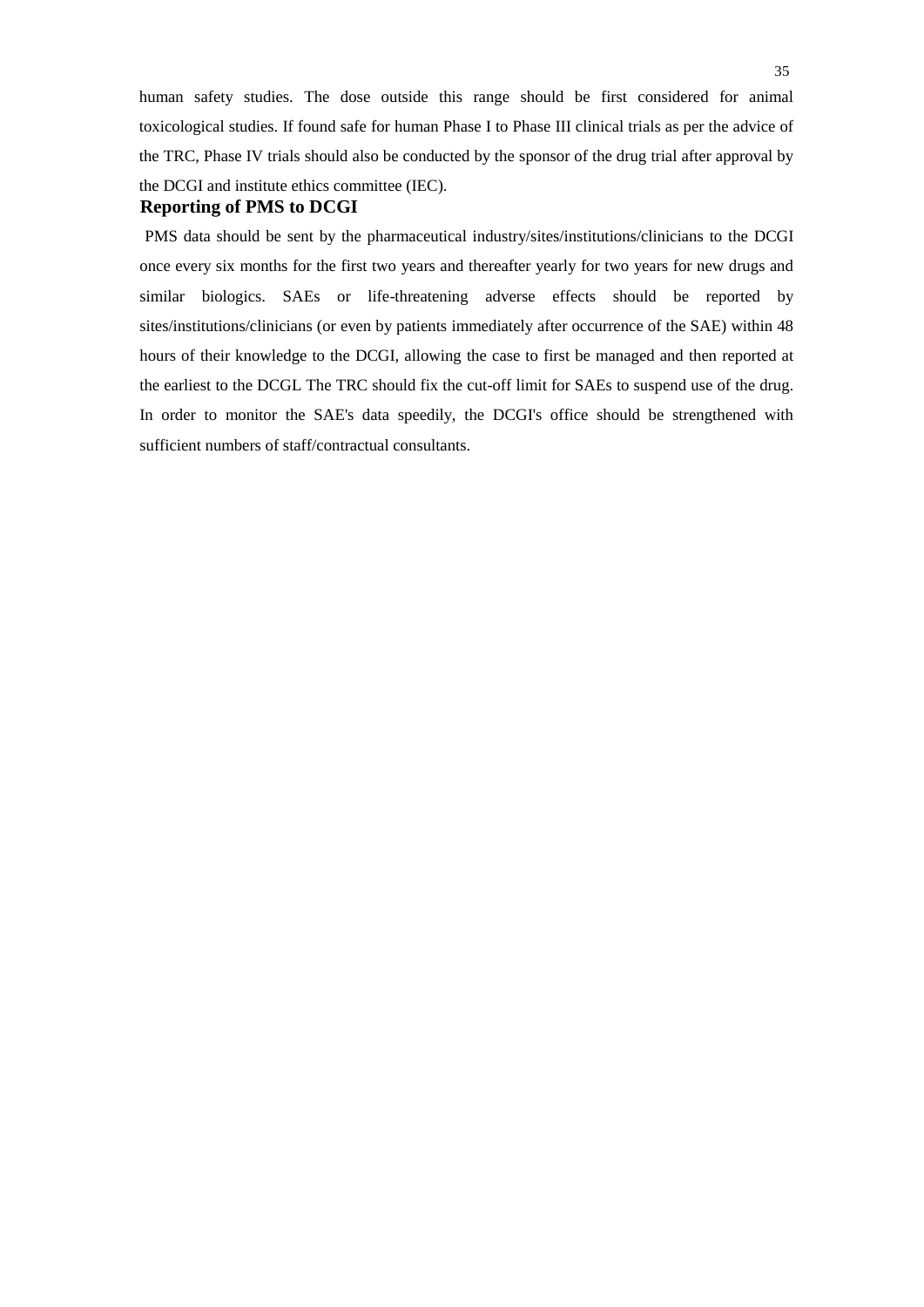# **5. Changes recommended in Central Drugs Standard Control Organization guidelines for bioavailability and bioequivalence studies**

# **Introduction**

Bioavailability (BA) and bioequivalence (BE) studies of new drug substances discovered abroad and not marketed in India should not be approved to be conducted in India. If new chemical entities (NCEs), new drug substances or their generic drugs are to be introduced in India, BA/BE studies in patients should be done as a part of the clinical trials. Generic drugs produced in India for the first time should undergo BE studies in comparison with the innovator molecule. The subsequent generics of the same drug (i.e. same synthetic chemical compound) showing good absorption orally (i.e. high solubility and high permeability) and similar *in vitro* dissolution rate need not undergo *in vivo* BE studies. The molecules with low solubility and less permeability profile should be subjected to both BA and BE studies. The same pattern should be followed for exporting drugs. In case some countries insist on BA and BE studies in lnunans with each generic drug containing the same chemical compound, such countries should be convinced, based on scientific data, of the futility of such a study for every trade name.

India should participate in global clinical trials of NCEs to be used for diseases prevalent in our population. BA studies including pharmacokinetic and pharmacodynamic studies should also be conducted on the Indian population. After these NCEs have been approved for marketing in the innovator country or in well-regulated developed country markets, a request should also be submitted to the Drugs Controller General of India (DCGI) for approval for marketing in India. After approval by the DCGI, these NCEs should be marketed in India speedily, and preferably by production within the country. Ethnic and tribal population trials should be conducted before prescribing the NCE for such population groups.

Each similar biologic or biosimilar undergoes the following stages:

(a) Recombinant molecule development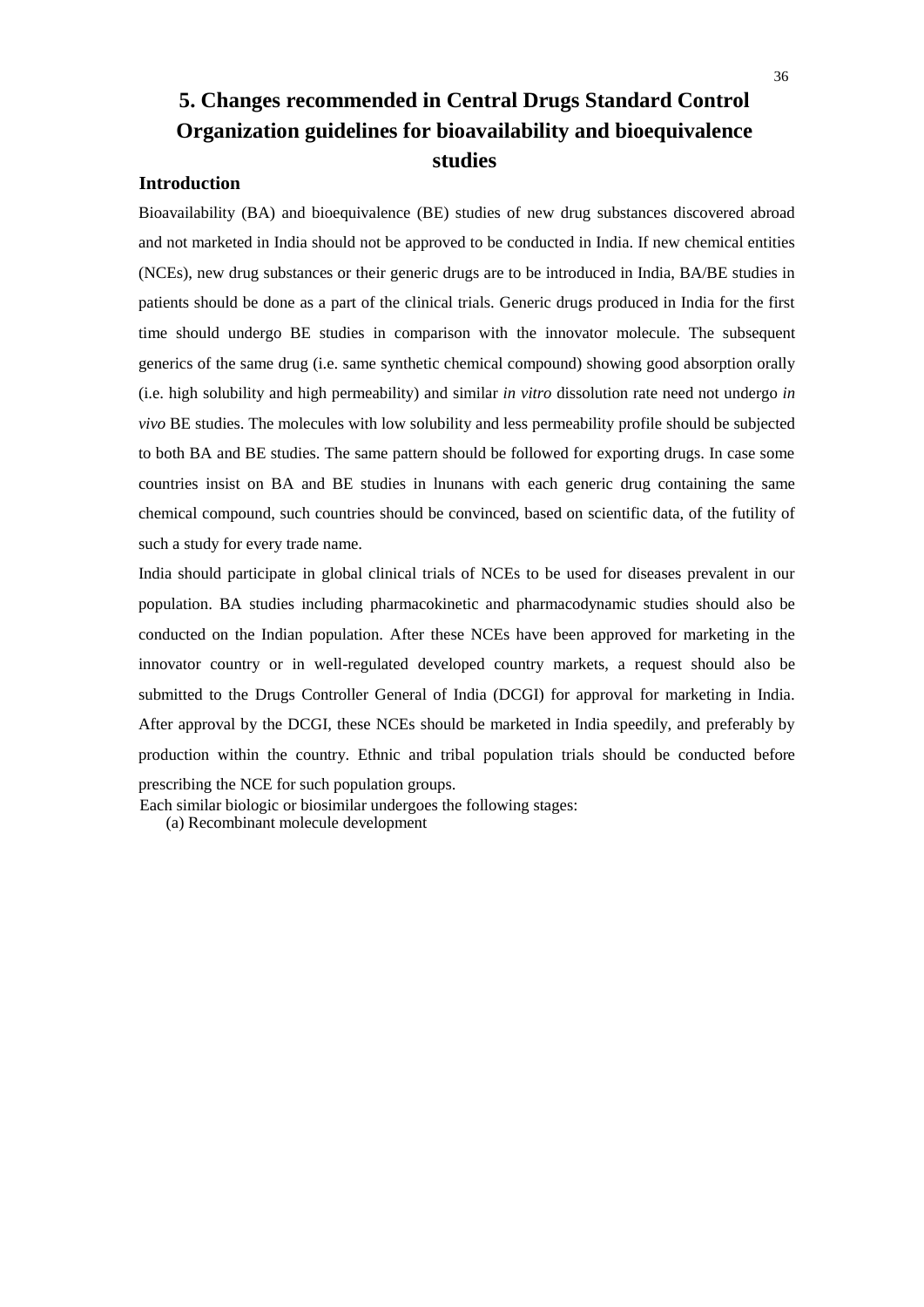- (b) Production at laboratory scale and its physicochemical characterization, which should be comparable to the innovator molecule
- (c) Stability studies

(d) Up-scaling and production of three consistent batches-each production batch should have physicochemical characteristics similar to the innovator molecule and be at a scale sufficient to complete pre-clinical toxicity studies with one batch.

The innovator product is to be used as the reference standard in pre-clinical toxicity studies. *(See*  Department of Biotechnology (DBT)!Central Drugs Standard Control Organization (CDSCO) *Guidelines on Similar Biologics,* 2012).

## **Current practice**

The generic drugs produced in India and in all well-regulated markets (USA, UK, Europe, Japan, Australia and Canada) undergo BE studies in comparison with the innovator molecule. The Food and Drug Administration (USFDA) was the first to adopt *in vivo* biowaivers in 2000 and still is comparatively more stringent. This agency considers biowaivers for only those immediate-release oral-dose forms which are highly soluble, highly permeable and show rapid *in vitro* dissolution. The European Medicines Agency (EMA) adopted biowaivers in 2001 and is comparatively more lenient. It gives importance to high solubility and *in vitro* dissolution, but low consideration to permeability.

Biowaivers are permitted for subsequent generics of the same drug (i.e. the same synthetic chemical compound) in immediate-release solid oral-dose formulations showing good absorption orally (i.e. high solubility and high permeability) and rapid similar *in vitro* dissolution rates using methods recommended by various national and international agencies. The recommended methods for determining solubility, permeability and *in 1'i,,.0* dissolution are given in the respective guidelines. A biowaiver can also be permitted if the immediaterelease solid oral-dosage form is very rapidly dissolving-85% or more dissolution of the generic drug (active pharmaceutical ingredient) should be achieved within 15 minutes in standard media at pH 1.2, 4.5 and 6.8 using the paddle apparatus at 75 rpm or the basket apparatus at 100 rpm (i.e. high solubility and low permeability) using methods recommended in the guidelines. Further, in both methods, drugs must use excipients that are qualitatively the same and quantitatively very similar to those of the innovator product and must not lise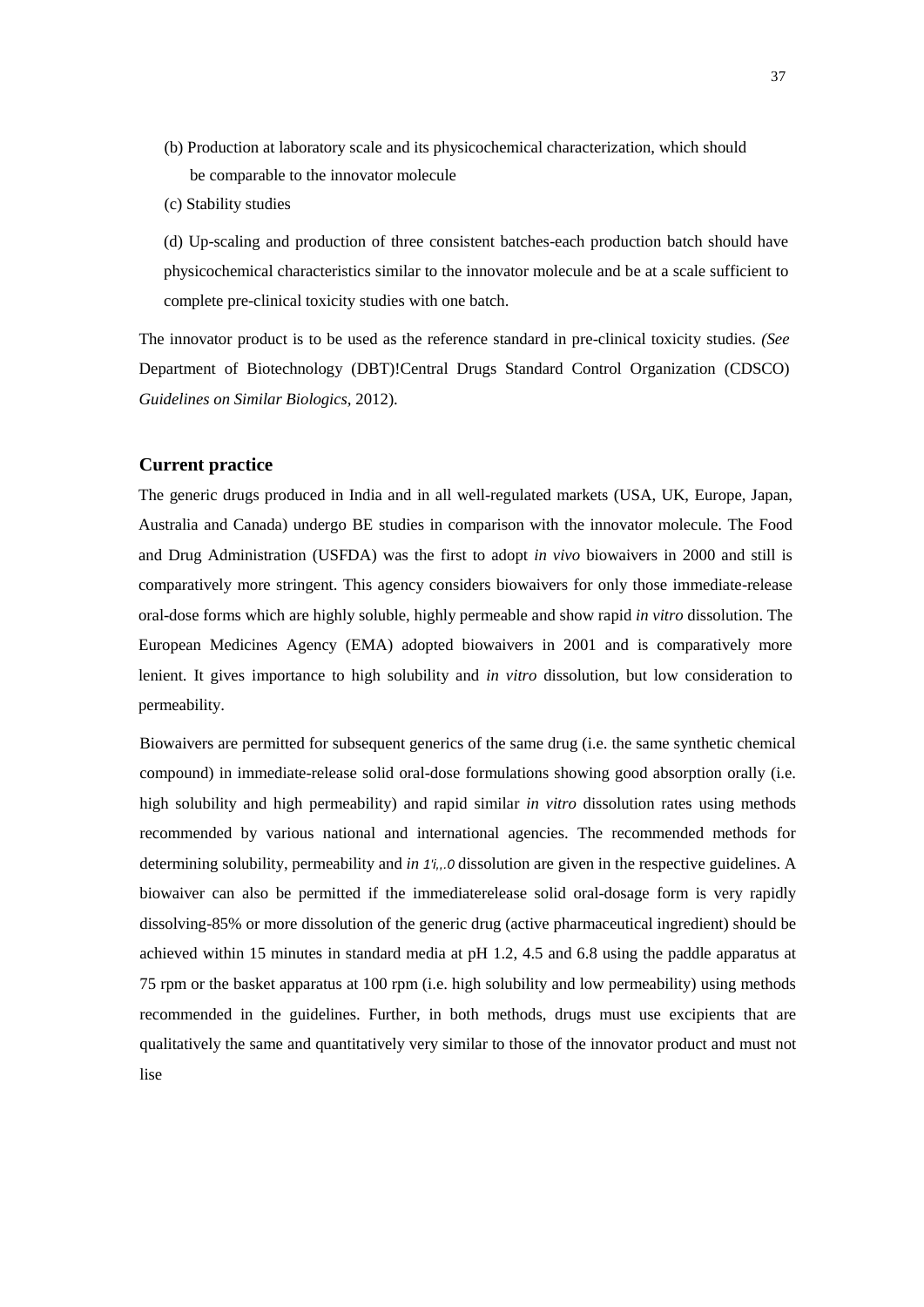excipients that are known to have an impact on bioavailability. WHO and Japan have further relaxed their norms and permitted biowaivers even for those immediate-release solid oral dosage forms which show low solubility and high permeability, i.e. weak acids given in the WHO document *Multisource (generic) pharmaceutical products: guidelines on registration requirements*  10 *establish interchangeability* (WHO Technical Report Series, No. 937, Annex 7).

# **Rationale of recommendations**

EM A-Europe, National Institute of Health Sciences (NIHS)-Japan and WHO have permitted biowaivers for *in vivo* BA and BE studies in cases of high solubility and low permeability immediate-release solid oral-dosage forms, in addition to high solubility and high permeability solid oral-dosage forms given by USFDA. Adoption 01 guidelines followed by EMA-Europe, NIBS-Japan and WHO will reduce the unnecessary use of humans in BA and BE studies with subsequent generics and will also save on cost. India currently follows the USFDA practice for biowaivers.

#### **Recommendations**

The Committee has made these recommendations after also considering the guidelines laid down by CDSCO-India, FDA-USA, EMA-Europe, NIBS-Japan and WHO.

- a) BA and BE studies of new drug substances discovered abroad and not marketed in India should not be approved to be conducted in India.
- b) If NCEs, new drug substances or their generic drugs are to be introduced in India, *BA/BE*  studies in patients should be done as a part of the clinical trial.
- c) A generic drug produced in India for the first time should undergo BE studies in comparison with the innovator molecule. The subsequent generics of the same drug (i.e. the same active pharmaceutical ingredient) showing good absorption orally (i.e. high solubility and high permeability) and similar *in vitro* release rate need not undergo BA and BE studies. They should be cleared based on data from recommended methods for determining solubility, permeability and *in vitro* dissolution using the innovator molecule for comparison.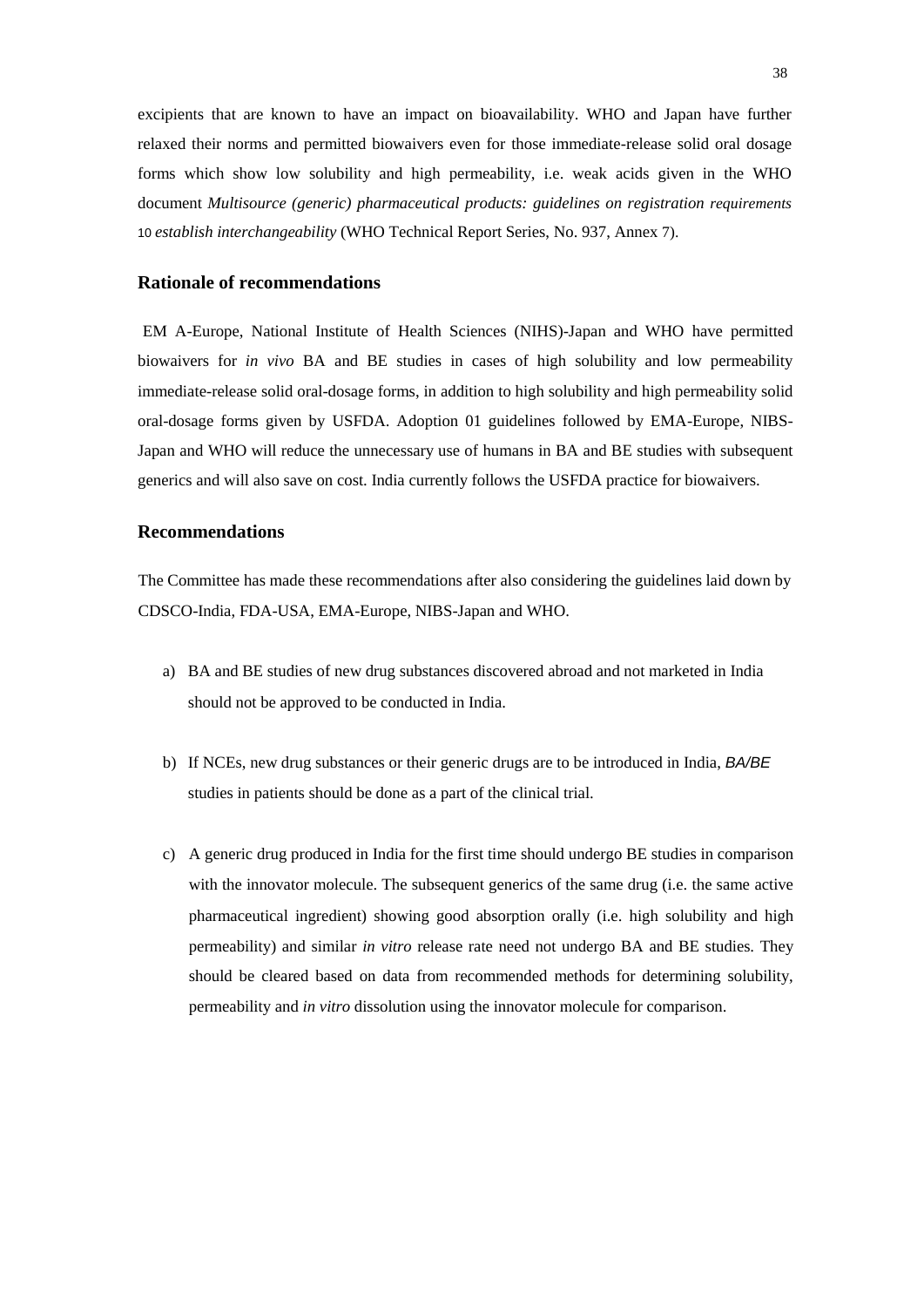- d) Biowaiver should also be permitted if the immediate-release solid oral-dosage form is very rapidly dissolving-85% or more dissolution of the generic drug (active pharmaceutical ingredient) should be achieved within 15 minutes in standard media at pH 1.2, 4.5 and 6.8 using the paddle apparatus at 75 rpm or the basket apparatus at 100 rpm using recommended methods in their guidelines. This means that biowaivers will be permitted for *in vivo* BA and BE studies in cases of high solubility and low permeability immediaterelease solid oral-dosage forms.
- e) India should participate in global clinical trials of NCEs to be used for diseases that are prevalent in our population. BA studies including pharmacokinetic and pharmacodynamic studies should also be conducted on the Indian population. After approval for marketing in the innovator country or in well-regulated developed country markets, approval should be sought from the DCGI for marketing these NCEs in India. After approval by the DCGI, these NCEs should be marketed in India speedily, preferably by production within the country. Ethnic and tribal population trials should be conducted before prescribing the NCE for such population groups.
- f) These recommendations should also be followed for exporting drugs. In case some countries insist on BE and BA studies with each subsequent generic drug containing the same active pharmaceutical ingredient in humans, they should be convinced, based on scientific data, of the futility of such a study for every trade name.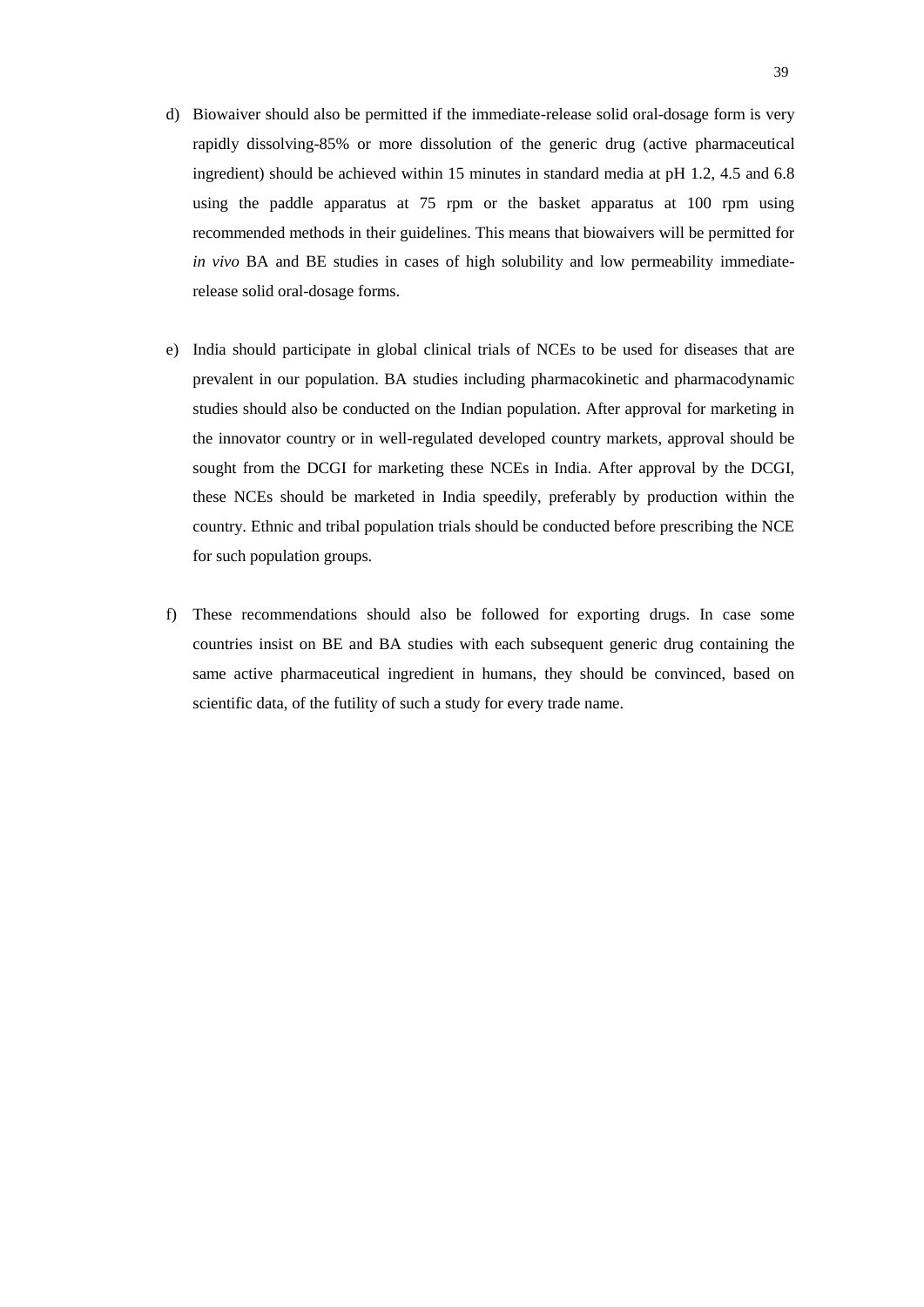# **5.Accreditation**

Any clinical trial of a new or existing drug or medical device needs to be carried out at a centre where facilities for carrying out such trials exist, and the investigators carrying out the trial are competent and have experience in the successful conduct of such trials. In addition, the institute ethics committee (lEC) of the institute where the trial is to be carried out should understand the ethics involved in clinical trials and should consist of persons from different walks of life.

When a clinical trial is carried out under such conditions, it gives confidence to the volunteer and patients participating in the trial that they will not be subjected to any unjustified or hazardous trial. It also gives confidence to the drugs regulator and the government that the trial is going to be wellrun, and a sense of confidence to the public and the civil society that the clinical trials being carried out are justifiable, both on ethical and scientific grounds.

To ensure implementation of these concepts, it is proposed to introduce a system of accreditation for the following:

- a) Institute ethics committees (lECs)
- b) Principal investigators (PIs) of clinical trials
- c) Centres desirous of carrying out clinical trials.

Clinical trials will only be allowed to be conducted at those centres which have been accredited in all three areas as above. These centres could be in the public or the private sector. Conducting clinical trials at centres that have not been accredited would be illegal and will not be recognized by the Drugs Controller General of India (DCGI).

The accreditation process will be supervised by a Central Accreditation Council (CAC). Details of the composition and functioning of the CAC are given subsequently. The criteria to be followed for accreditation of IECs, PIs and the centres where clinical trials are to be carried out are given below.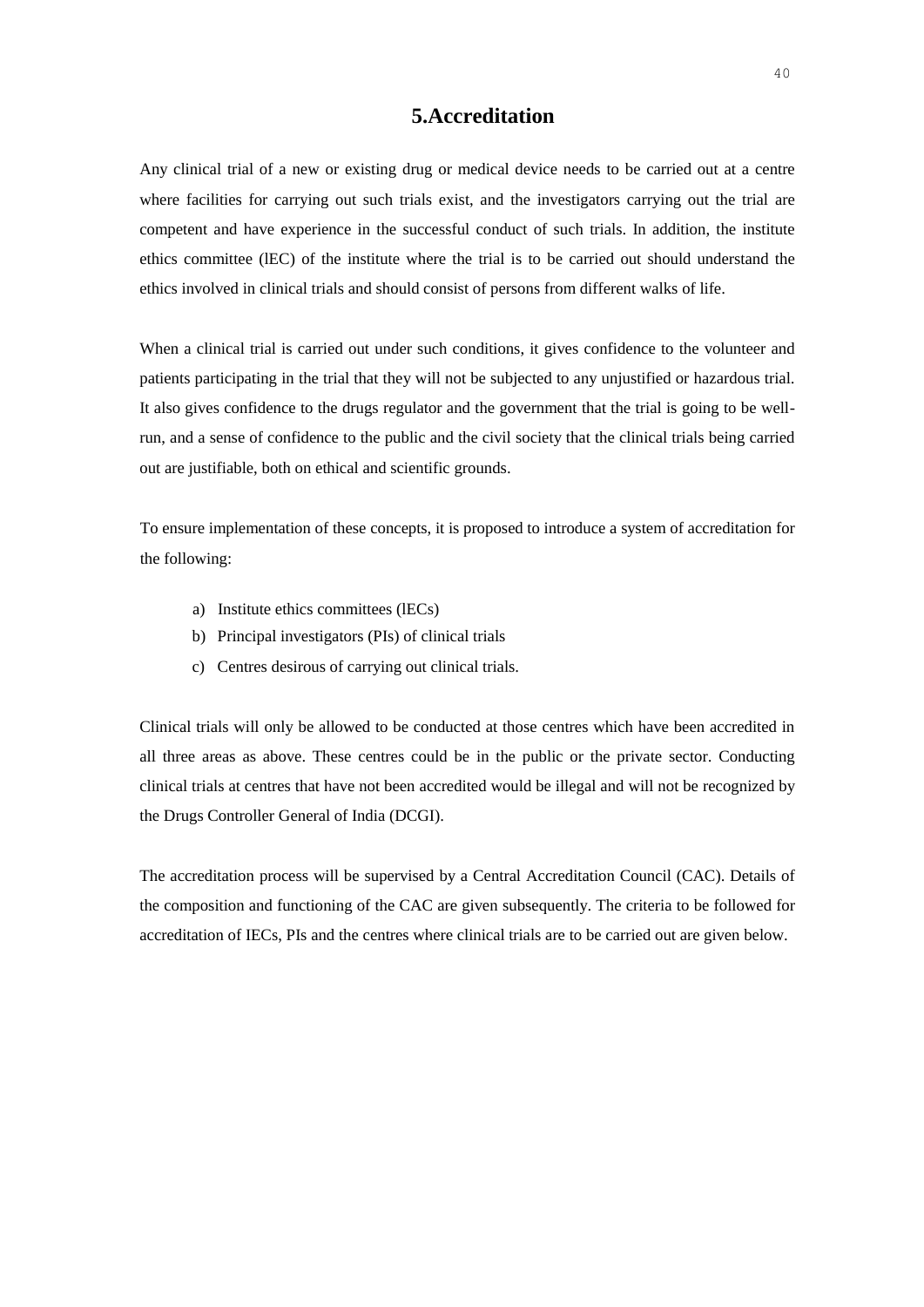# **Institute ethics committees**

IECs are presently being registered by the Indian Council of Medical Research (ICMR). The process of accreditation of IECs will be a further step to ensure that these committees are effective and independent in the performance of their duties. There is a separate chapter in this report on IECs. In this chapter, the emphasis is on accreditation.

These recommendations will cover all IECs, to include

all institution-based IECs in universities, colleges, research organizations and nongovernmental organizations (NGOs) of repute;

- hospital-based committees; and

- central IECs.

Any organization conducting research studies on human subjects and having a registered IEC should apply for accreditation to the CAe. On successful accreditation, the CAC will issue a certificate of accreditation. The CAC will forward the list of accredited lECs to the DCGI and keep the DCGI updated on the certification process, including any complaints received, cancellation or non-renewal of certification every three years.

The criteria for accreditation of lECs will include:

- Adequacy of structure and membership
- Appropriateness of the standard operating procedures (SOPs) and consistency in their implementation
- Completeness of the review process
- Adequacy of the after-review procedures
- Adequacy of administrative support for IEC activities
- Efficiency of the systemic recording and archiving process.

# **Principal investigators of clinical trials**

The principal investigator (PI) could perhaps be called the key stakeholder in the conduct of clinical trials, because it is he/she who decides, after study of the background information, whether a clinical trial is justified or not: and subsequently, whether a trial is to continue or be stopped. He/she plays a key role in determining whether a side-effect has been induced by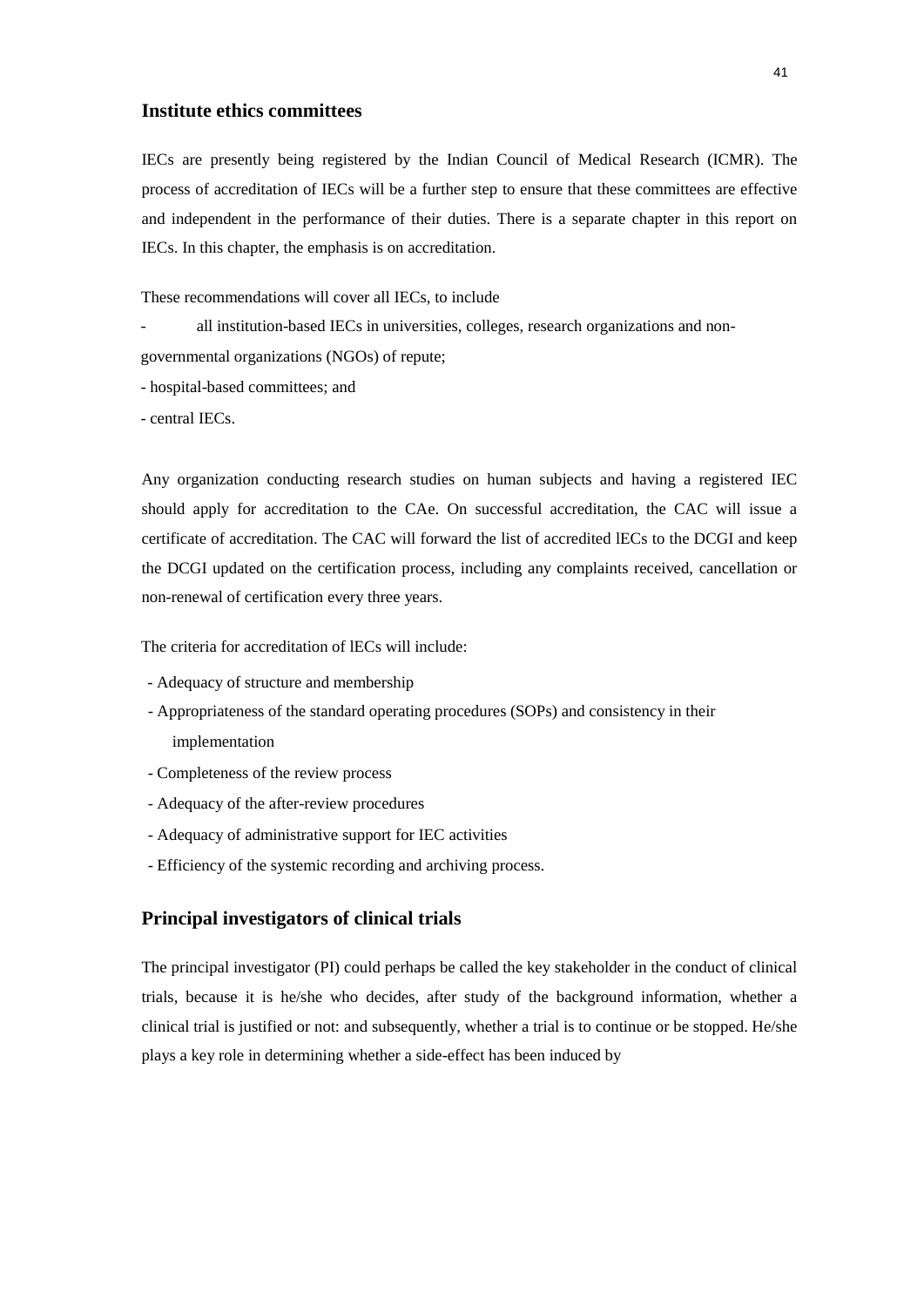the drug on trial or not, and plays a part in determining the compensation, if justified, in case of injury or death of a trial participant.

## *Criteria for accreditation*

It is therefore very important that even though we need more clinicians versed in the ethical practice of clinical research, the criteria for assessing whether a clinician is fit to be an accredited PI must be rigidly enforced. These are elaborated below.

# *Minimum qualifications*

- The PI or co-PI should either be a physician registered with the Medical Council of India (MCI)/State Medical Council, or a dental surgeon registered with the Dental council of India.
- The investigator should have a recognized qualification in the concerned specialty before participating in a particular clinical trial.
	- Should have had training in Good Clinical Practice (GCP) and national/international guidelines before being part of clinical trials
- Be well-versed in the regulatory requirements for clinical trials
- Be well-versed in obtaining informed consent and should be able to resolve all queries of participating subjects
- Have a clear understanding of ethical issues involved in human representation, patient rights and risks
- Have an understanding of the regulatory environment
- Have knowledge in the area being studied in a particular trial
- Possess leadership qualities to be able to lead the whole clinical trial team.

## *Experience*

- Practical experience of at least three years in handling similar groups of patients or study cohorts under supervision and mentoring before being allowed to be a PI
- Been a co-investigator in at least two successfully-completed studies in the relevant field in the past.

*Training and certification*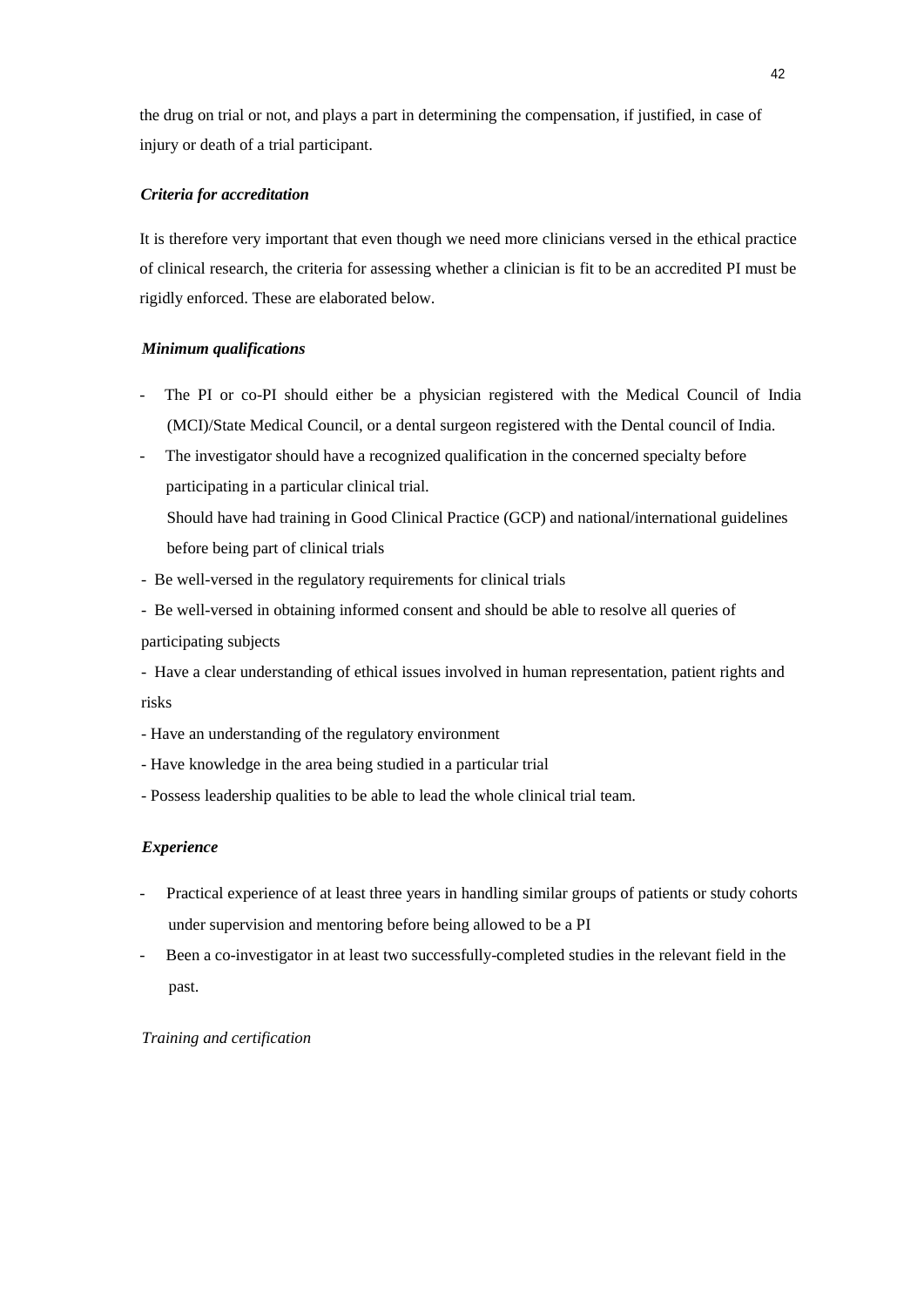The investigator should have had the requisite training on clinical research ethics, rights and responsibilities to be able to run clinical trials competently. In order to have an adequate pool of such trained principal/co-investigators, a course should be initiated for investigators to become certified clinical investigators, who will be registered at a central registry and reaccredited every three years.

#### *Number of clinical trials a PI could undertake*

It is recommended that this decision be taken by the PI and the IEC. Leaders in the field may be able to manage several trials simultaneously whereas the same may not be true of PIs who are not so proficient.

## **Accreditation of centres carrying out clinical trials**

Regulatory authorities need to rely on the clinical trial sites to protect the rights and wellbeing of patients and volunteers in a clinical trial. A National Accreditation Council will help set and enforce basic standards for clinical trial sites, thus assuring regulators and other stakeholders that sites participating in clinical trials possess the basic infrastructure, personnel, processes and systems required for protection of patients, generation of reliable data and compliance with all applicable regulatory requirements. It is strongly recommended that only accredited sites be permitted to conduct clinical trials for new drugs as defined in Rule 122 E of the Drugs and Cosmetics Act, 1940.

The criteria to be used for assessing a centre for accreditation to be a clinical trials centre are given below.

#### *(a) Site standard operating procedures (SOPs)*

Well-defined SOPs should be in place for the areas discussed below.

#### *Informed consent*

Outline of process of administration and documentation of informed consent, including provisions and procedures for illiterate and vulnerable subjects.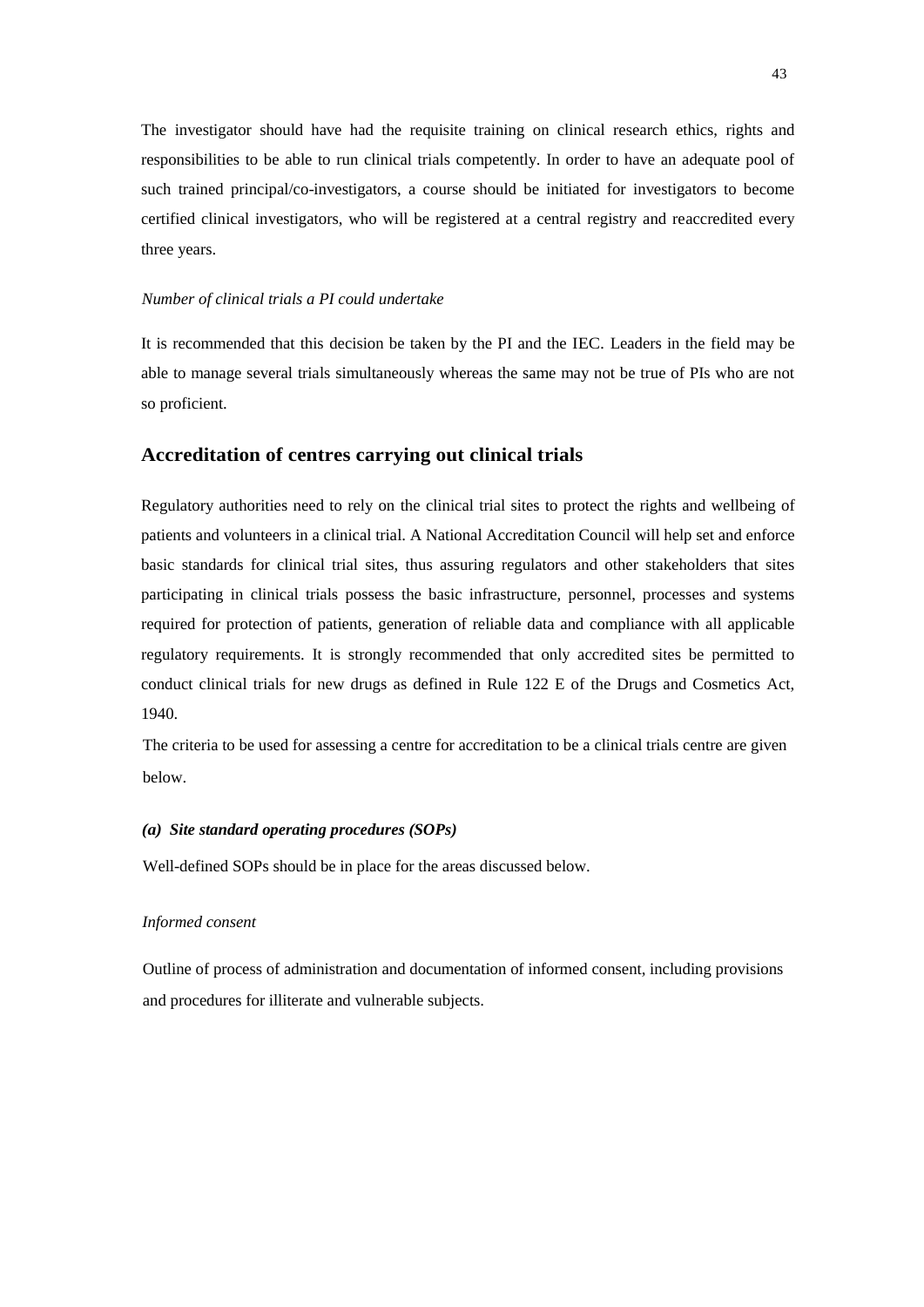#### *Safety reporting and management*

Responsibilities and measures for ensuring patient safety, including review ·of investigation reports and reporting of serious adverse events (SAEs) as required by applicable regulations.

#### *Delegation of responsibilities and training*

Appointment of site staff for specific clinical trial responsibilities, documentation of qualifications and their maintenance, delegation of responsibilities, training of site staff and handing/taking over of responsibilities in case of change in personnel, including PIs.

#### *Protocol compliance and protocol deviations*

Should address measures to ensure protocol compliance and outline the process for recording and reporting deviations.

#### *Clinical trial documentation*

Process for ensuring adequate clinical documentation for trial patients at source, its review by the PI and the management and upkeep of other essential documents as per GCP guidelines.

# *Records retention, archival and destruction*

Responsibilities and time frame for retention and archival of all source and study-related documents, storage conditions, process for access/retrieval, process for transitions and handing/taking over and process for destruction at the end of the archival period.

#### *(b) Documentation systems*

#### *Patient registration and clinical documentation*

The evaluators should confirm the existence of a patient unique identification system. its linkage with all patient-related clinical records and documentation practices that would allow accurate and sufficiently detailed chronological build-up of clinical events.

#### *Personnel-related documentation*

The site should maintain a file for each member of the staff assigned to clinical trials that should include copies of curriculum vitae, professional registration certificate (if applicable), qualification certificates and all relevant training certificates.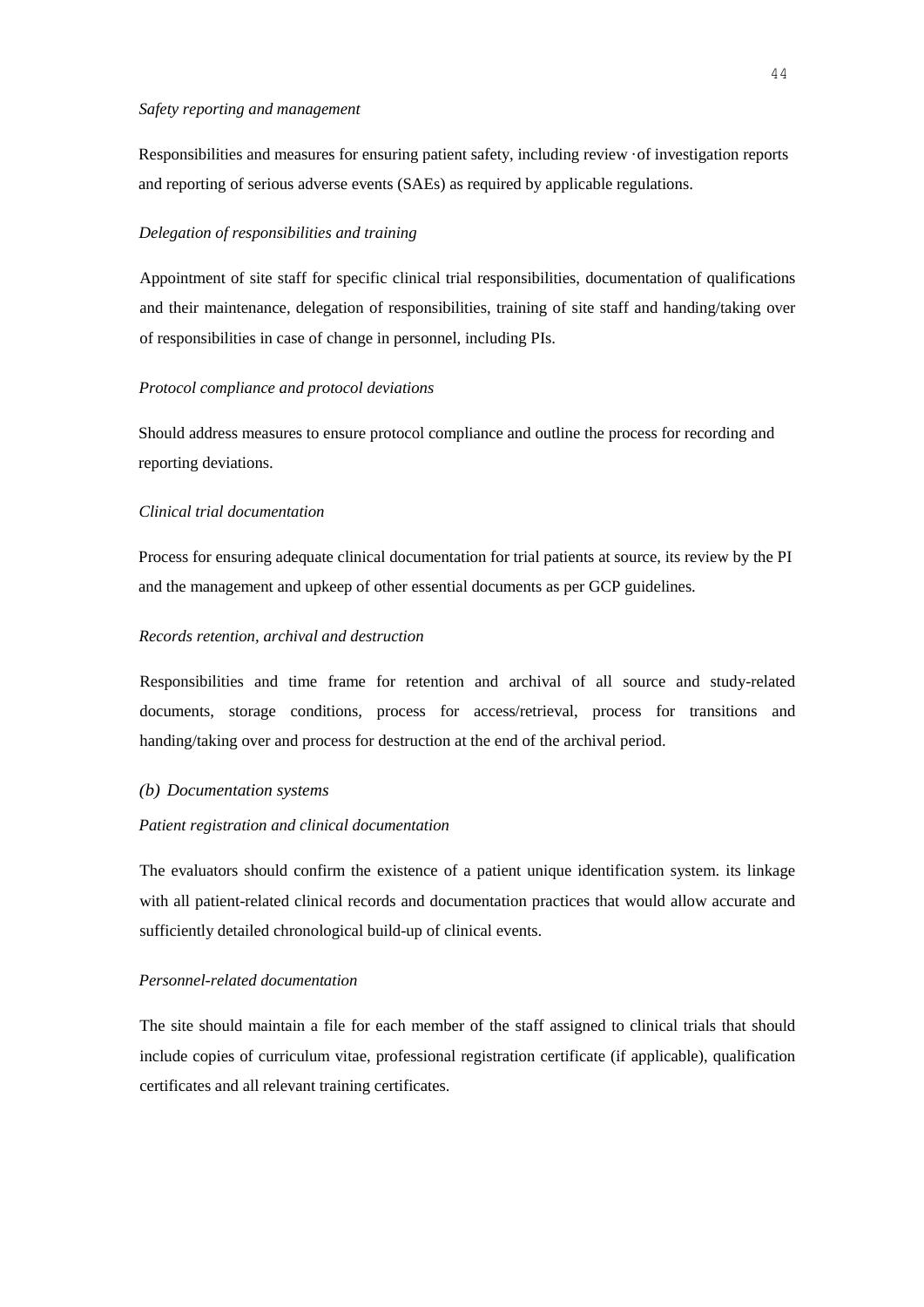## *(c) Personnel*

#### *Research credentials of PIs*

The site should have at least one PI meeting the criteria for investigator accreditation. A list of all accredited PIs should be available with the site. All PIs should have medical or dental qualifications and be assigned to projects based on the appropriate qualification/specialty. All PIs must be familiar with GCP guidelines, ICMR guidelines, applicable regulations and site SOPs.

## *Qualifications, experience and research credentials of other site staff*

For each PI at the site, there should be at least one co-investigator with medical/dental qualifications in the team. Other team members should have qualifications and experience appropriate to their role in clinical trial activities. All staff with responsibilities for clinical trials should be familiar with aspects of GCP guidelines, applicable regulations and site SOPs relevant to their role in clinical trials.

All responsibilities related to clinical trials should be covered among the available qualified staff at the site.

*(d) Clinical trials material storage* 

#### *Storage facility for investigational products and biological samples*

The site should have an access-controlled location for storage of investigational products, with access restricted only to delegated trial staff. The location should be protected from extremes of temperatureihumidity as well as from pests and seepage. The site should be provided with a refrigerator, a -20°C freezer, power backup, and thermo-hygrometric monitoring.

## *Clinical trial document storage*

This site should have a dedicated, access-controlled cupboard or cabinet for storage of current trial documents with document inventory and separate sections for each trial. Fire-control equipment should be readily available, and the location should not be vulnerable to water hazard.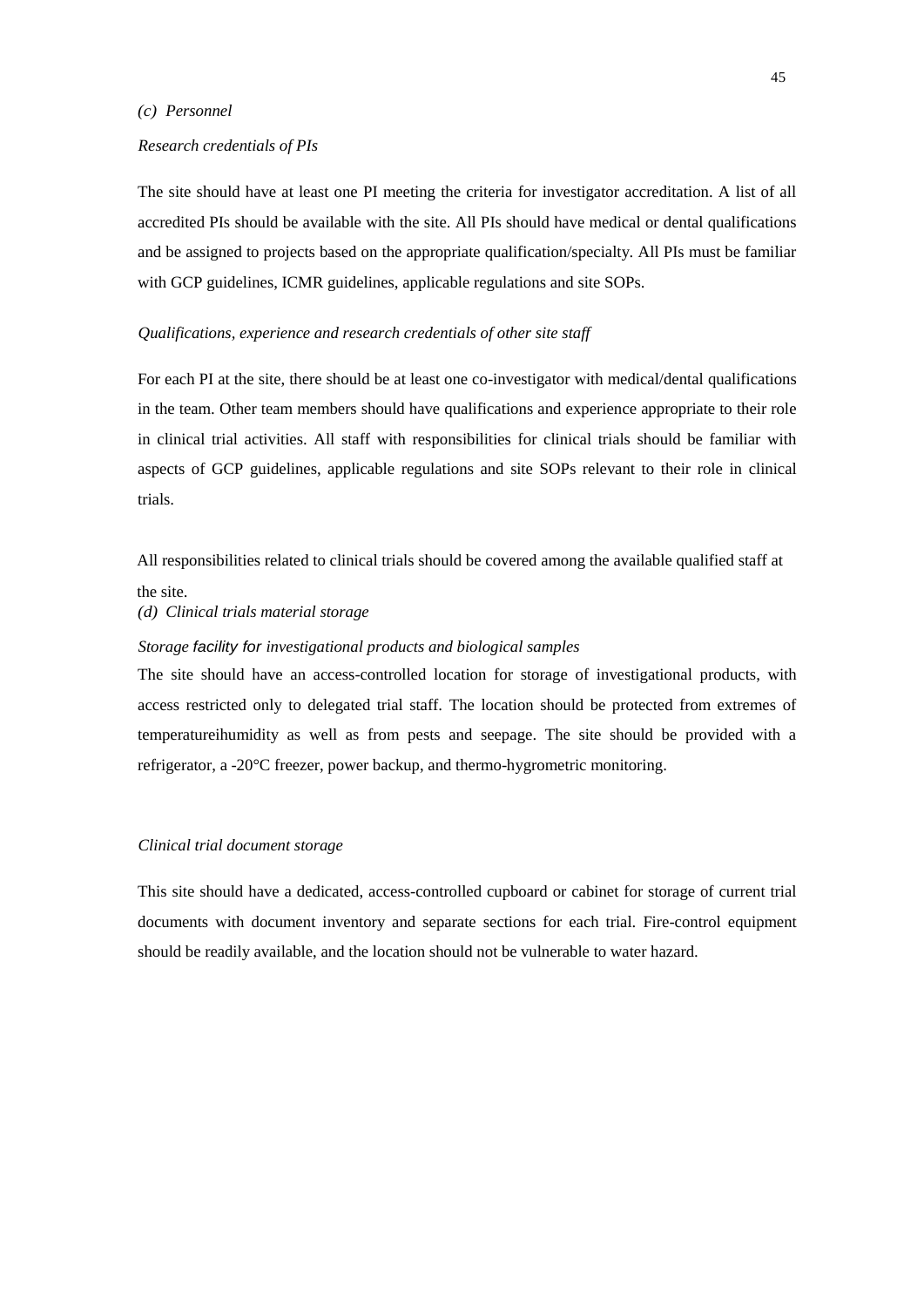## *Long-term document archival facility*

This site should have adequate in-house or outsourced facilities for long-term archival of clinical trial documents that meet all the criteria as above, as well as documented periodic pest control and a system of document tracking and retrieval. A valid contract should be available in case of outsourcing.

## *(e) Ethics committee*

#### *Proof of registration*

The site should have access to an ethics committee (EC) with a valid proof of registration with the CDSCO. (This has been dealt with separately.)

#### *Compliance with EC accreditation criteria*

The site EC should be able to demonstrate compliance with applicable EC accreditation criteria. (This has been dealt with separately.)

# *(j) Facilities and equipment General facilities and equipment*

Availability of the following general facilities and equipment is considered essential for clinical research sites: at least one computer with contemporary software, broadband internet access, e-mail facility and individual password-protected access to clinical research personnel only; photocopier, telephone and telefax with STD facility; power back-up.

## *Basic equipment and facilities for patient evaluation and emergencies*

The following basic equipment for patient evaluation and medical emergencies should be available: calibrated weighing scale; stadiometer, thermometer; sphygmomanometer; 12-1ead ECG; centrifuge; crash-cart with emergency drugs and emergency-care facilities/equipment.

#### *(f) Statutory licenses*

The evaluators should check the following statutory licenses as applicable: hospital/clinic registration, valid professional indemnity insurance, fire safety certification, biomedical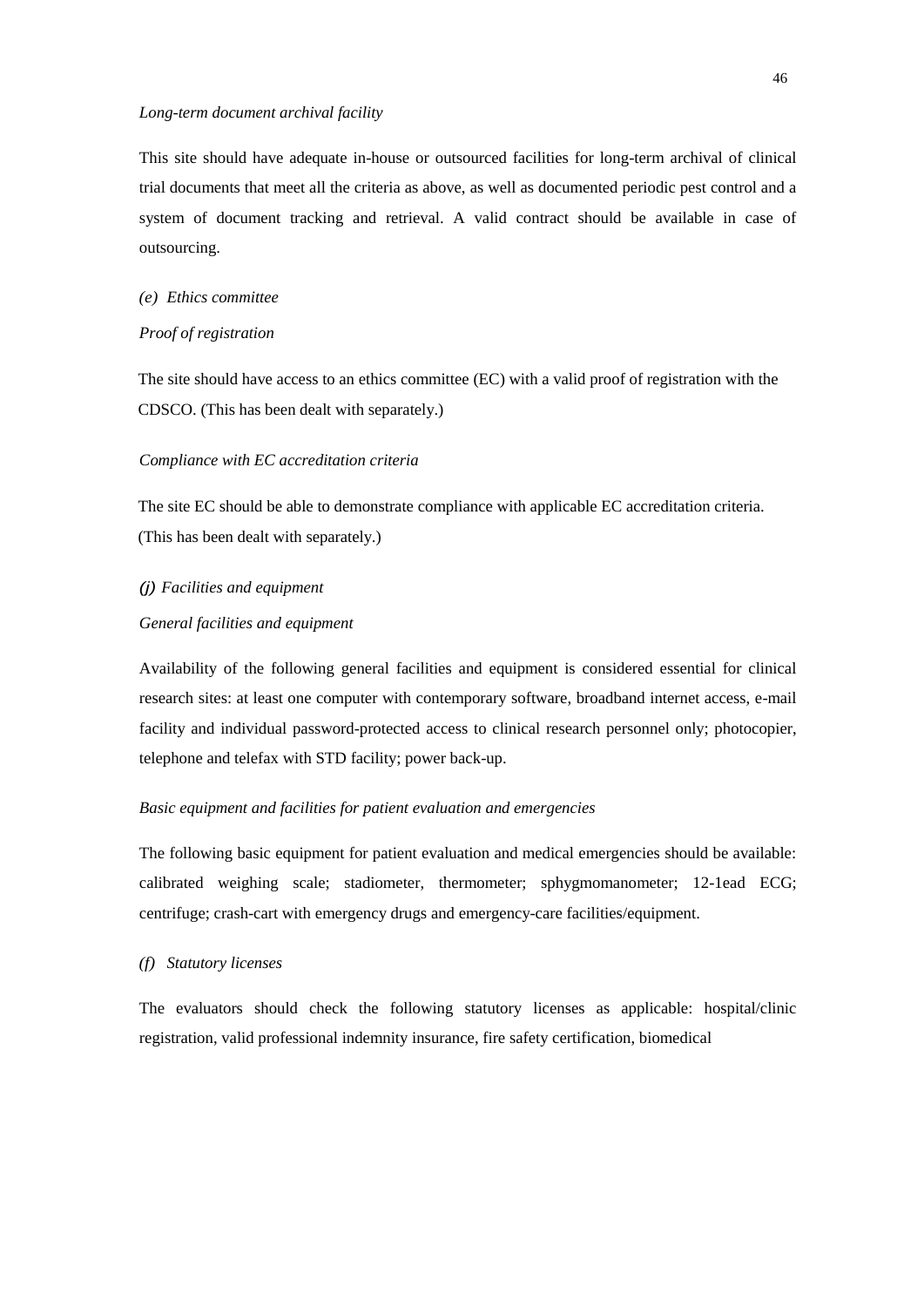waste-management license, narcotics license, radiology facility certification and other applicable certificates and licenses.

#### *(g) Third-party contracts and agreements*

If applicable, the site should have valid signed contracts with all the consultants working at the site, as well us with all the associated vendors such as laboratories, waste management agency, emergency services, pest control, equipment maintenance, etc.

#### *(h) Past inspection experience*

The site should not be under debarment or current enforcement action following regulatory authority inspection. There should be no conviction or ongoing prosecution of members of the hospital administration.

#### *(j) Proof of practice of SOPs and conditions of accreditation*

The assessment team should satisfy itself that the SOPs provided by the site and all other conditions of accreditation are being satisfactorily practiced by the site/institution.

These criteria have been drawn up with respect to clinical trials of pharmaceutical products, which is the main thrust area of this report. Centres carrying out non-drug-related clinical research at academic institutes could draw up their own criteria from this list.

## **Accreditation** process

A pre-assessment questionnaire will be forwarded to the centre being assessed. The responses received will be discussed as necessary during the on-site assessment visit. On-site assessment will be followed by an outcome letter sent to the CAC. Accreditation will be valid for three years. Accreditation may be temporarily suspended if the Council is convinced of violation of the criteria by the centre. If a centre does not get accredited in the first instance, it can request for re-assessment after three months of the original assessment. The CAC will publish a running list of accredited sites/institutions on the first working day of every month. Names of sites and institutions which have been suspended or revoked shall be deleted from this list.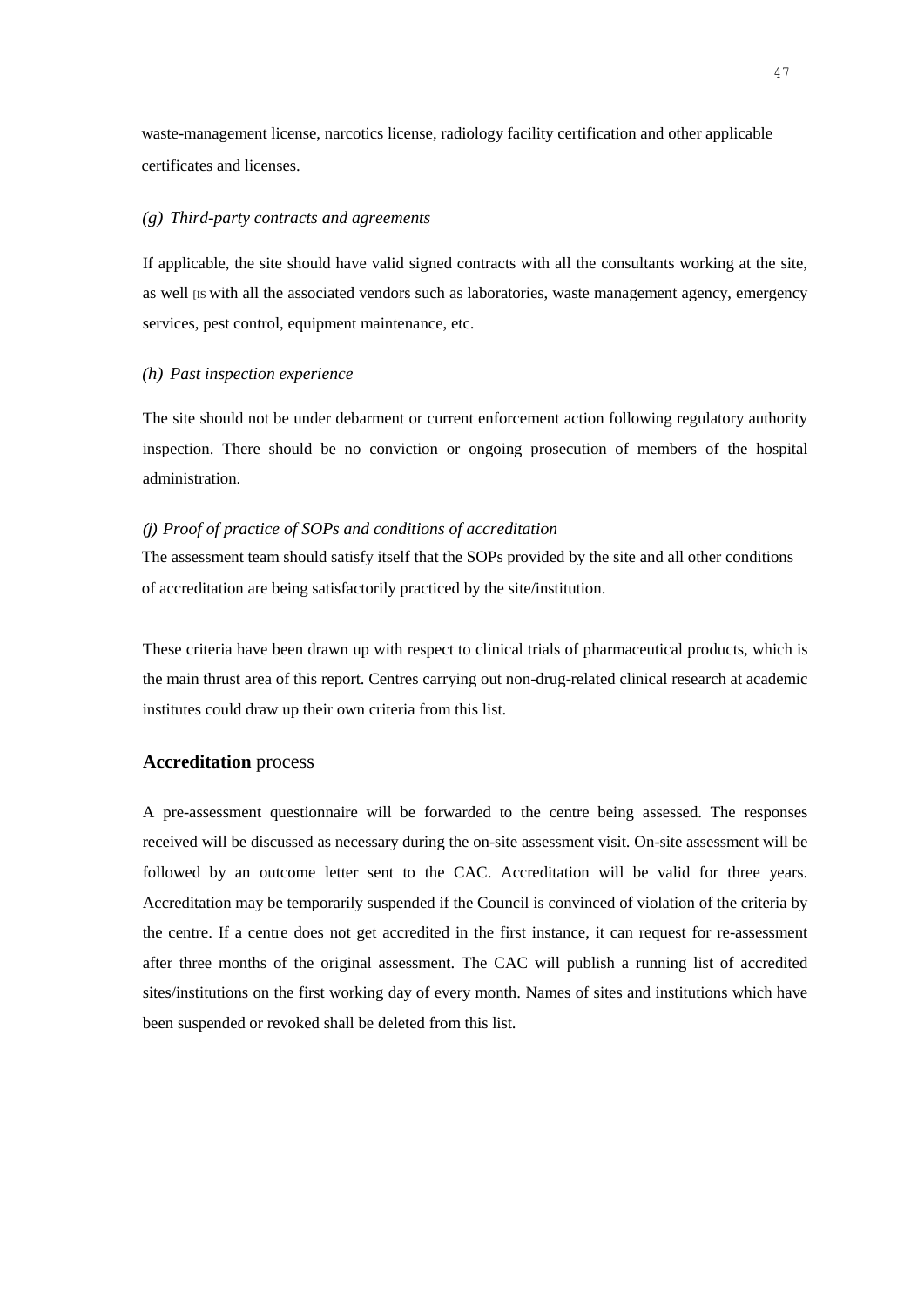# **Central Accreditation Council (CAC)**

This will be a semi-autonomous council consisting of three full-time members including the chairperson. They will be senior clinicians selected' on the basis of their competence, good track record, integrity and competence from different parts of the country, keeping gender sensitivity in mind. The Council will have full-time employees and its own secretarial staff. The Council will supervise the accreditation of all three areas, viz. lECs, PIs and centres carrying out clinical trials. The Council may ask agencies to carry out accreditation, or may do so themselves. The *CAC* needs to have an independent status and not be a subsidiary of the Central Drugs Standard Control Organization (CDSCO). The decisions of the *CAC* will be final.

# **Specific recommendations**

- Accreditation will require to be done of centres carrying out clinical trials, PIs and IECs. Only centres with all three accreditations would be allowed to carry out clinical trials by the Drugs Controller General of India (DCGl).
- A Central Accreditation Council *(CAC)* should be set up which will oversee the accreditation of these three based on the criteria adopted and keep the three registers listing the accredited entities/persons updated.
- Selection of assessors should be carried out by a blind randomization procedure.
- A course for becoming a certified clinical investigator should be set up so that the muchneeded pool of clinicians eligible to become PIs can be created.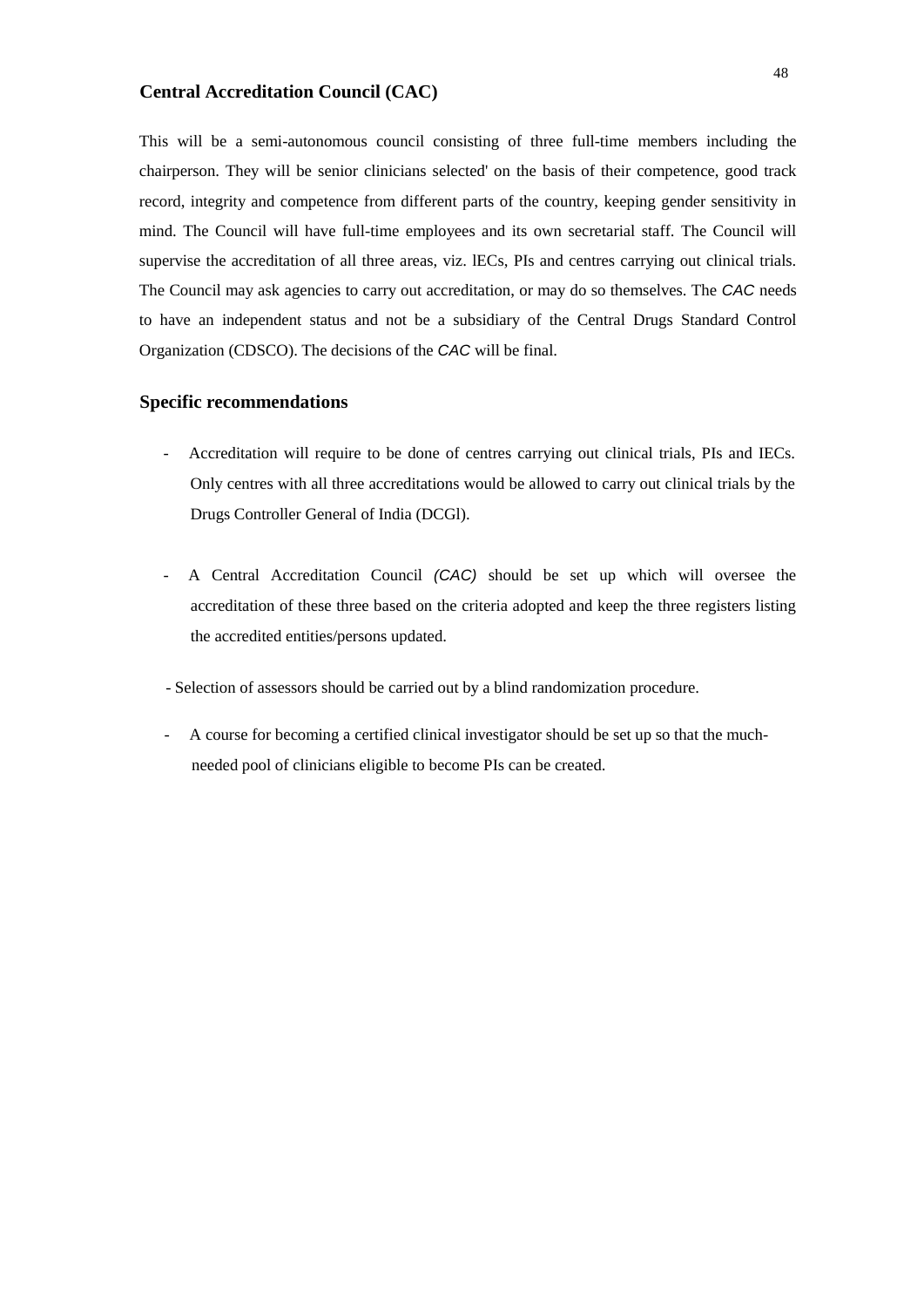# **6.Institute ethics committees**

An institute ethics committee (IEC) is formed by an institution or a hospital for the purpose of reviewing research conducted at the institution. The committee is formed of a group of people who go through the research protocol/proposal and state whether or not it is ethically acceptable.

There are two types of IECs-local and central. Local IECs are functions of the academic institutions/hospital that conduct research and review only their trials, while central IECs provide review services for multiple entities.

# **Central lEC**

For multicentre studies, the central IEC is the IEC that conducts reviews on behalf of all study sites that agree to participate in the centralized review process. The central IEC should reach agreement with the individual institutions participating in the centralized review.

Investigators and sponsors typically rely on the review and oversight of a central lEC. In this situation, the central IEC should document, in minutes of meetings or other records, how it considered relevant local factors for the various communities from which research subjects were to be drawn. The central IEC must also document its action in agreeing to conduct an lEC review for the sites, and must have written standard operating procedures (SOPs) in place that describe how it will perform its initial and continuing review responsibilities at remote sites.

## **Requirements for IEC membership**

The members of an IEC must have sufficient experience, expertise and diversity among themselves to promote respect for its advice and counsel in safeguarding the rights and welfare of human trial subjects. lEC· members must be 'men and women of diverse backgrounds and sufficient maturity, experience and competence to assure that the IEC will be able to discharge its responsibilities and that its determinations will be accorded respect by investigators and the community served by the institution'. In addition, IEC members must 'be able to ascertain the acceptability of the proposed research/trial in terms of institutional commitments and regulations, applicable laws and standards or professional conduct and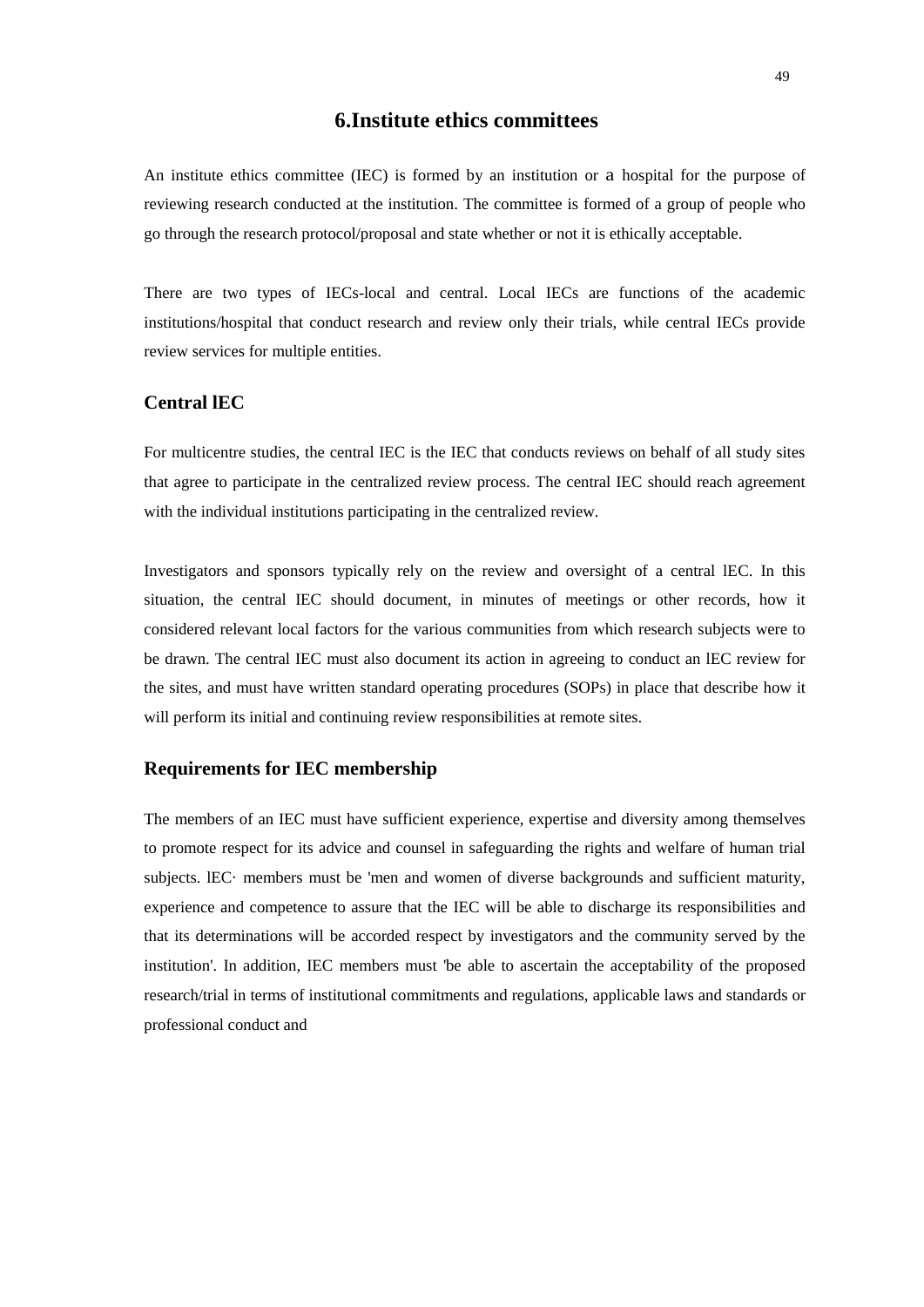practice'. Thus an lEC review, through its members, is intended to provide meaningful consideration of various local factors in assessing research activities, including the cultural backgrounds, e.g. ethnicity, educational level and religious affiliations of the population from which research subjects will be drawn, and the community attitudes.

# **Selection of IEC members**

Members may be selected and appointed by the head of the institution/hospital concerned. The members should collectively have sufficient expertise to evaluate the quality of the science, medical aspects of the proposed research and the ethics of conducting a study. At least one member of the committee should be a physician, who is required to evaluate the medical aspects of a study.

# **Composition**

The IEC must consist of at least seven members (as given in Schedule Y of the Drugs and Cosmetics Rules, 1945, Ministry of Health and Family Welfare, Government of India reflecting diversity of scientific and non-scientific backgrounds, professional specialties and cultural interests, must include both sexes and have at least one member who is not affiliated to the institution directly or through a family member (usually referred to as the community member). The chairperson should be an eminent person and should not have any affiliations to the concerned institute. This is to avoid any conflict of interest. The member secretary should belong to the institute hospital.

The IEC should comprise members with the following representations:

- a) Basic medical scientist
- b) Clinical pharmacologist
- c) Clinician
- d) Legal expert
- e) Social scientist/representative of a non-governmental voluntary agency, of a philosopher/ethicist/theologian or a similar person
- f) A lay person from the community.

The IEC may invite external consultants, if necessary, to provide insight into scientific or ethical issues that are beyond the expertise or the convened committee. While consultants can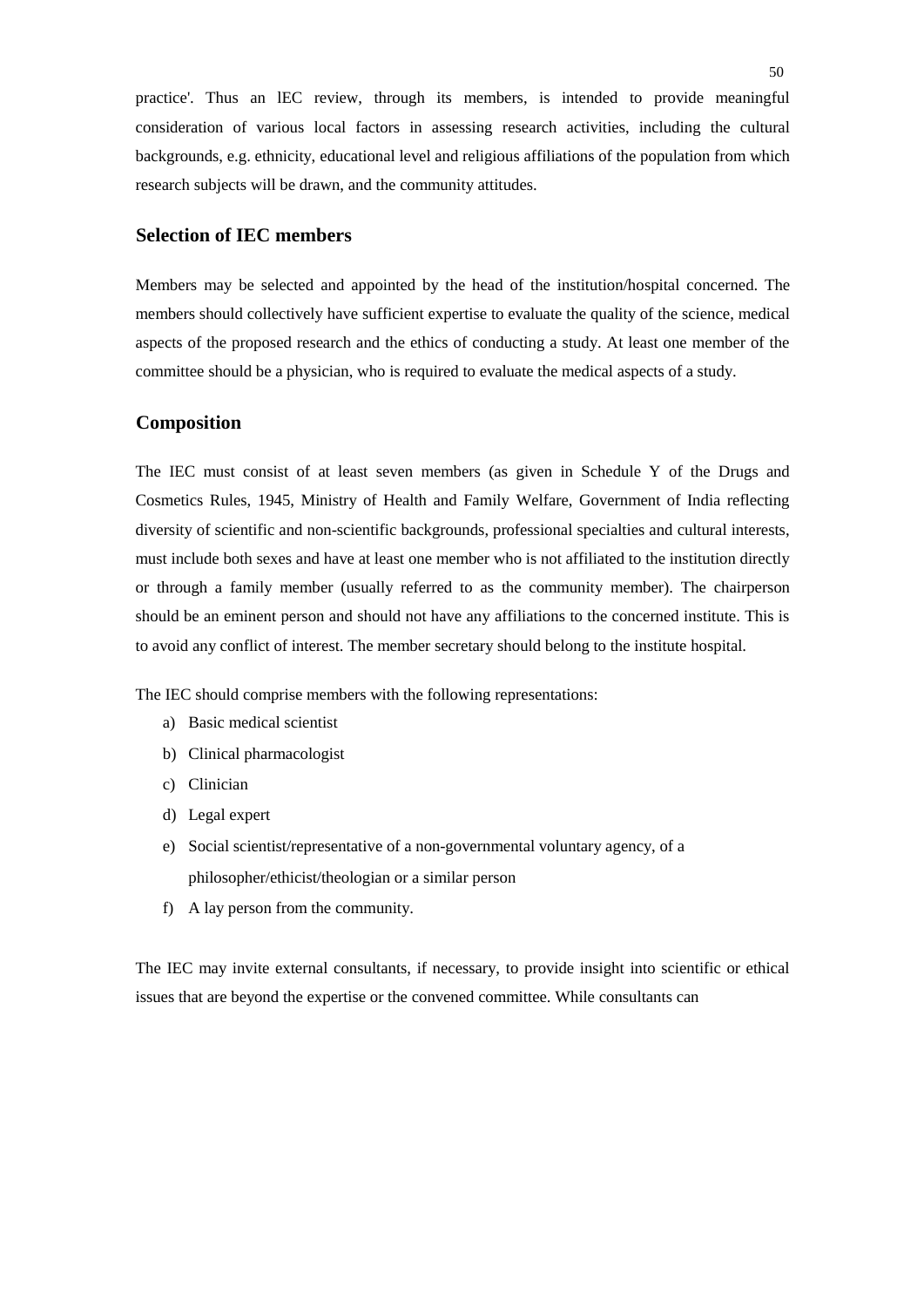assist in the review of a protocol, they should not be allowed to participate in the voting for the purpose of approval of the research.

# **Responsibilities of the ethics committee**

- Safeguard the rights, safety and well-being of all trial subjects and vulnerable populations
- Have a documented SOPs manual and maintain a record of all its proceedings
- Review of trials
	- Carry out periodic study of progress reports submitted by the principal investigator (PI)
	- Carry out periodic monitoring of internal audit by the sponsor
	- Visit the site of study
- In case it revokes its approval of a trial, send reasons to the PI and licensing authority.

The IEC must ensure that the International Conference on Harmonization/Good Clinical Practice (ICH */GCP)* guidelines are followed by all who are undertaking research.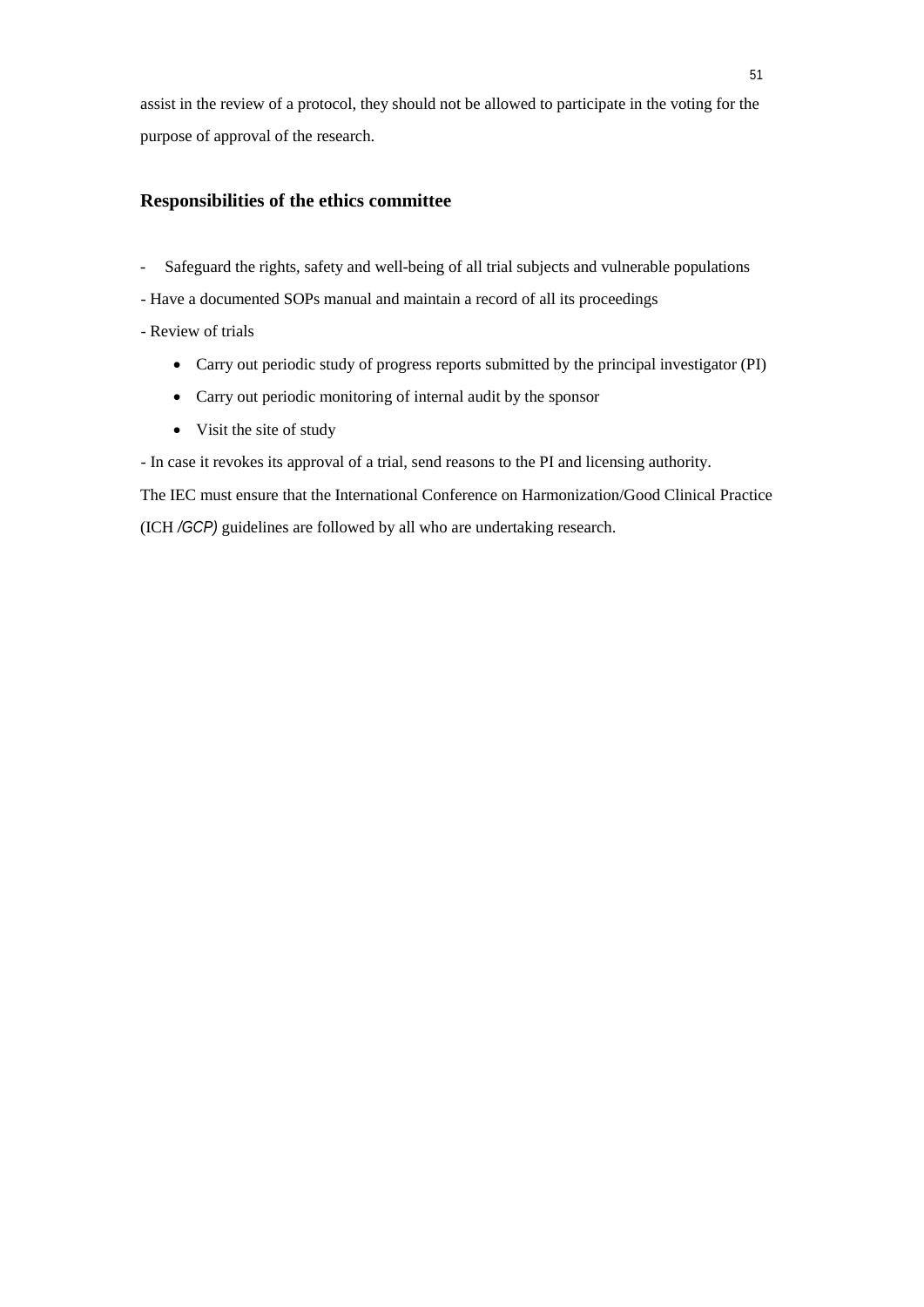# **7.Monitoring of institute ethics committees**

## **Guidelines for institute ethics committees**

The Council for International Organizations of Medical Sciences (ClOMS) states that 'all proposals to conduct research involving human subjects must be submitted for review of their scientific merit and ethical acceptability to one or more scientific review and ethical review committees'. Similar obligations have been mentioned in the guidelines .issued by the International Conference on Harmonization (ICH), UNESCO and several other councils across the world. These guidelines require ethics committees to ensure that:

- the risks of the proposed studies are reasonable in relation to the anticipated benefits;

- the investigators have adequate plans for obtaining the participants' informed consent; and
- ethical issues such as confidentiality and equitable participant selection have been adequately addressed.

It is expected that institute ethics committee (lEC) reviews of the protocols of clinical trials will result in research that better complies with applicable ethical principles.

With an increase in the scope of the reviews of protocols submitted to the IECs, the possibility of having more than one lEe in an institution should be considered and permitted. Independent ethics committees should not be allowed to function, as these have not been recognized or accredited by any national agency and their past functioning has been found to be erratic and controversial.

IECs should be encouraged to co-opt members from different super-specialties from time to time to help review protocols requiring such expertise. Also, lECs should ensure inclusion of patients from special categories such as pregnant women, the geriatric population, the paediatric population, etc. The guidelines mentioned above are not legally binding. However, the lEC review of clinical trial

protocols will need to conform to the national policy as given in Schedule Y of the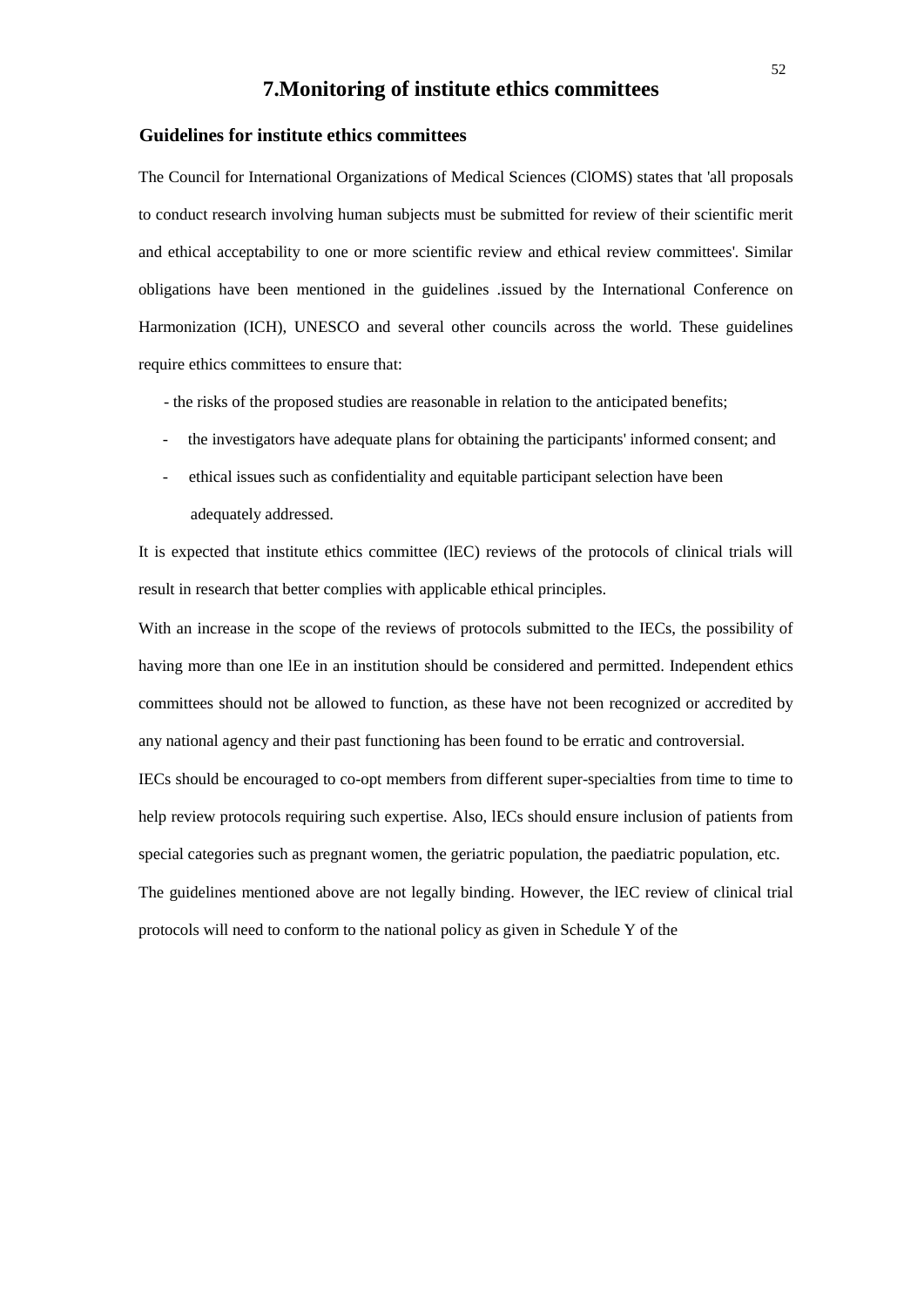Drugs and Cosmetics Rules, 1945, Ministry of Health and Family Welfare, Government of India (hereinafter referred to as Schedule Y). The International Conference on Harmonization (lCH)/Good Clinical Practice (GCP) guidelines must also be complied with.

#### **Clinical trials in India**

Of the 1,000,000 trials carried out globally, USA accounts for about 52,000 while India conducted only 15,000 studies during the same period. There has been a lot of hype that India is the hub of clinical trials and that Indian patients are guinea pigs for drug assessment. However. in recent times the number of clinical trials being conducted in India has shown a steady decline. While India was a preferred destination for foreign multinational companies sometime back, China is now fast taking over. The falling credibility of clinical trials in India has led to drug regulatory centres not accepting results from India.

# **Strengthening of IECs**

One of the ways to stem this decline in the number of clinical trials coming into India could be to strengthen our IECs. It is expected that auditing and accreditation of IECs can improve the quality of IEC reviews, as this helps in

- developing standardized policies and procedures,
- promoting a common knowledge base,
- enhancing the status of research in the country,
- promoting consistent application of ethical practices, and
- creating more transparency in their functioning.

It is also important that the lEC members be qualified and/or trained in the functions and responsibilities of an lEC. IEC members should be encouraged to pass certification tests which are available on the Internet. These help to evaluate and validate the individual's knowledge of ethic principles, historical events, regulatory requirements and operational and functional issues relating to an lEC. Auditing and accreditation of IECs is expected to contribute to enhancing the quality of the research review system. At the same time, the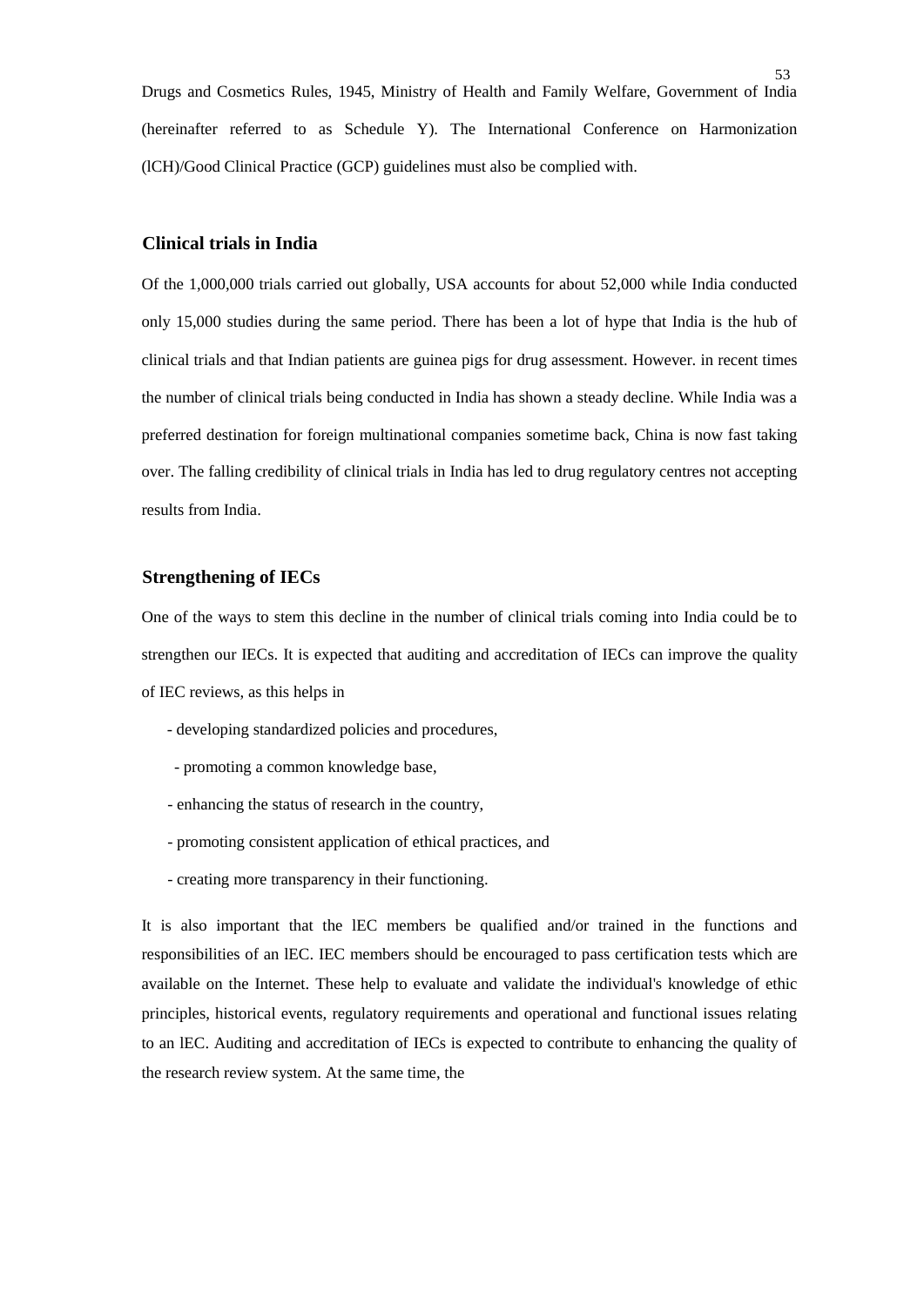impact of these reviews on research practices in the research/clinical trial sites needs to be looked into.

# **Audit**

In order to improve the quality of the working of IECs, it is proposed that the IECs undergo internal audit, audit procedures commissioned by the sponsors of clinical trials and inspections by regulatory authorities.

These audits may consider the compliance of the lEC based on the guidelines laid down in Schedule Y, which includes the stipulation that representation in an lEC must keep in mind gender issues and representation of lay persons. Details of composition and responsibilities of lECs are discussed in a separate chapter.

## *Elements of an audit*

An audit should include the following objective parameters:

- Frequency of IEC meetings for reviewing of protocols
	- Number of protocols reviewed in a year
	- Serious adverse events (SAEs) and amendments discussed at each meeting
	- Maintenance of the minutes of the meetings and their timely circulation to all IEC members
	- Quorum maintained in each meeting of the IEC
	- Maintenance of an office including staff, equipment (computers, stationery, telephone,

photocopying machine) and adequacy of storage area

- Maintenance of financial records
- Number of clinical trial site visits by the lEC members. These could either be random visits or

visits following the receipt of complaints.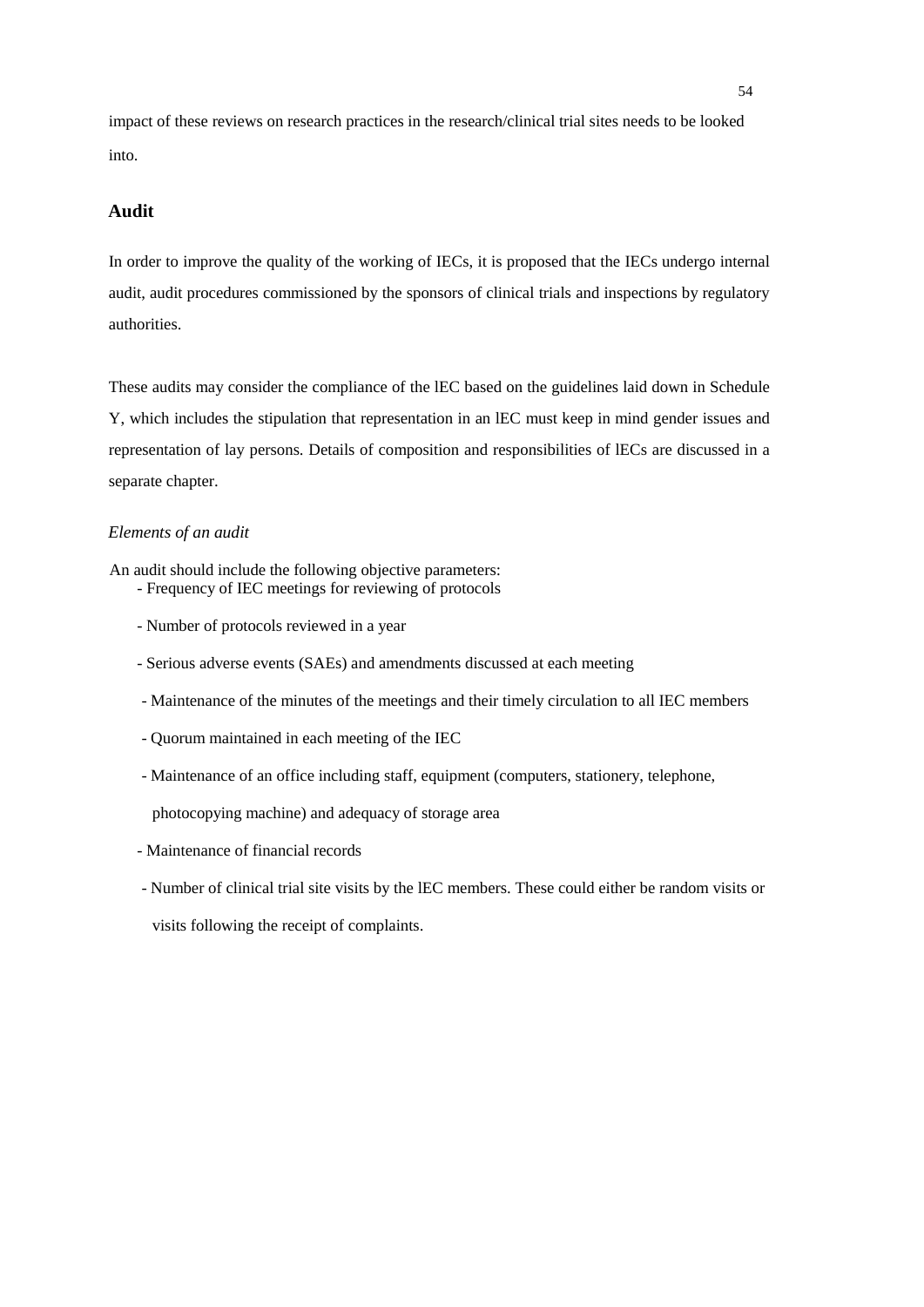- Registration of the IEC with the Drugs Controller General of India (DCGI). This may be confirmed on the DCGl website. Submission of the annual report to the office of the DCGI.

# **Accreditation**

#### *Objectives of accreditation*

The objectives of accreditation are to

- uphold the standard of ethics review in the country,
- develop public confidence and trust in the national research system,
- facilitate equitable access to research, and
- standardize the constitution and operation of IECs.

#### *Points for consideration*

Points that may be considered for accreditation include:

- Self assessment - external reviews focussing on issues such as membership of the committee,

operating procedures and documentation of meetings

- Composition of the IEC should be in conformity with the regulatory guidelines and appropriate to the amount and nature of research being conducted and managed.
- The availability of appropriate management and operational procedures
- Review of protocols in a timely fashion following established procedures
- Adequate and effective communication of all decisions to the principal investigators.

#### *Additional points for consideration*

Whether the ethics committee (EC) activities are co-ordinated with national regulatory authorities'?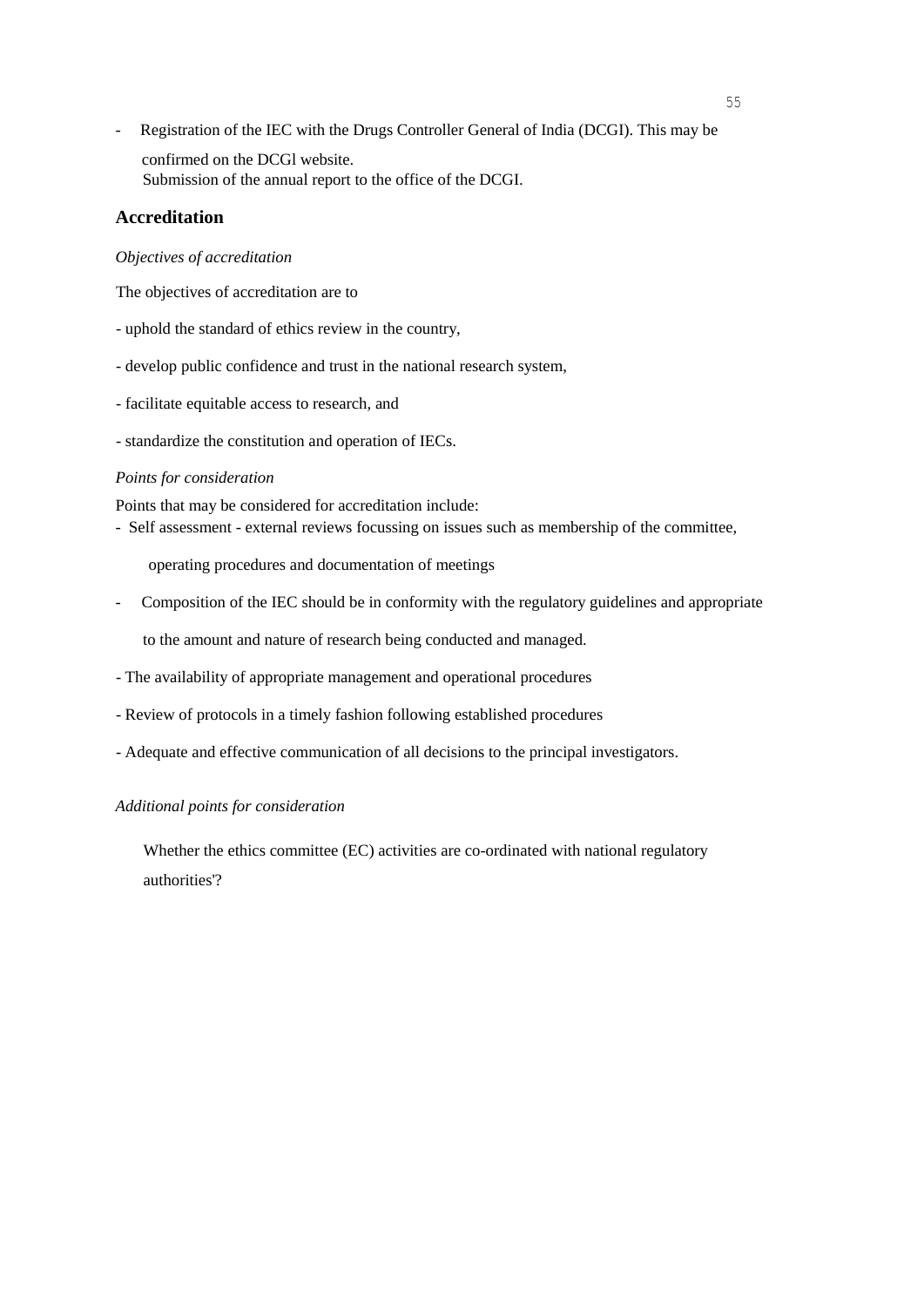The availability of adequate resources for members of the staff to fulfil their assigned functions, including office space and equipment (computers, stationery, telephone, photocopying machine) to conduct administrative business, adequate space for storage of all files, and security of the files

- Availability of adequate financial resources to carry out all the functions of the IEC
- Are members compensated for their time and effort?

A mechanism for research participants and other interested parties to lodge complaints against *IEC/EC* members The provisions for such complaints to be reviewed by responsible persons other than members of the lEC itself. Also, means to check that appropriate followup action has been taken.

- The mode by which the decision following the review of clinical trial protocols are taken -

whether by consensus or by voting

- Information and follow-up action on the SAEs reported
- End of trial report status of volunteers at the end of the trial.

The duration of accreditation will be for three years. Applications for renewal of accreditation are required to be submitted six months before the expiry of the current accreditation period. Failure to renew the accreditation may lead to cessation of the IEC's functioning. The accreditation may be terminated if the IEC fails to maintain the required standards. The list of all accredited IECs will be displayed on the website of the DCGI.

Accreditation has been covered in detail in a separate chapter.

#### **Conclusion**

Auditing and accreditation of I*ECs/ECs* should not follow a culture of red tape. Their culture must be driven by ethics.

The number of IECs in the country may be restricted by having one EC affiliated to more than one institution in the same city, i.e. joint and/or regional ECs. The roles and responsibilities of these joint and regional ECs should be similar to the central ECs. This is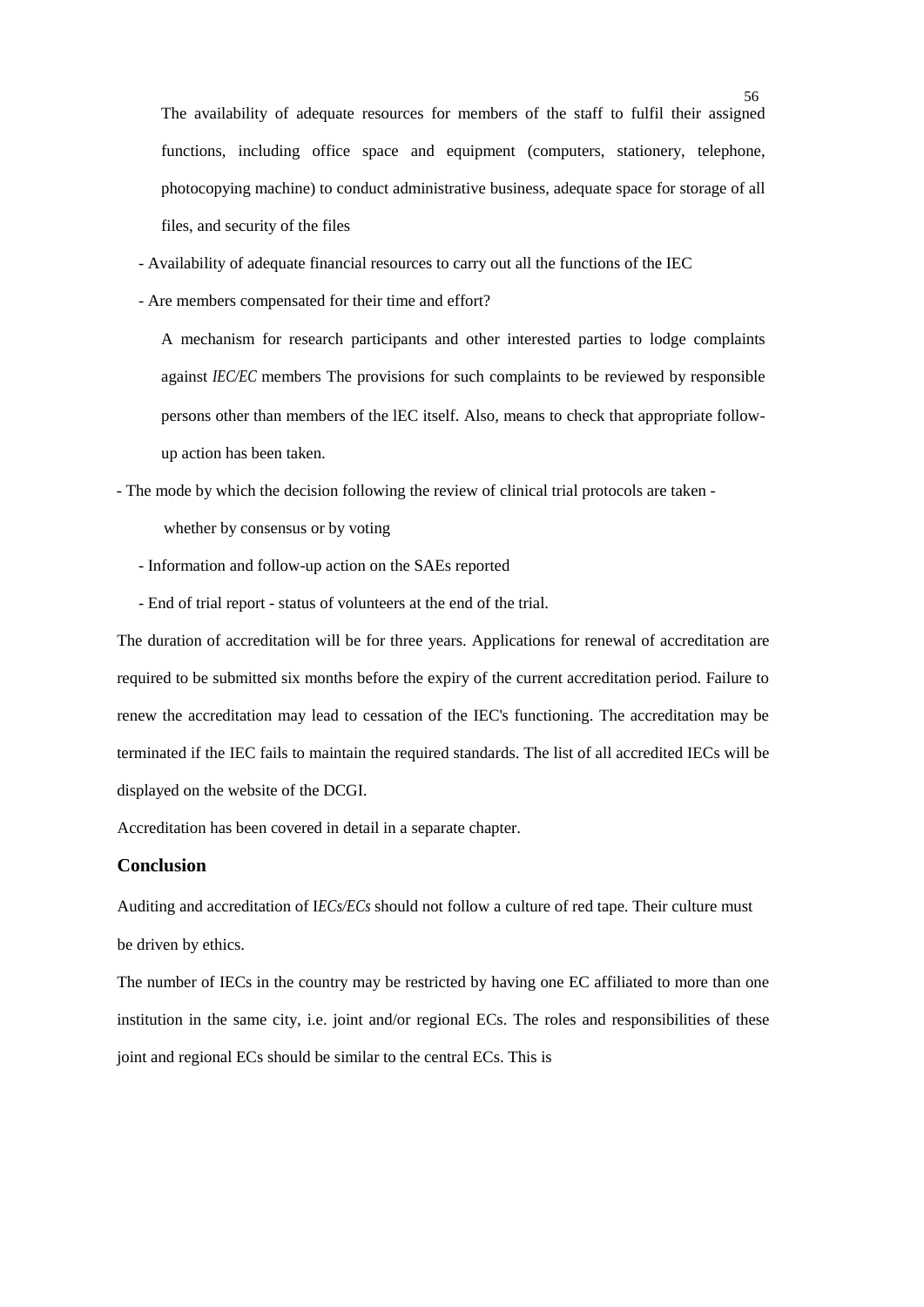important because a large number of IECs/ECs may not automatically guarantee better protection of rights, safety and welfare of the subjects enrolled in clinical trials.

To ensure that the above are implemented, it is important that a separate cell be created in the office of the DCGI with the sole responsibility of according registration, auditing and accreditation of the IECs in the country.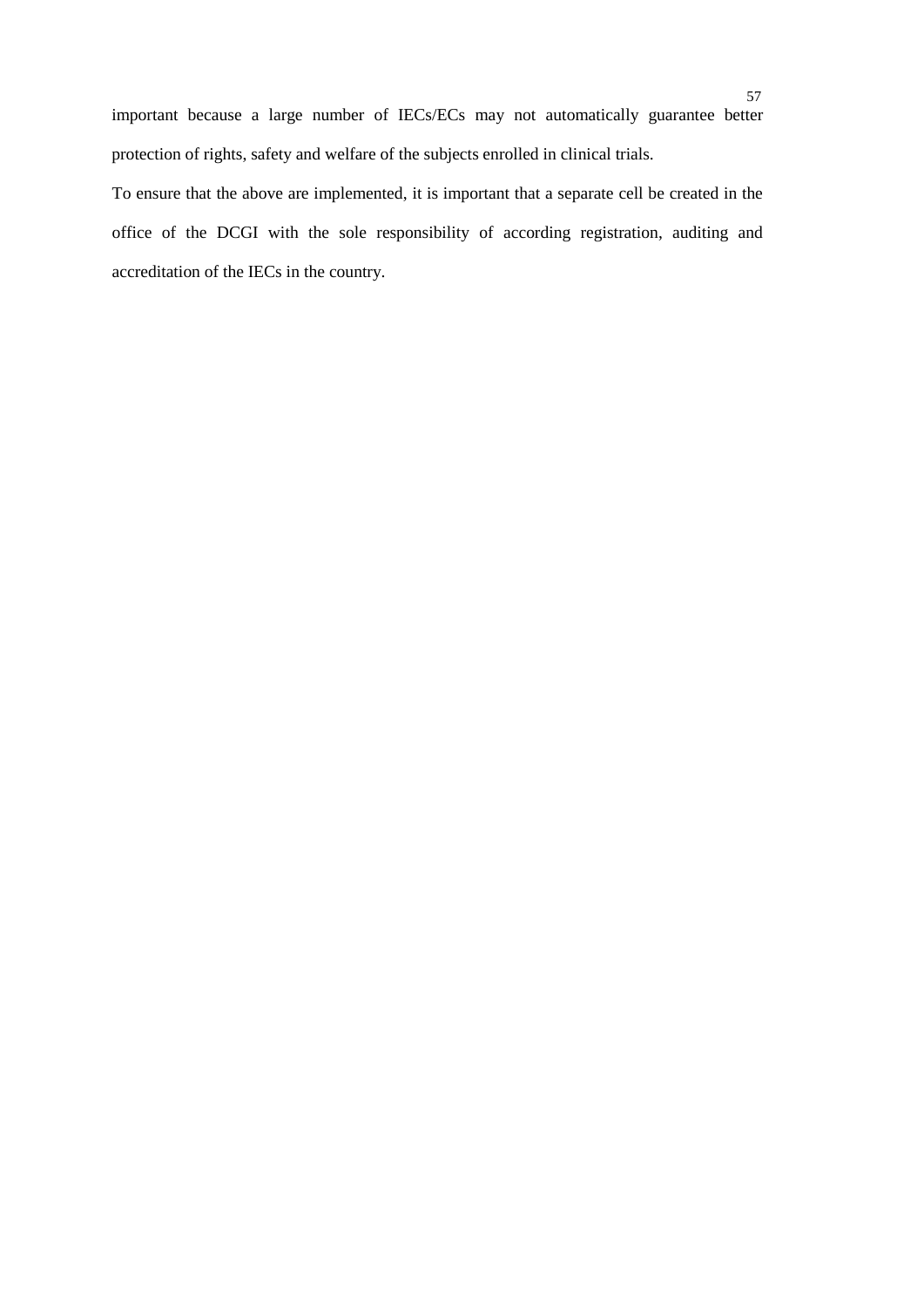# **9. Role of the states in monitoring of clinical trials**

Clinical trials are being undertaken in different parts of the country. The diversity of languages that are spoken by participants/subjects of clinical trials in different states suggests that state authorities need to play a significant role in monitoring of clinical trials. Since clinical trials are concerned with public health, and since 'Public Health and Sanitation; Hospitals and Dispensaries' is a subject falling in the State List (Entry 6 of list II), the state drug regulatory authorities have the responsibility of playing a significant role in monitoring of clinical trials in their states, besides fulfilling their other responsibilities. Also, 'Drugs' is a subject matter falling within Entry 19 of the Concurrent List (List III); and hence the Union as well as the states have the power to regulate clinical trials of drugs, etc. There should therefore be no difficulty in having a coordinated effort by the Central Drugs Standard Control Organization (CDSCO), through its zonal and sub-zonal offices, and the state drug regulatory authorities to jointly monitor clinical trials being held in various states. In addition to its central office in Delhi, the CDSCO has six zonal and three sub-zonal offices in different parts of our country. Notwithstanding this, it is not possible for the functionaries of CDSCO alone to monitor the increasing numbers of clinical trials. As of now, the states have little or no role in the conduct and monitoring of clinical trials approved by the CDSCO. State infrastructure and governance could well be utilized more for monitoring of clinical trials, with requisite training as necessary.

# **Functions of state drug regulatory authorities**

State governments are responsible for the following:

- Licensing of manufacturing establishments and sales premises. Manufacturing licenses are to be issued only after approval of the central drug authority.
- Carrying out inspections of licensed premises for ensuring compliance with conditions for grant of license.
- Monitoring drug manufacturing standards for good manufacturing practice (GMP) and good laboratory practice (GLP), and inspecting pharmacies and retail outlets for dateexpired drugs, etc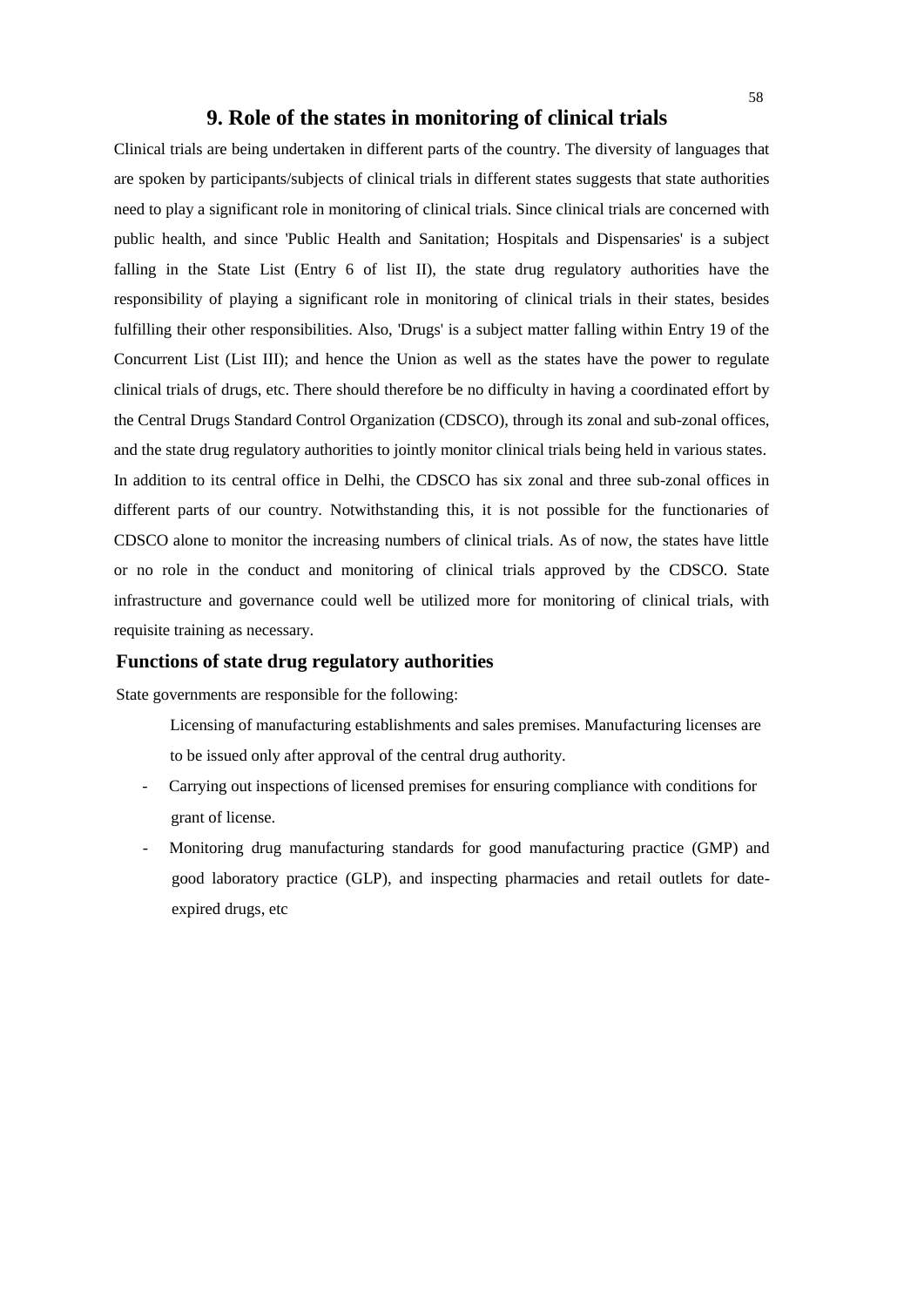- Drawing test samples for monitoring the quality of drugs and cosmetics sold or produced in the state, and taking appropriate actions such as suspension/cancellation of licenses where necessary

- Surveillance over sale of spurious/adulterated (banned) drugs. Initiating legal action as provided for in the rules in the event of violations of the Drugs and Cosmetics Act, 1940 and the Drugs and Magic Remedies (Objectionable Advertisements) Act, 1955. Monitoring objectionable advertisements pertaining to drugs.

# **Points for consideration**

- The effectiveness of drug regulation depends on the priority accorded to this activity, investment made in terms of infrastructure, offices and laboratories with the capacity to do testing of chemicals and biologicals, and an optimum number of qualified and experienced drug regulators, inspectors, etc. available at the Centre and in the states. Drug regulators have to function with clear mandates of transparency and accountability.
- Since 'Health' is a state subject, the state regulatory authorities report to the state government. Decisions related to issuing manufacturing licenses are expected to address the safety and health concerns of consumers of medicines in the state, while at the same time supporting rational functioning of the manufacturing units and retail outlets.
- In performing their laid-down functions, state regulatory authorities are required to keep track of the existing structure, the number of manufacturing units and retail outlets in the state. formulations in the market and the number of clinical trials being undertaken in the state at anyone time.
- States with a large number, medium number and very small number of manufacturing units need to be categorized and treated differently. States in which a large number of clinical trials are taking place, and states from where larger numbers of adverse drug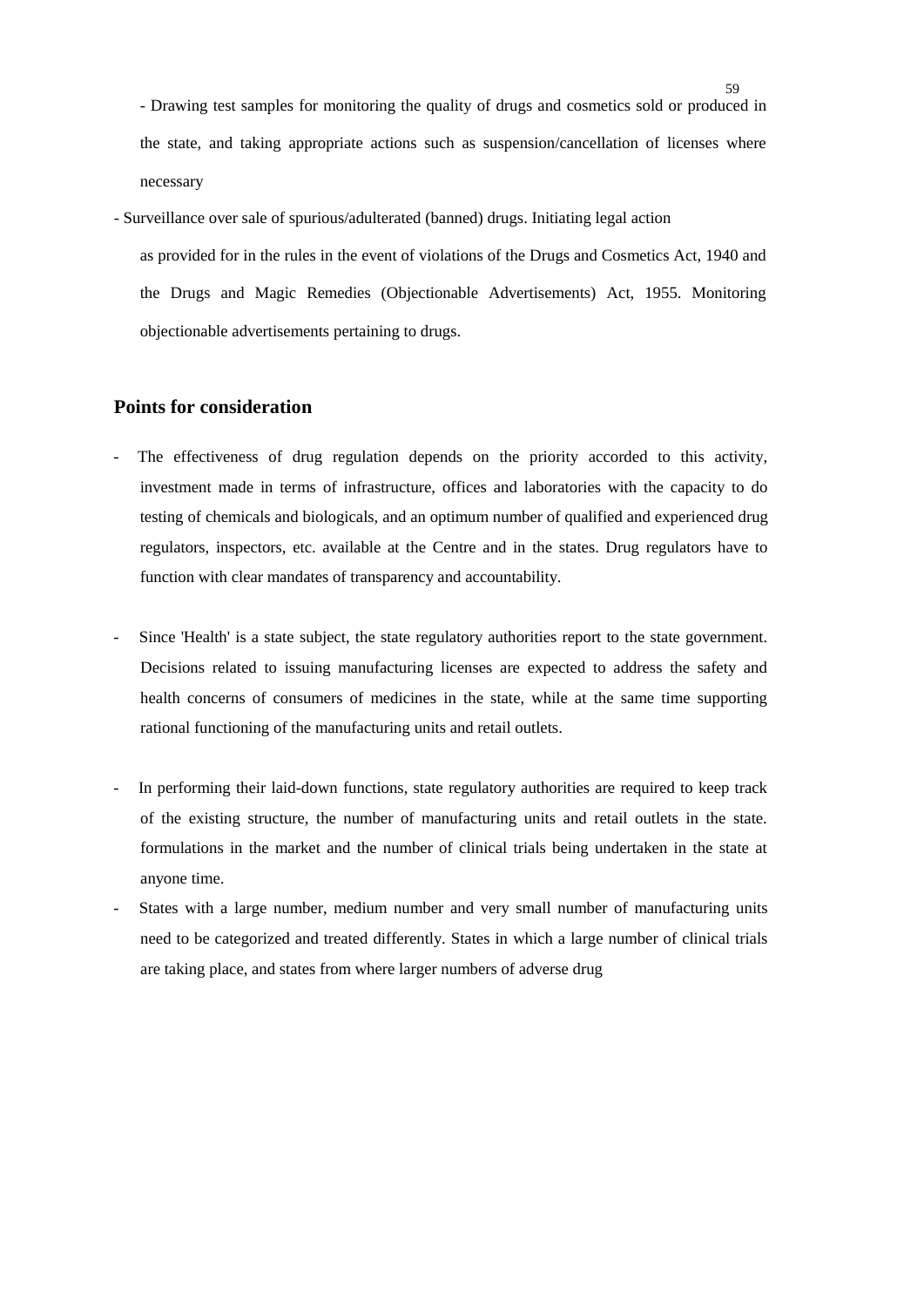reports have been reported, should be given greater attention in terms of monitoring of clinical trials.

# Parameters of functioning

#### *Human resources*

The Parliamentary Committee Report has highlighted the need for adequate numbers of drug inspectors and other appropriately-qualified and trained personnel. Keeping in mind their various functions related to monitoring of manufacturing units and retail outlets, collection of product samples related to medicines, medical devices and diagnostics and monitoring of clinical trials, the existing scaling needs to be substantially increased at the earliest. Since every state has medical colleges, hospitals and institutions, names of experts could be suggested by the state drug control authorities and the state government for inclusion in the pool for consideration as principal investigators.

#### *Training*

There is a need to have a reasonable ratio of trained human resources for monitoring of clinical trials and for monitoring the functioning of institute ethics committees. Training should also impart legal and investigative skills, understanding of protocols, and knowledge of Schedule 'Y' amendments, Indian Good Clinical Practice Guidelines and the Indian Council of Medical Research (ICMR) Ethical Guidelines for Biomedical Research on Human Subjects. The slate drug regulatory authority also has to assess whether the recommendations of the Drugs Controller General of India (DCGI) and the institute ethics committees (IECs) are being followed at the ground level in letter and spirit. This will require special skills and training.

The Committee therefore recommends training courses to be held at the zonal and sub-zonal centres of the CDSCO for the inspectors who will be involved in monitoring of clinical trials

## *Information*

.

The state authorities need to know which clinical trials are being carried out in their state, on which drugs, diagnostics, medical devices or biologicals, the clinical trial sites, and who the investigators are. Although this information is available on the ICMR National Clinical Trial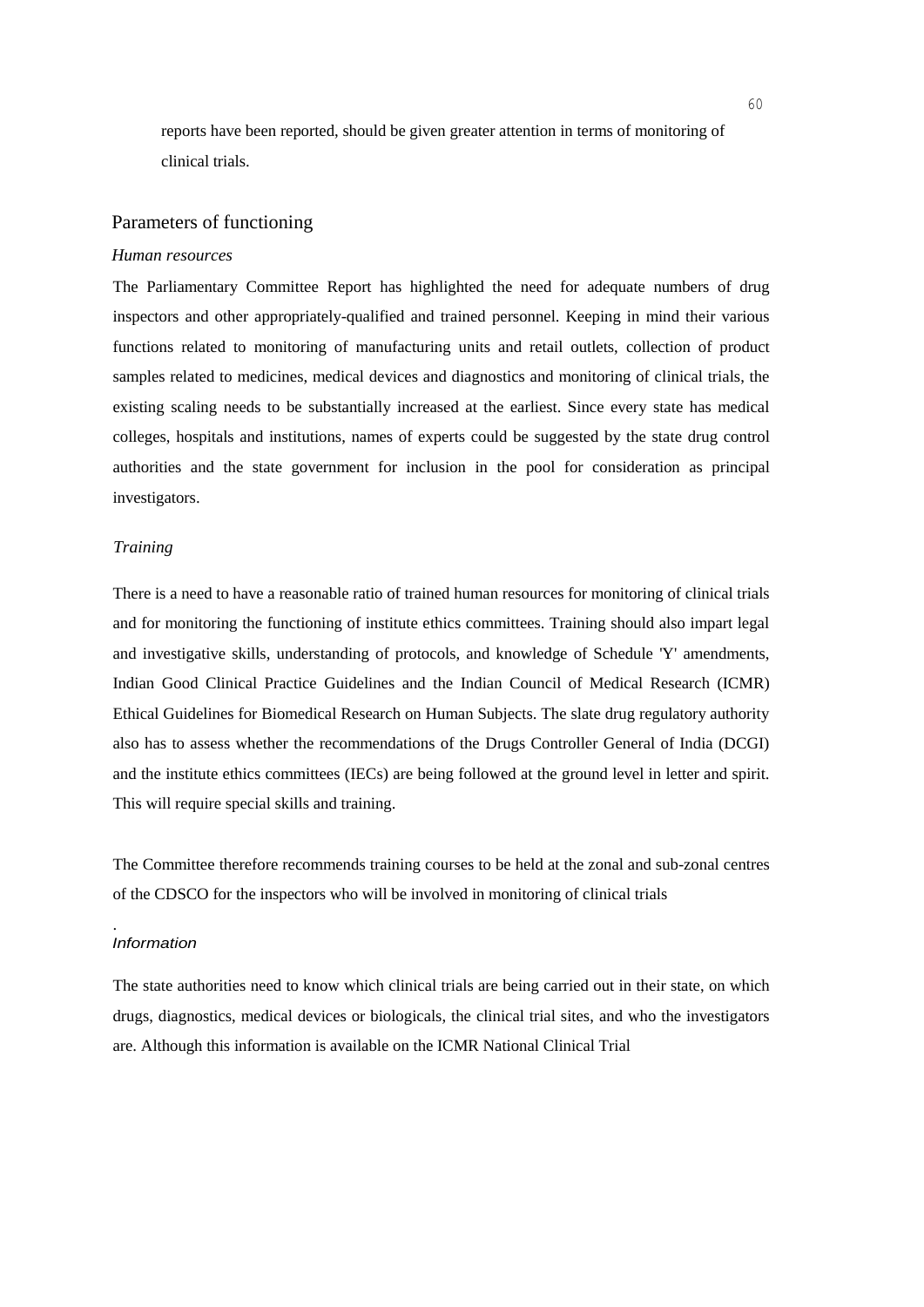Registry website, it is not adequate for effective monitoring. There needs to be continuous and effective flow of information between the state drug regulatory authorities, state health authorities and the CDSCO.

#### *Ethics*

The ethical dimensions of clinical trials are important. Representatives of the state government and experts in medical colleges and institutes engaged with ethical dimensions of clinical trials can help in explaining these concepts to the participants and others engaged in the trials. State authorities should also be explained the nuances of ethics in the conduct of various clinical trials.

# **Recommendations**

The Committee recommends the following:

#### *Joint monitoring*

Monitoring of clinical trials should initially be undertaken jointly by the state regulatory personnel with personnel of the CDSCO Headquarters and zonal offices. Once the state regulatory personnel attain the desired competence, monitoring of trials can be independently undertaken by the states using their personnel picked up by random selection from the roster of trained and accredited personnel. Initially, only those states should be involved which have trained manpower and infrastructure and where trials are being conducted.

#### *Coordination amd information sharing*

There should be a clear mechanism for coordination and information sharing between the CDSCO and the State Drugs Standard Control Organization (SDSCO) units on clinical trials approved tn the state, nature of clinical trials, clinical trial sites and investigators. Such information sharing should be done on a continuous and real-time basis for guidance and quick and appropriate action in the process of monitoring of clinical trials.

#### *Training of slate drug regulatory personnel*

Regulatory personnel should be speedily trained in different facets of clinical trial monitoring including understanding the requirements of clinical trials, trial protocols, role of ethics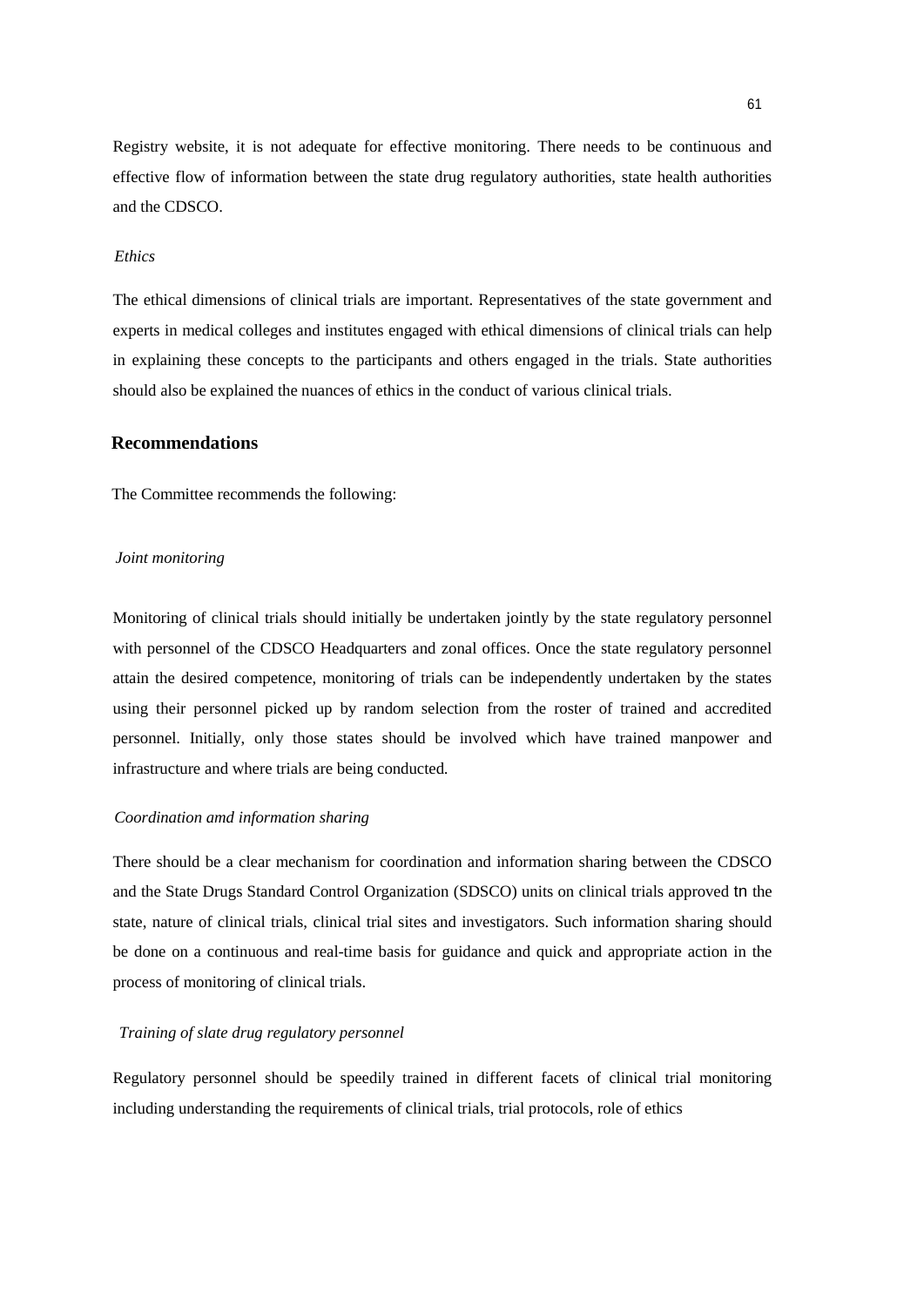committees, role of principal investigators (PIs), contract research organizations (CROs), sponsors and violations of protocol.

#### *Upgradation of capabilities*

The Committee feels strongly that effective monitoring of clinical trials is feasible only after (a) training of available manpower, (b) recruitment of skilled manpower, and (c) upgradation of infrastructure both at the CDSCO and the state drug regulatory units. Appropriate centres for training may be considered at zonal, sub-zonal and at any other level.

#### *Accountability*

Once the state regulatory mechanism is fully functional, any illegal omission or commission resulting in violation of the human rights of the trial participants by the accredited investigators/institutions must be investigated thoroughly. Those responsible for such lapses must be held accountable, whether it be investigators or regulatory personnel.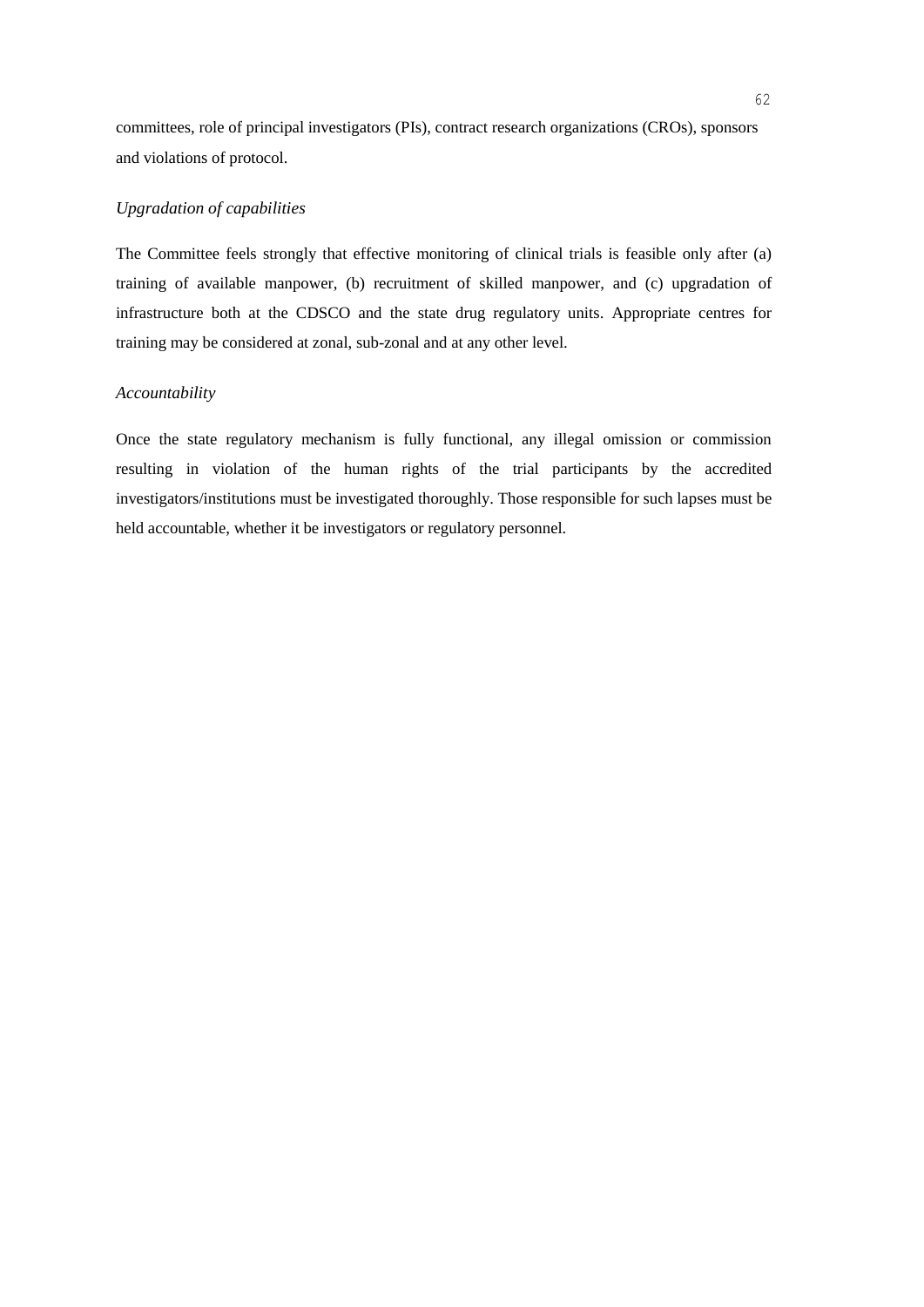# **10.Discontinuation of drugs when safer and more effective drugs are available - banning of drugs 11.**

# **Introduction**

Citizens of this country have a right to expect that drugs available in the country are safe and effective, and that all drugs that are available are indeed needed. They would also not be asking for too much if they expect the drugs to be of good quality. Unfortunately, the situation on ground is very different. We have an unacceptably large number of formulations in the market - somewhere between 60,000 and 85,000. Many of these medicines should not have been allowed to reach the market in the first place.

This Committee is not mandated to find out how such a situation has come to pass. If, however, the Committee has to recommend measures to remedy this situation, it has to know what drugs are in the market today and then make recommendations accordingly. In spite of existing governmental rules, regulations and Acts meant to protect the citizens that are listed at the end of this section, things are in a deplorable state at the moment.

# **Problem areas**

The problem areas are as follows:

- Drugs which should never have been allowed to reach the market are being marketed.
	- Many of these drugs are inherently unsafe and potentially hazardous. They do not appear in any textbook of medicine or pharmacology; nor do they find a place in the market of any country which has a ~ell-regulated market for drugs. Such drugs must be removed from the market.
- *-* New drugs should be allowed to be marketed in the country only if the experts feel that the drug will have some advantages over the already existing drugs in terms of therapeutic efficacy and safety.
- Another consideration is whether the drug is being marketed in the country of origin. If not, then questions arise as to why this is so, and this becomes a factor in approving its release in India.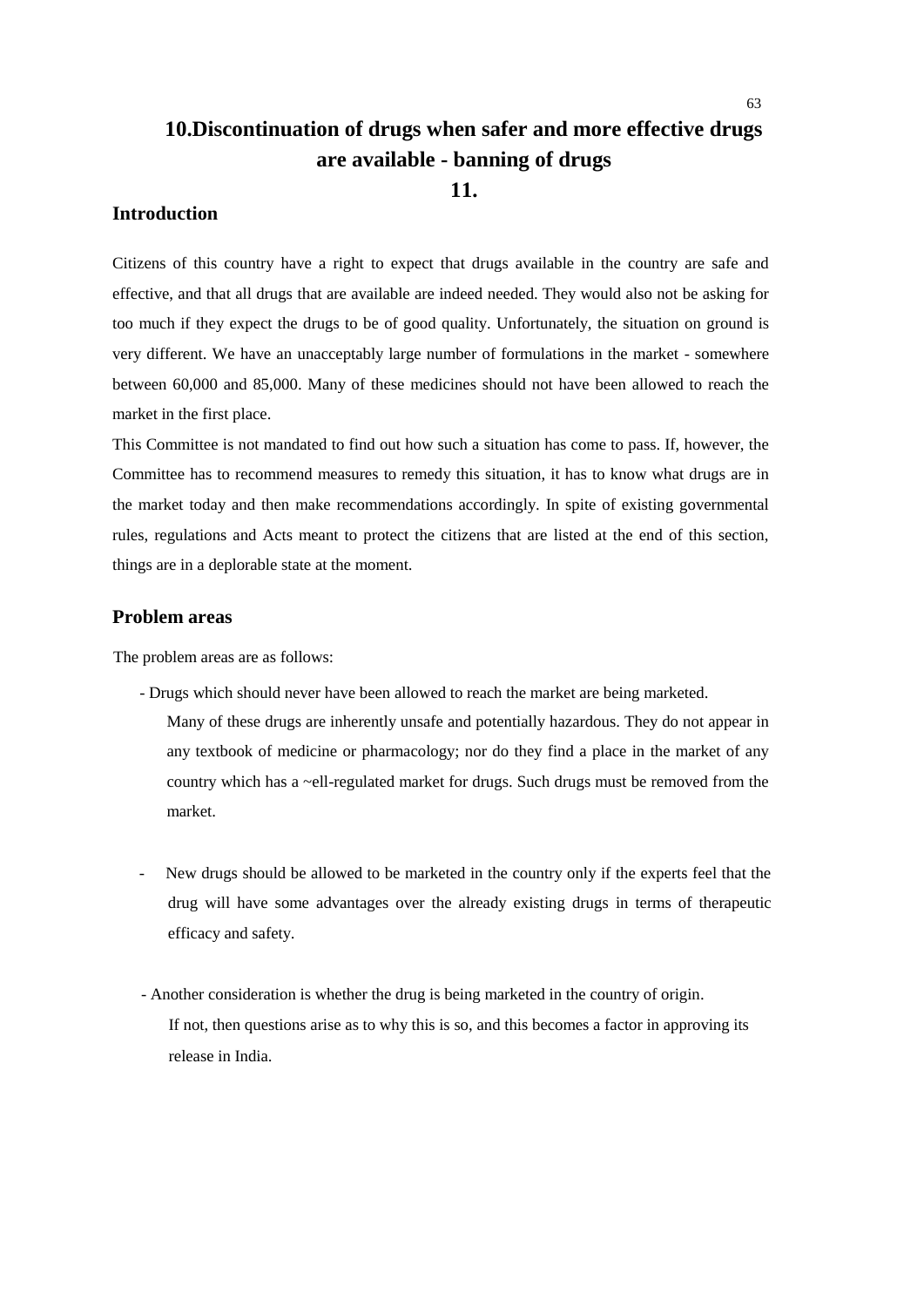- Again, if the drug is already in the market but two or more countries remove the drug from their market on grounds of efficacy and safety, then the national drug regulatory agency should consider the possibility of removing the drug from the Indian market as well.

# **Drug regulatory agency**

What is needed is an alert drug regulatory agency supported by experts who would recommend, from time to time, removal of drugs from the market. This authority should be able to take rapid decisions which would be implemented immediately. To be able to do so, however, the regulatory agency will need information continuously on

- post-marketing surveillance of drugs,
- rational use of medicines,
- drug utilization studies, and
- adverse drug reaction monitoring.

It will be useful if a research unit is created within the Central Drugs Standard Control Organization (CDSCO). This unit would initiate and sponsor studies in these areas to be able to get the needed information to help in decision-making.

# **Recommended measures**

The Committee deliberated at length regarding the active measures which need to be taken now to remove drugs which should not be on the market. These measures are:

- Setting up a committee outside of the Drugs Technical Advisory Board which will review all the drug formulations and vaccines now in the market and prepare a list of drugs which should be removed. The criteria for a drug to be on the market would be that it is therapeutically effective and acceptably safe: It should also be a drug which fulfils a real medical need.
- A list should be prepared of drugs not approved in the country of origin and those which have been banned or withdrawn in several countries. These should again be reviewed for withdrawal.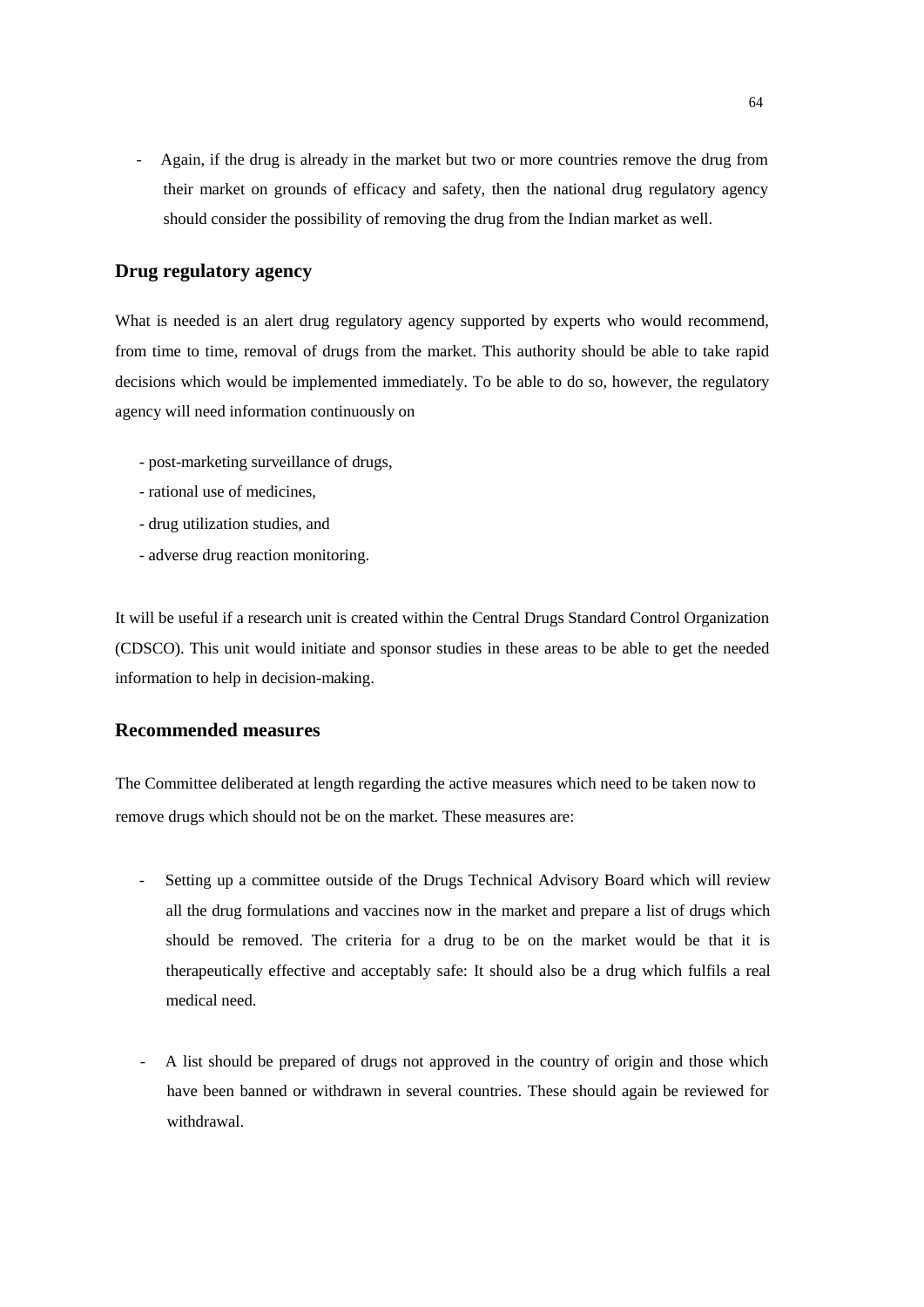- The names of drugs which have been withdrawn should be regularly placed on the CDSCO website.

The Committee recommends that the programme of withdrawal of drugs should be undertaken in phases, as follows:

- a) Drugs to be weeded out immediately
- b) Drugs to be phased out in 3-6 months
- c) A few drugs could be listed for restricted use. These drugs would be those whose misuse would either lead to resistance to the drug, or those which may cause serious side-effects, but are still needed.

# **Existing regulations**

Drug regulations already in existence are:

- Section 26-A and 33-P of the Drugs and Cosmetics Act, 1940
- Rule 122-B (2A) and Rule I 22-D (2) of the Drugs and Cosmetics Rules, 1945.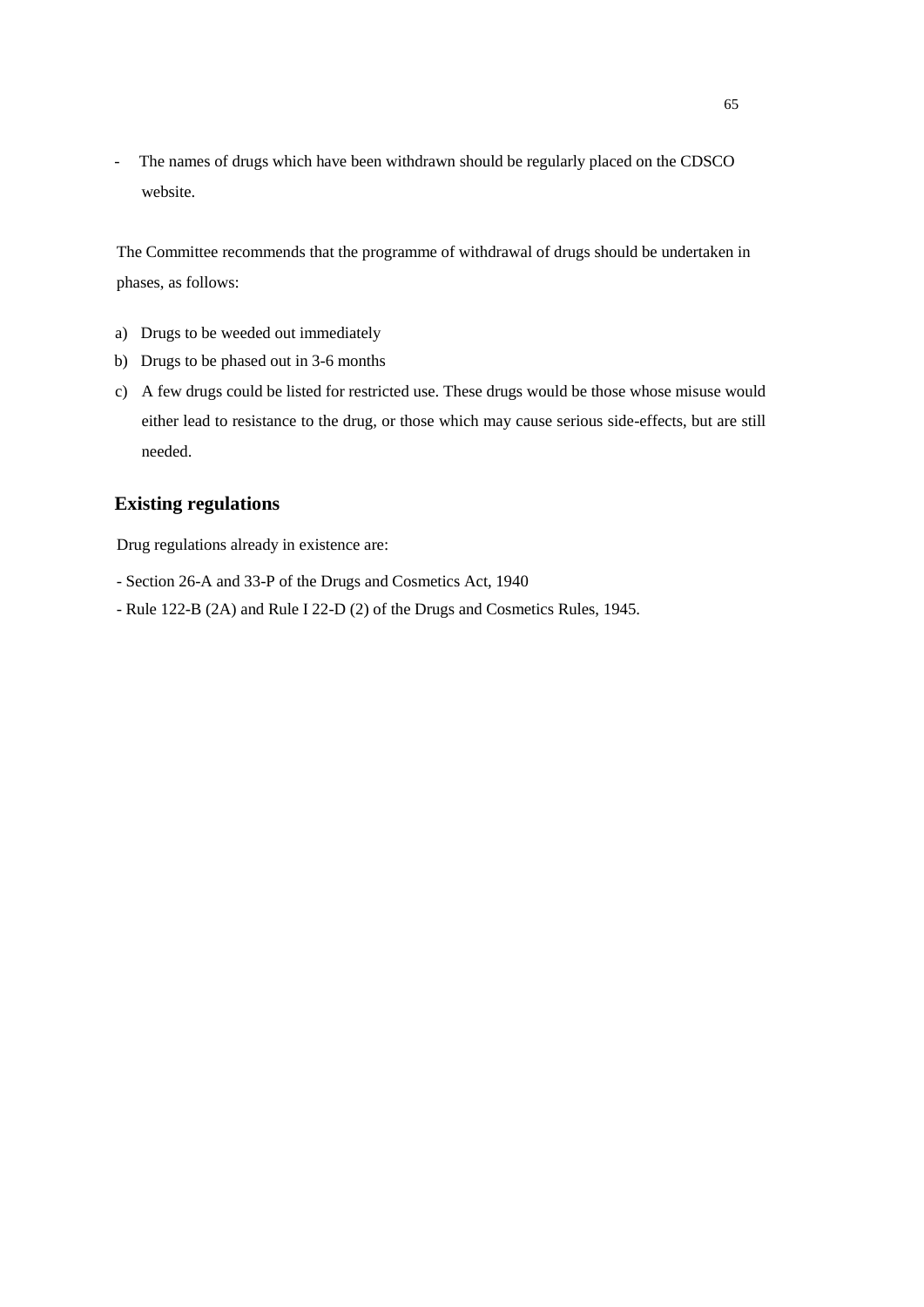# **11. Technical Review Committee**

#### **Background**

Interaction with the pharmaceutical industry leadership and their associations, namely the Organization of Pharmaceutical Producers of India (OPPI), Indian Drug Manufacturers Association (IDMA), Indian Pharmaceutical Alliance (IPA) and Associated Chambers of Commerce and Industry (ASSOCHAM), contract research organizations (CROs) conducting clinical trials in India on behalf of the sponsors (i.e. the pharmaceutical industry) and representatives of civil society and non-governmental organizations (NGOs) highlighted that there are a plethora of new drug advisory committees (NDACs) - 12 in all, advising the Drugs Controller General of India (DCGI) on new chemical entities *(NCEs)/new* biological entities (NBEs), new generic drugs and similar biologic approvals. Each committee consists of 10 to 15 subject-specialty experts having little experience of regulatory data review; some committees have even not met for over a year. Further, a committee sometimes does not take a decision if just one or two members do not attend the meeting.

On the other hand, sometimes decisions are taken when only two members are present. There is therefore a significant slowdown in consideration of applications and grant of approval for different phases of clinical trials or marketing and manufacture of new generic drugs, similar biologics or NCEs/NBEs. This concern of the entire pharmaceutical industry appears genuine. Delay in approvals was also highlighted by the Parliamentary Committee and hence needs immediate redressal. This committee feels that it is essential to clear pharmaceuticals applications speedily to maintain vibrancy and the global impact of this Rs 1200 billion industry. It is therefore proposed to constitute one broad expertise-based Technical Review Committee instead of the existing 12 NDACs to ensure speedy clearance of applications without compromising on quality of data and rules and regulations.

# **Composition and functions of the proposed Technical Review Committee**

The proposed Technical Review Committee will consist of two clinical pharmacologists, two regulatory clinical toxicologists/pathologists, two medicinal/pharmaceutical chemists, two pharmacists, two clinicians, an immunologist, two basic scientists involved in drug development and two subject specialists (to be invited drug-indication wise and selected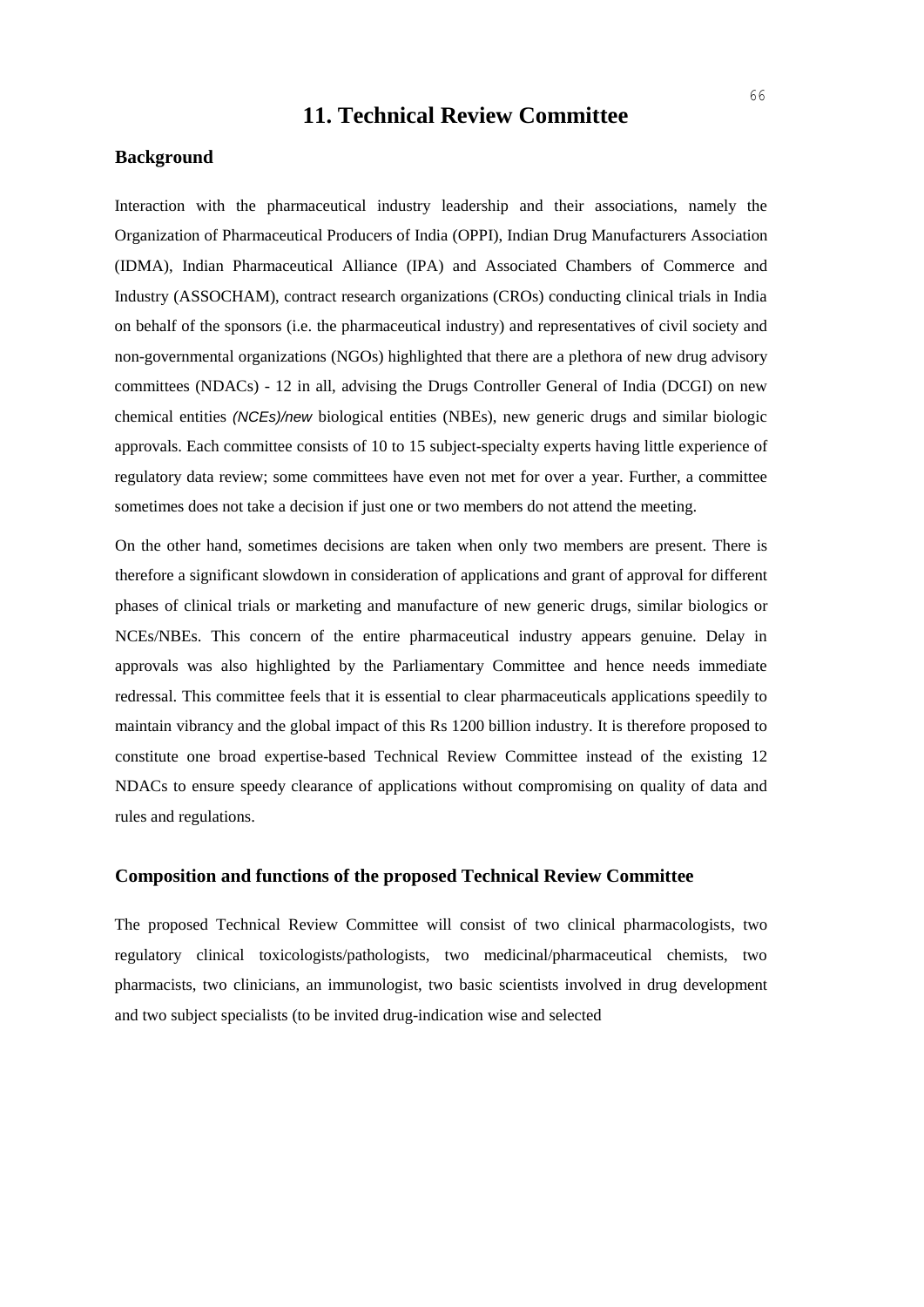randomly from the roster), with the joint/deputy DCGI as the Member-secretary and two more officers from the DCGI's office to assist the committee. Two members have been included from each specialty to ensure that at least one is present at each meeting.

The committee will review the following:

- Chemistry of NCEs and generic drugs
- Molecular biology including recombinant DNA technology of NBEs and similar biologics.

Pre-clinical development data of NBEs or similar biologics, i.e. biosimilars, would in fact have been reviewed by the Review Committee on Genetic Manipulation (RCGM).

- Efficacy
- Mode of action
- Pharmacology
- Toxicology
- Clinical trials data.

Thereafter, the Committee will approve the protocol, investigators and centres for the conduct of clinical trials. The Committee will function in a time-bound manner and no application should await scrutiny and clearance for more than three months, to be ultimately reduced to one month. The reasons for delay, if any, should be clearly stated within the above-indicated time, failing which the proposal will be deemed to have been approved. The Chairman of the Committee will be authorized to co-opt one or two disease-wise experts in addition, if needed (through the DCGI). The expert's job will be to evaluate the clinical trial data generated through clinical trials of generic drugs and similar biologics or subsequent phase(s) of clinical trials for *NCEs/NBEs,* and give appropriate recommendations.

The tenure of the Committee will be for three years, and 33% of the experts will be replaced by rotation each year. The rotation of experts will start three years after constitution of the first Technical Review Committee. The decision of the Committee will be placed on the DCGI website immediately after the meeting (or within 24 hours after approval of minutes by the Chairman via email) and the letter will be issued by the DCGI's office to the party within  $15$  working days.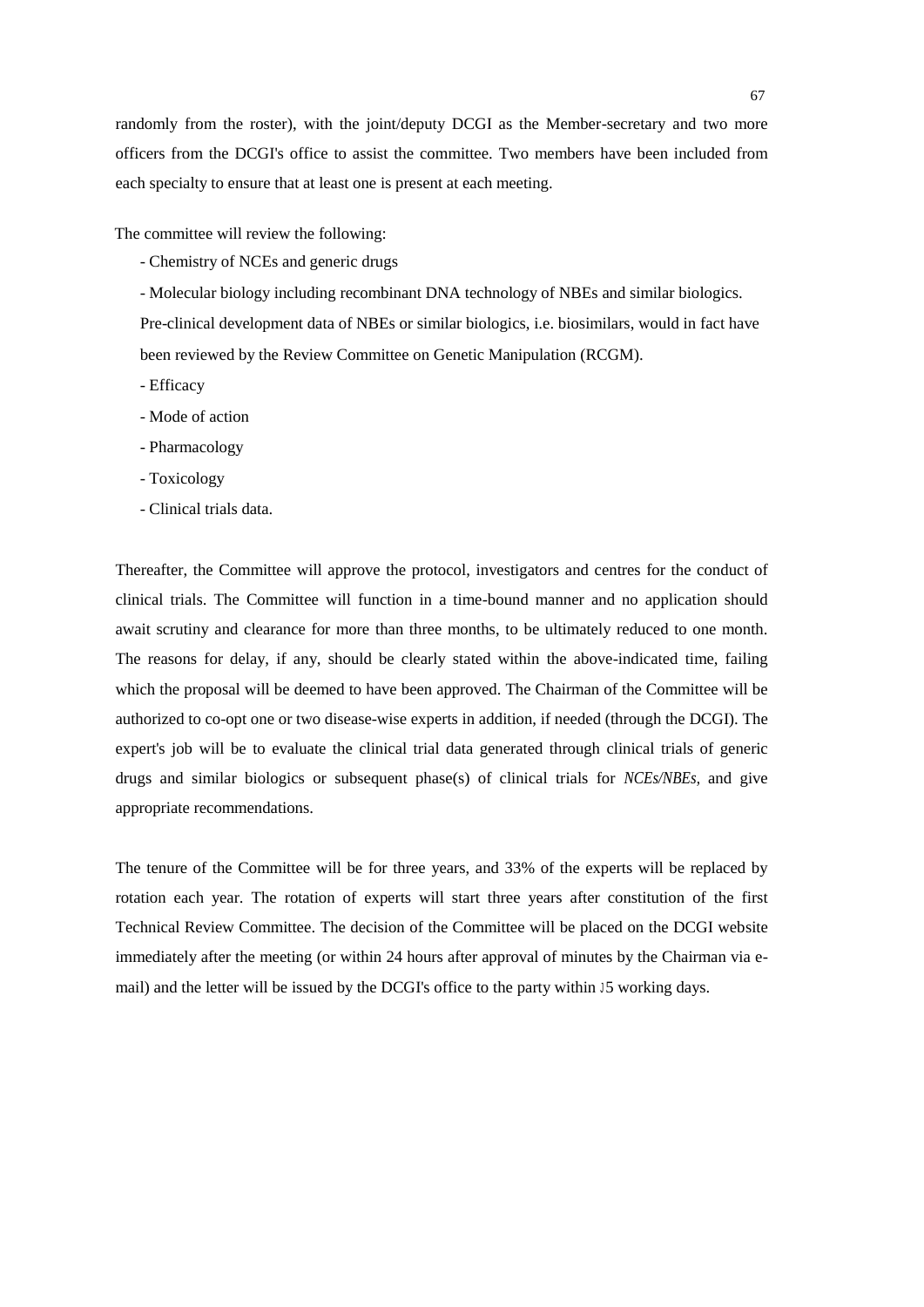The DCGI's office will maintain a roster of core committee specialty experts and diseasespecialist experts. The experts will be picked up randomly for induction into committees. If any expert does not attend three consecutive meetings or 50% 'of the meetings during a year, he/she will be replaced.

# **Applications**

Applications received from the industry wil1 be serially numbered, entered in a register and an acknowledgement will be issued. They will be checked by the Member-secretary to ensure that the applications are in order and contain the requisite information. Incomplete applications will be returned to the applicant indicating the shortcomings and will lose their serial number. Complete applications will be put up to the Technical Review Committee in serial order. Applications concerning national emergencies or drugs/biologicals for tropical diseases will receive priority for expedited review.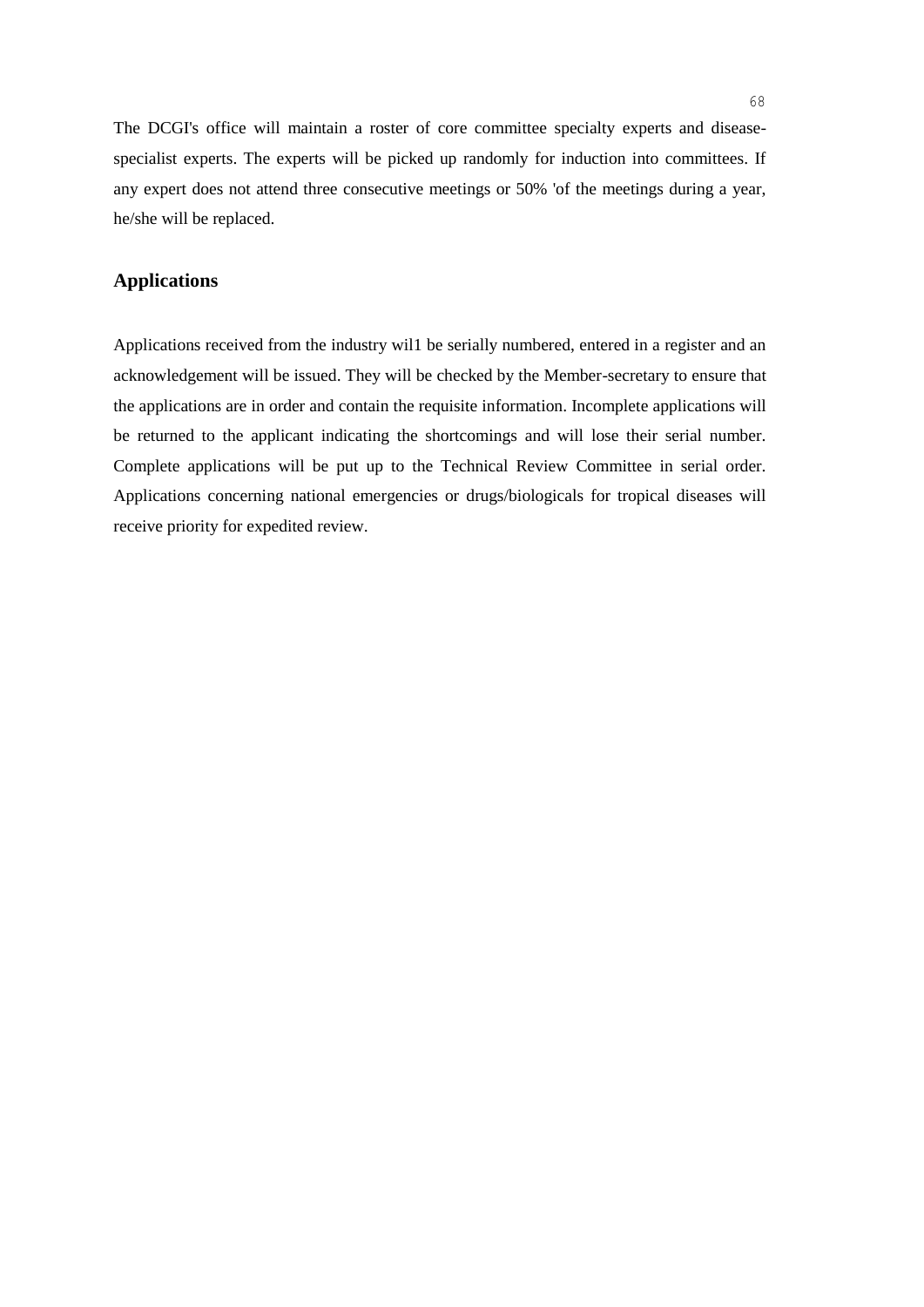# **12. Unbiased selection of experts**

## **Background**

Experts are needed for providing advice on approval of clinical trials and for assessment of accreditation. Selection of experts for advising the national drug regulatory authority is a very important aspect of an organization which regulates a Rs.1200 billion industry. Regardless of the number of experts that are selected and appointed in the drug regulatory system itself, there will always be a need for more experts in different specialized areas. Fortunately, the country has over 350 medical colleges, 1162 pharmacy colleges and dozens of centres of excellence in medical care, which collectively throws up a large number of qualified professionals. From among them, it should not be difficult to identify people of integrity and probity who can well be used as experts.

In the present system, the selection of experts has been left to the discretion of the staff of the drug regulatory system. While this gives the staff the authority to select the experts, it also makes them vulnerable to criticism of bias and nepotism. The present system has been widely criticized as not being fair to the officers of the drug regulatory agency, the experts selected (or not selected) and the centres where clinical trials are carried out.

A system needs to be put in place whereby the nexus referred to in the Parliamentary Committee would not be possible. This can only be achieved if the system is based on an unbiased and random selection of experts for each activity where such experts are needed.

# **Shortfalls in the present** system

Lacunae in the present system in various areas are discussed below.

## *Experts*

- Competent, busy clinicians are often not able to provide time and travel large distances to help the drug regulatory agency.
- Even when they agree to attend meetings at New Delhi at the headquarters of the Central Drugs Standard Control Organization (CDSCO), they are plagued by lack of time. Thus, they may have perhaps not read the background papers before the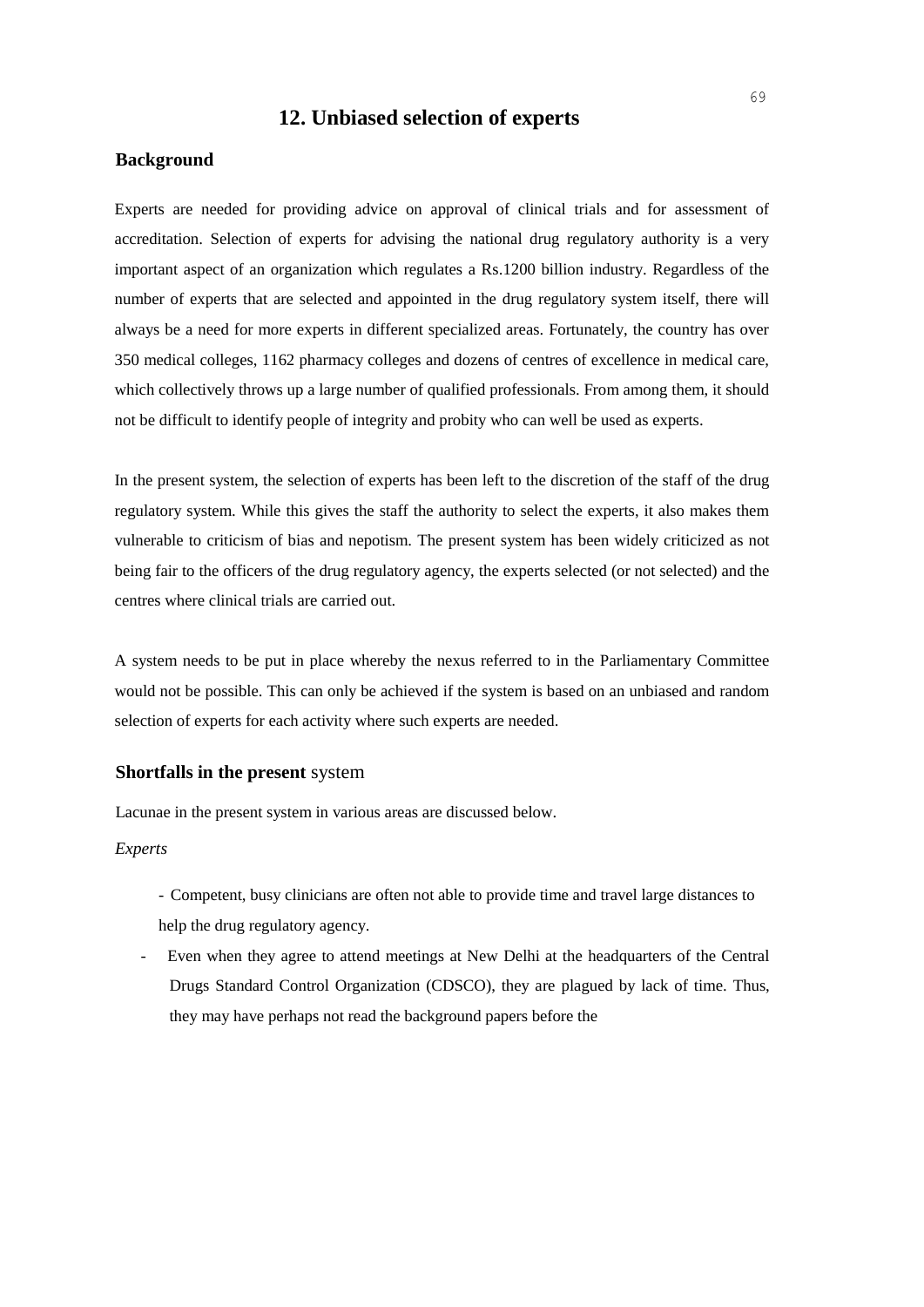meeting, or may be more concerned with being able to catch the flight back home than with the ongoing proceedings.

- Video conferencing/teleconferencing are not being used
- The payment for the travel is not always immediate
- The honorarium for carrying out this responsible work is a pittance.

It is therefore not surprising that the CDSCO has fallen into the unhealthy practice of repeatedly inviting the same experts who are based in and around New Delhi. This leads to an unhealthy relationship between these experts and the authorities that is neither desirable nor acceptable. There is the possibility of an office of a drugs controller general sending a specific assessor to a centre for accreditation, or of a particular expert being identified and sent to review a particular request.

#### *Selection process*

- There is no computerised database of experts. The names of experts in a particular subject or from a particular geographical region are not readily available. Identification and selection of experts for any requirement is disorganized and subjective.

There is a lack of transparency, in that the bio data of the panel of experts is not available on the CDSCO website.

## **Proposed solution**

#### *Experts*

An unbiased system of selection of experts can only work if all experts are willing and desirous of helping the drug regulatory agency in this task. Measures to achieve this are given in succeeding paras.

# *Reduction in the number of proposals coming to the committees/or approval of clinical trials*

It is not necessary for every proposal to be assessed by a full technical review committee (TRC). There are ways in which the numbers being assessed by a full TRC can be reduced. This would enable a more detailed review of each case.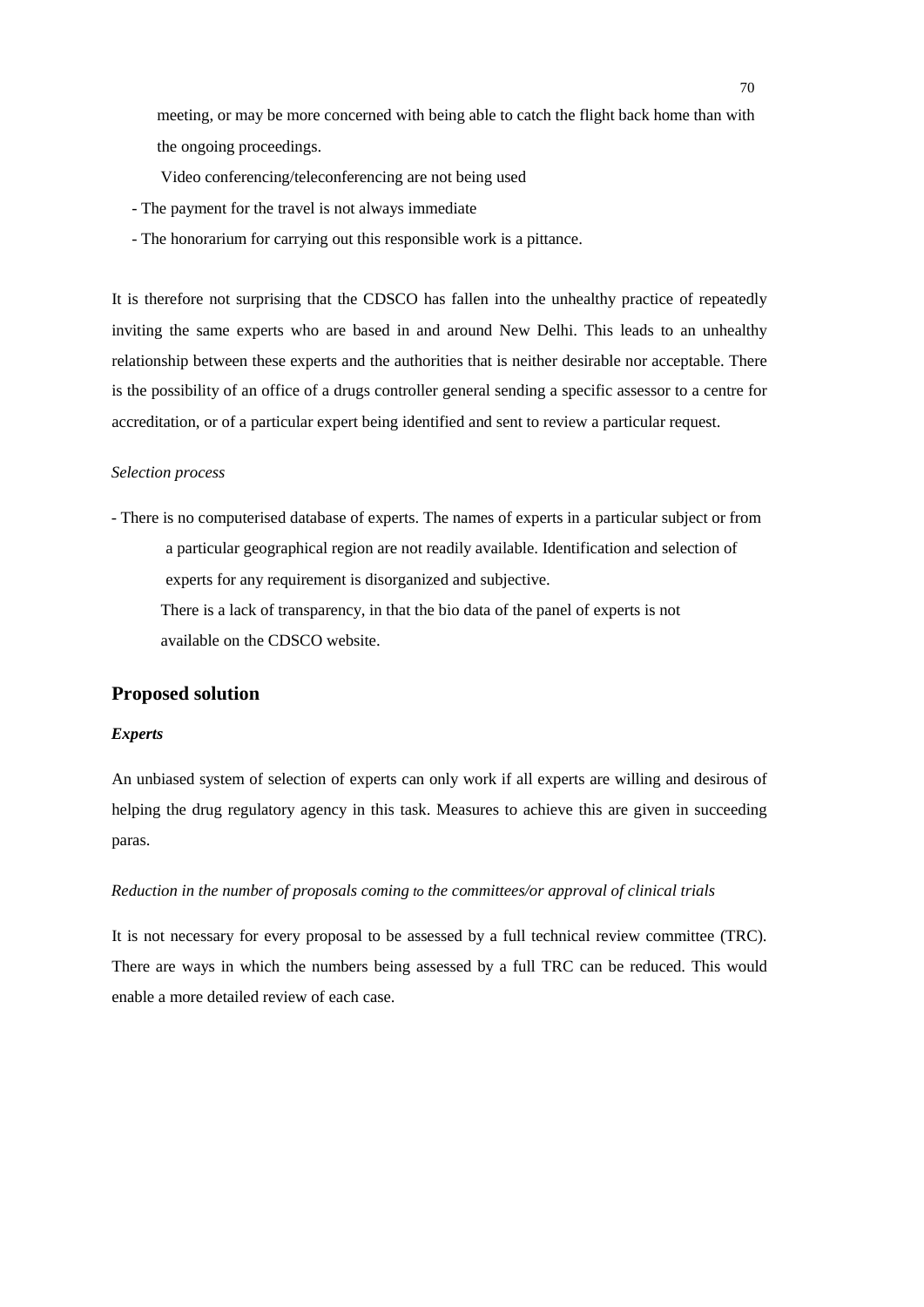Reduction in the number of proposals which need to be seen by experts also has to be considered.

#### *Regional reviews*

In a country as large as India, given the geographical spread of institutes carrying out clinical trials, it is not feasible for all reviews to be carried out at New Delhi. There is a need for setting up regional committees. A sub-committee of the Government of India should look into the feasibility of setting up regional review/assessment committees.

#### *Videoconferencing and teleconferencing*

These facilities should be used wherever feasible to reduce the commitments on time and travel of experts. A large number of decisions can be taken by videoconferencing/teleconferencing if the papers are well-prepared and sent to the members in advance.

#### *Sitting and evaluation fees*

The honorarium being paid to the experts and assessors and members of the institute ethics committees need to be greatly enhanced. This could be charged to the pharmaceutical concerns. The visit of the assessors should be treated as 'on duty'. Considering the amount of background work to be done in review of proposals or in an on-site assessment, and the importance of these activities as the only protection available to the public and volunteers against misuse and exploitation, the amounts paid today are pathetically inadequate.

#### *Selection process*

Improvements are needed urgently as enumerated in succeeding paragraphs.

### *Creation of a database of experts in different areas*

It is essential to create a computerized database of experts of potential assessors from all over the country for accreditation and for review of proposals. This database would comprise of experts who have been carefully selected by the Technical Advisory Committee. Some of the criteria for selection will be: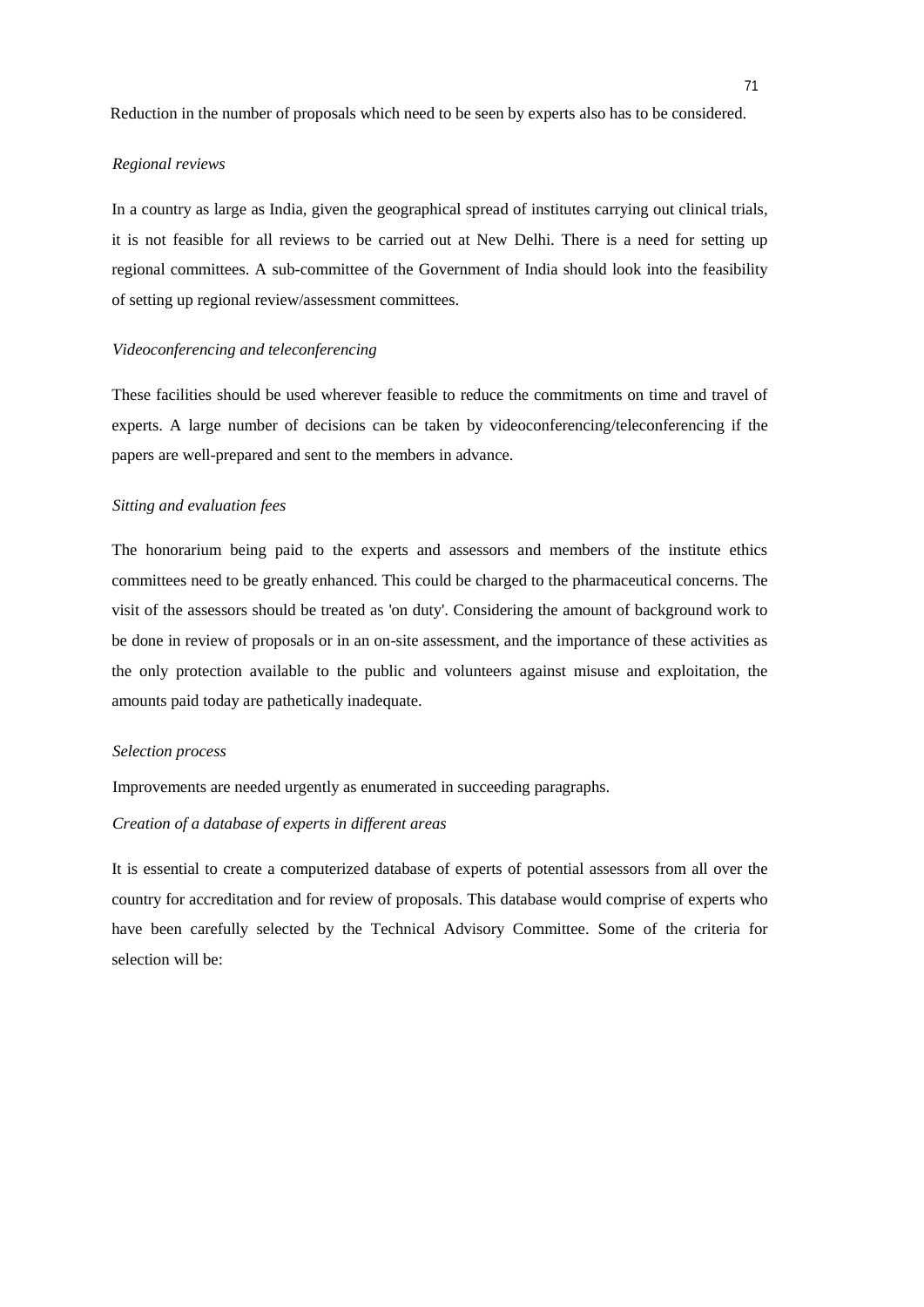- Technical knowledge
- Experience
- Integrity
- National and international recognition
- Ability to devote time
- Knowledge of the regulatory system.

Clear-cut criteria will be used for selecting these experts. All methods should be pursued to identify persons who can be included in this roster. Geographical considerations and gender sensitivity should be kept in mind while preparing the database. Some of the options are:

- Open advertisement for obtaining suitable names for consideration
- Asking individuals and institution for names

Identifying persons by their publications, their known integrity and national/international recognition.

The Committee feels that all the above methods should be explored and used.

#### *Transparency*

Before a person's name is included in this list, the brief bio data of the person concerned should be placed on the website of the CDSCO to enable any member of the public or of the medical fraternity to raise any specific objection to a person being included in the roster of experts. The roster should include the names of the following:

- Experts from every field and all types of organizations including the private sector Experts listed according to their expertise and geographical location. This will enable identification of experts of any particular specialization.

The roster should be updated every year and names added or deleted based on a set of strict criteria. The deciding factors will be the experience, merit and integrity of the person concerned. It is suggested that this creation of the roster of experts be outsourced to an information technology (IT) organization.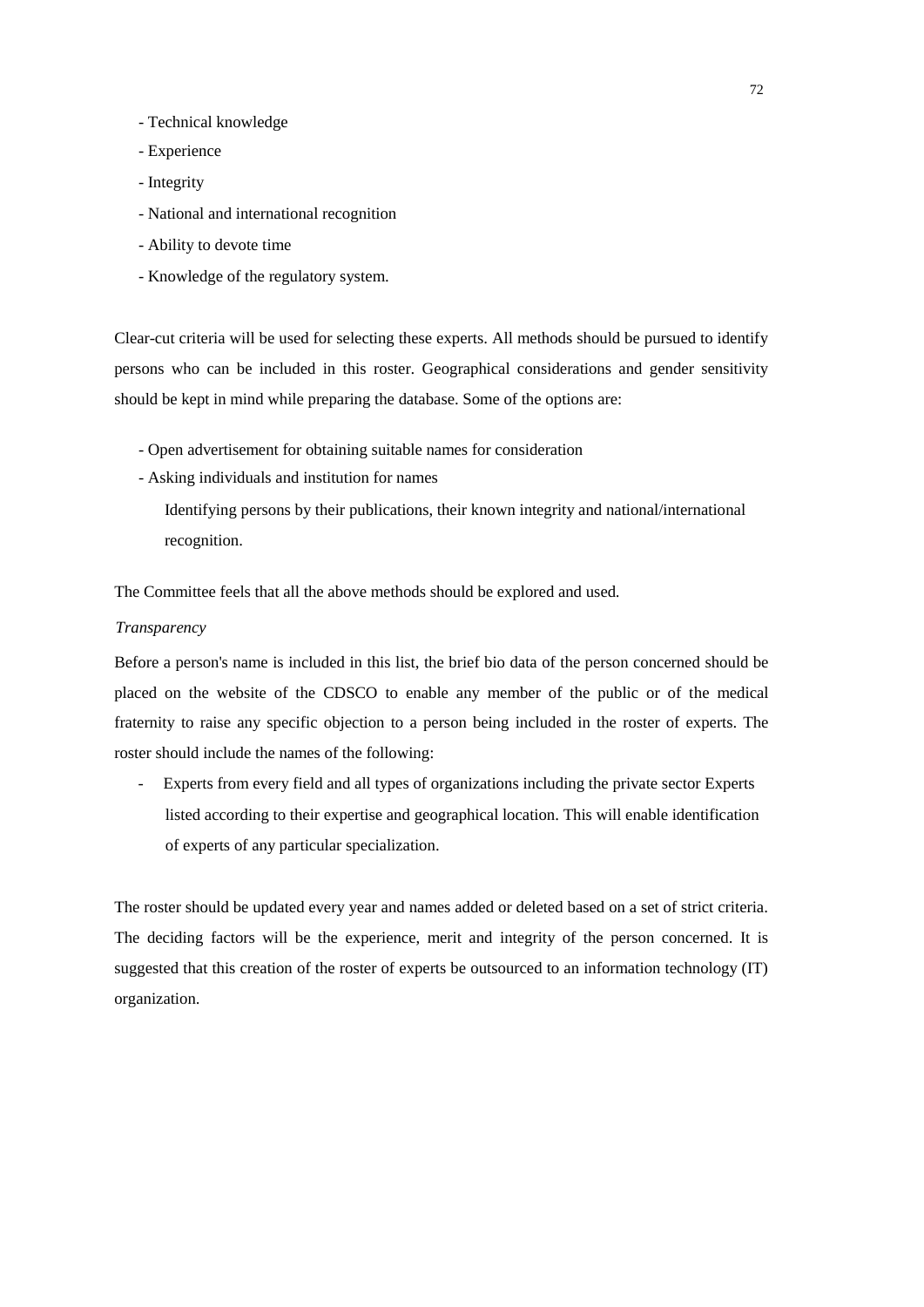#### *Selection by randomization*

Only experts on the roster should be called for meetings and carrying out assessments at the sites. The selection as' to which expert is to be used to assess which proposal and which assessor will go to assess a particular site will be made by a process of randomization. Only one person will work on the randomization procedure and provide this information to the CDSCO. Developing the randomization software and thereafter drawing out names as per each specific requirement should be outsourced to a trusted IT firm or a national institute for IT. Staff members of the CDSCO or the officers of the Department of Health will not have any say in the nomination of experts required for a specific assessment, or for a specific proposal for a clinical trial. This random selection will be programmed keeping in mind gender sensitivity and geographical location of the person. The programme will also ensure that an assessor is not nominated from the same city as the centre being assessed and that two assessors are not nominated from the same institute.

It is proposed that this system of random selection of assessors and random selection of experts for specific proposals be introduced as soon as possible. Given the will and commitment, this system is very workable.

## **Deployment of the proposed system**

The principles and system now being proposed will also apply to selection of experts for visiting centres of medical care for accreditation of the following:

- Institute ethics committees (lECs) at these centres
- Principal investigators (PIs) of clinical trials at these centres
- National Accreditation Council

Other members to the highest scientific and technical bodies of the CDSCO.

Such a system will offer confidence to the public and the Government that decisions are taken on the basis of merit, since assessors will be selected on sound principles and by randomization. The Committee believes that such a system will be widely welcomed by all stakeholders and different segments of the Government and the public.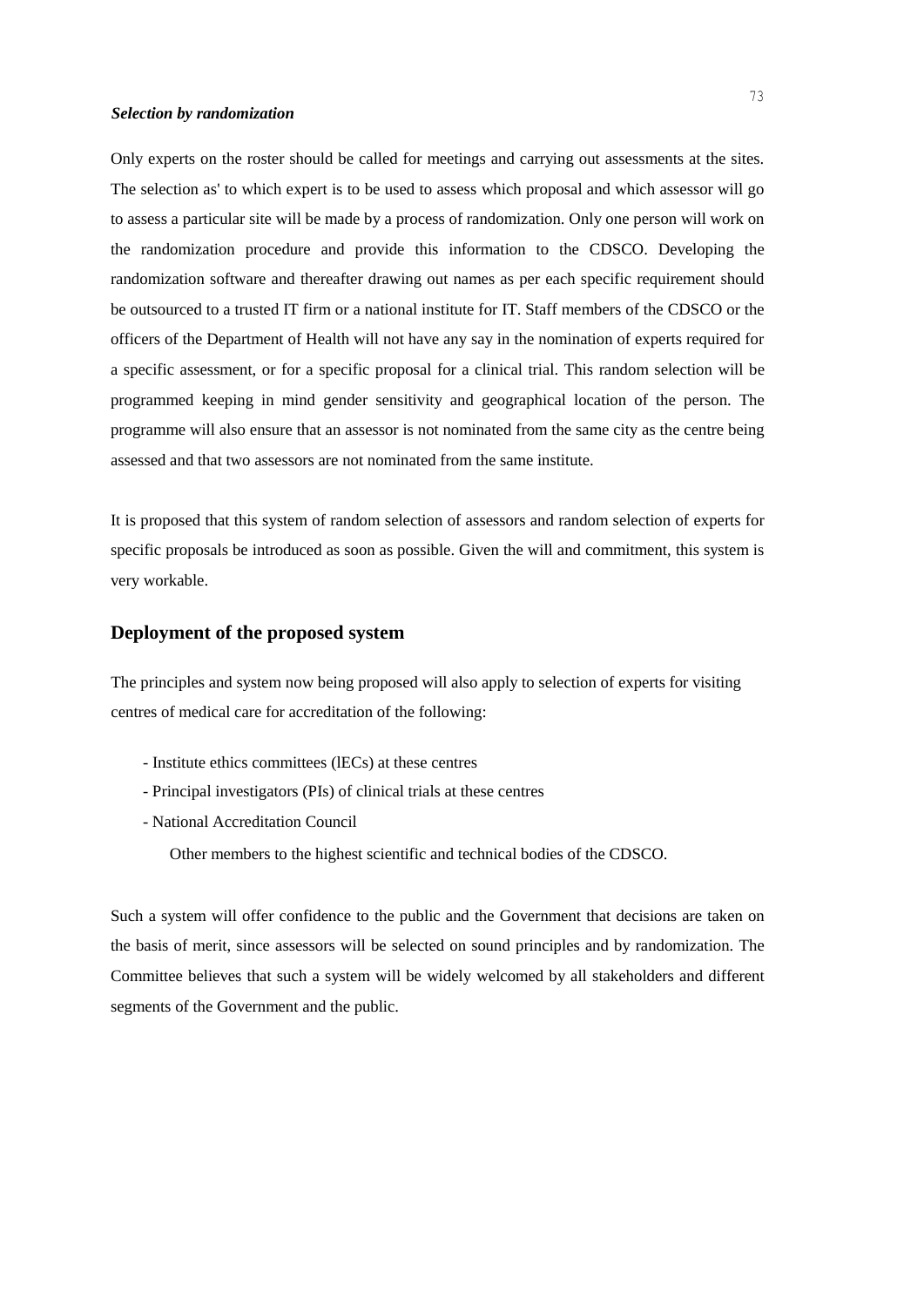# **Recommendations**

Various recommendations made above will need to be implemented in a phased manner as longterm measures and immediate measures, depending on the urgency of the proposed measure and time-frame needed for country-wide deployment.

#### *Long-term measures*

- Reduction in the number of proposals which need to be seen by the full committee
- Establishment of regional committees.

#### *Immediate measures*

- Selection of experts as per the defined criteria, keeping geographical considerations and gender sensitivities in mind
- Ensuring transparency before finalizing the composition of the panel of experts by placing the biodata of likely panelists on the website of the CDSCO
- Creation of a finalized computerized database of experts in different subjects after selection
- Use of experts only from this database

Use of randomization procedures to determine which experts will go to review accreditation requests/review meetings at different centres

- Use of videoconferencing/teleconferencing facilities where feasible Suitable enhancement of the sitting and evaluation fees for experts.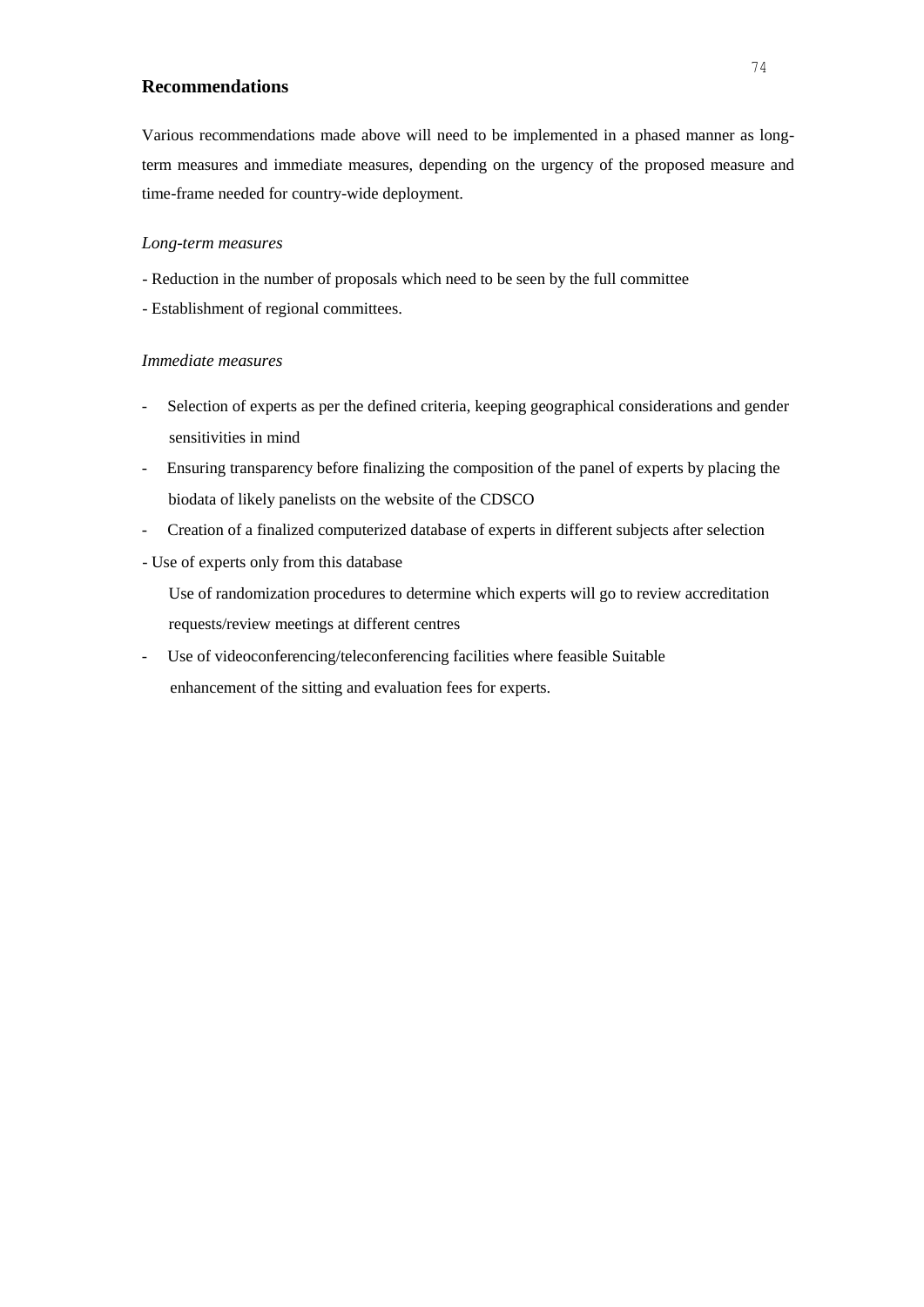# **13. Informed consent in clinical trials**

The central issue of human (clinical) research is the principle of respect for the individual's autonomy. This is achieved by obtaining an 'informed consent' from autonomous adults who are capable of giving a valid and voluntary informed consent after receiving complete information on all aspects of participation. International guidelines specify that 'respect for persons requires that subjects, to the degree that they are capable, be given the opportunity to choose what shall or shall not happen to them'. Informed consent provides an opportunity to the participant to decide if he/she wants to contribute to a cause, as research is generally not custom-made to suit the requirements of the individual participant but is targeted to creating generalizable knowledge.

## **Informed consent process**

Obtaining an informed consent does not mean merely obtaining verbal consent. or a signature/thumb impression. The consent process has three components-information, comprehension and voluntariness, through a process of information exchange that includes subject recruitment material, verbal instructions, written material, question-answer sessions and finally, agreement to participate, documented by a signature/thumb impression. It is not a one-time event, but a process that begins much before the study is initiated and continues throughout the study tenure and often also after the study is completed. The process requires that there be a good exchange of dialogue between the participant and the researcher in a simple, understandable language without any technical jargon. There must be sharing of relevant information by the researcher with the subject so as to enable the individual to make an informed choice or decision about his/her participation in research, and provide a written informed consent. It is the responsibility of the principal investigator (PI) to obtain this consent from the participant.

The participant/patient information sheet with all relevant details filled in the local language should be approved by the concerned institute ethics committee (IEC) along with the trial protocol. The essential elements of information to be provided in the information sheet should as per the checklist provided under Schedule Y of the Drugs and Cosmetics Rules,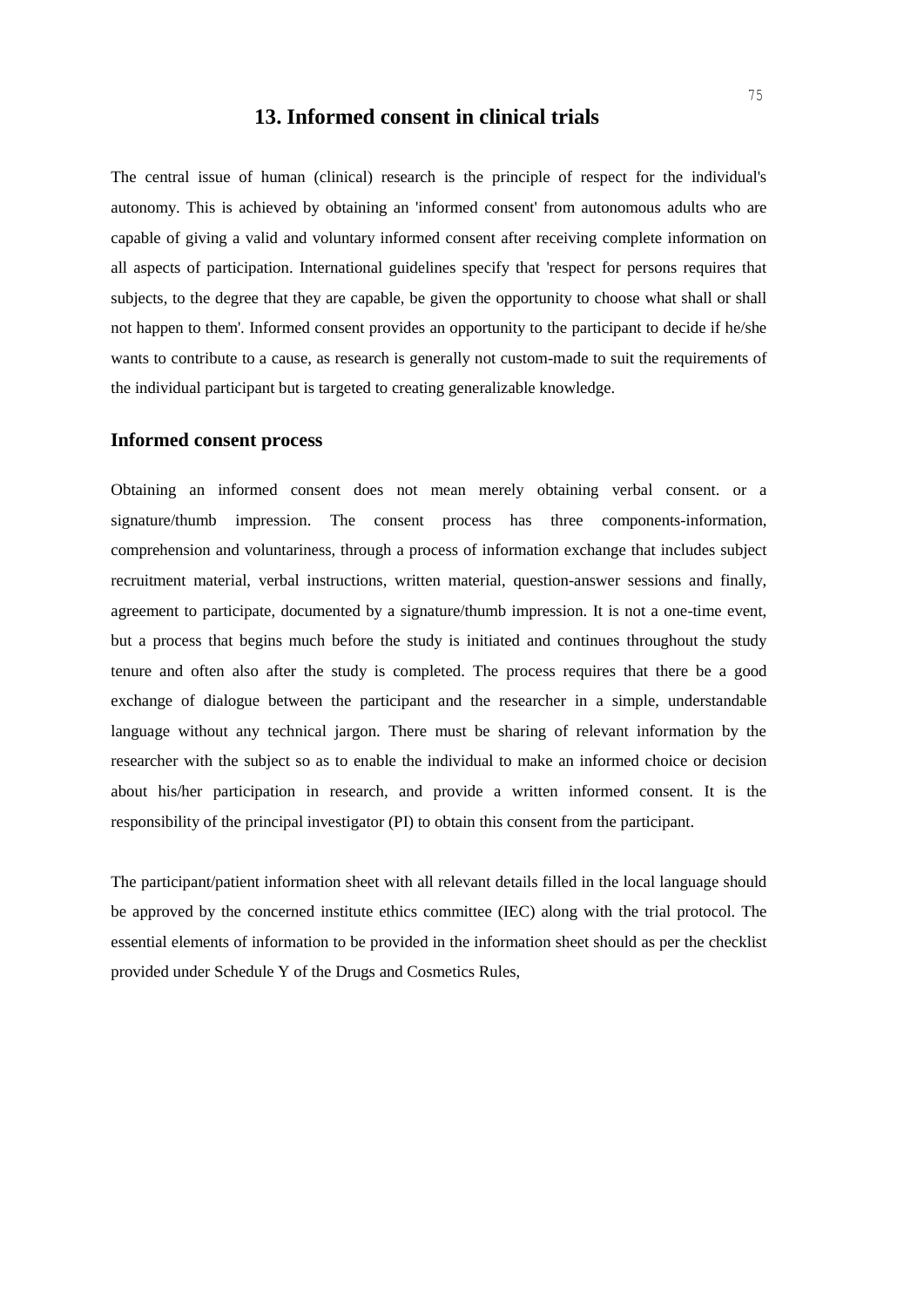1945. A copy of the patient/volunteer information sheet and the signed consent form should be provided to the participants for retaining with themselves.

# Waiver **of consent**

For some specific types of research, a waiver of consent or waiver of written consent may be given by the lEC, e.g. in an emergency situation where obtaining consent is not possible, for research on stored tissue or data, retrospective studies, or behavioural research where knowledge about the research study may lead to bias in the research result. Such research needs to be carefully evaluated by the ethics committee before a waiver is granted, and a waiver should only be granted provided that the research poses minimal risk and consent is impracticable. However, in the case of clinical trials, a waiver should not be agreed to by the lEC unless there is a valid justification, such as in emergency situations. In such cases, consent should be obtained at a later date from appropriate individuals or a debriefing should be done. When participants are willing to participate, but do not agree to provide written consent, the informed consent process should be well documented by audiovisual methods. Such documents should be well preserved, adhering to principles of confidentiality. These should be made available for any subsequent scrutiny by relevant authorities.

# **Research on vulnerable populations**

Research on special groups of people who have diminished capacity to protect their interests or to give consent for themselves requires great care. It is important to obtain consent, assent or permission from vulnerable participants in addition to obtaining permission from their legallyauthorized representatives. Proxy consent should be obtained from guardians who are legally authorized for those who cannot provide valid informed consent, viz. children, the mentally differently abled, prisoners, institutionalized individuals, terminally ill patients, students, subordinate staff, in the presence of an independent witness who has to also sign the informed consent document. Audiovisual recording of the informed consent process should be undertaken and the documentation should be well preserved.

# **Obtaining subsequent consent**

Obtaining consent is a continuous process and not a one-time affair. Obtaining initial consent for screening and recruitment to the trial is always followed by having to obtain subsequent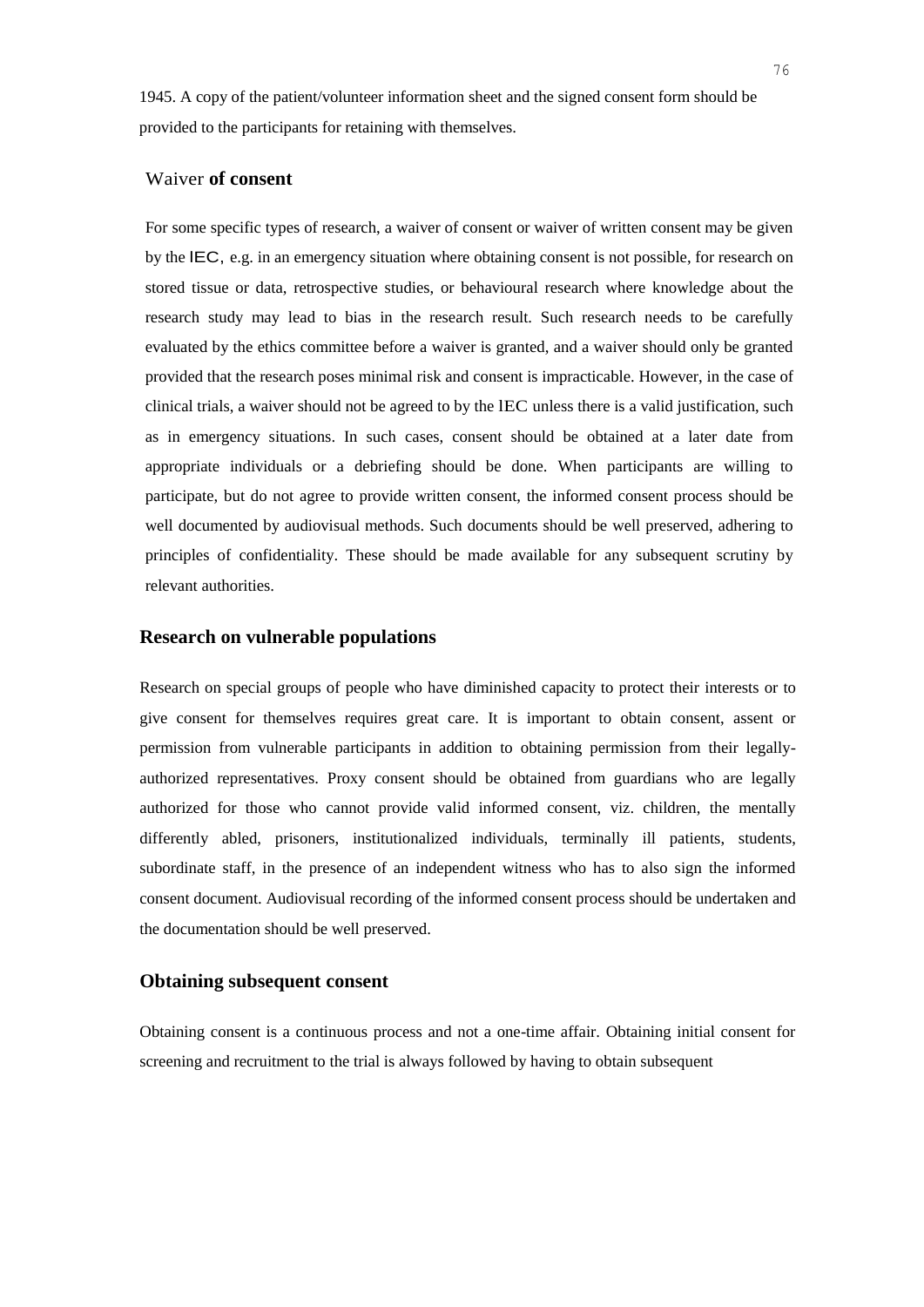consent as the trial progresses. Any change in the protocol or any new information related to the trial, etc. requires a . subsequent consent to be obtained from the participants with the approval of the IEC. These documents should also be well preserved.

## **Responsibilities of the** IEC

Approval of the trial protocol, patient information sheet and consent form is the primary responsibility of the lEC. Any advertisement in this regard should also be examined and approved before undertaking recruitment. Subsequent consent from participants should be insisted upon wherever needed. In case of sensitive trials, or whenever there is a doubt or complaint, the IEC can monitor the informed consent process by appropriate methods, e.g. examining the written or audiovisual documents, conducting site visits (either surprise or announced), interacting with participants, etc. as deemed fit for the trial.

# **Violation** of informed **consent**

Any violation of the informed consent process will be dealt with as a serious lapse on the part of the investigators, for which the PI can be blacklisted or debarred from clinical trials for a period of up to five years.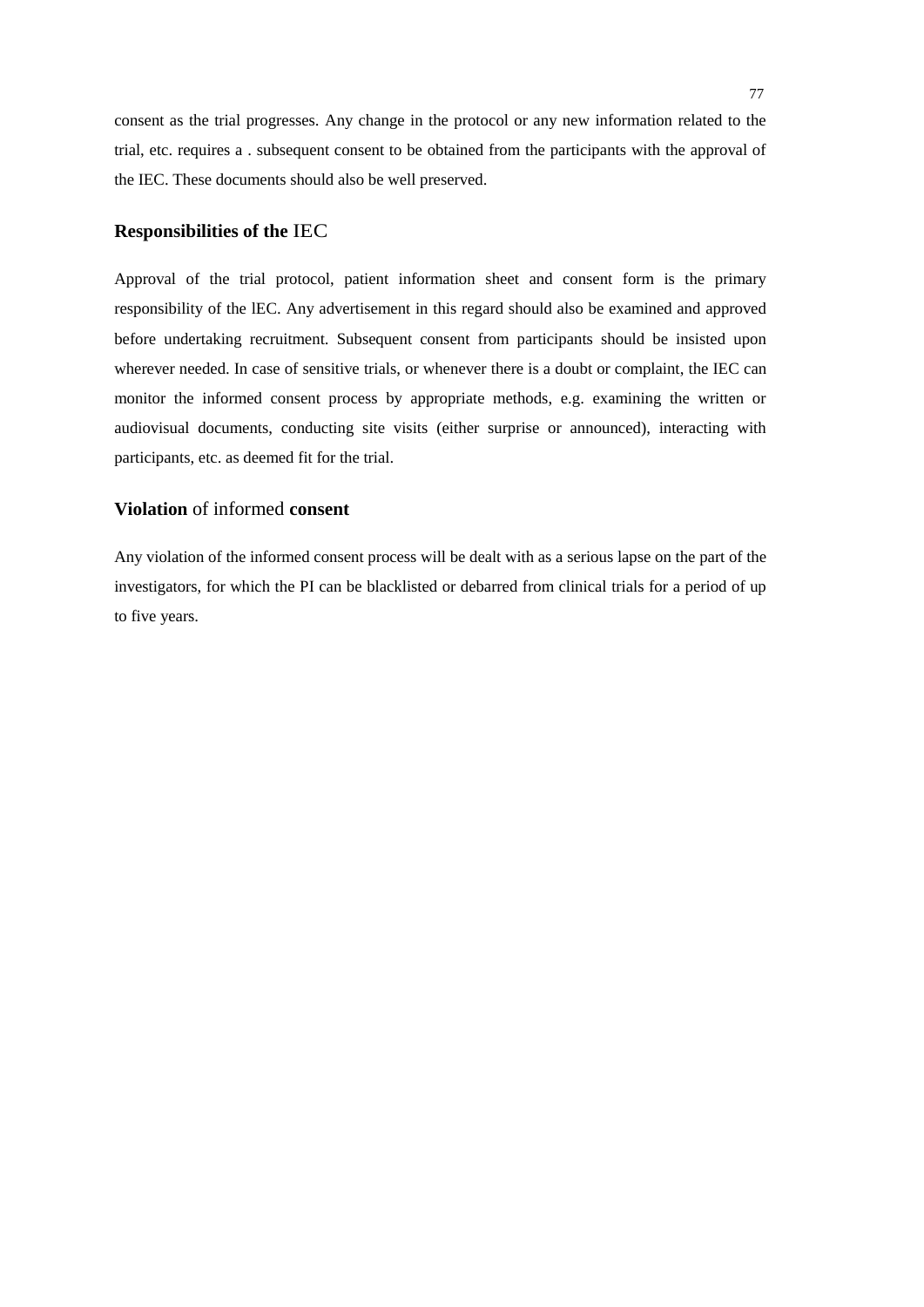# **14.Management of serious adverse events and compensation in clinical trials 15.**

# **Introduction**

In today's era of globalization, the availability of India's able and skilled medical fraternity, the many world-class medical institutions and the large treatment-naive population have put this country in the enviable position of being a potential global hub for clinical research. Also, cost competitiveness and technological infrastructure have given Indian industries and research institutions a definite advantage over other countries in contributing to global drug development in a significant way. In this new environment, many multinational corporations (MNCs) have been attracted to participate in clinical trials in this country.

The Mashelkar Committee (1999) in its report on Pharmaceutical R&D had identified clinical research as an area with immense potential for growth in this country. The Committee had called for basic changes in the legislation allowing import of animals, contract research and a legal status for institute ethics committees (lECs) if clinical research had to grow in India. Furthermore, it had recommended establishment and operationalization of a good manufacturing practice (GMP), good laboratory practice (GLP) and good clinical practice (GCP) monitoring authority.

In an effort to ensure that clinical trials are conducted in consonance with established, globallyaccepted ethical principles, the Central Drugs Standard Control Organization (CDSCO) planned a strategic intervention to improve the situation by releasing the Indian GCP guidelines. These guidelines, together with the Indian Council of Medical Research (ICMR)'s revised *Ethical guidelines jar biomedical research on human subjects* were important steps in this direction. However, the basic legal framework for appropriate regulatory intervention in clinical research was only put in place in 2005 when Schedule 'Y' of the Drugs and Cosmetics Act, 1940 was overhauled to bring Indian clinical research regulations at par with contemporary global levels.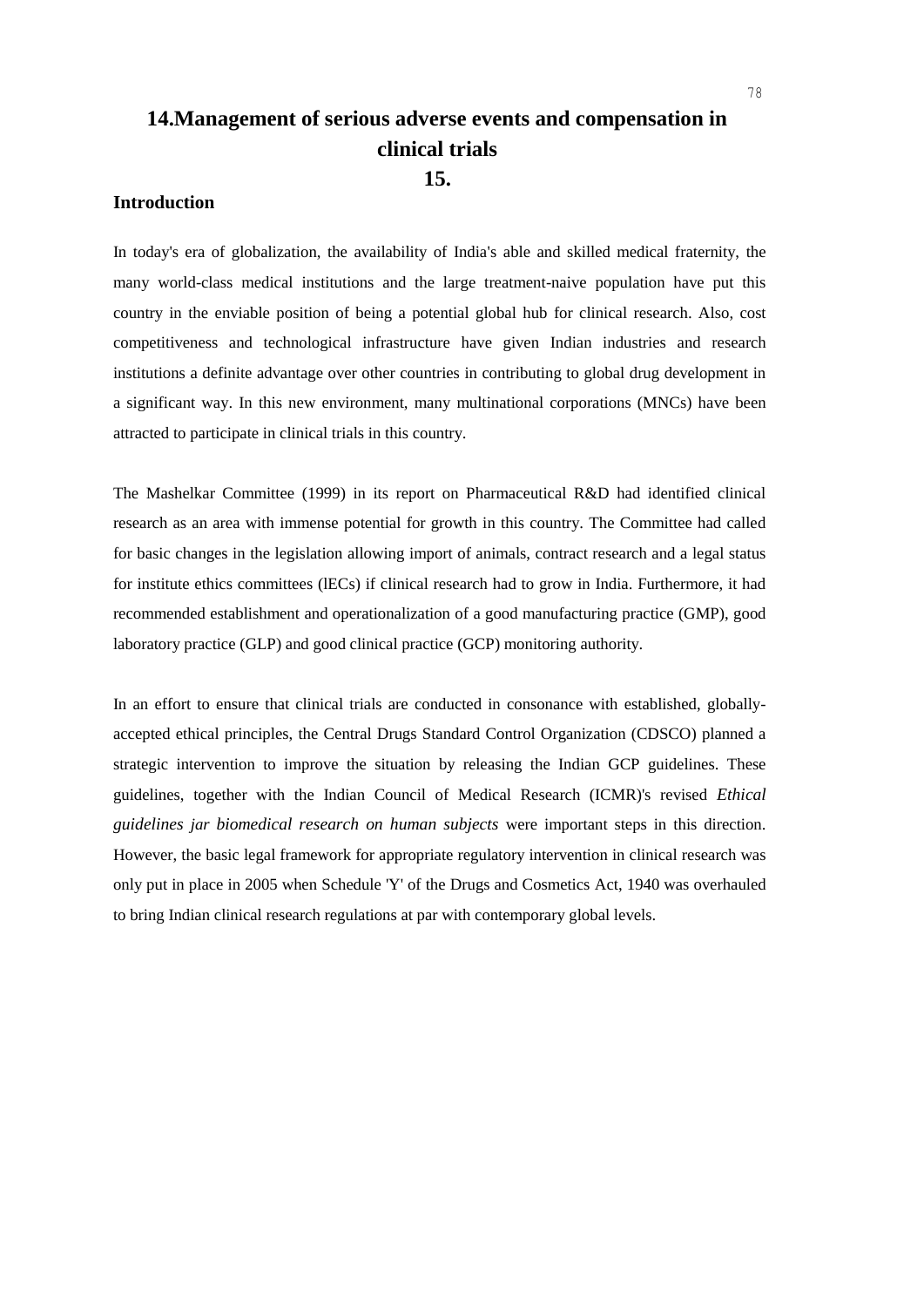#### **Good, bad and ugly clinical trials - Government response**

. A large number of clinical trials have taken place in India in the recent past. Many of them were held in consonance with the required norms. However, some trials were reported where the norms and ethical issues were either not followed in letter and spirit or paid scant regard. Such cases have given rise to questions of accountability and laxity in implementation of the prescribed norms.

The fallout of these reports has been that some public interest litigations (PILs) have been filed in various courts including the Supreme Court of India by public-spirited bodies. It has been alleged therein that clinical trials in India are being conducted with bias by inexperienced investigators with some vested interests, and that the Indian public is being subjected to clinical trials without getting their genuine informed consent. A number of deaths have been documented before the courts. It has been contended that in many of the cases, serious adverse effects (SAEs) have not been medically managed, and that in many of the cases compensation has not been paid to the legal heirs/participants in cases of death/injuries connected with such clinical trials. In a PIL filed by an Indore-based NGO, the Supreme Court has expressed its deep anguish and has been constrained to pass orders bringing clinical trials directly under the supervision of the Secretary, Ministry of Health and not under the CDSCO.

The department-related Parliamentary Standing Committee on Health and Family Welfare in its 59<sup>th</sup> Report of May 2012 on the functioning of the CDSCO has observed that due to the sensitive nature of clinical trials in which foreign companies are involved in a big way, a wide spectrum of ethical issues and legal aspects are involved; therefore, different aspects of clinical trials needed a thorough and in-depth review.

In view of the aforesaid criticisms by the Parliamentary Standing Committee, some important measures have been announced by the Government, including appointment of this Committee. The aim is to ensure that a transparent and robust system based on a scientific foundation be put in place to regulate, *infer alia,* clinical trials so that the interests of all the stakeholders are safeguarded, transparent clinical trials are encouraged, human rights of the trial participants and the society at large are safeguarded and such clinical trials result in the public good.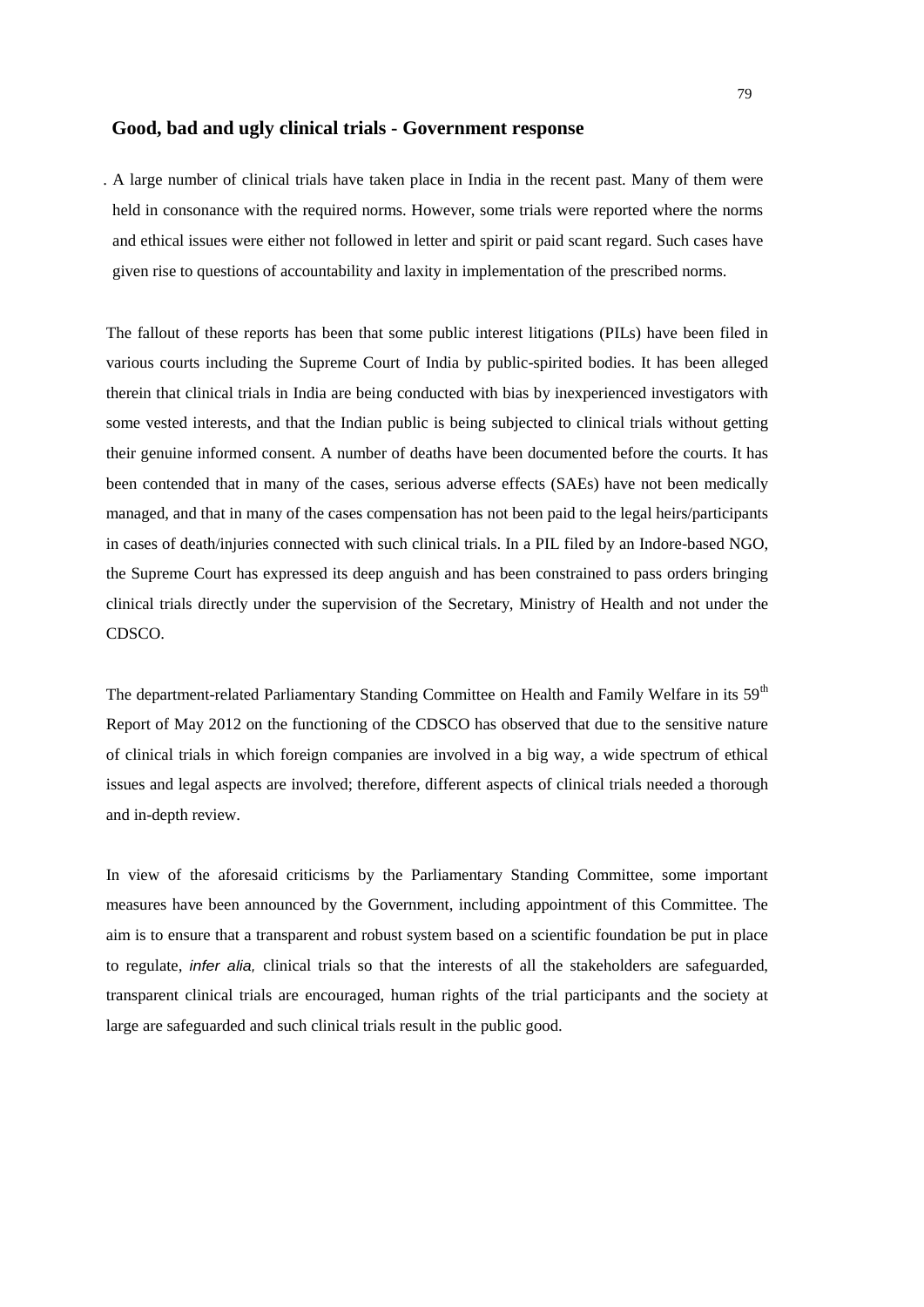At the same time, the Ministry of Health and Family Welfare, Government of India, has taken some immediate remedial measures and amended the Drugs and Cosmetic Rules, 1945. Under the amended rules, registration of IECs has been made mandatory. Further, provision for medical management of SAEs of participants in clinical trials has been made the exclusive responsibility of the sponsors/their representatives till the SAEs are resolved. Also, provisions for payment of compensation for injuries to participants that are relatable to such trials, and compensation to the heirs of the participants who die because of SAEs relatable to clinical trials, have been envisaged. The amended rules also make it the duty of the investigators/sponsors to report SAEs within a specified period of time from the date of occurrence.

One of the criticisms to these amended rules is that the notice of SAEs/deaths to the authorities/IECs should be relatable to the knowledge of the occurrence and not to the date of the occurrence. This seems to be a valid criticism and needs consideration by the concerned authorities. Also, injury or death of a subject occurring in a clinical trial due to some of the reasons specified in sub-rule (5) of rule l20-DAB of the Drugs and Cosmetics Rules, 1945, more particularly failure of the investigational product to provide the intended therapeutic effect, has come under criticism. It has been argued by the pharmaceutical industry and the investigators who were heard at length by the Committee that there is need for a relook at such provisions in the rules.

#### **Importance of clinical trials**

The purpose of clinical trials is advancement of science and technology in the field of healthcare, better treatment and progress of healthcare. Good clinical trials are possible only if the stakeholders observe the rules, regulations and best practices fairly, and work for the public good. The main stakeholder is the person who voluntarily agrees to participate in a clinical trial after he is explained the risks involved, and gives his informed consent to participate in the clinical trial. His human rights need to be protected and ensured at every stage of the trial.

The Committee believes that it is but fair, just and reasonable that the interests of the subject who participates in a clinical trial need to be safeguarded and the best ethical practices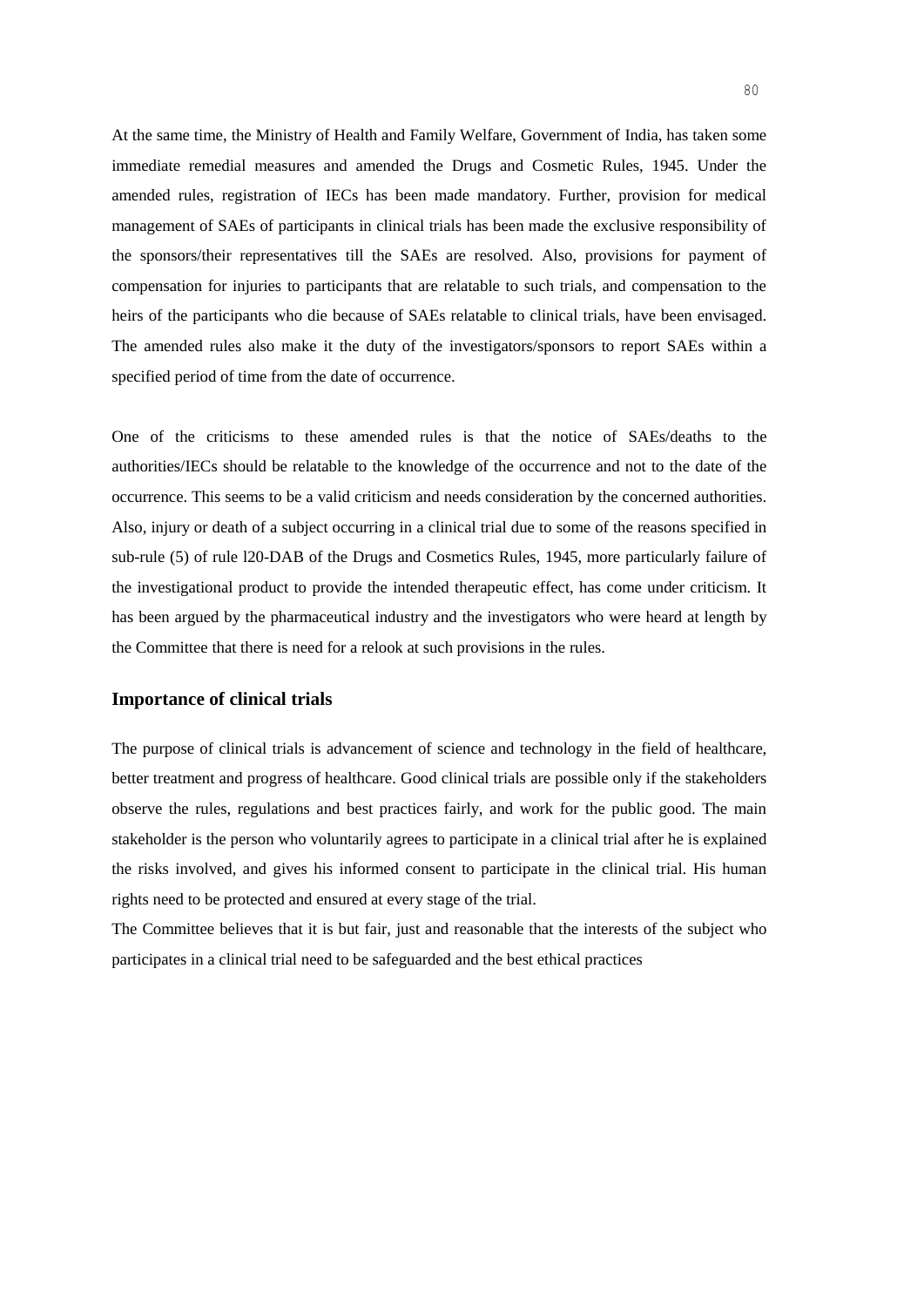followed while subjecting him to the clinical trial. In case there is an adverse event, he must be looked after all through and be provided best medical care till the SAE is resolved. In the event of his death taking place during the trial, or if he suffers any permanent or partial disability due to injury, he or his dependents must be given compensation that is just, fair and reasonable.

## **Issues relating to causality**

The core issues to be considered are: (a) Medical management of SAEs during clinical trials, and (b) in the event that these remain unresolved and result in death, or injury resulting in permanent or partial disablement of the participant, when and what should be the compensation payable to the participant or his heirs. The issue of whether medical management and/or compensation should be relatable to the clinical trial has been debated at length before the Committee by various interest groups during discussions.

A further question for consideration of the Committee is-if the compensation issue is to be confined to causes which are related directly to the clinical trial, which forum should decide the causal factor or otherwise? The body which decides this issue must have no conflict of interest and should not only be neutral but also appear to be so. Also, can this responsibility be left to the IEC which has many non-technical and non-medical people in it?

Would the issue of causality or non-causality not be relegated to a non-issue if it were recommended that all SAEs during a clinical trial which result in death or partial or permanent disability need to be compensated, and that for this purpose the government should impose a cess on the pharmaceutical industry and create a fund from which the compensation can be paid? At the same time, it needs to be ensured that this recommendation does not ultimately result in any inducement or enticement for participation in clinical trials by persons who are without a job, illiterate or semi-literate or in dire need of money.

After resolving the above issues and making necessary recommendations, the most important issue is to decide on the formula for determining the compensation payable to those who suffer permanent or partial disablement, or to the heirs of those who die during clinical trials. There is a formula provided in the rules recently framed by the Drugs Controller General of India (DCGI) in regard to payment of compensation, which has come under grave criticism. Almost all groups feel that the said formula is neither scientifically based nor equitable or reasonable.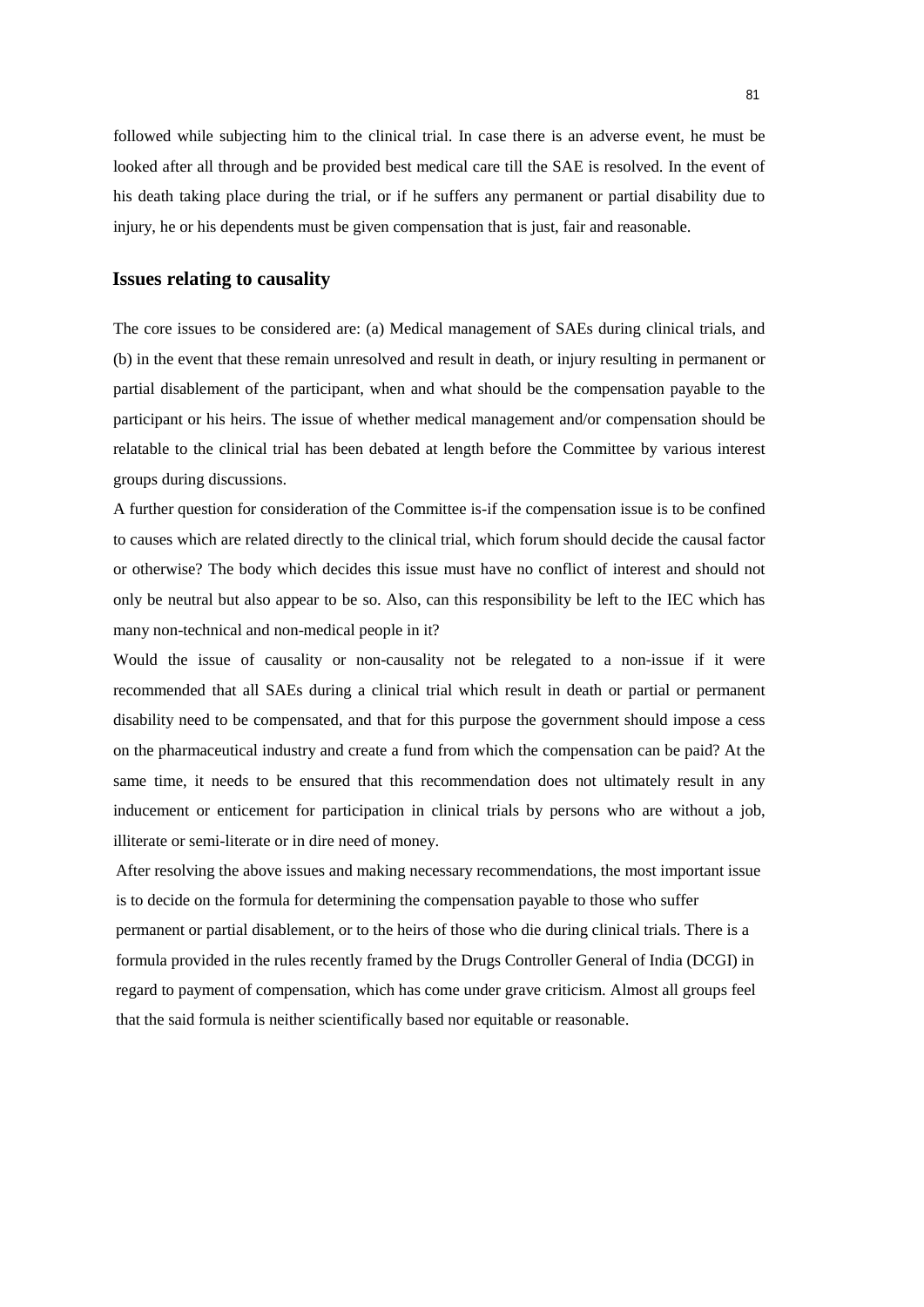#### **Recommendations of the committee on causality and compensation**

After hearing the various stakeholders, namely the pharmaceutical industry, clinicians, civil society and research organizations, and after threadbare discussions among the members of the Committee on the aforesaid issues, recommendations of the Committee are enunciated below.

- a) The Committee is of the considered opinion that if any SAE occurs during a clinical trial, it should be the legal duty of the sponsor/investigator to take all steps necessary for providing medical treatment to the patient in the hospital at their cost, exercising due care and caution till the SAE is resolved. This should be done without getting into the technicalities of whether the SAE is related or unrelated to the clinical trial. The cost of treatment till resolution of the SAE should be exclusively borne by the sponsor/investigator. It is possible that a SAE or an adverse event (AE) could be caused by a procedure undertaken to deal with an SAE caused by the original drug being evaluated. Compensation needs to be provided for such *SAEs/AEs* as well. SAEs/AEs induced by drugs administered to the control group of patients also need to be compensated. The issue of causality may be relevant for payment of compensation in the event of an SAE remaining unresolved, but can have no bearing on the immediate treatment of the participant in the clinical trial for resolution of the SAE.
- b) In totally proven unrelated cases, e.g. building collapse, drowning, road accident, etc. occurring to the patient undergoing a clinical trial, compensation may not be payable. In all other cases of death or injury/disability, compensation should be paid to the participant or his legal heirs, as the case may be. Further, for the purposes of simplifying the procedure for award of compensation to the legal heirs, it will be proper and just that the participants in the clinical trial be required to nominate their legal heirs at the time of giving their informed consent, and also specify who will be entitled to receive compensation on behalf of all the legal heirs, to be distributed among themselves.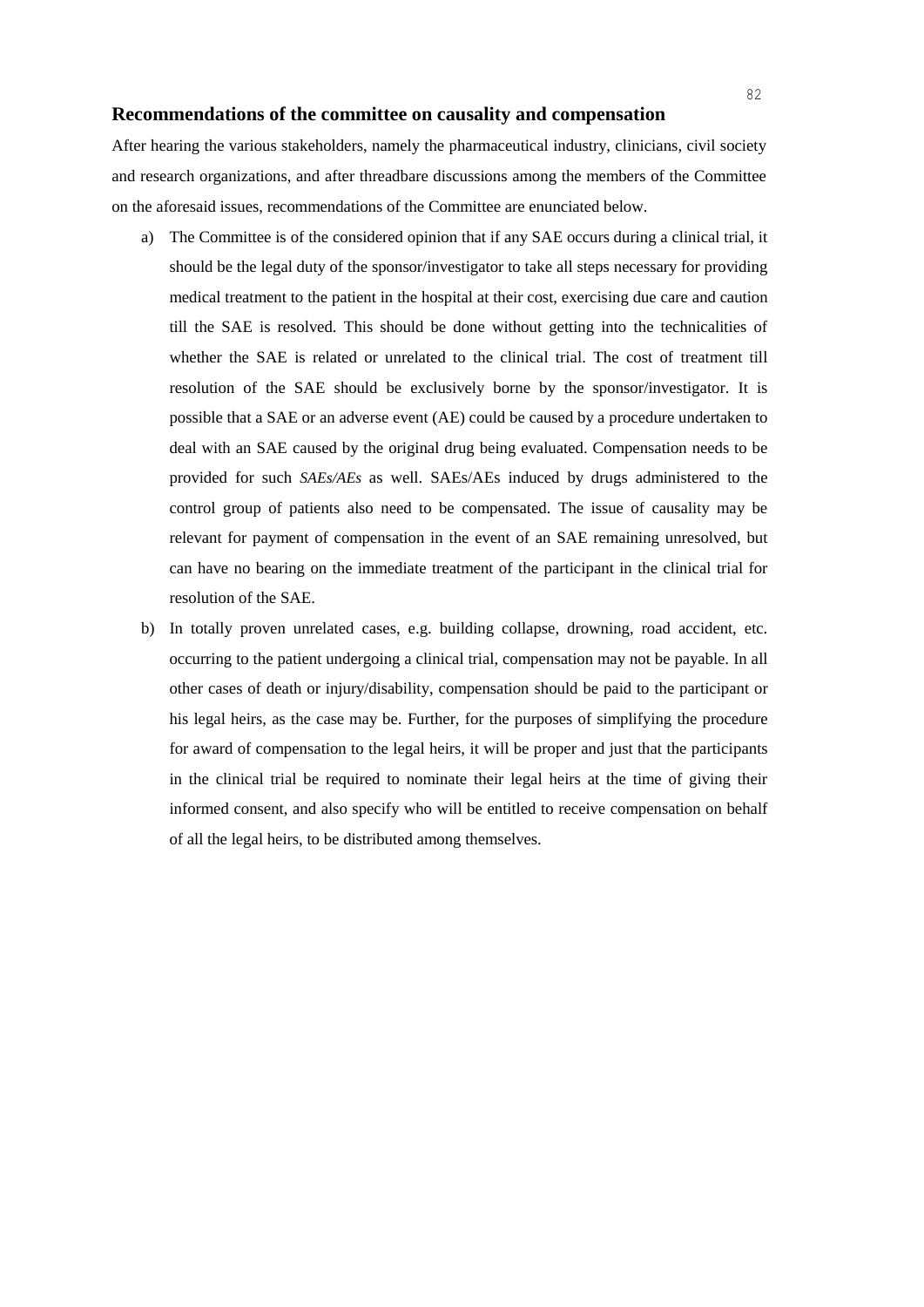- c) Compensation should be paid to the trial participants if any drug-related anomaly is discerned at a later stage and accepted to be drug-related by a competent authority, whether in India or abroad.
- d) The opinion of the investigators/sponsors on the causality issue should be subject to review by the SAE committee of the institution for its considered opinion. The opinion of the SAE committee will be considered by the IEC, which will be entitled to either accept the opinion of the SAE committee, or come to its own conclusion based on a reasoned decision within the mandatory prescribed period. The IEC will in tum forward its recommendation to the DCGI who shall ordinarily accept the recommendations of the IEC on the causality, unless he takes his own considered decision on the causality for reasons to be recorded.
- e) Where there is no SAE committee, the opinion of the investigator/sponsor shall be considered directly by the IEC. Further processing of the matter will follow the same steps as above.
- f) Before forming its considered opinion on the causality as above, the IEC shall be within its powers to seek the opinion of experts in the field on the causality, which shall be given due consideration before taking a final decision to be forwarded to the DCGJ.
- g) If the sponsor or his representative/investigator is aggrieved by the decision of the IEC on the causality, he will have the right to seek a review of the decision within 14 days of the receipt of the recommendation of the IEC by the sponsor/investigator. The said review petition will be decided by the IEC at the earliest possible, either by rejecting the review petition or by modifying its earlier decision after due consideration.
- h) In cases where the causality of death or injury is proved to be relatable to the clinical trial, it shall be the duty of the IEC to examine as to whether the compensation determined by the sponsor/his representatives/investigator has been calculated in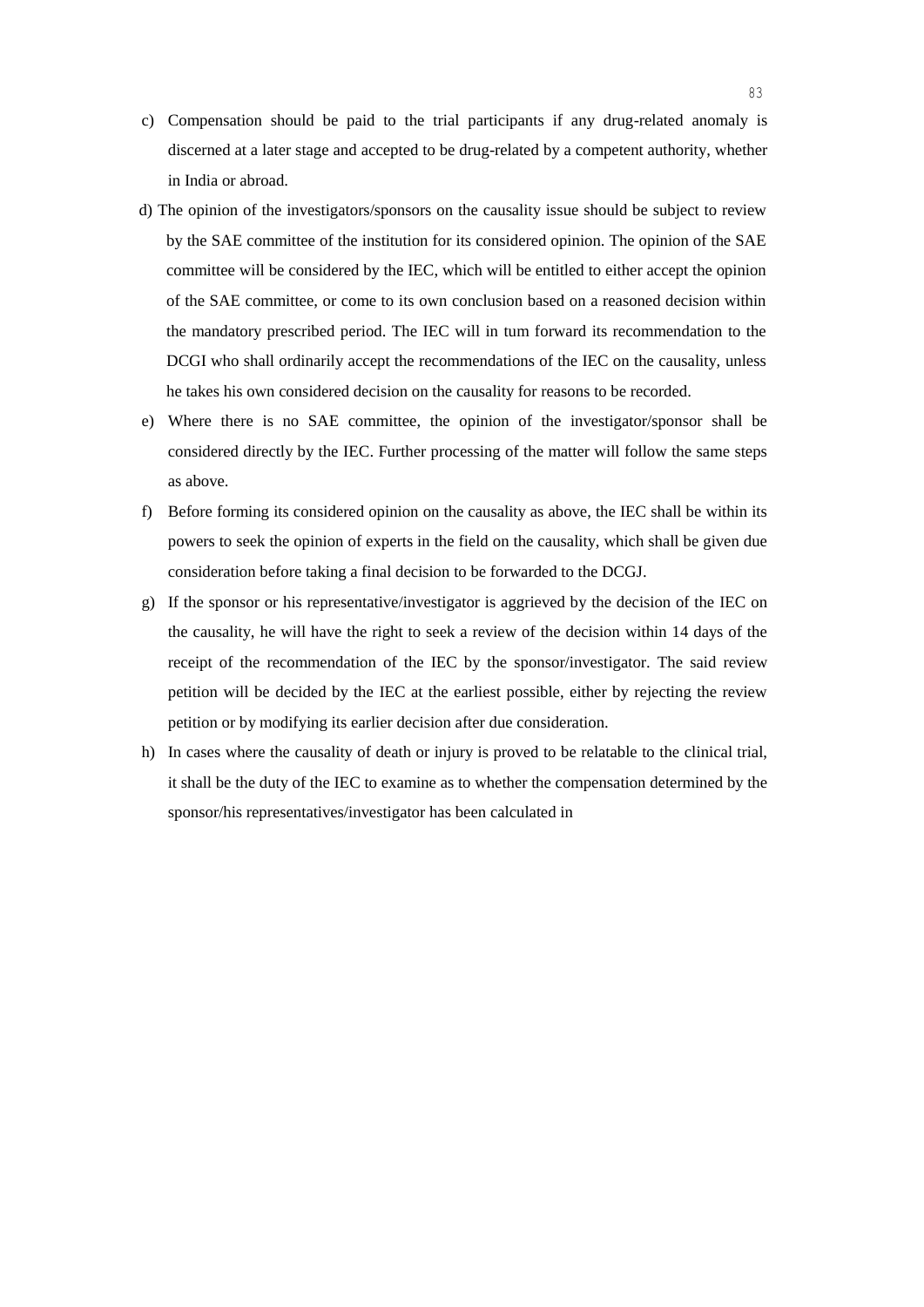accordance with the norms in vogue or the rules prescribed in this behalf by the appropriate authority. The IEC will also ensure that the compensation is paid within the prescribed time limit; and in the event of delay in payment of compensation, it will decide on the rate of interest payable in addition to the compensation to the participant/heirs.

- i) In the event that the new norms which are expected to be framed by the competent authority on the basis of sound principles have not been framed, the IEC shall be within its powers to consider whether the compensation determined by the sponsor/his representative/investigator under the existing norms in vogue is a just, reasonable and fair compensation to the participant/heirs of the participant. In case the IEC comes to the conclusion, guided by principles of justness, fairness and reasonableness that the compensation needs to be revised, it shall be competent to do so and will ensure the payment of the compensation so determined.
- j) In the event of an SAE remaining unresolved and leading to the death or disablement/other serious consequences, the legal heirs/nominee or the participant, as the case may be, should be entitled to an interim compensation. This will be payable immediately, preferably within 15 days of the information of the SAE having been submitted to the office of the DCGI by the sponsors, with immediate intimation to the IEC concerned. The amount of interim compensation may be subsequently offset against the final compensation payable to the participant/his legal heirs.
- k) The sponsor, whether it be a pharmaceutical company or an institution, shall undertake before the clinical trial begins to provide interim as well as final compensation in case of injury or death for which the subjects are so entitled.
- I) In case the sponsor fails to provide compensation to the trial subject for clinical trial related injuries or compensation to the legal heirs in case of death, the DGCI may, after giving an opportunity to show cause why such an order should not be passed, by an order in 'writing stating the reason thereof, take any of the following actions: (i) Suspend and cancel the clinical trial; (ii) restrict the sponsor/contract research organization/local representative in the case of a foreign sponsor from conducting any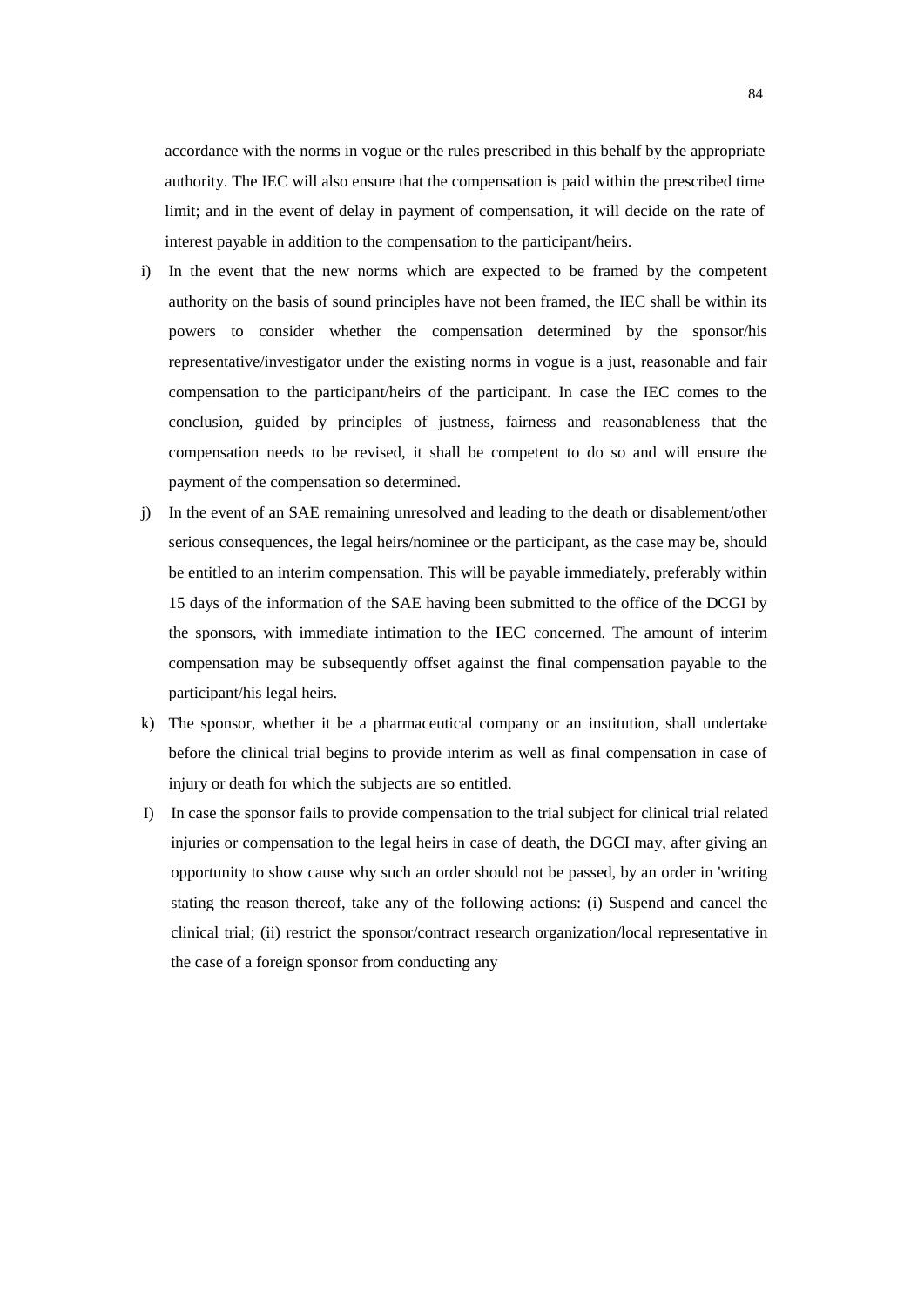further clinical trials in the country; (iii) blacklist the sponsor from conducting clinical trials for a period of five years; or (iv) take any other action as deemed fit under the rules.

- m) The Committee deliberated on the very important issue as to whether patients suffering from terminal illness/cancer should be entitled to compensation in the event of any SAE related to the clinical trial. The Committee is of the opinion that in cases of clinical trials being carried out on patients suffering from terminal illness such as cancer, compensation may not be given if the primary end-point is death, but may be payable if the IEC after deliberation is of the considered opinion that
	- there is increase in the SAEs occurring in such a patient compared to a standard treatment and which may be irreversible, or
	- life expectancy has been severely curtailed.
- n) The Committee considered the question of creating a fund by imposing a cess on the pharmaceutical industry or sponsors which could be used to pay compensation to the participants who sustain injury or death related to the clinical trial. The Committee discussed the matter with various stakeholders and decided to leave this decision for the Central Government to take, after considering the matter further threadbare.
- 0) No compensation should be payable for therapeutic inefficiency.
- p) No placebo treatment should be given if a standard treatment is available. Further, any SAE arising in the event of a placebo being used during the trial should also be compensable if the SAE is related to the use of the placebo.
- q) Any SAE arising in the group receiving a placebo in place of the standard treatment should be compensated if the SAE is related to the use of placebo.
- r) Compensation should be payable for any injury to a foetus *in utero* because of the participation of the parent in a clinical trial.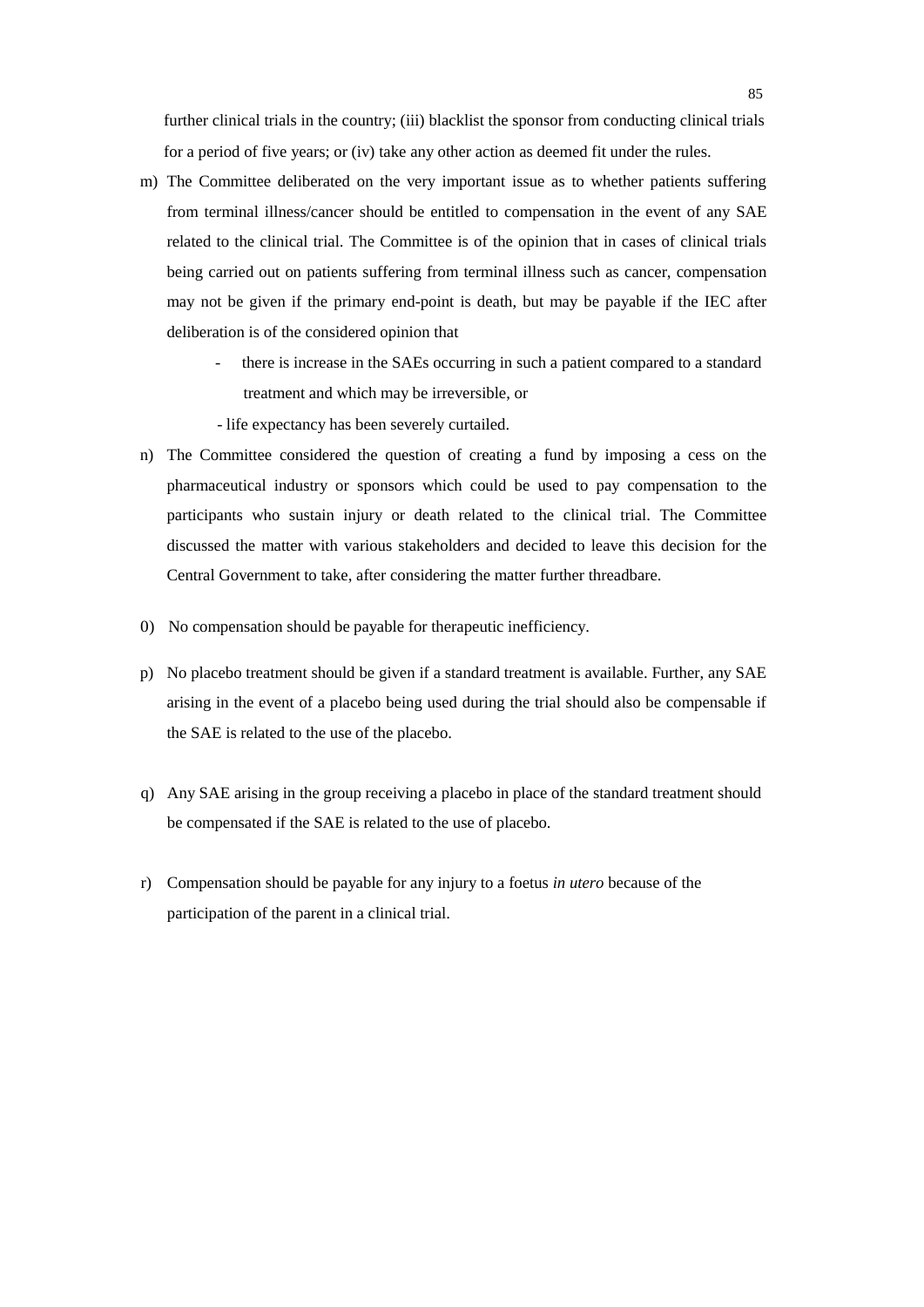- s) There must be strong provision for ancillary care when the patient suffers from any other illness during the trial.
- t) If an international drug is found to be effective, the possibility of post-trial access to the drug should be included at the time of approval as an *a priori* agreement.

# **Compensation in investigator-initiated clinical trials in academic and research centres**

The Committee considered the representation from academic institutions that medical colleges and research institutes would not be able to pay the compensation which may have been recommended in favour of patients and volunteers in non-pharmaceutical clinical trials. It was further represented that most of these studies are part of the theses of postgraduate students, and academic research will suffer if the same yardstick is applied to the academics in these studies as for pharmaceutical companies. It was further suggested that these studies could be approved by the IECs and need not be approved by the DCGl, except in cases of trials for new indications of already-approved drugs.

The Committee deliberated on these issues and makes the following recommendations:

- Academic research may be approved by the IEC and needs to go for approval to the DCGI only if a new drug is being evaluated or a new use for an existing drug is being tried out.
- Injury or death needs to be compensated, irrespective of whether the volunteer is participating in a pharmaceutical drug clinical trial or an academic research trial. The same yardstick applies to volunteers of both types of trials and the same procedures will have to be followed.
- In order to encourage academic and clinical research (non pharmaceutical-company related) in academic institutions, the Government of India and state governments should create a fund by imposing a cess. The fund so created should be made available to the academic institution for paying compensation.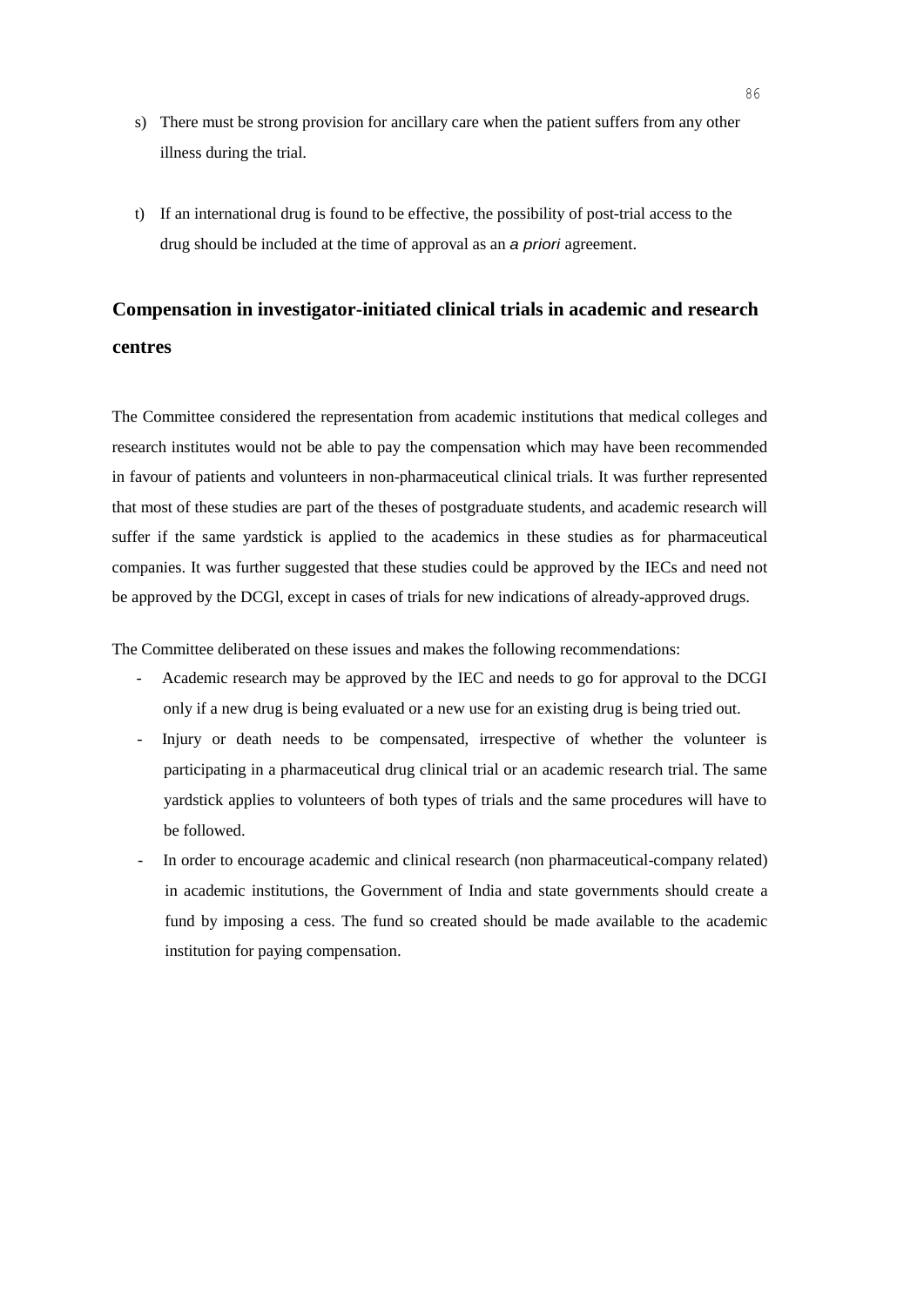# **Sponsor of the trial/clinical research**

Since compensation is to be paid to the participant by the sponsor, the question as to who is the sponsor of a clinical trial or a clinical research project was put to the Committee.

It is very clear that for pharmaceutical-initiated clinical trials, the pharmaceutical company or the contract research organization (CRO) conducting the research on behalf of the company is the sponsor and has to pay the compensation by itself, or through insurance.

In academic non-pharmaceutical research, the sponsor could be either the funder of the research or the investigator and the institute where the research is being carried out.

If the investigator or institute has applied for a grant and has received the grant, then the investigator and the institute are the sponsors for the research, irrespective of whether a national or international organization is funding the research.

On the other hand, if an organization, for example, is funding a multi-centred clinical research project and has identified a specific institute or researcher and asks them to join the research programme, then it stands to reason that the concerned organization is the sponsor whether national or international is immateria1.

#### **Formula for compensation**

There is a formula provided in the rules recently framed by the DCGI in regard to payment of compensation which has come under grave criticism. It is alleged that the said formula is neither scientifically based nor equitable or reasonable.

This Committee understands that the Government is seized of the matter and may be in the process of coming out with a more rational formula. The Committee recommends that the appropriate 'authorities may take into account the formula evolved by the Supreme Court under the Motor Vehicles Act, 1988 with special care and concern for marginalized groups, who it appears are at a disadvantage under the said formula. If the concerns regarding marginalized groups, including children who are treated as having no capacity to earn under the said formula, are taken into account, and due attention is given to their interest during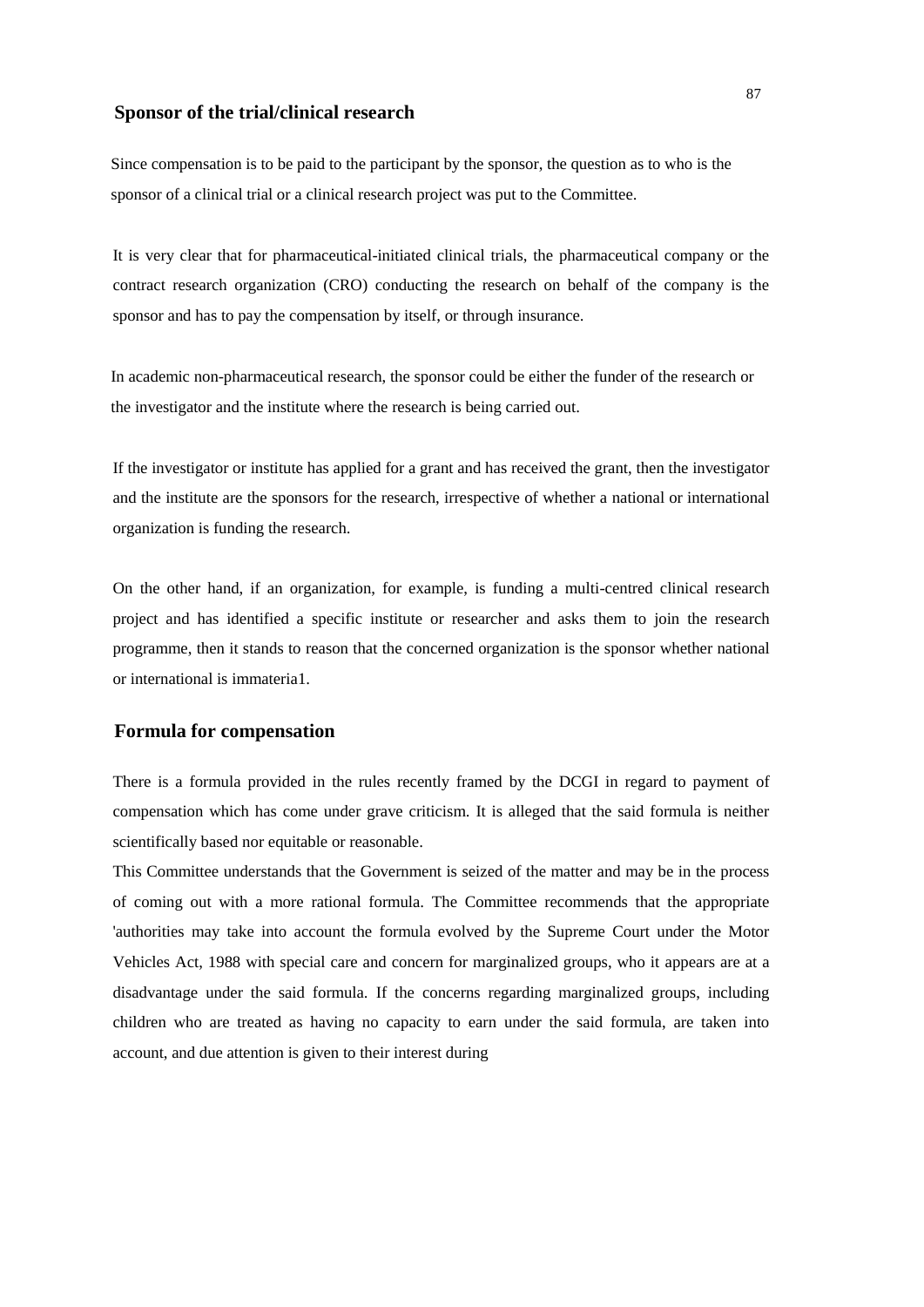clinical trial injury or death, the said formula, modified appropriately, can be a good basis for determining compensation.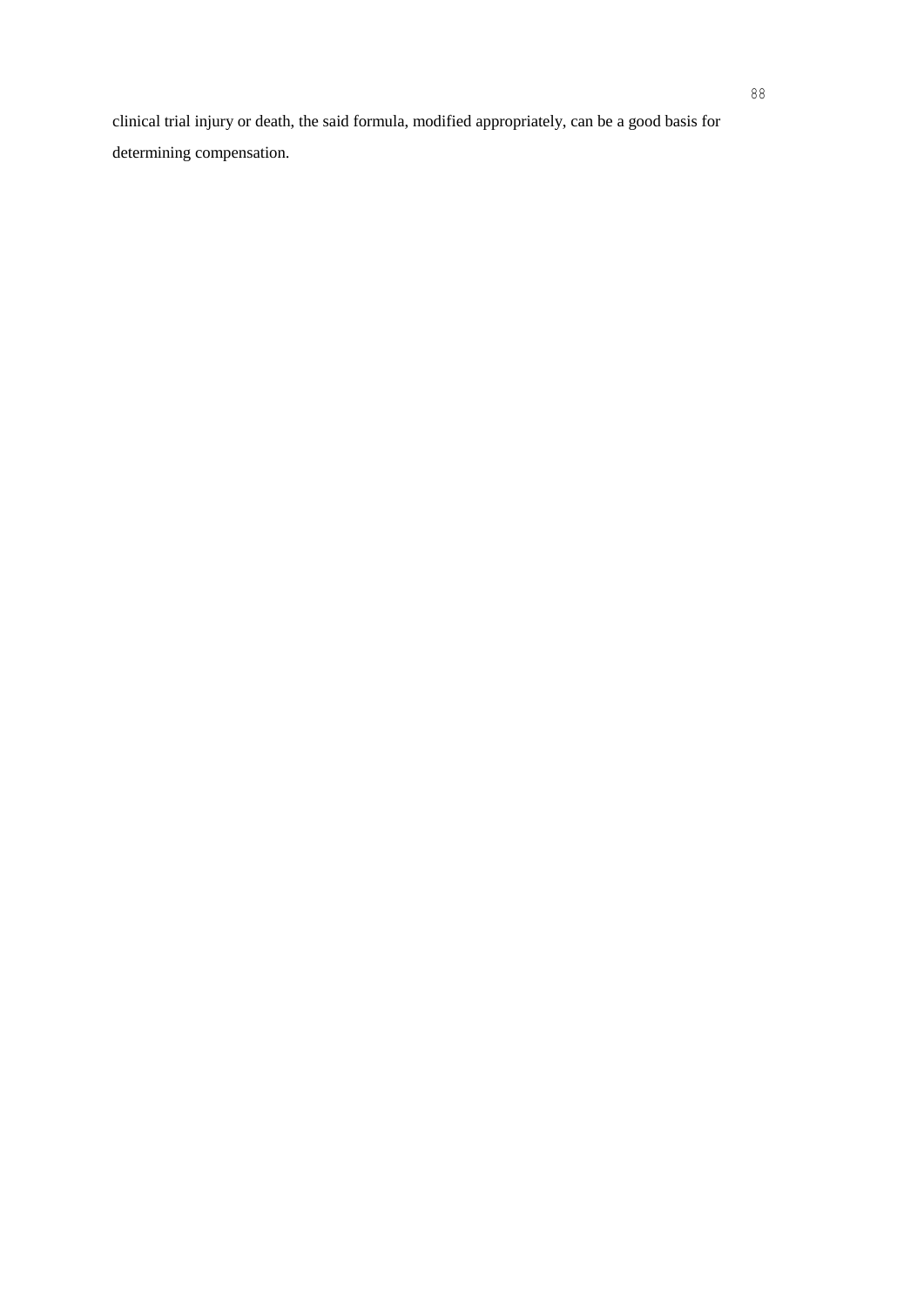# **16.Reorganization of the Central Drugs Standard Control Organization**

The Central Drugs Standard Control Organization (CDSCO), headed by the Drugs Controller General of India (DCGI) in the Directorate General of Health Services under the Ministry of Health and Family Welfare, is a statutory body responsible for performing regulatory functions under the Drugs and Cosmetics Act, 1940 and the Drugs and Cosmetics Rules, 1945. The stated mission of the CDSCO over the past many years had been 'to meet the aspiration ... demands and requirements of the pharmaceutical industry' which it had been trying to accomplish in the last two decades through various amendments to the Drugs and Cosmetics Act,1940 (in 1988, 2003, 2005 and 2013). This was quoted and commented unfavourably upon in the 59th Report of the Parliamentary Standing Committee in May 2012. This has resulted in the CDSCO revisiting its mission, and what now appears on the website of CDSCO (cdsco.nic.in) as the stated vision is 'To protect and promote public health in India'. The mission states 'To safeguard and enhance the public health by assuring the safety, efficacy and quality of drugs, cosmetics and medical devices'.

The primary mandate of the drug regulatory authority in the USA, a developed country, (as given in the 59<sup>th</sup> Report of the Parliamentary Standing Committee on Health and Family Welfare submitted in May 2(12) is 'protecting the public health by assuring the safety, efficacy and security of the human and veterinary drugs'. In consonance with such mandates of developed countries, CDSCO has done well to revise its mission statement to convey in unambiguous terms that the responsibility of this organisation is to protect the safety and welfare of the population it serves. The regulatory functions are intended to achieve this goal by ensuring availability of safe and effective quality drugs at all times to the public at large.

# **Indian pharmaceutical industry**

The responsibility entrusted to the CDSCO is enormous, considering the fact that the Indian pharmaceutical industry is currently worth over Rs.1200 billion with a growth rate of 12% for new drugs and 20% for biologicals over the last five years, which is the highest in the world. It is also the third-largest producer of generic drugs in terms of volume and  $14<sup>th</sup>$  in terms of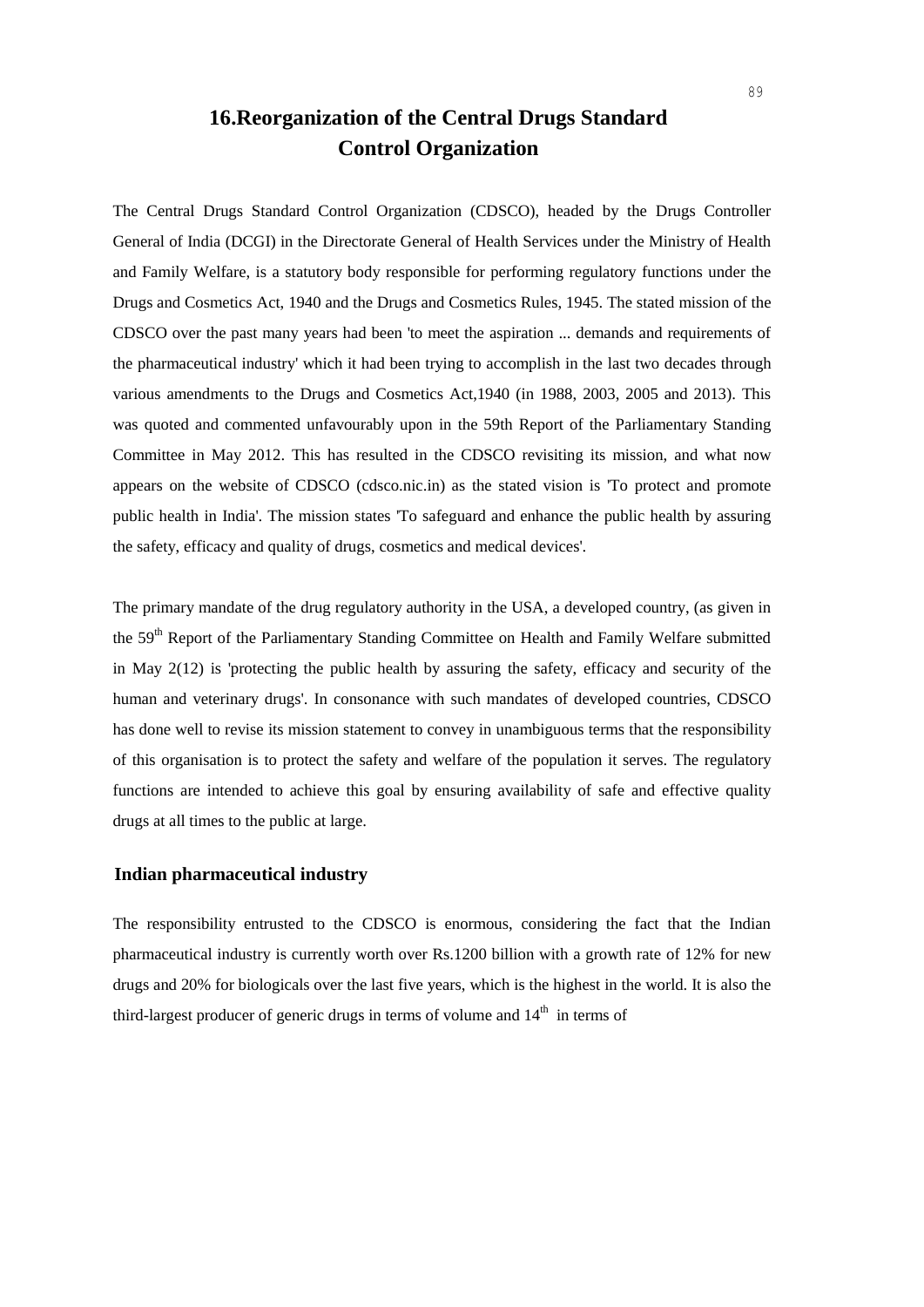value. India is the second-largest producer of certain generic drugs such as ciprofloxacin, ranitidine, simvastin, I-ephedrine and chloroquine.

## **Functions of the CDSCO**

All functions of the CDSCO are carried out through its Headquarters at New Delhi and six zonal and three sub-zonal offices situated in different parts of the country. Regulation of import and export of drugs and cosmetics is monitored by II offices at different seaports/airports. In addition, there are six testing laboratories which assist the CDSCO in quality checking and maintaining reference standards. The CDSCO Headquarters takes up the brunt of the responsibilities entrusted to it for drug regulation in the country by way of according approvals for manufacturing and import of new drugs, vaccines and bio-therapeutic products, granting permissions for conduct of clinical trials for new drugs, issue of licenses for import and export of drugs, convening the Drug Technical Advisory Board (DT AB) and Drugs Consultative Committee (DCC) meetings, co-ordinating with state drug authorities. monitoring pharrnacovigilance programmes, inspection of clinical trial sites, issues related to banning of harmful and sub-effective drugs and conducting of training programmes for maintaining quality control of drugs. The zonal and sub-zonal offices are only involved in inspection of manufacturing premises, private testing laboratories and sites on receiving complaints, launching prosecution in cases that are detected by zonal offices and coordination with state drug authorities on the quality of drugs manufactured in their respective states.

#### **Workload and resources**

The CDSCO currently handles nearly 20,000 applications each year for various statutory approvals of which over 2000 applications are for new drugs of various categories specified under the Drugs and Cosmetics Act, 1940. More than 200 meetings are organised every year and approximately 10,000 individuals come to meet the CDSCO officials. The current manpower of6 Deputy Drugs Controllers (DCs) and 18 Assistant Drugs Controllers (ADCs), assisted by 75 drug inspectors and 55 technical data associates on contractual basis is far short of the actual manpower requirement proposed by the Hathi Committee in 1975 and the Mashelkar Committee in 2003.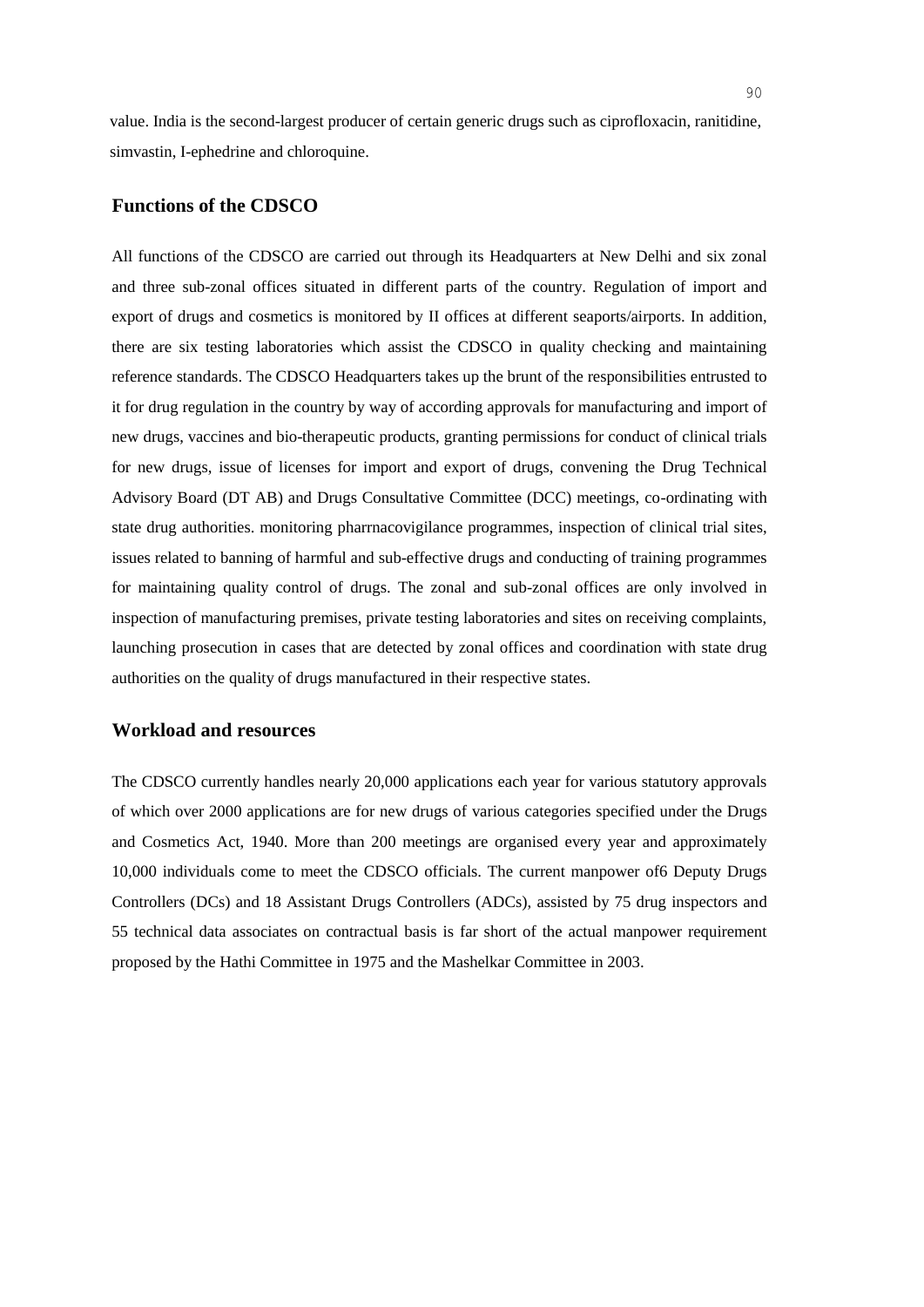The Drug Policy, 1994 clearly states that the National Drug Authority (NDA) has the mandate and responsibility to enforce quality standards of medicines and good manufacturing practices with conviction and intent, so that matters related to the rational use of drugs, registration of new formulations and rationalisation of existing formulations win be based on acceptably safe and therapeutically effective pharmaceutical products which meet the real medical needs of the people of this country. It also clearly. states that the NDA should monitor standard practices in drug promotion to identify drugs which are acceptable and prohibit those which ore unethical and unsafe for consumer interest. Although the subsequent draft policies in 2002, 2003 and 2006 were not passed, the problems with the current drug regulatory system in the country have been wellidentified and remedial measures suggested. Unfortunately, these have never been seriously looked into. No infrastructural improvement whatsoever in respect of personnel has occurred in CDSCO over all these years.

Considering the enormous task envisaged to be performed by the CDSCO and the poor infrastructure and manpower available for its implementation, it is obvious that there is an urgent need of reorganising the CDSCO with enhanced facilities to have a strong, efficient and effective drug control authority (DCA) in the country which can match any similar organisation in developed countries and be able to effectively safeguard the public health of this country. With this aim in mind, the Committee's recommendations are given below.

## **Recommendations**

- a) The CDSCO should be upgraded to a separate organization /authority, with the DCGI at par with heads of similar organisations of the Government of lndia (GOl). This will overcome the current malady of lock of functional and financial autonomy. This is the biggest bottleneck for decision-making and is causing enormous delays in day-to-day functioning.
- b)
- b) The qualification and experience of the DCGI should be similar to that of a secretary or director general of other councils under the Gal. This will overcome the current discrepancy that a Deputy Drugs Controller (1) (DDCJ) is expected to be more qualified and experienced than the DCGI.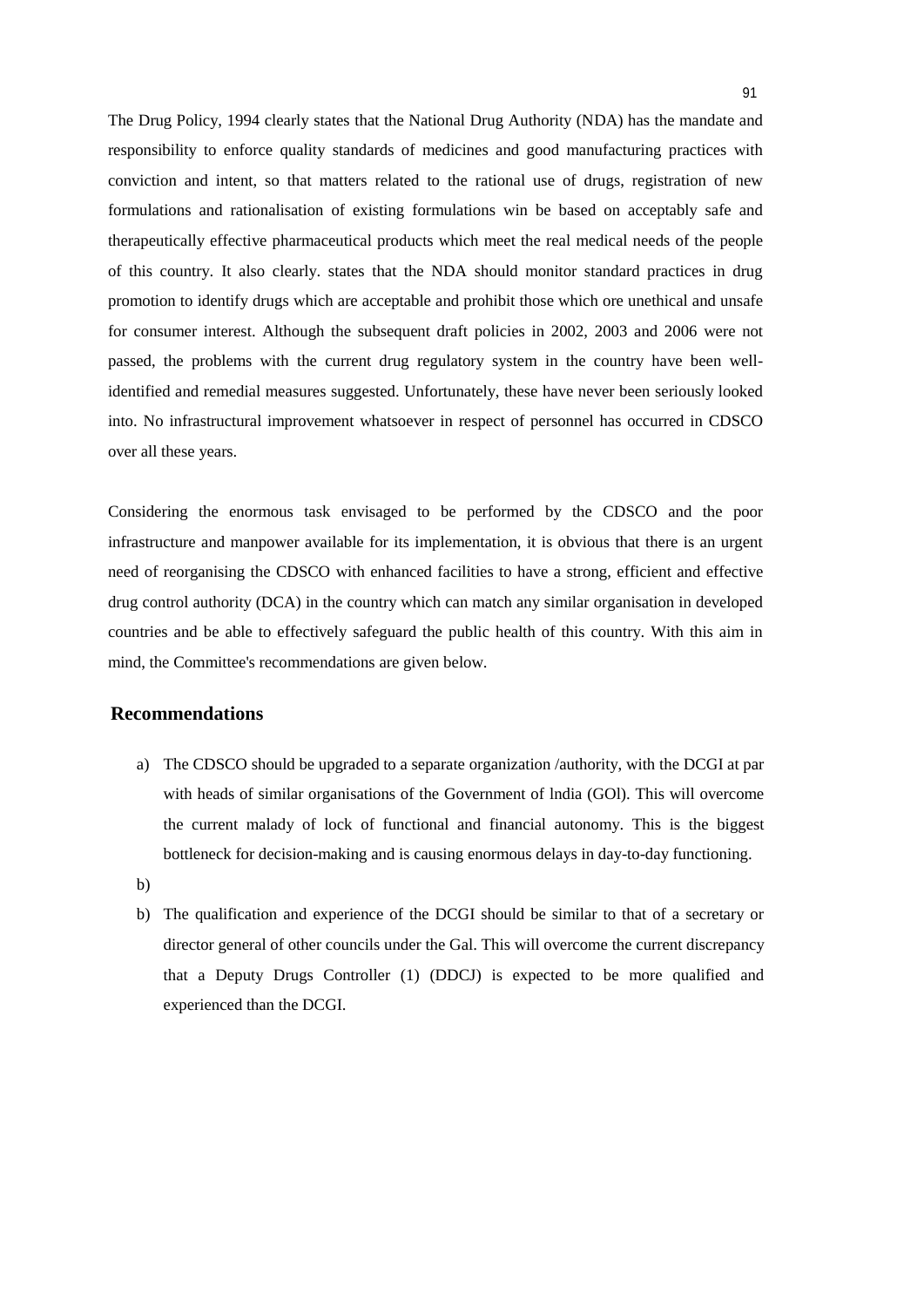- c) The knowledge and experience required for such high-level posts requires that these posts be given matching emoluments to attract better-qualified candidates while filling the post. The present problem of highly qualified medical and other professionals not willing to take up these responsibilities can then be obviated.
- d) The additional posts required in various categories for effective functioning of the CDS CO were recommended by the Mashelkar Committee in 2003. The need today is for even more positions in different disciplines which have become more important in drug regulation. These posts should be identified and created as soon as possible.
- e) The minimum additional requirement should be sanctioned and implemented immediately. Regular periodic reviews should be undertaken to assess the needs of further expansion to keep pace with the developments in science and regulatory aspects.
- f) Regulatory science IS not well developed in various curricula for medicine, pharmaceutical science or other biological and related sciences. As such, there is a severe lacuna in expertise related to regulatory issues. In-house staff as well as experts need constant updating of their skills. Till in-house expertise is developed as in other regulatory agencies such as the US Food and Drug Administration (FDA) and European Medicines Agency (EMA), expertise of subject specialists may be utilized on a contractual basis with appropriate confidentiality and conflict of interest agreements.
- g) A good regulatory agency is recognized by the accurate timeline it keeps for different activities. The current difficulties faced by the manufacturers and sponsors of clinical trials due to the inordinate delays in decision-making should be overcome by. a transparent, timebound decision-making process with clear-cut timelines.
- h) An effective communication system is required for facilitating the functions of the CDSCO. This envisages the following:
	- I. A transparent website containing up-to-date information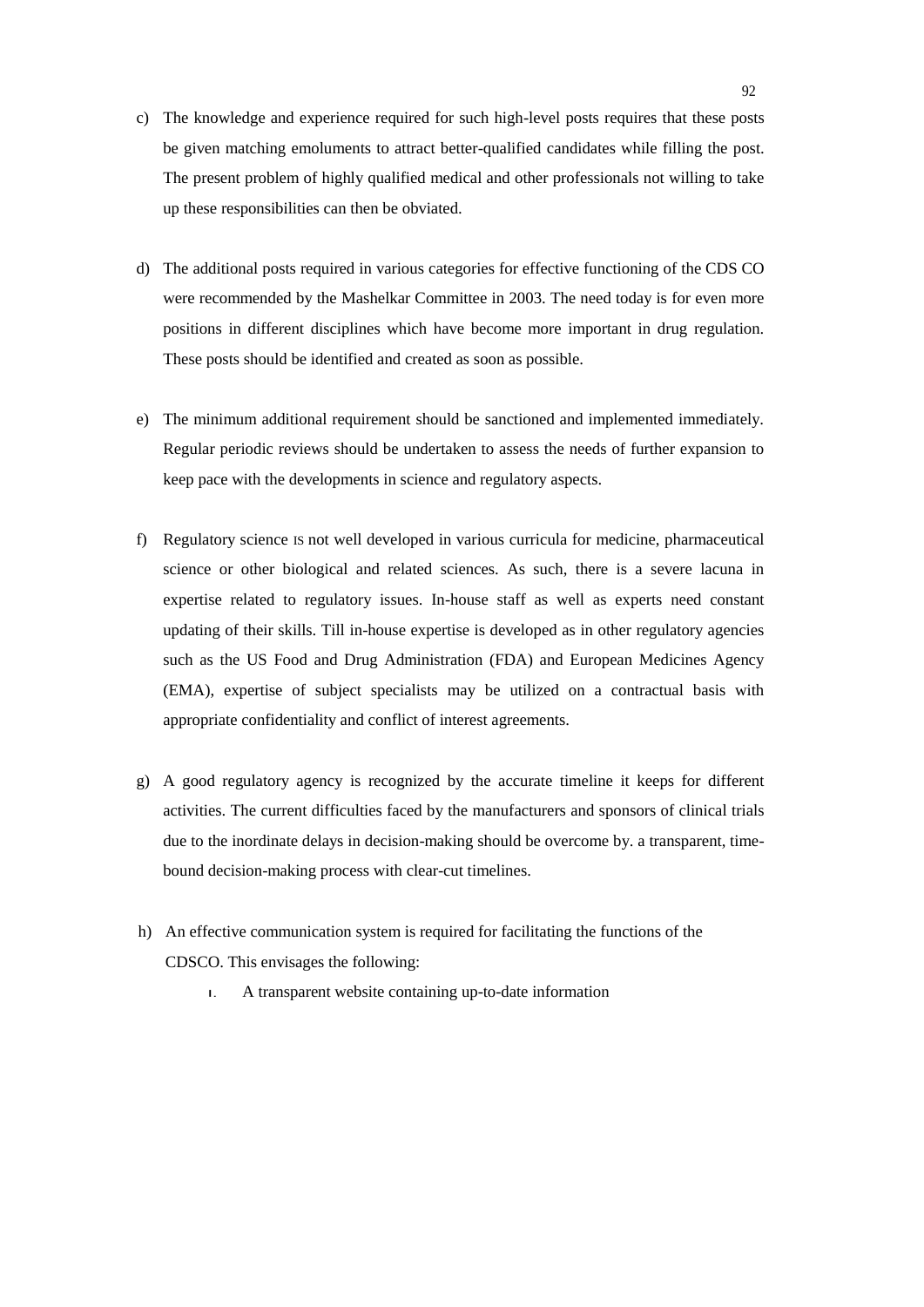II. Regular updating of information

III. Clear-cut timelines for different activities

- IV. A system of pre-submission dialogue with the applicants to clear all doubts and reduce the delays due to failure of communication channels
- v. Display of the lists of members of all committees and subject experts
- VI. Application forms, standard operating procedures (SOPs), model agreements for confidentiality and conflict of interest, samples of informed consent forms, checklist for participant information sheet, serious adverse effect (SAE) reporting form, etc. should be made available on the website.
- VII. F AQs and answers
- VIll. Relevant regulatory laws, guidelines and their amendments.
- i) The duty of ensuring safety of the drugs and cosmetics provided to the population lies with both the Central and state drug regulatory authorities, as public health is a shared responsibility. While all drug approvals, whether new or existing or generic, should lie only with the CDSCO, some of the functions related to inspections, monitoring clinical trials and pharmacovigilance can be shared with the state authorities. Reporting of adverse events (AEs) and SAEs can be made to both agencies for better coordination and early intervention for weeding out unsafe, ineffective or sub effective drugs. There should be a regular dialogue in this regard between the Central and state regulatory agencies.
- j) Strengthening and capacity building of zonal and sub-zonal offices and state DCAs are part of the revamping of the system to safeguard the public health of the country
- k) The current pharmacovigilance programme needs expansion and strengthening to cover the whole country. It should be reviewed and reorganized to detect unsafe drugs at the earliest. In addition, a participative system should be put in place involving the medical community, pharmacists, industry and patients.
- I) A continuing education programme for all officers and technical staff in the CDSCO and state DCAs to upgrade their knowledge by suitable in-service training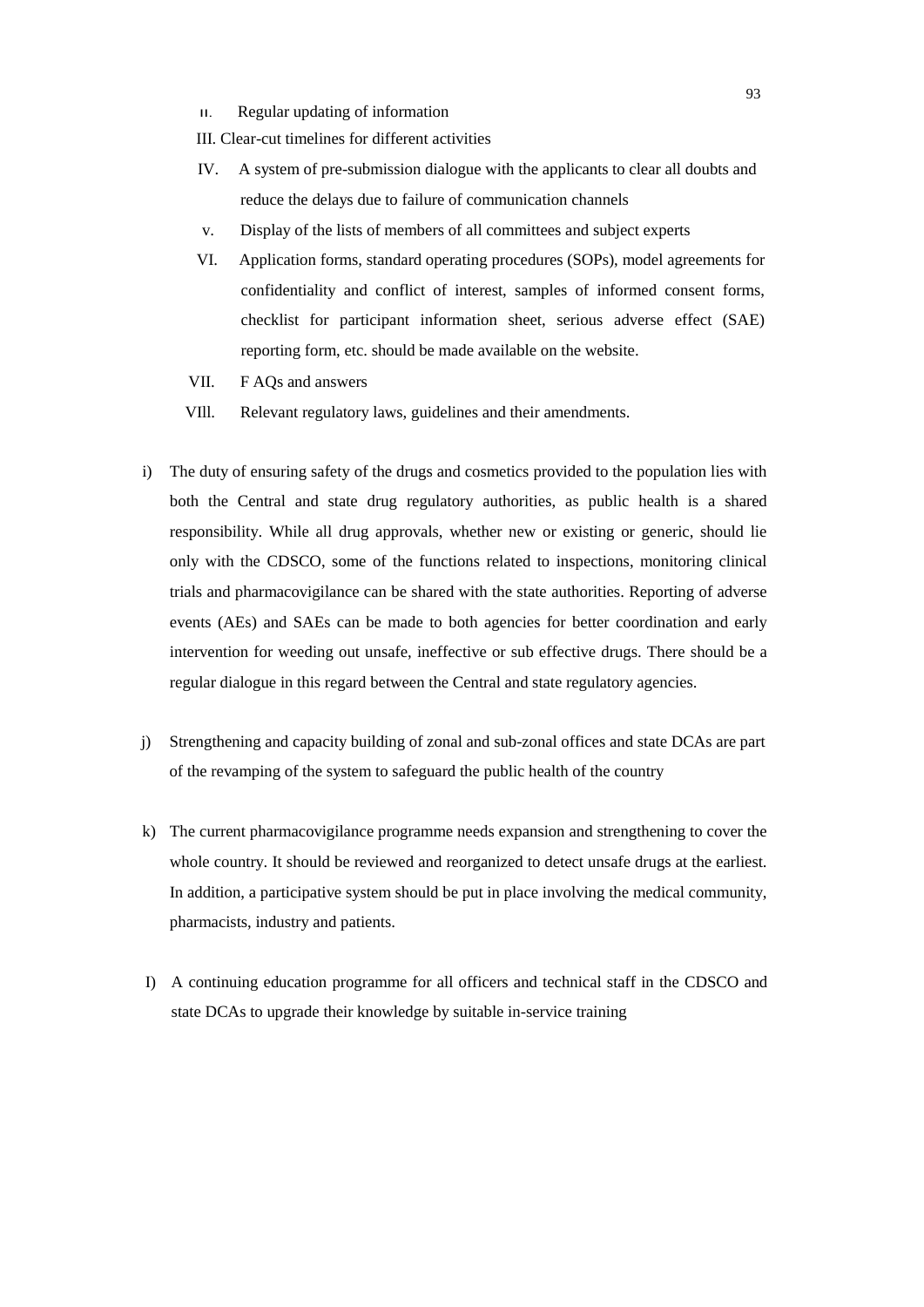programmes within and outside the country should be put In place, so that the domestic knowledge base is at par with international standards.

# **Conclusion**

A drug regulatory system/authority in any country is responsible for protecting the public health of that country by ensuring the safety, efficacy and quality of human and veterinary drugs, biological products, medical devices, diagnostics and cosmetics based on scientific excellence and bestpossible regulatory practices. There is a strong trend towards global harmonization of scientific and regulatory requirements pertaining to safety, efficacy and quality of pharmaceutical products. India undoubtedly needs a strong, transparent, equitable, efficient and professionally-managed drug regulatory system/authority urgently to meet global standards and ensure the confidence of the politicians, industry and the public at large that the health of the nation is well-taken care of.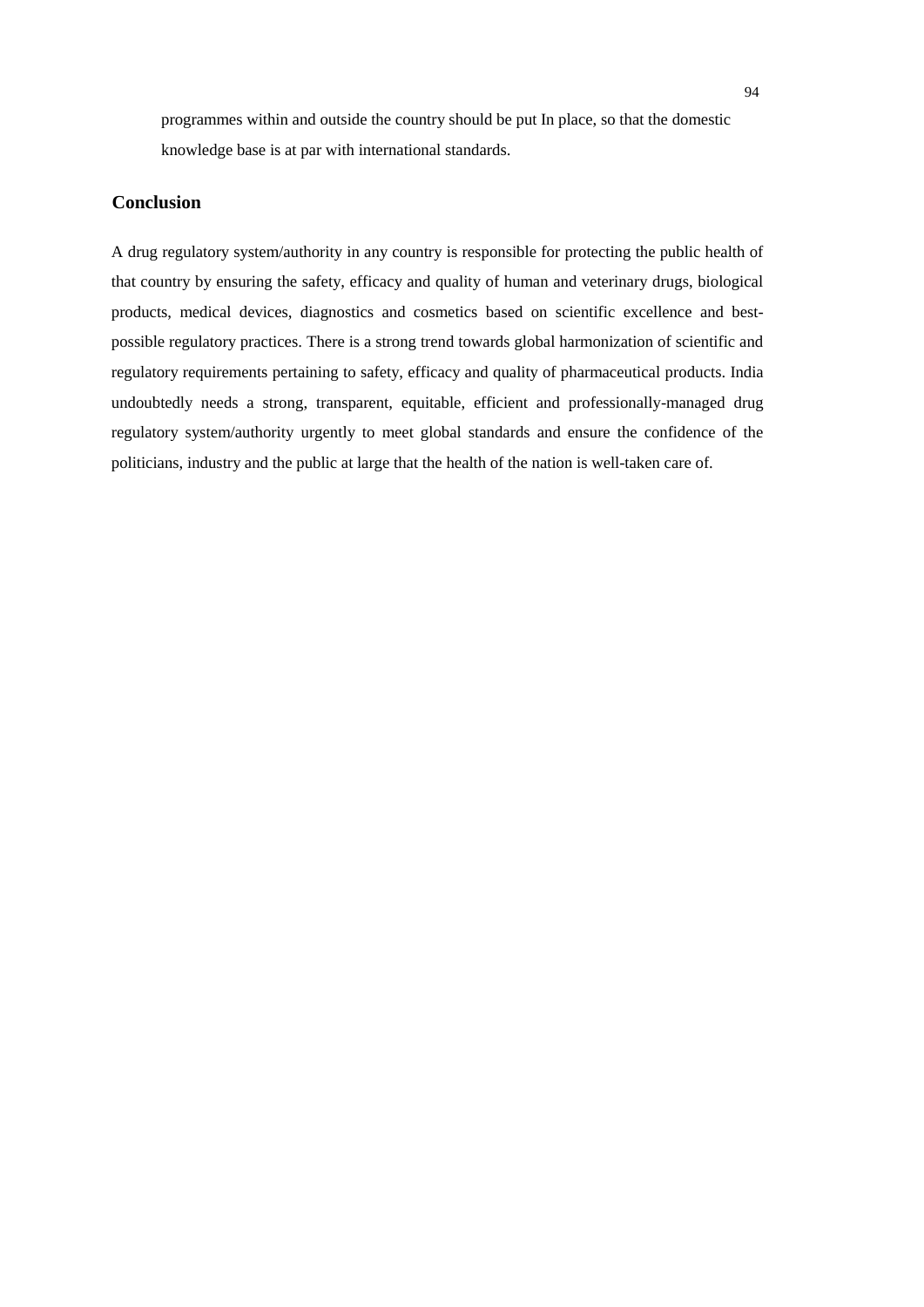# **17.Information technology and transparency**

Information technology (IT) needs to be used at all steps of a clinical trial to bring transparency to the system being introduced and implemented. There should be no scope for the pharmaceutical houses, hospitals, clinical investigators (CIs) and non-government organizations (NGOs) being able to say that they do not know what is happening regarding their application for carrying out a clinical trial. It is envisaged that from the first step, i.e. submitting the application at the single window, till the final approval is received, every step will be recorded and made available in the public domain. Inordinate delays in anyone sector will be immediately identified, the cause of the delay removed, and the reason for the delay made known to the public.

Some of the activities which will be placed in the public domain are:

- Correctness and adequacy of the information provided
- Names of members of the technical committee that will review the proposals
- Names of outside experts, if any
- Decision whether the proposal is going forward to the Randomization Unit
- Names of accredited sites where the clinical trial can be carried out
- Names of two or three accredited sites chosen by the sponsor

Date on which the proposal is sent to the institute ethics committee (IEC) Names of members of the IEC

- Decision of the IEC
- Issues raised by members of the IEC
- Modifications suggested to the protocol, if any

Entry of information in the Indian Council of Medical Research (ICMR) registry, with date of such entry

- Date of initiation of the trial
- Documentation of every serious adverse event (SAE) of a drug
- Final report of the trial, as also comments from peers on the SAEs and the outcome of the trial